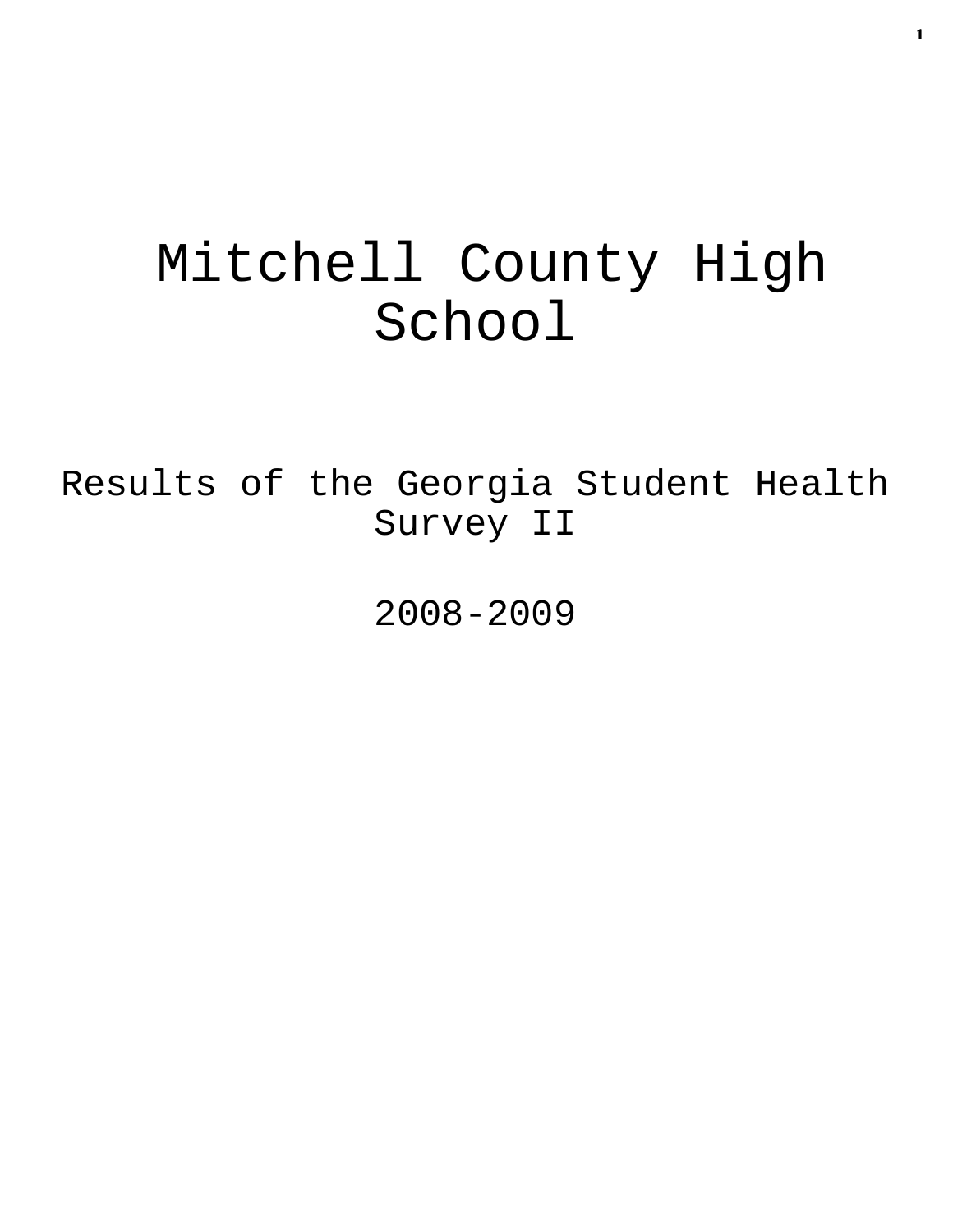## *Demographics* **2**

| Grade                    |    |  |  |  |
|--------------------------|----|--|--|--|
| <b>Grade   Frequency</b> |    |  |  |  |
| 10                       | 30 |  |  |  |
| 12                       | 47 |  |  |  |

| <b>Frequency</b> | <b>Table of Gender by Grade</b> |              |             |              |  |  |
|------------------|---------------------------------|--------------|-------------|--------------|--|--|
| <b>Col Pct</b>   |                                 | Grade(Grade) |             |              |  |  |
|                  | Gender(Gender)                  | 10           | 12          | <b>Total</b> |  |  |
|                  | Female                          | 16<br>53.33  | 20<br>42.55 | 36           |  |  |
|                  | <b>Male</b>                     | 14<br>46.67  | 27<br>57.45 | 41           |  |  |
|                  | <b>Total</b>                    | 30           | 47          |              |  |  |

| <b>Frequency</b> |
|------------------|
| <b>Col Pct</b>   |

| <b>Table of Ethnicity by Grade</b> |              |             |              |  |  |  |
|------------------------------------|--------------|-------------|--------------|--|--|--|
|                                    | Grade(Grade) |             |              |  |  |  |
| <b>Ethnicity</b> (Ethnicity)       | 10           | 12          | <b>Total</b> |  |  |  |
| <b>Black</b>                       | 27<br>90.00  | 41<br>87.23 | 68           |  |  |  |
| <b>Hispanic</b>                    | O<br>0.00    | 2.13        |              |  |  |  |
| <b>White</b>                       | 2<br>6.67    | 4<br>8.51   | 6            |  |  |  |
| <b>Other</b>                       | 3.33         | 2.13        | 2            |  |  |  |
| <b>Total</b>                       | 30           | 47          | 77           |  |  |  |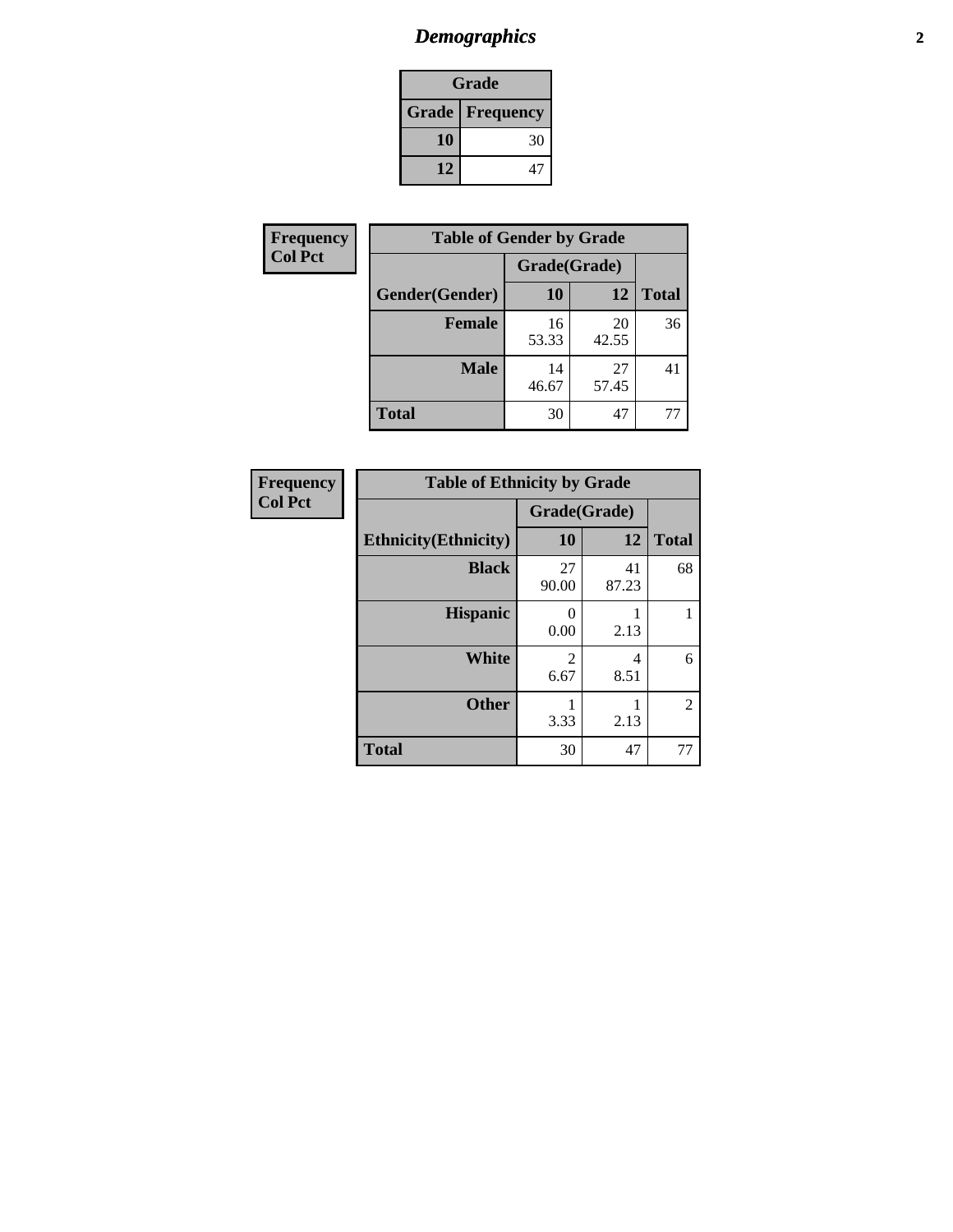#### *Title IV, Part A, Schedule A* **3** *Goal 1: Ensure that all schools are drug-free Baseline Data: Year 2008-2009 Prevalence of Drug Use*

| Frequency<br><b>Col Pct</b> | <b>Table of AlcoholAlt by Grade</b> |              |             |              |  |  |
|-----------------------------|-------------------------------------|--------------|-------------|--------------|--|--|
|                             | AlcoholAlt(Alcohol                  | Grade(Grade) |             |              |  |  |
|                             | use, past 30 days)                  | <b>10</b>    | 12          | <b>Total</b> |  |  |
|                             | Yes                                 | 12<br>40.00  | 14<br>29.79 | 26           |  |  |
|                             | N <sub>0</sub>                      | 18<br>60.00  | 33<br>70.21 | 51           |  |  |
|                             | <b>Total</b>                        | 30           | 47          | 77           |  |  |

| <b>Frequency</b><br><b>Col Pct</b> | <b>Table of TobaccoAny by Grade</b> |              |             |              |  |
|------------------------------------|-------------------------------------|--------------|-------------|--------------|--|
|                                    | TobaccoAny(Tobacco                  | Grade(Grade) |             |              |  |
|                                    | use, past 30 days)                  | 10           | 12          | <b>Total</b> |  |
|                                    | Yes                                 | 3<br>10.00   | 4<br>8.51   |              |  |
|                                    | N <sub>0</sub>                      | 27<br>90.00  | 43<br>91.49 | 70           |  |
|                                    | <b>Total</b>                        | 30           | 47          | 77           |  |

| Frequency      | <b>Table of MarijuanaAlt by Grade</b> |              |             |              |  |
|----------------|---------------------------------------|--------------|-------------|--------------|--|
| <b>Col Pct</b> | MarijuanaAlt(Marijuana                | Grade(Grade) |             |              |  |
|                | use, past 30 days)                    | 10           | 12          | <b>Total</b> |  |
|                | <b>Yes</b>                            | 3<br>10.00   | 9<br>19.15  | 12           |  |
|                | N <sub>0</sub>                        | 27<br>90.00  | 38<br>80.85 | 65           |  |
|                | <b>Total</b>                          | 30           | 47          | 77           |  |

| <b>Frequency</b> | <b>Table of OtherDrugAny by Grade</b>  |              |             |                |  |
|------------------|----------------------------------------|--------------|-------------|----------------|--|
| <b>Col Pct</b>   | <b>OtherDrugAny(Other</b><br>drug use, | Grade(Grade) |             |                |  |
|                  | past 30 days)                          | 10           | 12          | <b>Total</b>   |  |
|                  | <b>Yes</b>                             | 3.33         | 2.13        | $\overline{c}$ |  |
|                  | N <sub>0</sub>                         | 29<br>96.67  | 46<br>97.87 | 75             |  |
|                  | <b>Total</b>                           | 30           | 47          | 77             |  |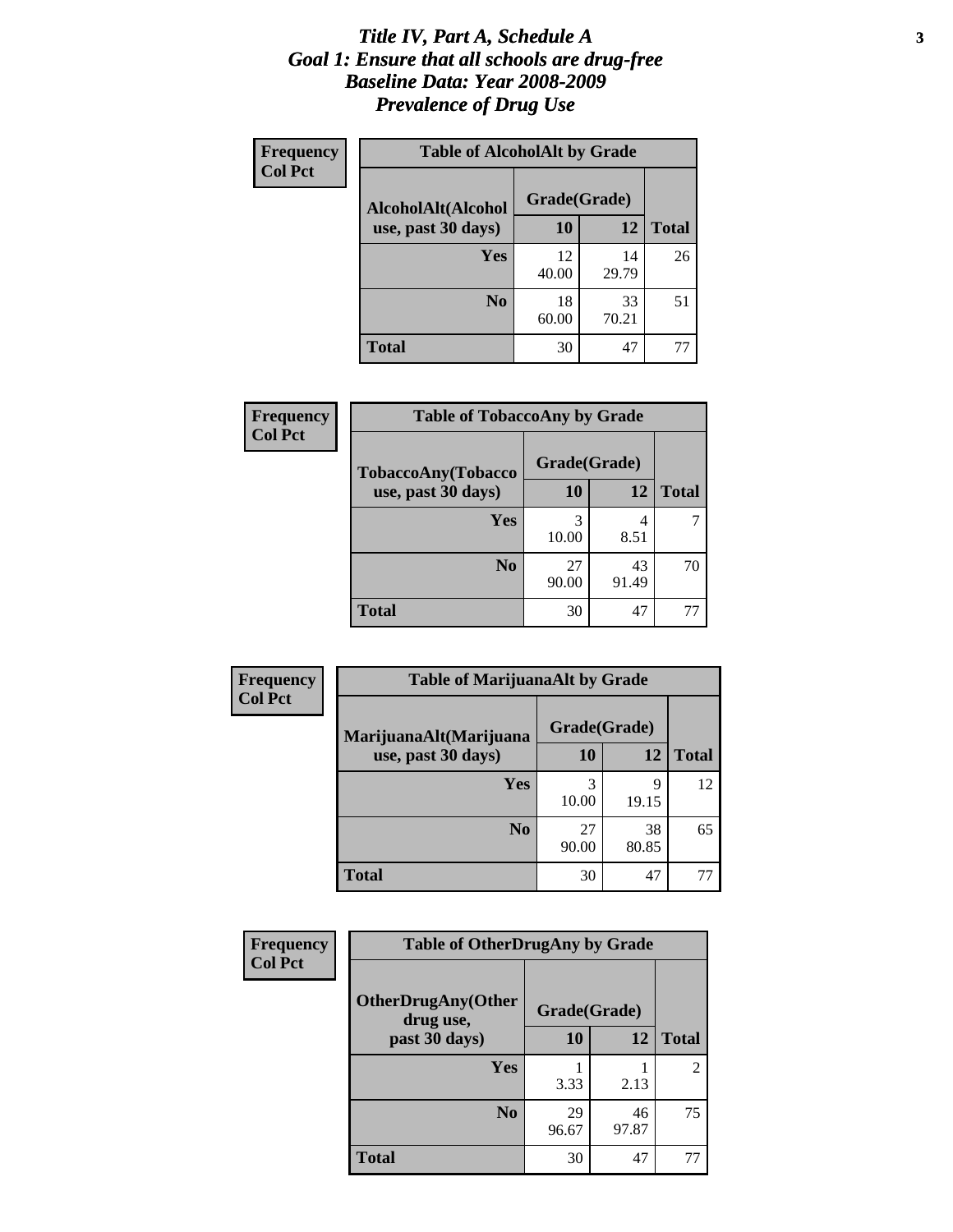#### *Average Age of Onset of Use* **4** *Results for "Average Age of Onset of Use" questions exclude students who said they did not use that substance*

| <b>Variable</b>       | Label                                                              | <b>Mean</b> |
|-----------------------|--------------------------------------------------------------------|-------------|
| Alcoholinit2          | I started using alcohol when I was                                 | 13.20       |
| Cigarettesinit2       | I started smoking tobacco when I was                               | 13.44       |
| Smokelessinit2        | I started chewing tobacco when I was                               | 10.50       |
| Marijuanainit2        | I started using marijuana when I was                               | 14.82       |
| Cocaineinit2          | I started using cocaine when I was                                 | 11.00       |
| Inhalantsinit2        | I started using inhalants when I was                               | 8.00        |
| Steroidsinit2         | I started using steroids when I was                                | 8.00        |
| Ecstasyinit2          | I started using ecstasy when I was                                 | 11.50       |
| Methinit <sub>2</sub> | I started using methamphetamines when I was                        | 8.00        |
| Hallucinogensinit2    | I started using hallucinogens when I was                           | 12.00       |
| Prescriptioninit2     | I started using prescription drugs not prescribed to me when I was | 10.50       |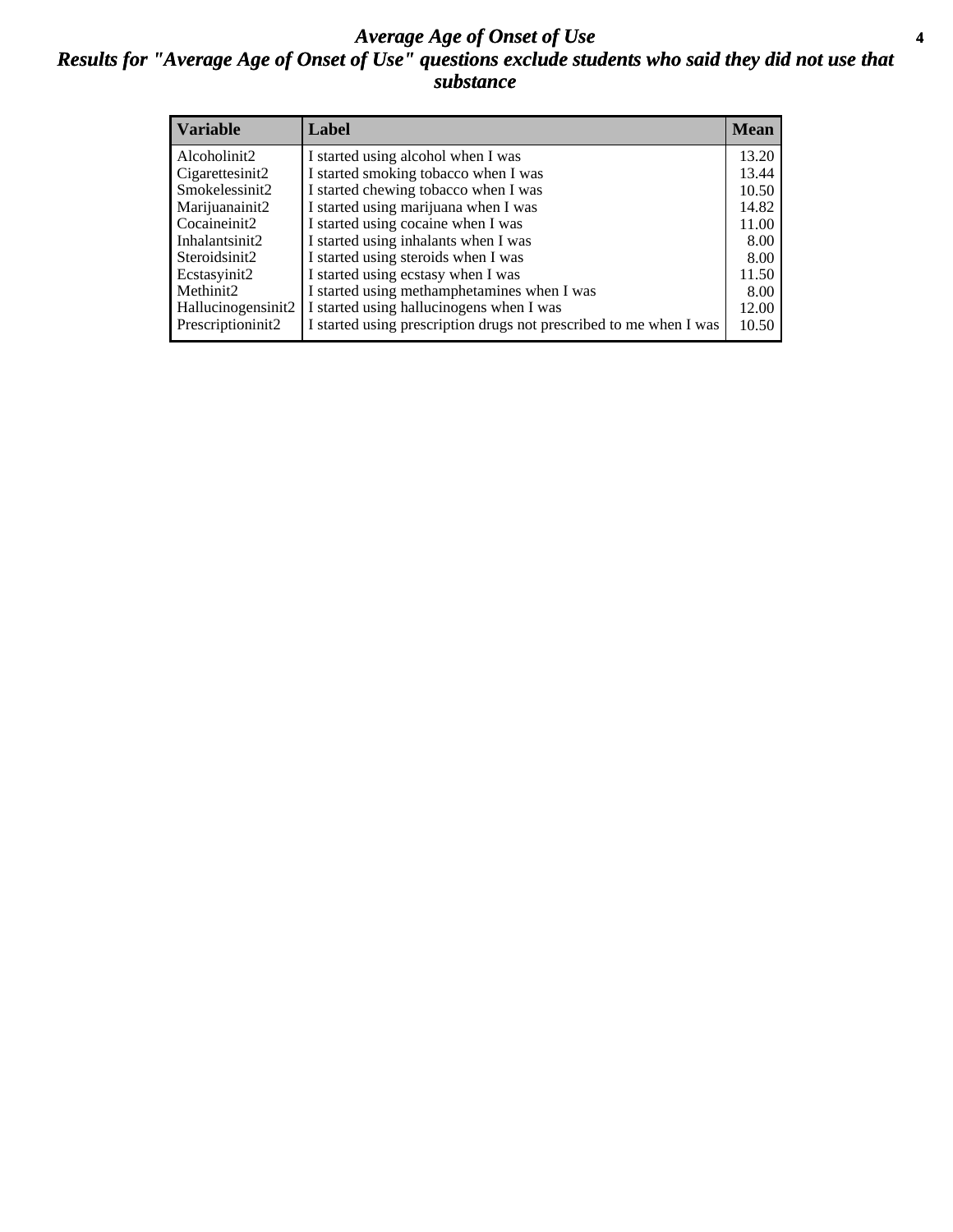## *Perception of Health Risk* **5**

| Frequency      | <b>Table of Alcoholharmdich by Grade</b> |              |             |              |
|----------------|------------------------------------------|--------------|-------------|--------------|
| <b>Col Pct</b> | Alcoholharmdich(I<br>think alcohol is    | Grade(Grade) |             |              |
|                | harmful)                                 | 10           | 12          | <b>Total</b> |
|                | <b>Yes</b>                               | 25<br>83.33  | 35<br>74.47 | 60           |
|                | N <sub>0</sub>                           | 5<br>16.67   | 12<br>25.53 | 17           |
|                | <b>Total</b>                             | 30           | 47          | 77           |

| Frequency      | <b>Table of Tobaccoharmdich by Grade</b> |              |             |              |
|----------------|------------------------------------------|--------------|-------------|--------------|
| <b>Col Pct</b> | Tobaccoharmdich(I<br>think tobacco is    | Grade(Grade) |             |              |
|                | harmful)                                 | 10           | 12          | <b>Total</b> |
|                | Yes                                      | 27<br>90.00  | 44<br>93.62 | 71           |
|                | N <sub>0</sub>                           | 10.00        | 3<br>6.38   |              |
|                | <b>Total</b>                             | 30           | 47          | 77           |

| Frequency      | <b>Table of Marijuanaharmdich by Grade</b> |              |             |              |  |  |
|----------------|--------------------------------------------|--------------|-------------|--------------|--|--|
| <b>Col Pct</b> | Marijuanaharmdich(I<br>think marijuana is  | Grade(Grade) |             |              |  |  |
|                | harmful)                                   | 10           | <b>12</b>   | <b>Total</b> |  |  |
|                | Yes                                        | 23<br>76.67  | 32<br>68.09 | 55           |  |  |
|                | N <sub>0</sub>                             | 23.33        | 15<br>31.91 | 22           |  |  |
|                | <b>Total</b>                               | 30           | 47          | 77           |  |  |

| <b>Frequency</b> | <b>Table of Otherdrugharmdich by Grade</b>                   |             |             |              |  |
|------------------|--------------------------------------------------------------|-------------|-------------|--------------|--|
| <b>Col Pct</b>   | Otherdrugharmdich(I<br>Grade(Grade)<br>think other drugs are |             |             |              |  |
|                  | harmful)                                                     | <b>10</b>   | 12          | <b>Total</b> |  |
|                  | <b>Yes</b>                                                   | 27<br>90.00 | 45<br>95.74 | 72           |  |
|                  | N <sub>0</sub>                                               | 10.00       | 4.26        | 5            |  |
|                  | <b>Total</b>                                                 | 30          | 47          | 77           |  |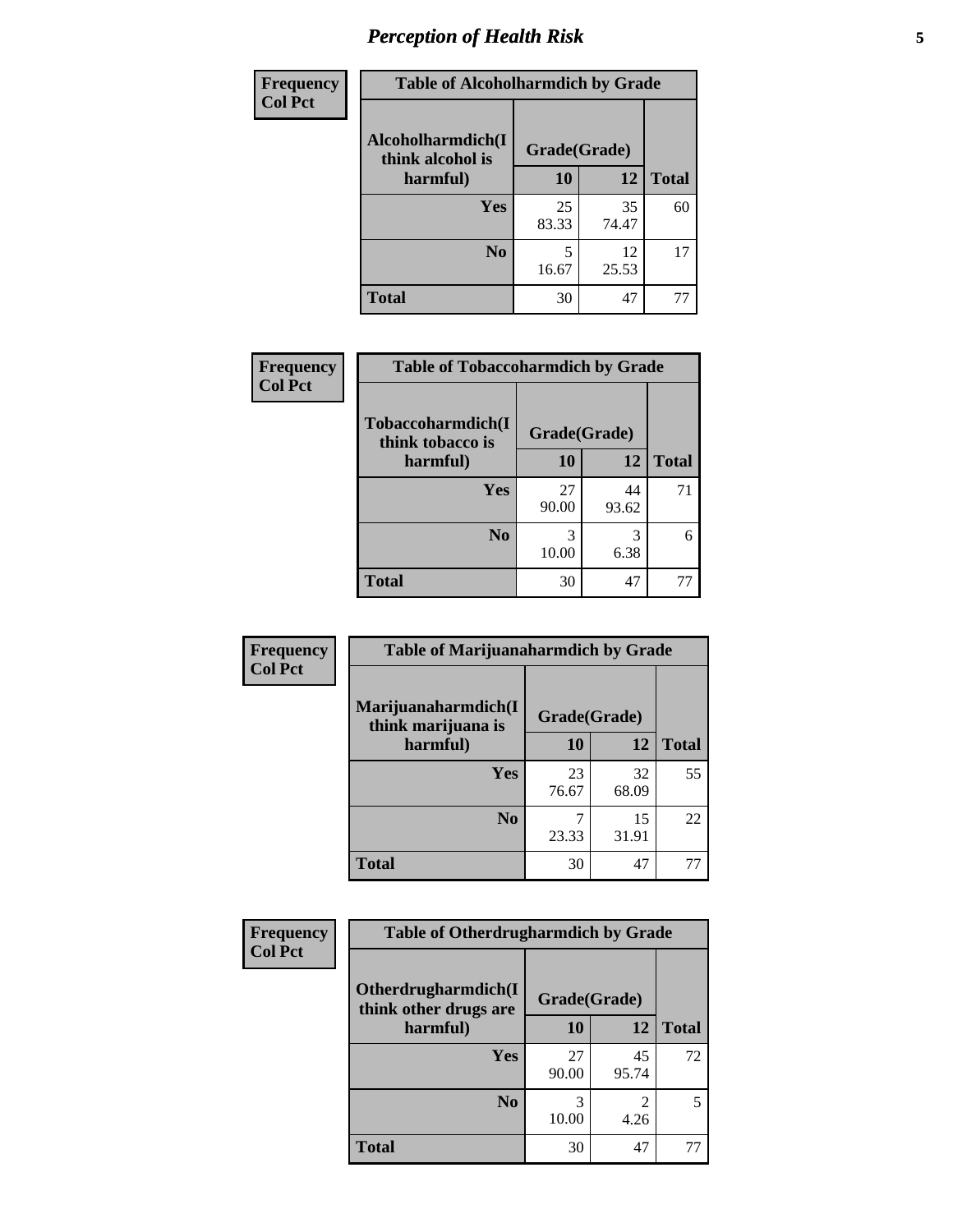### *Social Disapproval* **6**

| <b>Frequency</b> | <b>Table of Alcoholpeerdich by Grade</b>                    |              |             |              |
|------------------|-------------------------------------------------------------|--------------|-------------|--------------|
| <b>Col Pct</b>   | Alcoholpeerdich(My<br>friends would<br>disapprove if I used | Grade(Grade) |             |              |
|                  | alcohol)                                                    | 10           | 12          | <b>Total</b> |
|                  | <b>Yes</b>                                                  | 15<br>50.00  | 16<br>34.04 | 31           |
|                  | N <sub>0</sub>                                              | 15<br>50.00  | 31<br>65.96 | 46           |
|                  | <b>Total</b>                                                | 30           | 47          | 77           |

| <b>Frequency</b> |
|------------------|
| <b>Col Pct</b>   |

| <b>Table of Tobaccopeerdich by Grade</b>                    |              |             |              |  |  |
|-------------------------------------------------------------|--------------|-------------|--------------|--|--|
| Tobaccopeerdich(My<br>friends would<br>disapprove if I used | Grade(Grade) |             |              |  |  |
| tobacco)                                                    | 10           | 12          | <b>Total</b> |  |  |
| Yes                                                         | 19<br>63.33  | 27<br>57.45 | 46           |  |  |
| N <sub>0</sub>                                              | 11<br>36.67  | 20<br>42.55 | 31           |  |  |
| <b>Total</b>                                                | 30           | 47          |              |  |  |

| Frequency      | <b>Table of Marijuanapeerdich by Grade</b>                    |              |             |              |  |
|----------------|---------------------------------------------------------------|--------------|-------------|--------------|--|
| <b>Col Pct</b> | Marijuanapeerdich(My<br>friends would<br>disapprove if I used | Grade(Grade) |             |              |  |
|                | marijuana)                                                    | 10           | 12          | <b>Total</b> |  |
|                | <b>Yes</b>                                                    | 18<br>60.00  | 22<br>46.81 | 40           |  |
|                | N <sub>0</sub>                                                | 12<br>40.00  | 25<br>53.19 | 37           |  |
|                | <b>Total</b>                                                  | 30           | 47          | 77           |  |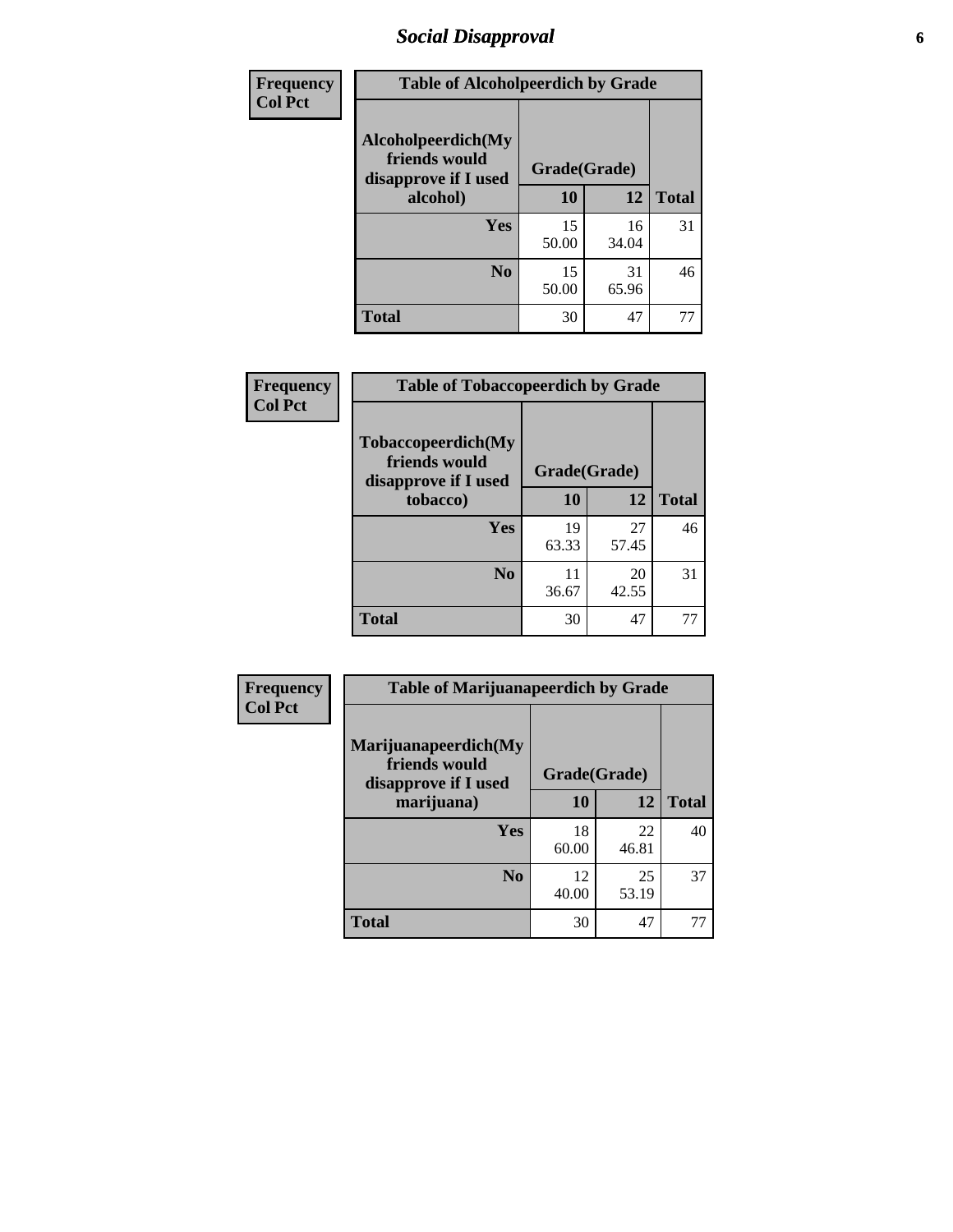### *Social Disapproval* **7**

| Frequency      | <b>Table of Otherdrugpeerdich by Grade</b>                    |              |             |              |  |
|----------------|---------------------------------------------------------------|--------------|-------------|--------------|--|
| <b>Col Pct</b> | Otherdrugpeerdich(My<br>friends would<br>disapprove if I used | Grade(Grade) |             |              |  |
|                | other drugs)                                                  | <b>10</b>    | 12          | <b>Total</b> |  |
|                | <b>Yes</b>                                                    | 23<br>76.67  | 34<br>72.34 | 57           |  |
|                | N <sub>0</sub>                                                | 23.33        | 13<br>27.66 | 20           |  |
|                | <b>Total</b>                                                  | 30           | 47          |              |  |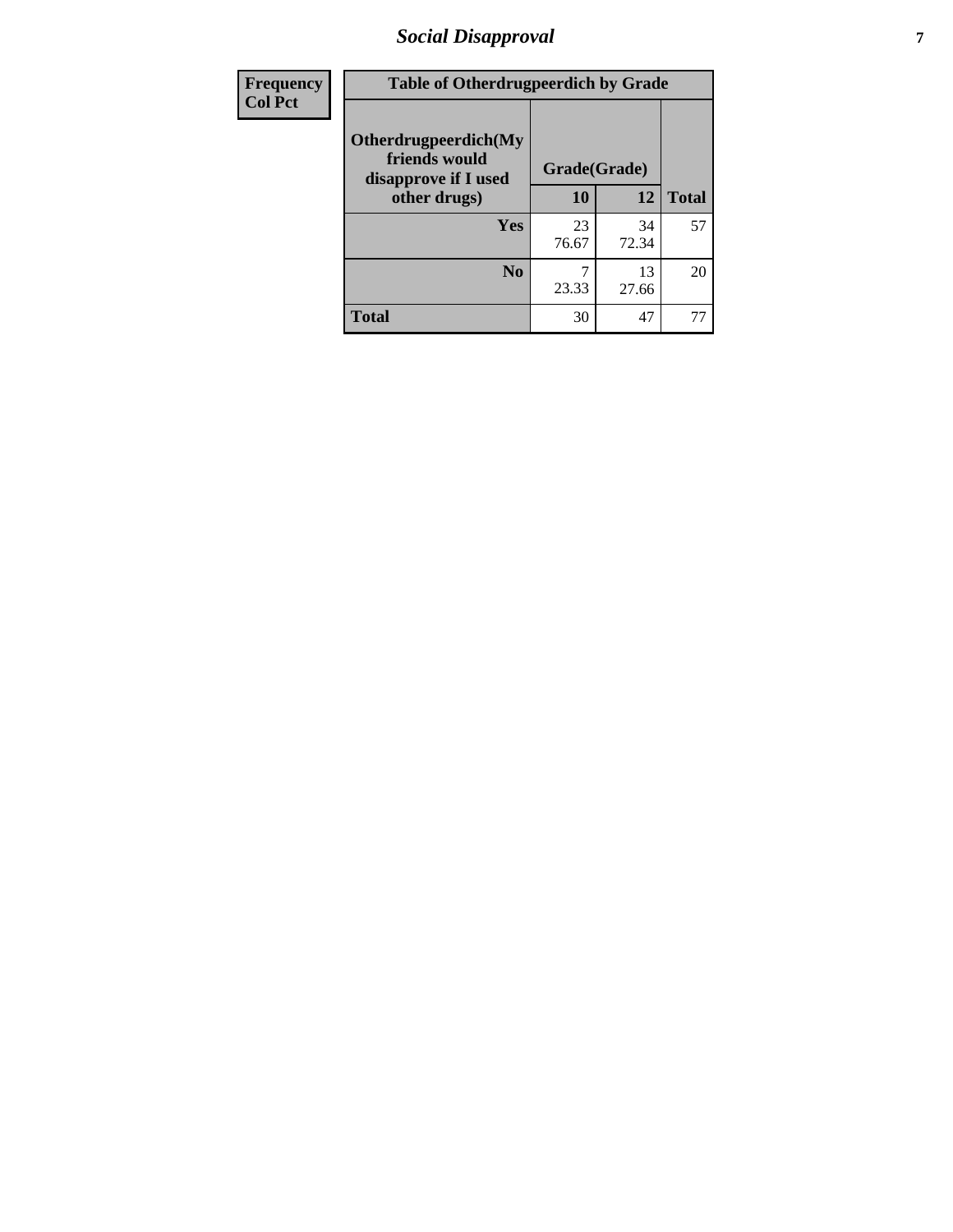#### Title IV, Part A, Schedule A **8** *Goal 2: To help ensure that all schools are safe and disciplined Baseline Data: Year 2008-2009 Student Involvement in Gang Activity*

| Frequency      |                                                                                                   | <b>Table of Gangself by Grade</b> |             |              |  |  |
|----------------|---------------------------------------------------------------------------------------------------|-----------------------------------|-------------|--------------|--|--|
| <b>Col Pct</b> | Gangself(I<br>have<br>participated<br>in illegal<br>gang<br>activities in<br>the past 30<br>days) | Grade(Grade)<br>10                | 12          | <b>Total</b> |  |  |
|                | Yes                                                                                               | 1<br>3.33                         | 2<br>4.26   | 3            |  |  |
|                | N <sub>0</sub>                                                                                    | 29<br>96.67                       | 45<br>95.74 | 74           |  |  |
|                | <b>Total</b>                                                                                      | 30                                | 47          | 77           |  |  |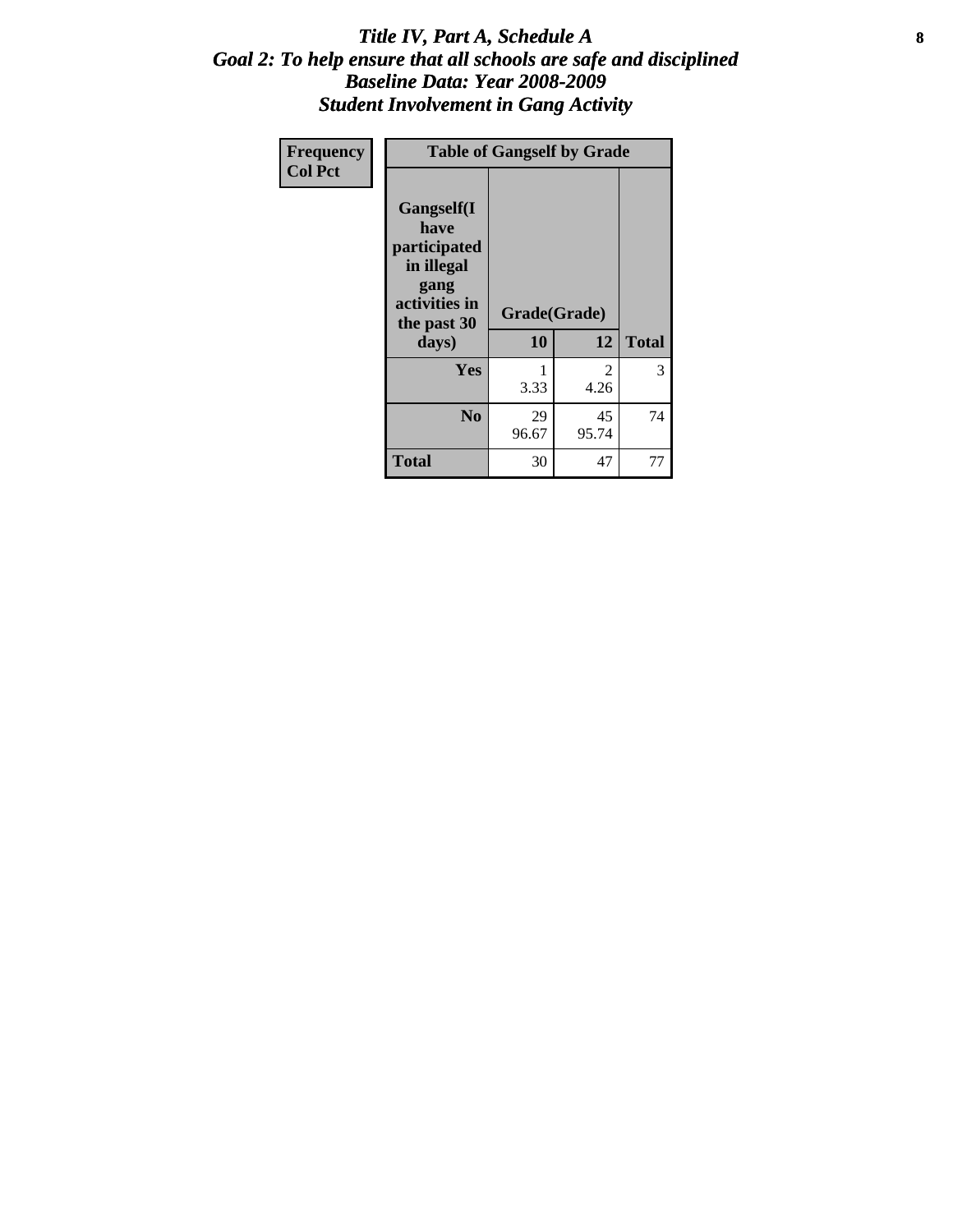## *Student Perception of School Safety* **9**

| <b>Frequency</b><br>Row Pct |
|-----------------------------|
|                             |

| <b>Table of Grade by Safeschool</b> |                          |                                                        |                             |                                    |              |  |
|-------------------------------------|--------------------------|--------------------------------------------------------|-----------------------------|------------------------------------|--------------|--|
|                                     |                          | Safeschool (School is a place at which I feel<br>safe) |                             |                                    |              |  |
| Grade(Grade)                        | <b>Strongly</b><br>Agree | Somewhat  <br>Agree                                    | <b>Somewhat</b><br>Disagree | <b>Strongly</b><br><b>Disagree</b> | <b>Total</b> |  |
| 10                                  | 9<br>30.00               | 17<br>56.67                                            | 3<br>10.00                  | 3.33                               | 30           |  |
| 12                                  | 10<br>21.28              | 25<br>53.19                                            | 14.89                       | 5<br>10.64                         | 47           |  |
| <b>Total</b>                        | 19                       | 42                                                     | 10                          | 6                                  |              |  |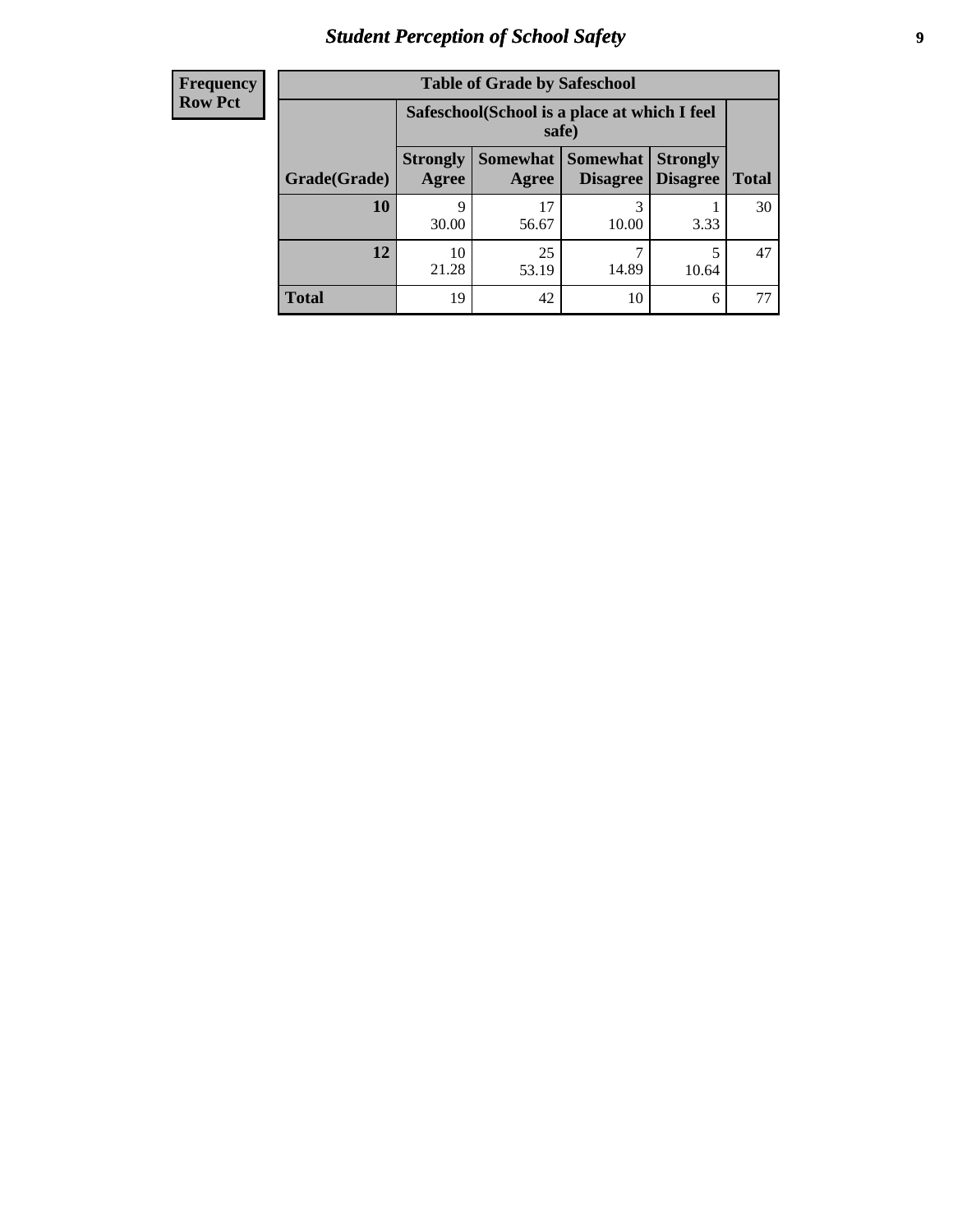#### *Students Who Have Been Bullied* **10**

| <b>Frequency</b> | <b>Table of Grade by Bullied</b> |              |                                                                         |                  |                  |                       |              |
|------------------|----------------------------------|--------------|-------------------------------------------------------------------------|------------------|------------------|-----------------------|--------------|
| <b>Row Pct</b>   |                                  |              | <b>Bullied</b> (I have been bullied by<br>other students in the past 30 | days)            |                  |                       |              |
|                  |                                  | $\mathbf{0}$ | 1 or<br>2                                                               | 3 to<br>b.       | <b>6 to</b><br>9 | <b>20</b><br>to<br>29 |              |
|                  | Grade(Grade)                     | <b>Days</b>  | days                                                                    | days             | days             | days                  | <b>Total</b> |
|                  | 10                               | 30<br>100.00 | 0<br>0.00                                                               | $\Omega$<br>0.00 | 0<br>0.00        | 0<br>0.00             | 30           |
|                  | 12                               | 39<br>82.98  | 5<br>10.64                                                              | 2.13             | 2.13             | 2.13                  | 47           |

**Total** 69 5 1 1 1 77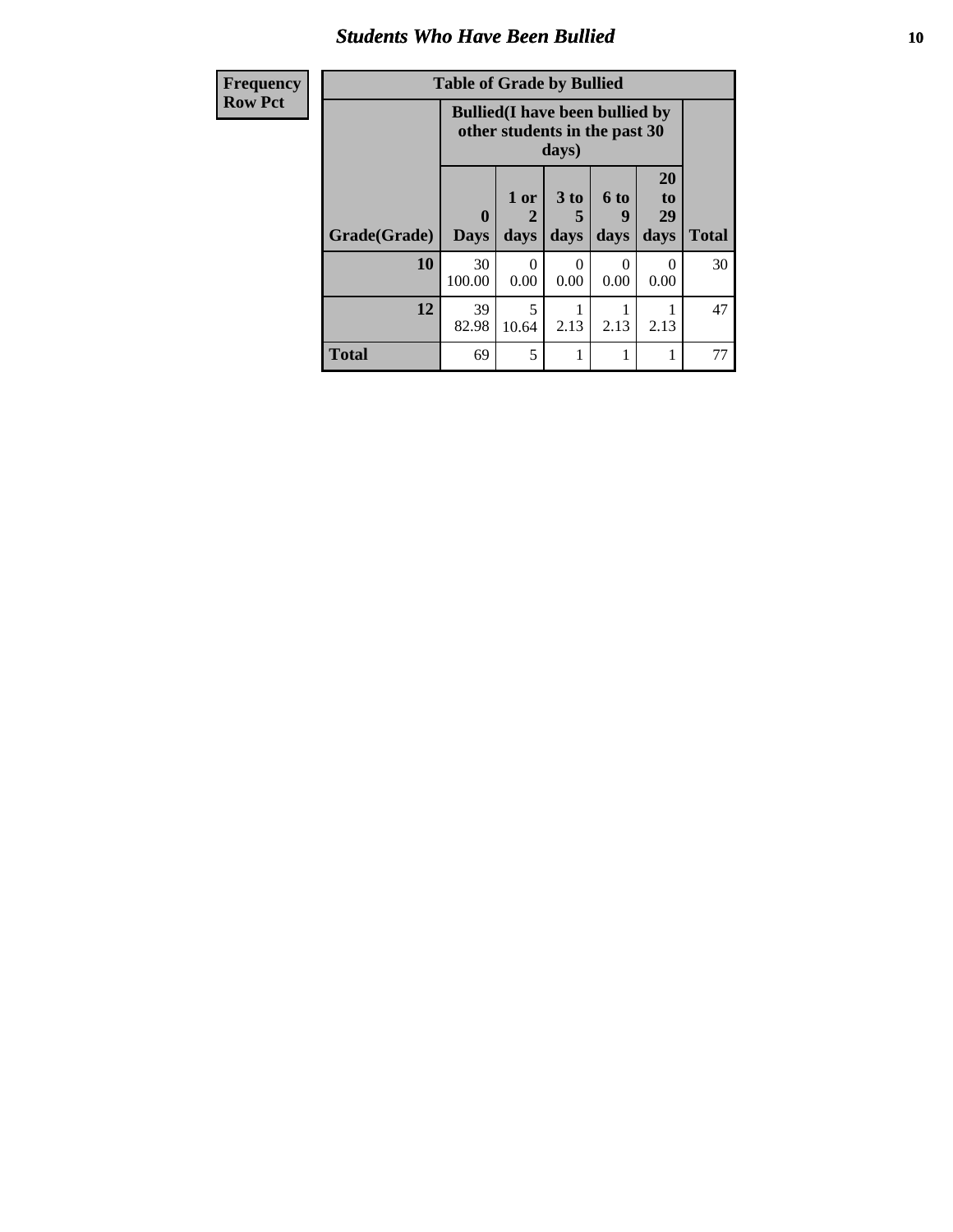#### *School Climate* **11**

| Frequency      | <b>Table of SchoolClimate1 by Grade</b> |                    |             |              |  |
|----------------|-----------------------------------------|--------------------|-------------|--------------|--|
| <b>Col Pct</b> | SchoolClimate1(I<br>like school)        | Grade(Grade)<br>10 | 12          | <b>Total</b> |  |
|                | <b>Strongly Agree</b>                   | 8<br>26.67         | 10<br>21.28 | 18           |  |
|                | <b>Somewhat Agree</b>                   | 21<br>70.00        | 32<br>68.09 | 53           |  |
|                | <b>Somewhat Disagree</b>                | 0.00               | 2<br>4.26   | 2            |  |
|                | <b>Strongly Disagree</b>                | 3.33               | 3<br>6.38   | 4            |  |
|                | <b>Total</b>                            | 30                 | 47          | 77           |  |

| Frequency      | <b>Table of SchoolClimate2 by Grade</b>           |                    |                                     |                |  |
|----------------|---------------------------------------------------|--------------------|-------------------------------------|----------------|--|
| <b>Col Pct</b> | SchoolClimate2(I<br>feel successful at<br>school) | Grade(Grade)<br>10 | 12                                  | <b>Total</b>   |  |
|                | <b>Strongly Agree</b>                             | 22<br>73.33        | 25<br>53.19                         | 47             |  |
|                | <b>Somewhat Agree</b>                             | 8<br>26.67         | 20<br>42.55                         | 28             |  |
|                | <b>Somewhat Disagree</b>                          | 0<br>0.00          | $\mathcal{D}_{\mathcal{L}}$<br>4.26 | $\overline{2}$ |  |
|                | <b>Total</b>                                      | 30                 | 47                                  | 77             |  |

| Frequency      | <b>Table of SchoolClimate3 by Grade</b>                               |                    |             |              |
|----------------|-----------------------------------------------------------------------|--------------------|-------------|--------------|
| <b>Col Pct</b> | SchoolClimate3(My<br>school has high<br>standards for<br>achievement) | Grade(Grade)<br>10 | 12          | <b>Total</b> |
|                | <b>Strongly Agree</b>                                                 | 11<br>36.67        | 20<br>42.55 | 31           |
|                | <b>Somewhat Agree</b>                                                 | 19<br>63.33        | 19<br>40.43 | 38           |
|                | <b>Somewhat Disagree</b>                                              | 0<br>0.00          | 5<br>10.64  | 5            |
|                | <b>Strongly Disagree</b>                                              | 0<br>0.00          | 3<br>6.38   | 3            |
|                | Total                                                                 | 30                 | 47          | 77           |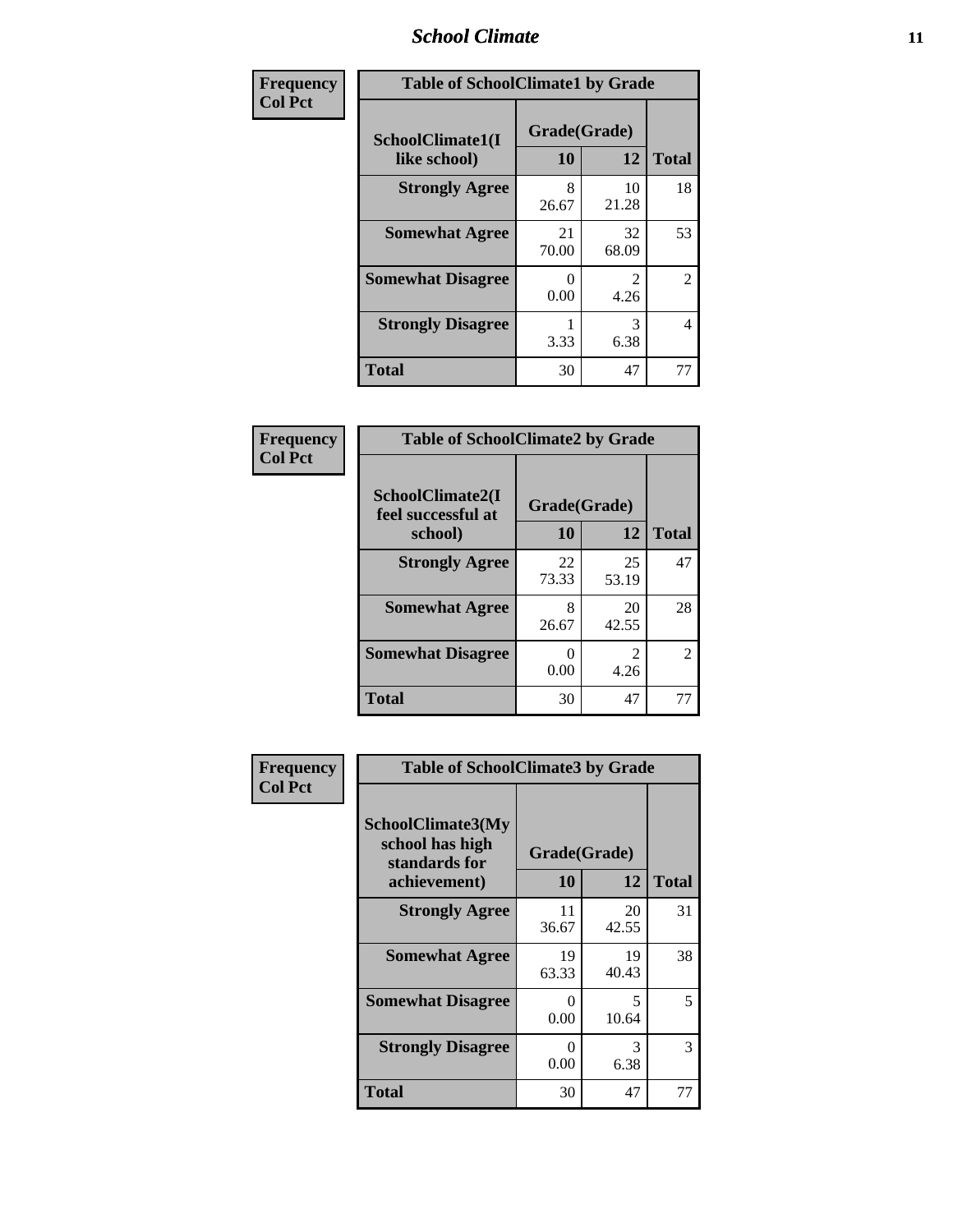#### *School Climate* **12**

| Frequency      | <b>Table of SchoolClimate4 by Grade</b>                              |                           |             |              |
|----------------|----------------------------------------------------------------------|---------------------------|-------------|--------------|
| <b>Col Pct</b> | <b>SchoolClimate4(My</b><br>school sets clear<br>rules for behavior) | Grade(Grade)<br>10        | 12          | <b>Total</b> |
|                | <b>Strongly Agree</b>                                                | 17<br>56.67               | 24<br>51.06 | 41           |
|                | <b>Somewhat Agree</b>                                                | 12<br>40.00               | 18<br>38.30 | 30           |
|                | <b>Somewhat Disagree</b>                                             | 3.33                      | 2.13        | 2            |
|                | <b>Strongly Disagree</b>                                             | $\mathbf{\Omega}$<br>0.00 | 4<br>8.51   | 4            |
|                | <b>Total</b>                                                         | 30                        | 47          | 77           |

| <b>Table of SchoolClimate5 by Grade</b>                   |                        |                        |              |  |
|-----------------------------------------------------------|------------------------|------------------------|--------------|--|
| SchoolClimate5(I<br>know what to do in<br>an emergency at | Grade(Grade)           |                        |              |  |
| school)                                                   | 10                     | 12                     | <b>Total</b> |  |
| <b>Strongly Agree</b>                                     | 17<br>56.67            | 31<br>65.96            | 48           |  |
| <b>Somewhat Agree</b>                                     | 11<br>36.67            | 11<br>23.40            | 22           |  |
| <b>Somewhat Disagree</b>                                  | $\mathfrak{D}$<br>6.67 | $\mathfrak{D}$<br>4.26 | 4            |  |
| <b>Strongly Disagree</b>                                  | 0<br>0.00              | 3<br>6.38              | 3            |  |
| Total                                                     | 30                     | 47                     | 77           |  |

| Frequency      | <b>Table of SchoolClimate6 by Grade</b>                  |                    |             |                          |
|----------------|----------------------------------------------------------|--------------------|-------------|--------------------------|
| <b>Col Pct</b> | <b>SchoolClimate6(Teachers</b><br>treat me with respect) | Grade(Grade)<br>10 | 12          | <b>Total</b>             |
|                | <b>Strongly Agree</b>                                    | 14<br>46.67        | 17<br>36.17 | 31                       |
|                | <b>Somewhat Agree</b>                                    | 14<br>46.67        | 22<br>46.81 | 36                       |
|                | <b>Somewhat Disagree</b>                                 | 3.33               | 3<br>6.38   | $\overline{\mathcal{A}}$ |
|                | <b>Strongly Disagree</b>                                 | 3.33               | 5<br>10.64  | 6                        |
|                | <b>Total</b>                                             | 30                 | 47          | 77                       |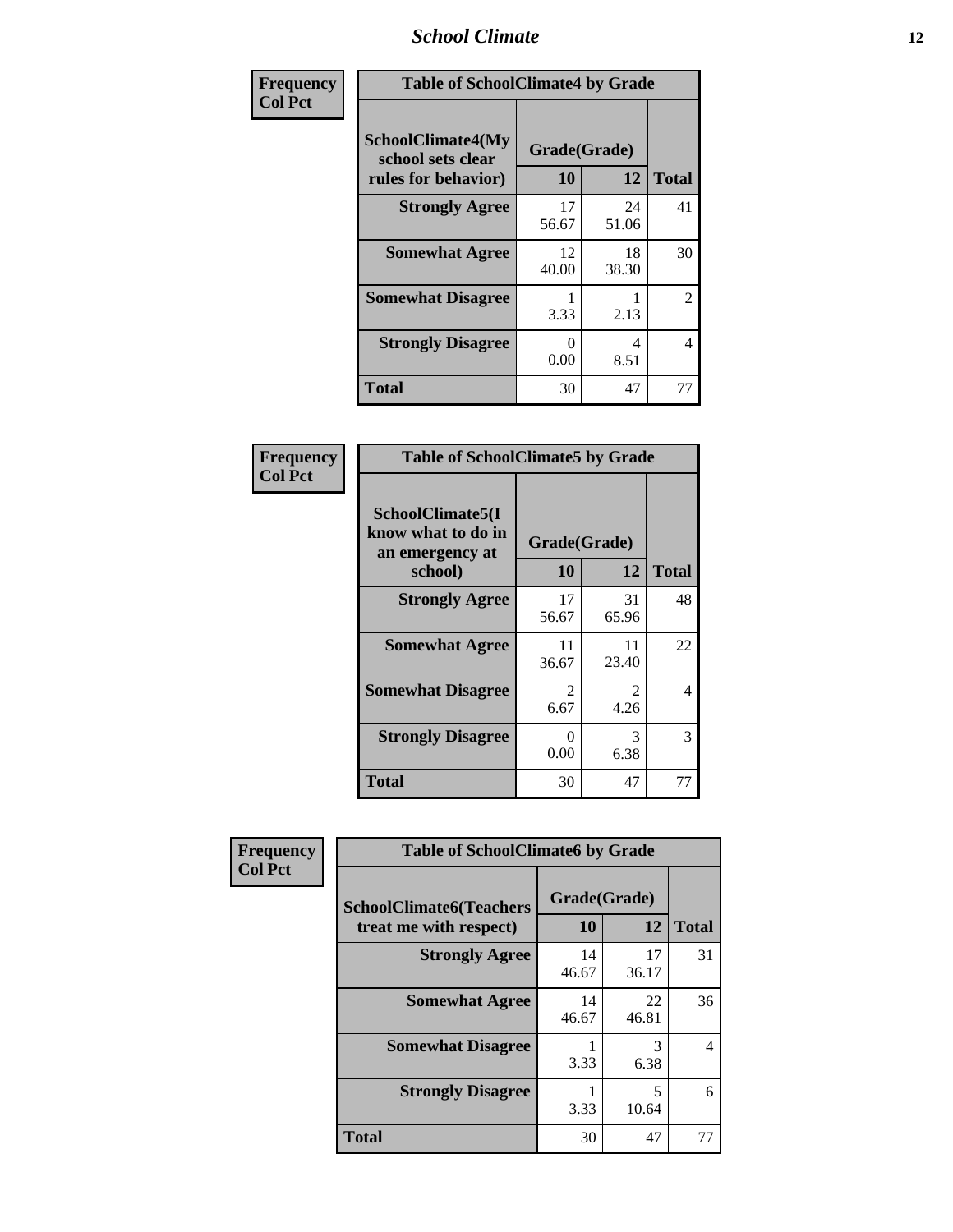#### *School Climate* **13**

| Frequency      | <b>Table of SchoolClimate7 by Grade</b>                                       |                           |             |              |
|----------------|-------------------------------------------------------------------------------|---------------------------|-------------|--------------|
| <b>Col Pct</b> | <b>SchoolClimate7(Behaviors</b><br>in my class allow the<br>teacher to teach) | Grade(Grade)<br><b>10</b> | 12          | <b>Total</b> |
|                | <b>Strongly Agree</b>                                                         | 7<br>23.33                | 12<br>25.53 | 19           |
|                | <b>Somewhat Agree</b>                                                         | 17<br>56.67               | 25<br>53.19 | 42           |
|                | <b>Somewhat Disagree</b>                                                      | 6<br>20.00                | 6<br>12.77  | 12           |
|                | <b>Strongly Disagree</b>                                                      | $\Omega$<br>0.00          | 4<br>8.51   | 4            |
|                | <b>Total</b>                                                                  | 30                        | 47          | 77           |

| Frequency      | <b>Table of SchoolClimate8 by Grade</b>                                 |                                   |             |              |
|----------------|-------------------------------------------------------------------------|-----------------------------------|-------------|--------------|
| <b>Col Pct</b> | <b>SchoolClimate8(Students</b><br>are frequently<br>recognized for good | Grade(Grade)                      |             |              |
|                | behavior)                                                               | 10                                | 12          | <b>Total</b> |
|                | <b>Strongly Agree</b>                                                   | $\overline{\mathcal{A}}$<br>13.33 | 9<br>19.15  | 13           |
|                | <b>Somewhat Agree</b>                                                   | 16<br>53.33                       | 14<br>29.79 | 30           |
|                | <b>Somewhat Disagree</b>                                                | 23.33                             | 13<br>27.66 | 20           |
|                | <b>Strongly Disagree</b>                                                | $\mathcal{R}$<br>10.00            | 11<br>23.40 | 14           |
|                | <b>Total</b>                                                            | 30                                | 47          | 77           |

| <b>Frequency</b> | <b>Table of SchoolClimate9 by Grade</b>                                                  |                    |             |                |
|------------------|------------------------------------------------------------------------------------------|--------------------|-------------|----------------|
| <b>Col Pct</b>   | <b>SchoolClimate9(School</b><br>counselor would be<br>helpful if I needed<br>assistance) | Grade(Grade)<br>10 | 12          | <b>Total</b>   |
|                  | <b>Strongly Agree</b>                                                                    | 10<br>33.33        | 24<br>51.06 | 34             |
|                  | <b>Somewhat Agree</b>                                                                    | 15<br>50.00        | 18<br>38.30 | 33             |
|                  | <b>Somewhat Disagree</b>                                                                 | 3<br>10.00         | 3<br>6.38   | 6              |
|                  | <b>Strongly Disagree</b>                                                                 | 2<br>6.67          | 2<br>4.26   | $\overline{4}$ |
|                  | <b>Total</b>                                                                             | 30                 | 47          | 77             |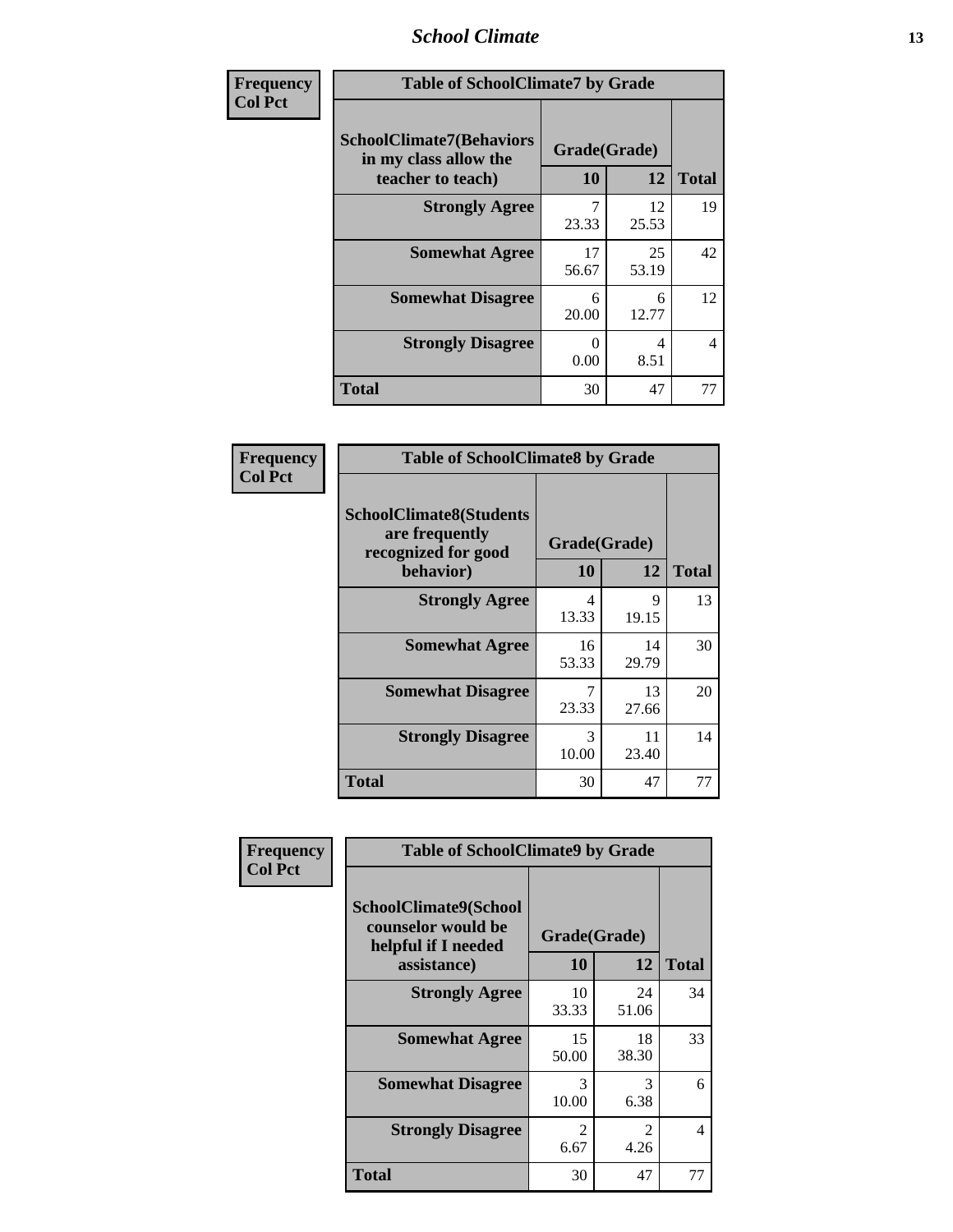#### *Reasons for Dropping Out* **14**

| Frequency      | <b>Table of Dropoutreason by Grade</b>                                   |                        |             |              |
|----------------|--------------------------------------------------------------------------|------------------------|-------------|--------------|
| <b>Col Pct</b> | Dropoutreason(If<br>I dropped out the<br>reason would<br>most likely be) | Grade(Grade)<br>10     | 12          | <b>Total</b> |
|                | <b>Won't Drop out</b>                                                    | 20<br>66.67            | 24<br>51.06 | 44           |
|                | <b>Bored</b>                                                             | 5<br>16.67             | 10<br>21.28 | 15           |
|                | <b>Family Reasons</b>                                                    | $\mathfrak{D}$<br>6.67 | 3<br>6.38   | 5            |
|                | <b>Other</b>                                                             | 3<br>10.00             | 10<br>21.28 | 13           |
|                | <b>Total</b>                                                             | 30                     | 47          | 77           |

| Frequency<br><b>Col Pct</b> | <b>Table of Dropout by Grade</b>                                       |                    |             |              |  |
|-----------------------------|------------------------------------------------------------------------|--------------------|-------------|--------------|--|
|                             | Dropout(I<br>have<br>thought<br>about<br>dropping<br>out of<br>school) | Grade(Grade)<br>10 | 12          | <b>Total</b> |  |
|                             | <b>Yes</b>                                                             | 8<br>26.67         | 22<br>46.81 | 30           |  |
|                             | N <sub>0</sub>                                                         | 22<br>73.33        | 25<br>53.19 | 47           |  |
|                             | <b>Total</b>                                                           | 30                 | 47          | 77           |  |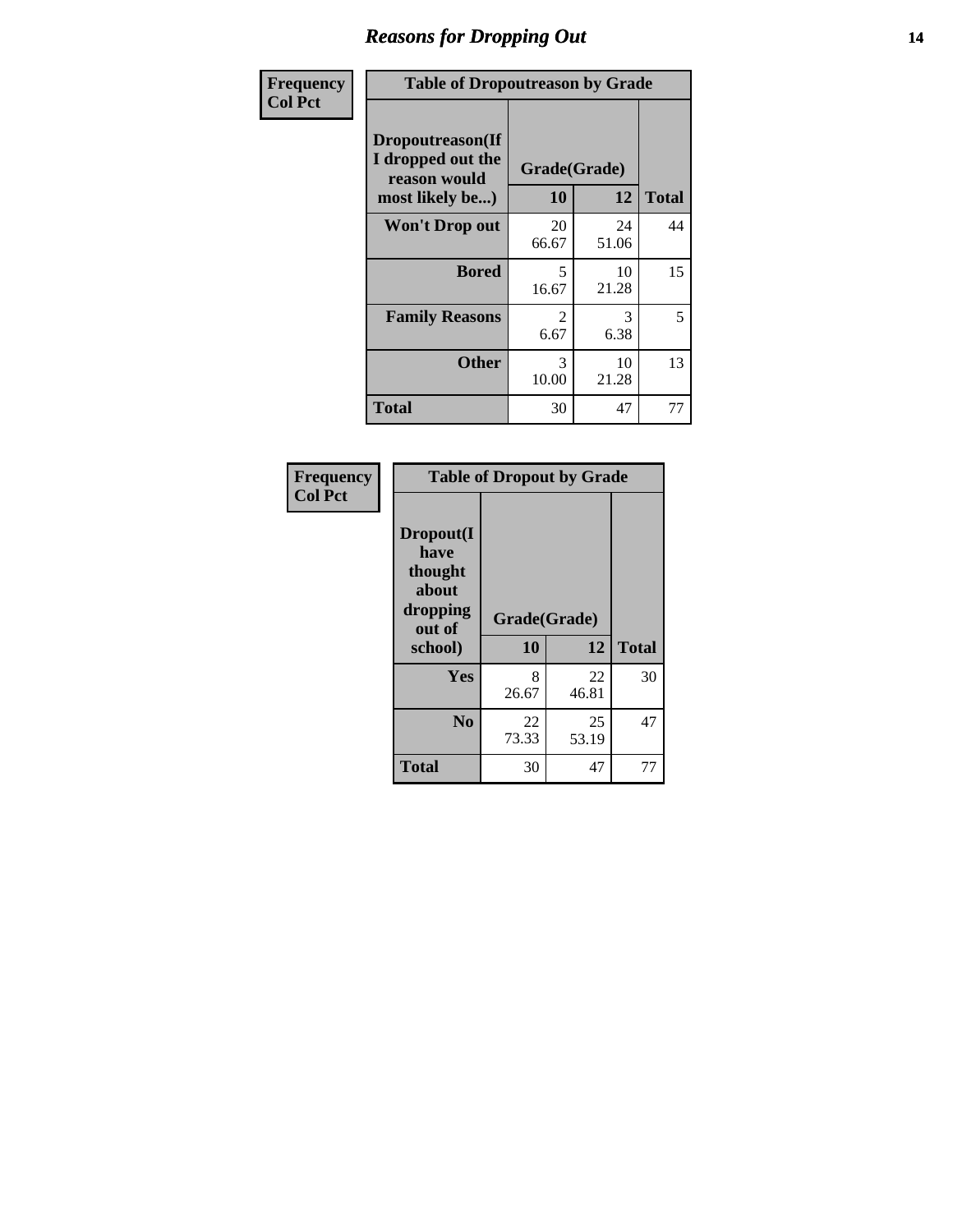*School Safety* **15**

| Frequency      | <b>Table of Gangself by Grade</b>                                                                 |                    |             |              |
|----------------|---------------------------------------------------------------------------------------------------|--------------------|-------------|--------------|
| <b>Col Pct</b> | Gangself(I<br>have<br>participated<br>in illegal<br>gang<br>activities in<br>the past 30<br>days) | Grade(Grade)<br>10 | 12          | <b>Total</b> |
|                |                                                                                                   |                    |             |              |
|                | Yes                                                                                               | 1<br>3.33          | 2<br>4.26   | 3            |
|                | N <sub>0</sub>                                                                                    | 29<br>96.67        | 45<br>95.74 | 74           |
|                | <b>Total</b>                                                                                      | 30                 | 47          | 77           |

| Frequency<br><b>Col Pct</b> | <b>Table of Gangpeers by Grade</b>                                                                                             |                    |             |              |
|-----------------------------|--------------------------------------------------------------------------------------------------------------------------------|--------------------|-------------|--------------|
|                             | <b>Gangpeers</b> (I<br>have friends<br>who have<br>participated<br>in illegal<br>gang<br>activities in<br>the past 30<br>days) | Grade(Grade)<br>10 | 12          | <b>Total</b> |
|                             | Yes                                                                                                                            | 8<br>26.67         | 9<br>19.15  | 17           |
|                             | N <sub>0</sub>                                                                                                                 | 22<br>73.33        | 38<br>80.85 | 60           |
|                             | <b>Total</b>                                                                                                                   | 30                 | 47          | 77           |

| Frequency      | <b>Table of Pickedon by Grade</b>                                  |                        |             |              |
|----------------|--------------------------------------------------------------------|------------------------|-------------|--------------|
| <b>Col Pct</b> | <b>Pickedon(I have</b><br>been picked on or<br>teased at school in | Grade(Grade)           |             |              |
|                | the past 30 days)                                                  | 10                     | 12          | <b>Total</b> |
|                | <b>Strongly Agree</b>                                              | 3.33                   | 4<br>8.51   | 5            |
|                | <b>Somewhat Agree</b>                                              | Q<br>30.00             | 10<br>21.28 | 19           |
|                | <b>Somewhat Disagree</b>                                           | $\mathfrak{D}$<br>6.67 | 4<br>8.51   | 6            |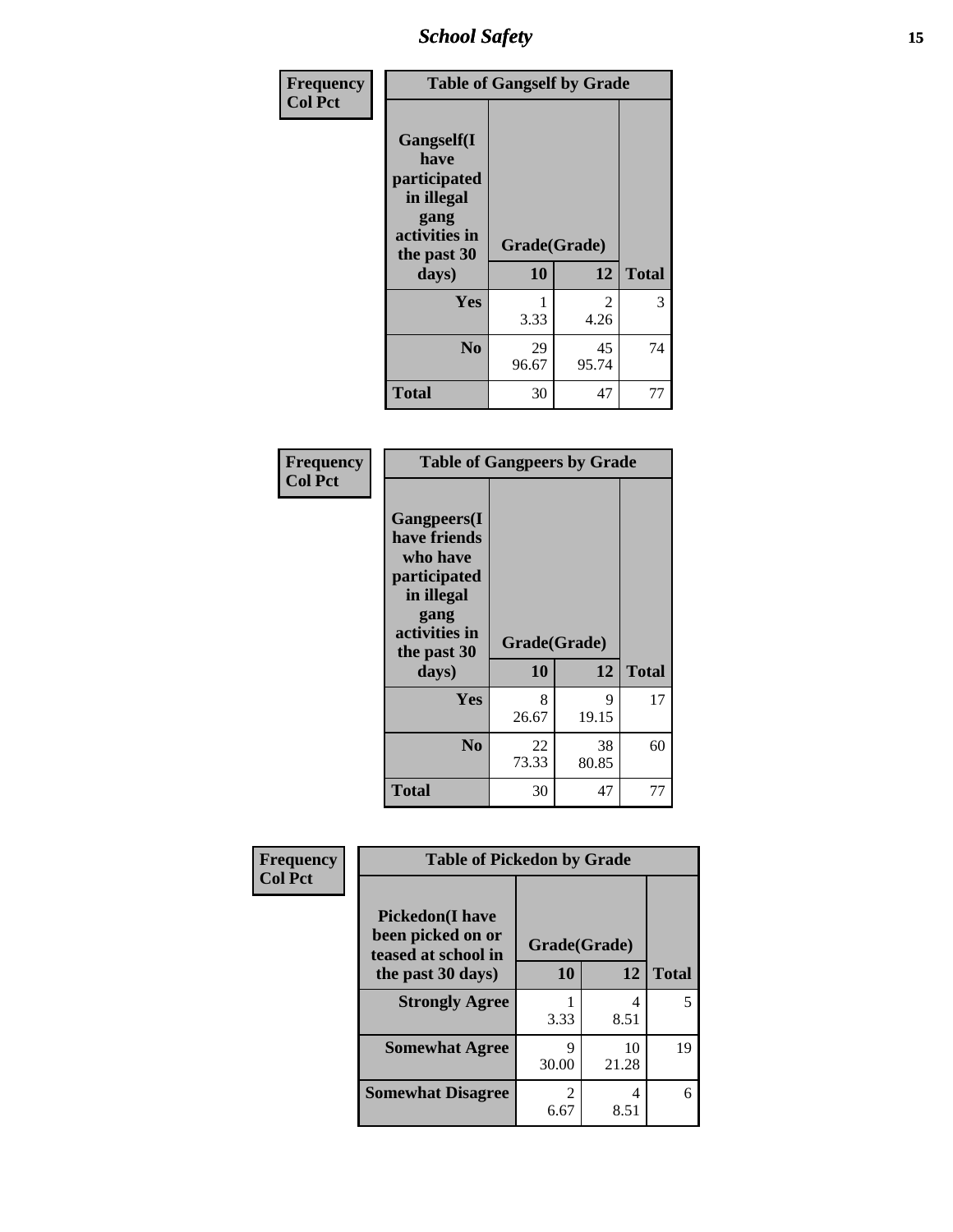## *School Safety* **16**

| <b>Frequency</b> | <b>Table of Pickedon by Grade</b>                                                        |                    |             |              |
|------------------|------------------------------------------------------------------------------------------|--------------------|-------------|--------------|
| <b>Col Pct</b>   | <b>Pickedon</b> (I have<br>been picked on or<br>teased at school in<br>the past 30 days) | Grade(Grade)<br>10 | 12          | <b>Total</b> |
|                  | <b>Strongly Disagree</b>                                                                 | 18<br>60.00        | 29<br>61.70 | 47           |
|                  | Total                                                                                    | 30                 | 47          |              |

| Frequency      | <b>Table of Safeschool by Grade</b>                      |                    |             |              |
|----------------|----------------------------------------------------------|--------------------|-------------|--------------|
| <b>Col Pct</b> | Safeschool(School<br>is a place at which I<br>feel safe) | Grade(Grade)<br>10 | 12          | <b>Total</b> |
|                | <b>Strongly Agree</b>                                    | 9<br>30.00         | 10<br>21.28 | 19           |
|                | <b>Somewhat Agree</b>                                    | 17<br>56.67        | 25<br>53.19 | 42           |
|                | <b>Somewhat Disagree</b>                                 | 3<br>10.00         | 14.89       | 10           |
|                | <b>Strongly Disagree</b>                                 | 3.33               | 5<br>10.64  | 6            |
|                | <b>Total</b>                                             | 30                 | 47          | 77           |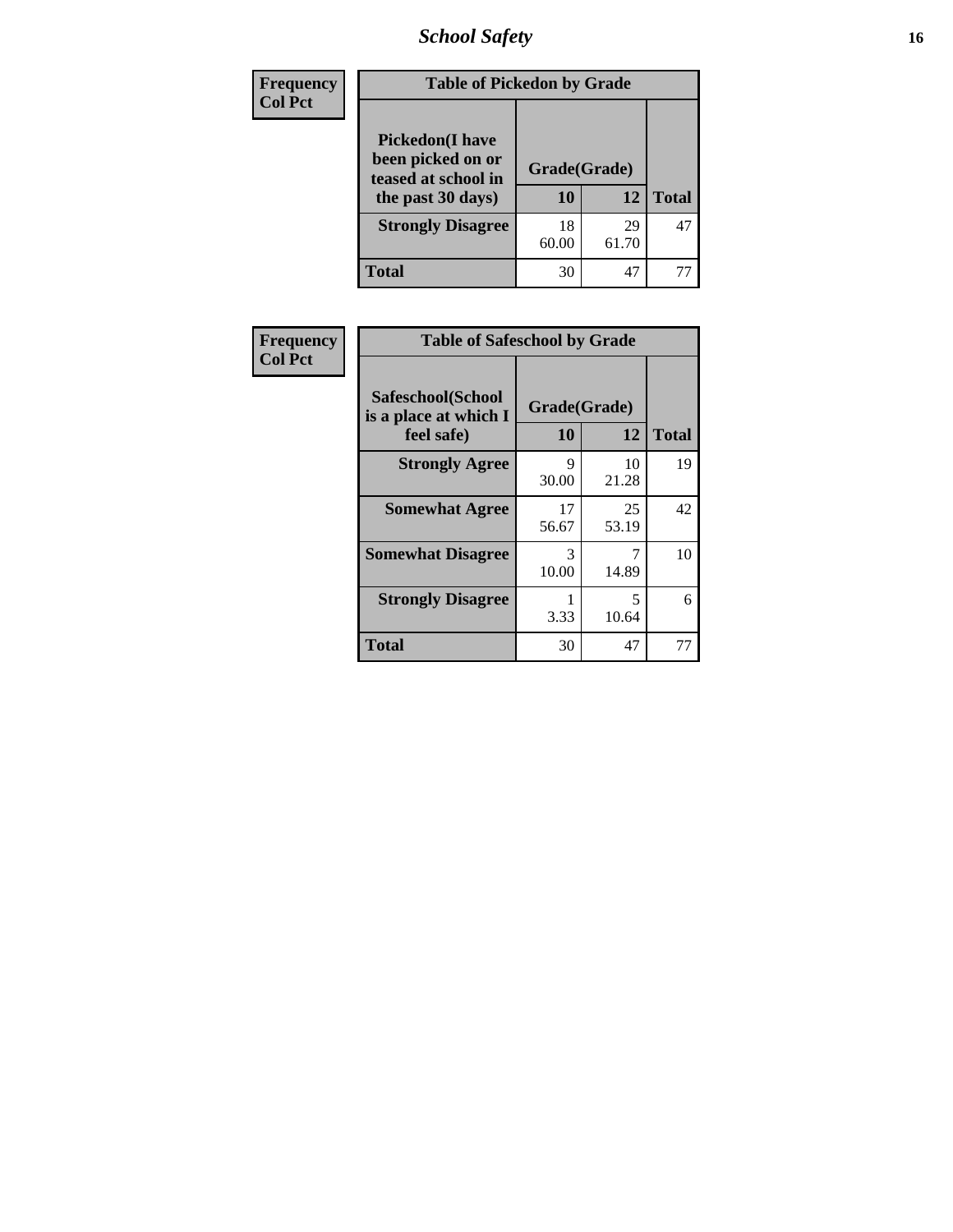*School Safety* **17**

| <b>Frequency</b> | <b>Table of Grade by Bullied</b> |                                                                         |                   |                              |                          |                        |              |  |  |
|------------------|----------------------------------|-------------------------------------------------------------------------|-------------------|------------------------------|--------------------------|------------------------|--------------|--|--|
| <b>Row Pct</b>   |                                  | <b>Bullied</b> (I have been bullied by<br>other students in the past 30 |                   |                              |                          |                        |              |  |  |
|                  | Grade(Grade)                     | $\mathbf{0}$<br><b>Days</b>                                             | 1 or<br>2<br>days | 3 <sub>to</sub><br>5<br>days | <b>6 to</b><br>9<br>days | 20<br>to<br>29<br>days | <b>Total</b> |  |  |
|                  | 10                               | 30<br>100.00                                                            | 0<br>0.00         | $\Omega$<br>0.00             | 0<br>0.00                | 0<br>0.00              | 30           |  |  |
|                  | 12                               | 39<br>82.98                                                             | 5<br>10.64        | 2.13                         | 2.13                     | 2.13                   | 47           |  |  |
|                  | <b>Total</b>                     | 69                                                                      | 5                 | 1                            |                          |                        | 77           |  |  |

| Frequency      | <b>Table of Grade by Bulliedothers</b> |                                                                   |              |                   |                   |              |  |  |
|----------------|----------------------------------------|-------------------------------------------------------------------|--------------|-------------------|-------------------|--------------|--|--|
| <b>Row Pct</b> |                                        | <b>Bulliedothers</b> (I bullied<br>others in the past 30<br>days) |              |                   |                   |              |  |  |
|                | Grade(Grade)   Days                    | $\mathbf{0}$                                                      | 1 or<br>days | 3 to<br>5<br>days | 6 to<br>q<br>days | <b>Total</b> |  |  |
|                | 10                                     | 26<br>86.67                                                       | 3.33         | 3.33              | 2<br>6.67         | 30           |  |  |
|                | 12                                     | 41<br>87.23                                                       | 4<br>8.51    | 2<br>4.26         | $\Omega$<br>0.00  | 47           |  |  |
|                | Total                                  | 67                                                                | 5            | 3                 | $\overline{c}$    | 77           |  |  |

| Frequency      | <b>Table of Grade by Weaponschool</b> |                                                             |                       |              |  |  |
|----------------|---------------------------------------|-------------------------------------------------------------|-----------------------|--------------|--|--|
| <b>Row Pct</b> |                                       | <b>Weaponschool</b> (I<br>to school in the<br>past 30 days) | brought a weapon      |              |  |  |
|                | Grade(Grade)                          | 0 Days                                                      | <b>All 30</b><br>days | <b>Total</b> |  |  |
|                | 10                                    | 30<br>100.00                                                | 0<br>0.00             | 30           |  |  |
|                | 12                                    | 46<br>97.87                                                 | 2.13                  | 47           |  |  |
|                | <b>Total</b>                          | 76                                                          |                       | 77           |  |  |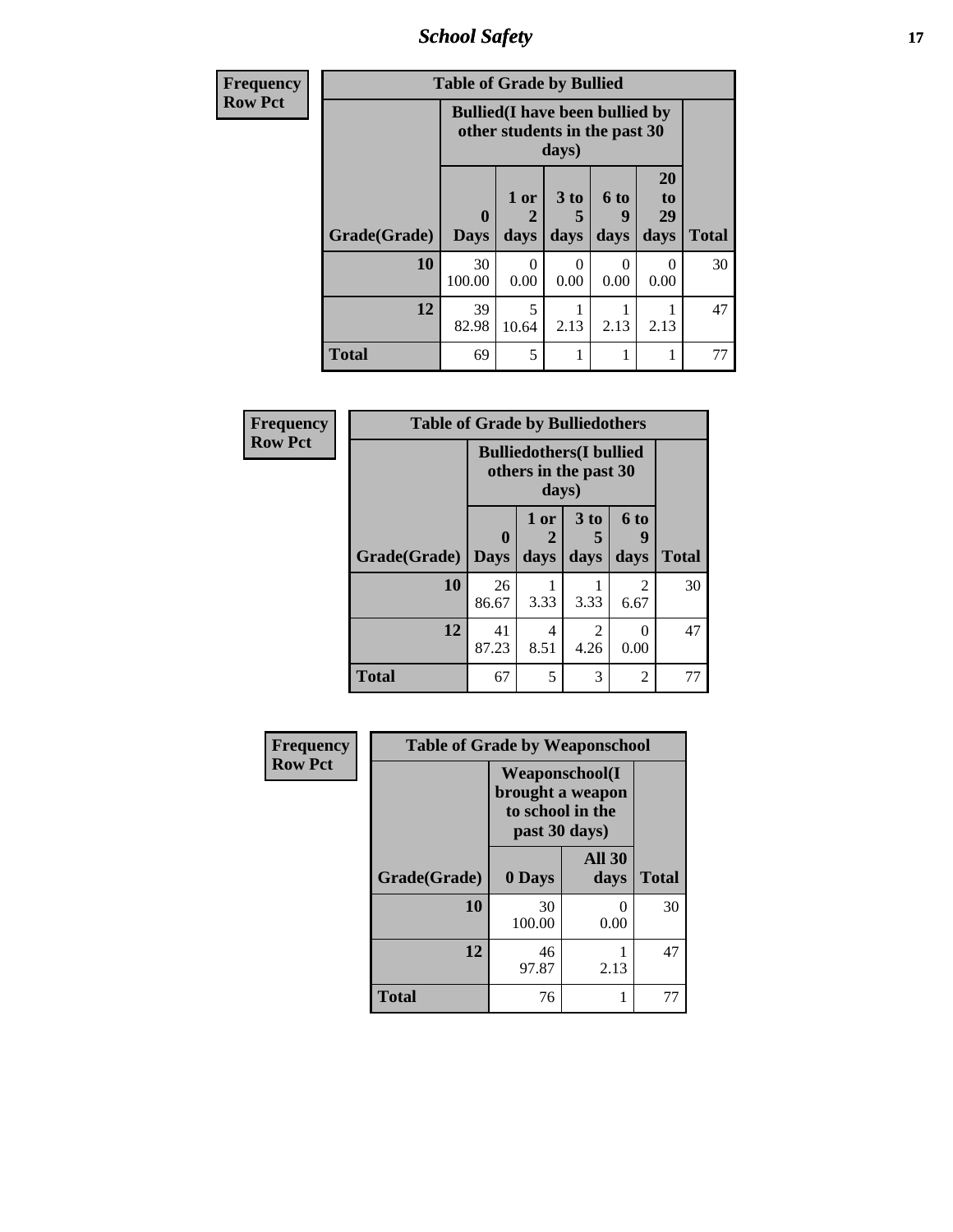*School Safety* **18**

| Frequency      | <b>Table of Grade by Absentunsafe</b> |                                                                                             |              |  |  |  |
|----------------|---------------------------------------|---------------------------------------------------------------------------------------------|--------------|--|--|--|
| <b>Row Pct</b> |                                       | Absentunsafe(I<br>have missed<br>school because<br>I felt unsafe in<br>the past 30<br>days) |              |  |  |  |
|                | Grade(Grade)                          | 0 Days                                                                                      | <b>Total</b> |  |  |  |
|                | 10                                    | 30<br>100.00                                                                                | 30           |  |  |  |
|                | 12                                    | 47<br>100.00                                                                                | 47           |  |  |  |
|                | <b>Total</b>                          | 77                                                                                          | 77           |  |  |  |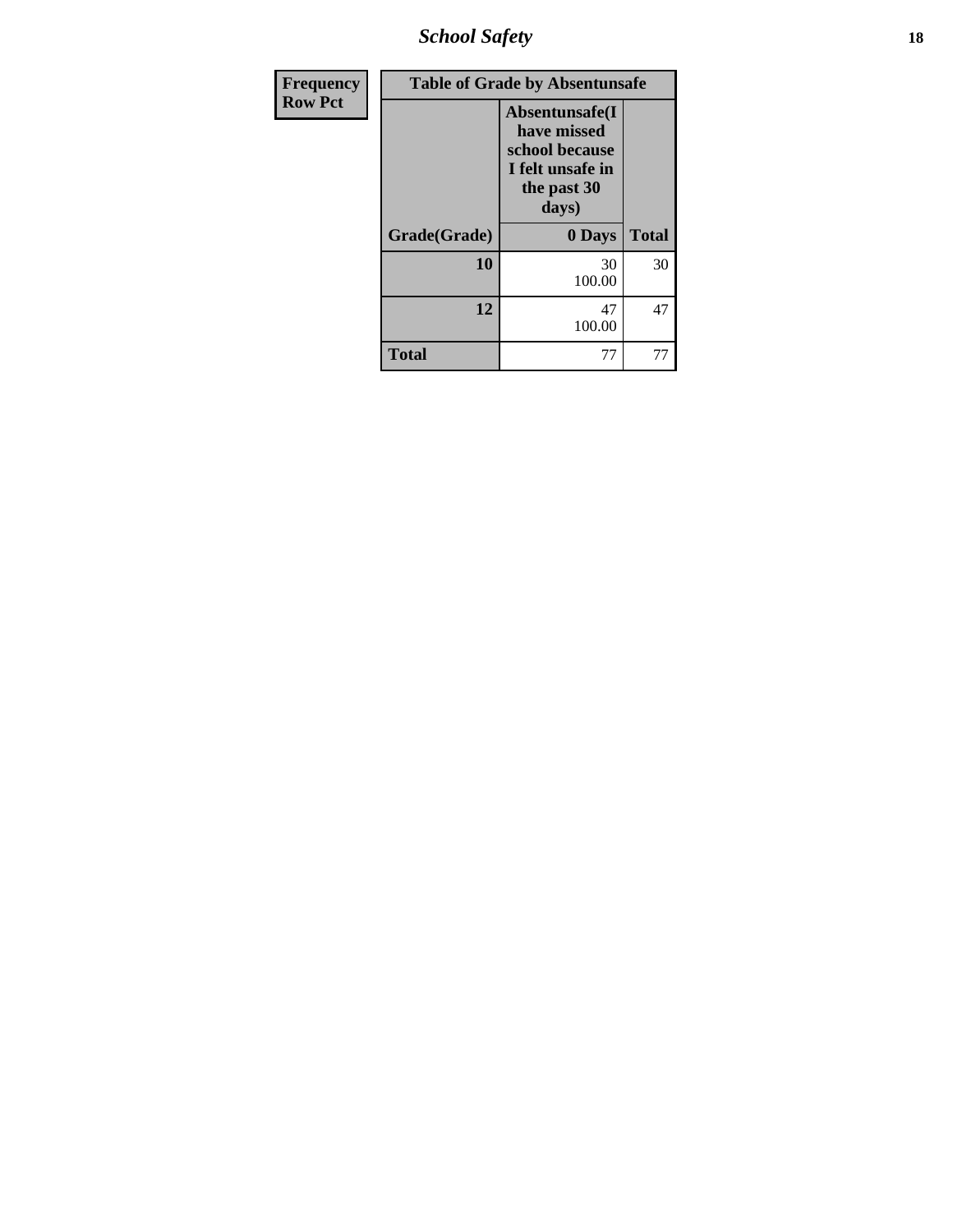#### **Frequency Row Pct**

| <b>Table of Grade by Alcohol</b> |                          |                                    |                 |                        |                        |                   |              |       |  |
|----------------------------------|--------------------------|------------------------------------|-----------------|------------------------|------------------------|-------------------|--------------|-------|--|
|                                  |                          | Alcohol(Alcohol use, past 30 days) |                 |                        |                        |                   |              |       |  |
| Grade(Grade)                     | <b>Did</b><br>not<br>use | $1 - 2$<br>days                    | $3 - 5$<br>days | $6-9$<br>days          | $10-19$<br>days        | $20 - 29$<br>days | Every<br>day | Total |  |
| 10                               | 18<br>60.00              | $\overline{4}$<br>13.33            | 3.33            | $\overline{2}$<br>6.67 | 4<br>13.33             | 0<br>0.00         | 3.33         | 30    |  |
| 12                               | 33<br>70.21              | $\overline{4}$<br>8.51             | 2.13            | 3<br>6.38              | $\overline{2}$<br>4.26 | 2.13              | 3<br>6.38    | 47    |  |
| <b>Total</b>                     | 51                       | 8                                  | $\overline{2}$  | 5                      | 6                      |                   | 4            | 77    |  |

| Frequency      | <b>Table of Grade by Cigarettes</b> |                                 |                                                          |               |                       |                   |              |
|----------------|-------------------------------------|---------------------------------|----------------------------------------------------------|---------------|-----------------------|-------------------|--------------|
| <b>Row Pct</b> |                                     |                                 | <b>Cigarettes (Smoking tobacco</b><br>use, past 30 days) |               |                       |                   |              |
|                | Grade(Grade)                        | <b>Did</b><br>not<br><b>use</b> | $1-2$<br>days                                            | $6-9$<br>days | $10-19$<br>days       | $20 - 29$<br>days | <b>Total</b> |
|                | 10                                  | 27<br>90.00                     | 3.33                                                     | 3.33          | $\mathcal{O}$<br>0.00 | 3.33              | 30           |
|                | 12                                  | 43<br>91.49                     | 2.13                                                     | 0<br>0.00     | 3<br>6.38             | 0<br>0.00         | 47           |
|                | <b>Total</b>                        | 70                              | $\overline{2}$                                           | 1             | 3                     |                   | 77           |

| <b>Frequency</b> | <b>Table of Grade by Smokeless</b> |                                                           |              |  |  |  |  |
|------------------|------------------------------------|-----------------------------------------------------------|--------------|--|--|--|--|
| <b>Row Pct</b>   |                                    | <b>Smokeless(Chewing</b><br>tobacco use,<br>past 30 days) |              |  |  |  |  |
|                  | Grade(Grade)                       | Did not use                                               | <b>Total</b> |  |  |  |  |
|                  | 10                                 | 30<br>100.00                                              | 30           |  |  |  |  |
|                  | 12                                 | 47<br>100.00                                              | 47           |  |  |  |  |
|                  | <b>Total</b>                       | 77                                                        |              |  |  |  |  |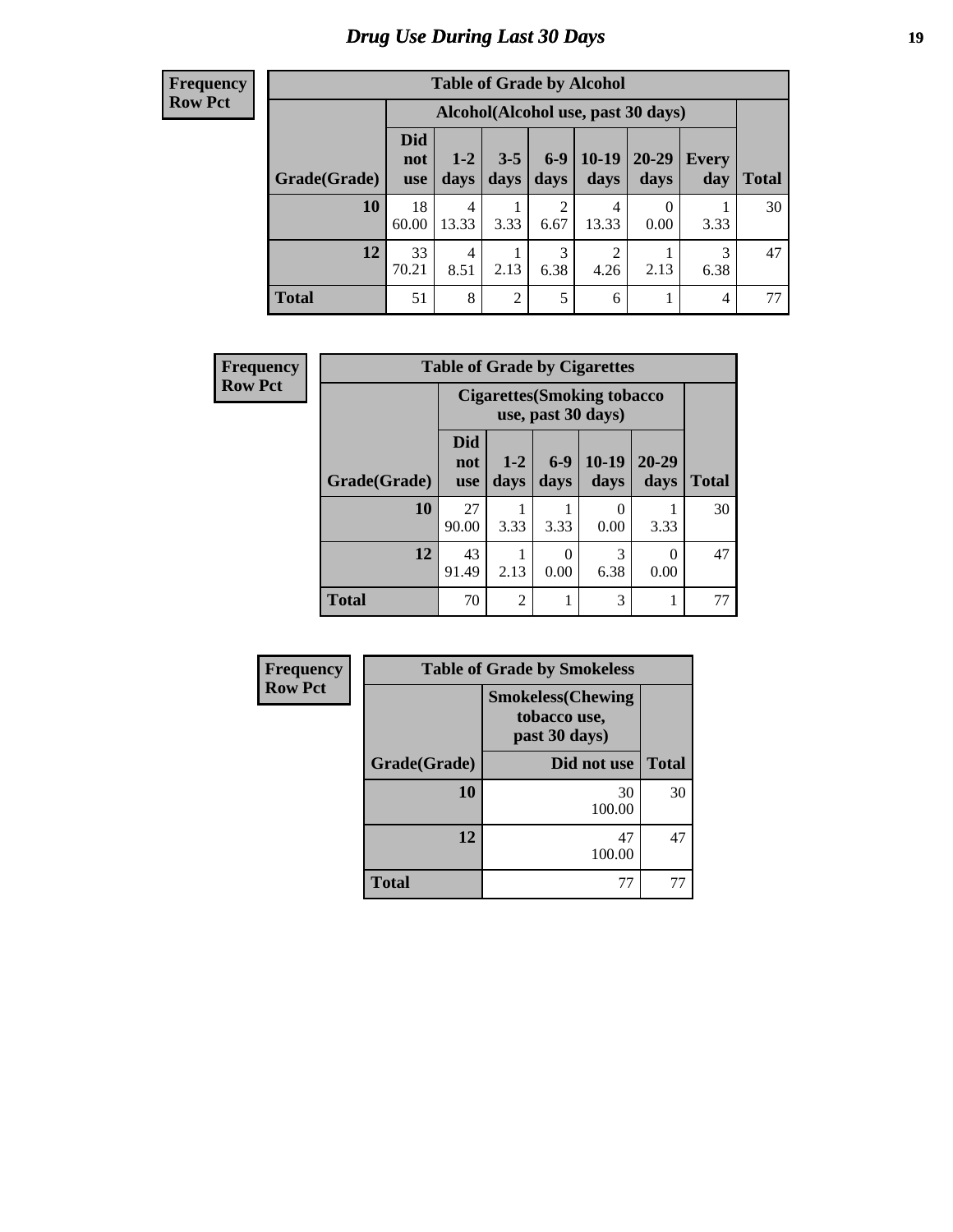#### *Drug Use During Last 30 Days* 20

### **Frequency Row**

|  | <b>Table of Grade by Marijuana</b> |  |  |
|--|------------------------------------|--|--|
|  |                                    |  |  |

| guency           |              |                          |                                            |                | Table of Graue by Intarijuana |                     |              |  |
|------------------|--------------|--------------------------|--------------------------------------------|----------------|-------------------------------|---------------------|--------------|--|
| <sub>N</sub> Pct |              |                          | Marijuana (Marijuana use,<br>past 30 days) |                |                               |                     |              |  |
|                  | Grade(Grade) | Did<br>not<br><b>use</b> | $1 - 2$<br>days                            | $6-9$<br>days  | $20 - 29$<br>days             | <b>Every</b><br>day | <b>Total</b> |  |
|                  | 10           | 27<br>90.00              | 0<br>0.00                                  | 3.33           | 0<br>0.00                     | 2<br>6.67           | 30           |  |
|                  | 12           | 38<br>80.85              | 4<br>8.51                                  | 2.13           | 2.13                          | 3<br>6.38           | 47           |  |
|                  | <b>Total</b> | 65                       | 4                                          | $\overline{2}$ |                               | 5                   | 77           |  |

| Frequency      | <b>Table of Grade by Cocaine</b> |                                               |            |              |
|----------------|----------------------------------|-----------------------------------------------|------------|--------------|
| <b>Row Pct</b> |                                  | <b>Cocaine</b> (Cocaine<br>use, past 30 days) |            |              |
|                | Grade(Grade)                     | Did not<br><b>use</b>                         | $1-2$ days | <b>Total</b> |
|                | 10                               | 30<br>100.00                                  | 0.00       | 30           |
|                | 12                               | 46<br>97.87                                   | 2.13       | 47           |
|                | <b>Total</b>                     | 76                                            |            | 77           |

| Frequency      | <b>Table of Grade by Inhalants</b> |                                                  |            |              |
|----------------|------------------------------------|--------------------------------------------------|------------|--------------|
| <b>Row Pct</b> |                                    | <b>Inhalants</b> (Inhalant<br>use, past 30 days) |            |              |
|                | Grade(Grade)                       | Did not<br><b>use</b>                            | $1-2$ days | <b>Total</b> |
|                | 10                                 | 30<br>100.00                                     | 0.00       | 30           |
|                | 12                                 | 46<br>97.87                                      | 2.13       | 47           |
|                | <b>Total</b>                       | 76                                               |            | 77           |

| Frequency      | <b>Table of Grade by Steroids</b> |                                                |               |              |
|----------------|-----------------------------------|------------------------------------------------|---------------|--------------|
| <b>Row Pct</b> |                                   | <b>Steroids</b> (Steroid<br>use, past 30 days) |               |              |
|                | Grade(Grade)                      | Did not<br><b>use</b>                          | $1-2$<br>days | <b>Total</b> |
|                | 10                                | 30<br>100.00                                   | 0.00          | 30           |
|                | 12                                | 46<br>97.87                                    | 2.13          | 47           |
|                | <b>Total</b>                      | 76                                             |               | 77           |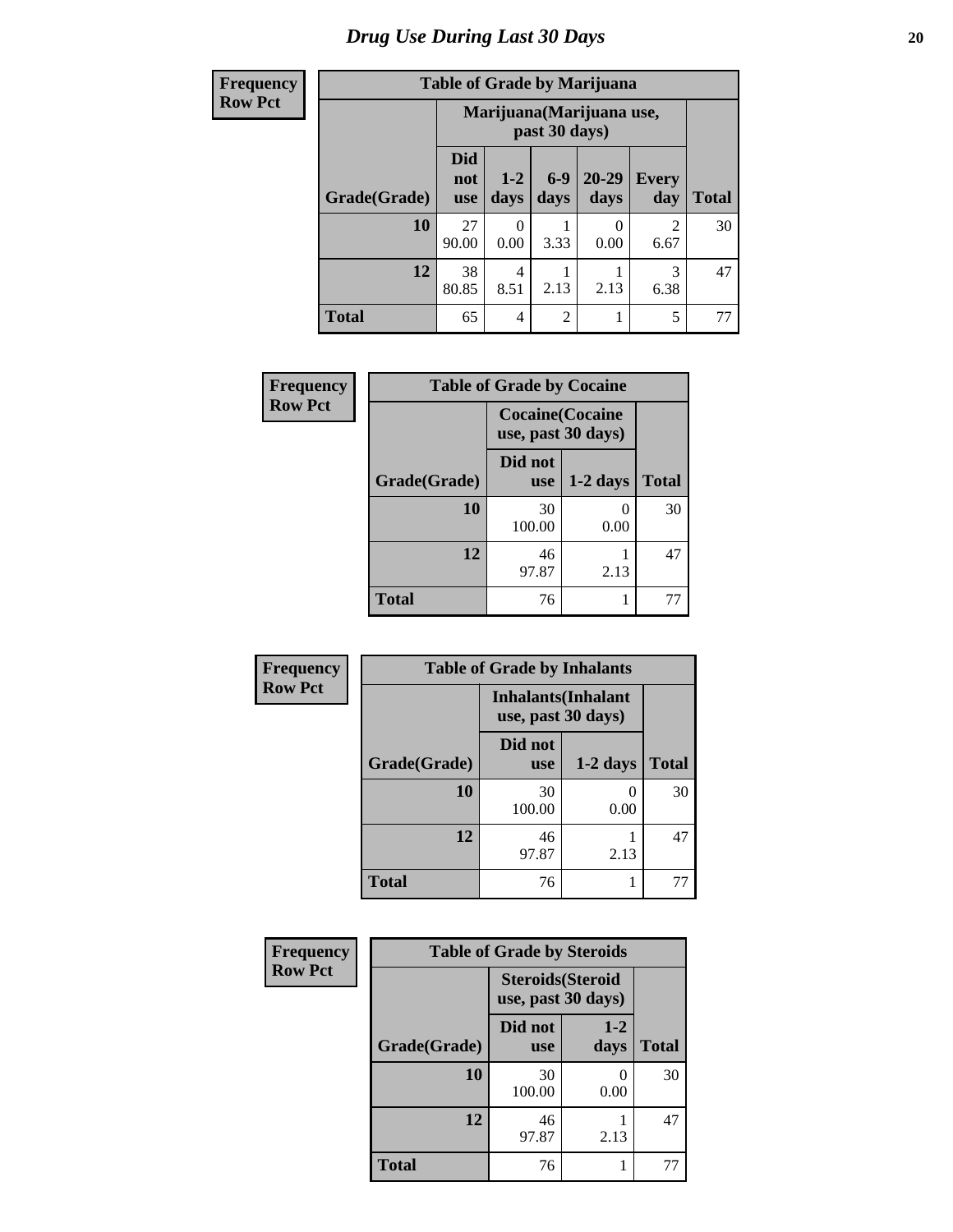## *Drug Use During Last 30 Days* **21**

| <b>Frequency</b> | <b>Table of Grade by Ecstasy</b> |                                               |                 |              |
|------------------|----------------------------------|-----------------------------------------------|-----------------|--------------|
| <b>Row Pct</b>   |                                  | <b>Ecstasy</b> (Ecstasy<br>use, past 30 days) |                 |              |
|                  | Grade(Grade)                     | Did not<br><b>use</b>                         | $1 - 2$<br>days | <b>Total</b> |
|                  | 10                               | 30<br>100.00                                  | 0<br>0.00       | 30           |
|                  | 12                               | 46<br>97.87                                   | 2.13            | 47           |
|                  | <b>Total</b>                     | 76                                            |                 | 77           |

| <b>Frequency</b> |              | <b>Table of Grade by Meth</b>                      |            |              |  |
|------------------|--------------|----------------------------------------------------|------------|--------------|--|
| <b>Row Pct</b>   |              | <b>Meth</b> (Methamphetamine<br>use, past 30 days) |            |              |  |
|                  | Grade(Grade) | Did not use                                        | $1-2$ days | <b>Total</b> |  |
|                  | 10           | 30<br>100.00                                       | 0.00       | 30           |  |
|                  | 12           | 46<br>97.87                                        | 2.13       | 47           |  |
|                  | <b>Total</b> | 76                                                 |            | 77           |  |

| <b>Frequency</b> | <b>Table of Grade by Hallucinogens</b> |                                                   |            |              |
|------------------|----------------------------------------|---------------------------------------------------|------------|--------------|
| <b>Row Pct</b>   |                                        | Hallucinogens (Hallucinogen<br>use, past 30 days) |            |              |
|                  | Grade(Grade)                           | Did not use                                       | $3-5$ days | <b>Total</b> |
|                  | 10                                     | 30<br>100.00                                      | 0.00       | 30           |
|                  | 12                                     | 46<br>97.87                                       | 2.13       | 47           |
|                  | <b>Total</b>                           | 76                                                |            |              |

| <b>Frequency</b> | <b>Table of Grade by Prescription</b> |                                                        |                         |              |
|------------------|---------------------------------------|--------------------------------------------------------|-------------------------|--------------|
| <b>Row Pct</b>   |                                       | <b>Prescription</b> (Prescription<br>me, past 30 days) | drugs not prescribed to |              |
|                  | Grade(Grade)                          | Did not use                                            | $1-2$ days              | <b>Total</b> |
|                  | 10                                    | 29<br>96.67                                            | 3.33                    | 30           |
|                  | 12                                    | 46<br>97.87                                            | 2.13                    | 47           |
|                  | <b>Total</b>                          | 75                                                     | $\overline{2}$          | 77           |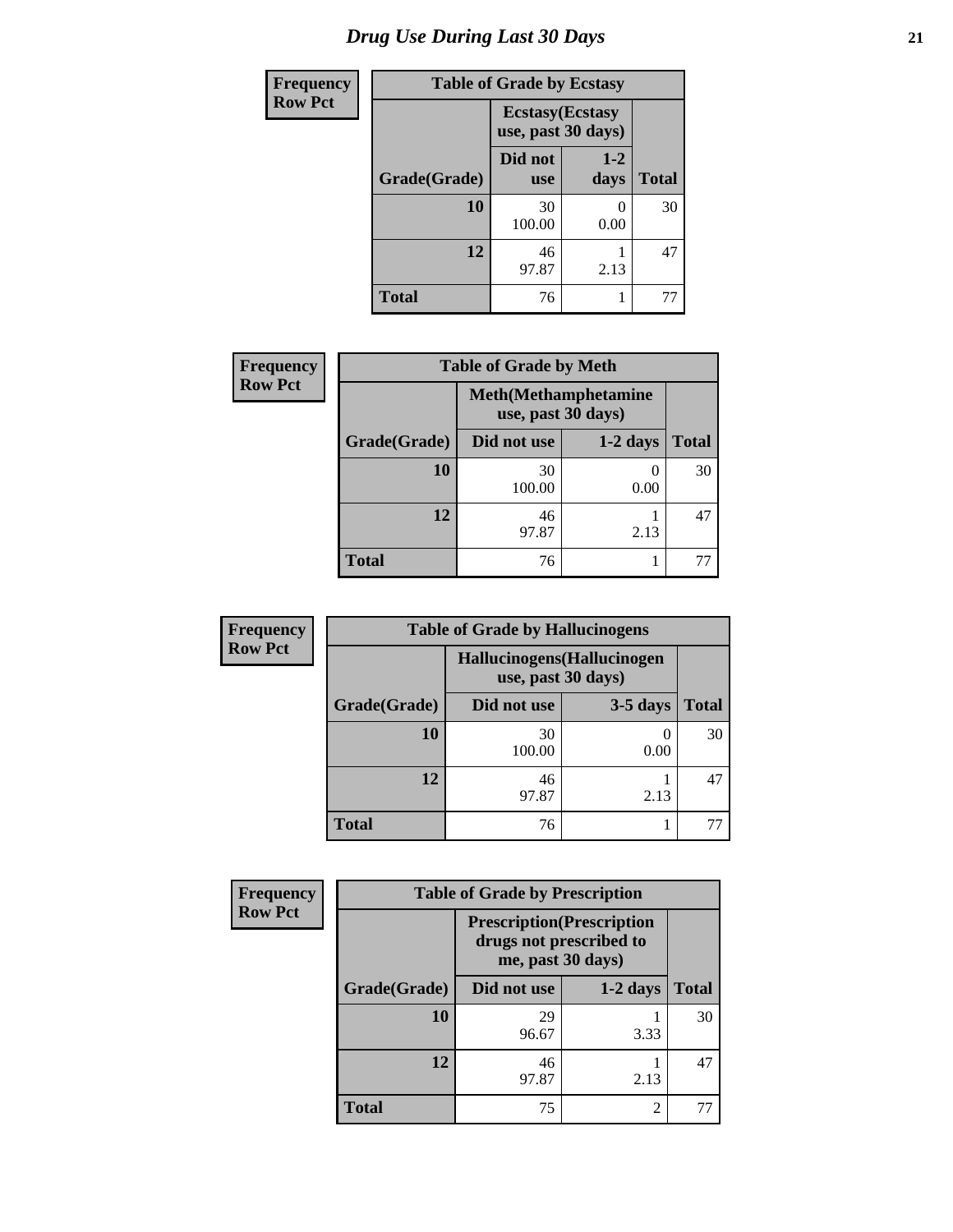| Frequency      | <b>Table of Alcoholease by Grade</b>              |                    |             |              |
|----------------|---------------------------------------------------|--------------------|-------------|--------------|
| <b>Col Pct</b> | <b>Alcoholease</b> (It is<br>easy to get alcohol) | Grade(Grade)<br>10 | 12          | <b>Total</b> |
|                | <b>Strongly Agree</b>                             | 4<br>13.33         | 18<br>38.30 | 22           |
|                | <b>Somewhat Agree</b>                             | 16<br>53.33        | 17<br>36.17 | 33           |
|                | <b>Somewhat Disagree</b>                          | 3<br>10.00         | 6<br>12.77  | 9            |
|                | <b>Strongly Disagree</b>                          | 7<br>23.33         | 6<br>12.77  | 13           |
|                | <b>Total</b>                                      | 30                 | 47          | 77           |

| Frequency      | <b>Table of Cigarettesease by Grade</b>                 |                        |             |              |
|----------------|---------------------------------------------------------|------------------------|-------------|--------------|
| <b>Col Pct</b> | Cigarettesease(It is<br>easy to get smoking<br>tobacco) | Grade(Grade)<br>10     | 12          | <b>Total</b> |
|                | <b>Strongly Agree</b>                                   | 6<br>20.00             | 20<br>42.55 | 26           |
|                | <b>Somewhat Agree</b>                                   | 11<br>36.67            | 15<br>31.91 | 26           |
|                | <b>Somewhat Disagree</b>                                | $\mathfrak{D}$<br>6.67 | 3<br>6.38   | 5            |
|                | <b>Strongly Disagree</b>                                | 11<br>36.67            | 9<br>19.15  | 20           |
|                | <b>Total</b>                                            | 30                     | 47          | 77           |

| Frequency      | <b>Table of Smokelessease by Grade</b>                         |                    |             |              |  |
|----------------|----------------------------------------------------------------|--------------------|-------------|--------------|--|
| <b>Col Pct</b> | <b>Smokelessease</b> (It is<br>easy to get chewing<br>tobacco) | Grade(Grade)<br>10 | 12          | <b>Total</b> |  |
|                | <b>Strongly Agree</b>                                          | 3<br>10.00         | 11<br>23.40 | 14           |  |
|                | <b>Somewhat Agree</b>                                          | 23.33              | 15<br>31.91 | 22           |  |
|                | <b>Somewhat Disagree</b>                                       | 4<br>13.33         | 5<br>10.64  | 9            |  |
|                | <b>Strongly Disagree</b>                                       | 16<br>53.33        | 16<br>34.04 | 32           |  |
|                | <b>Total</b>                                                   | 30                 | 47          | 77           |  |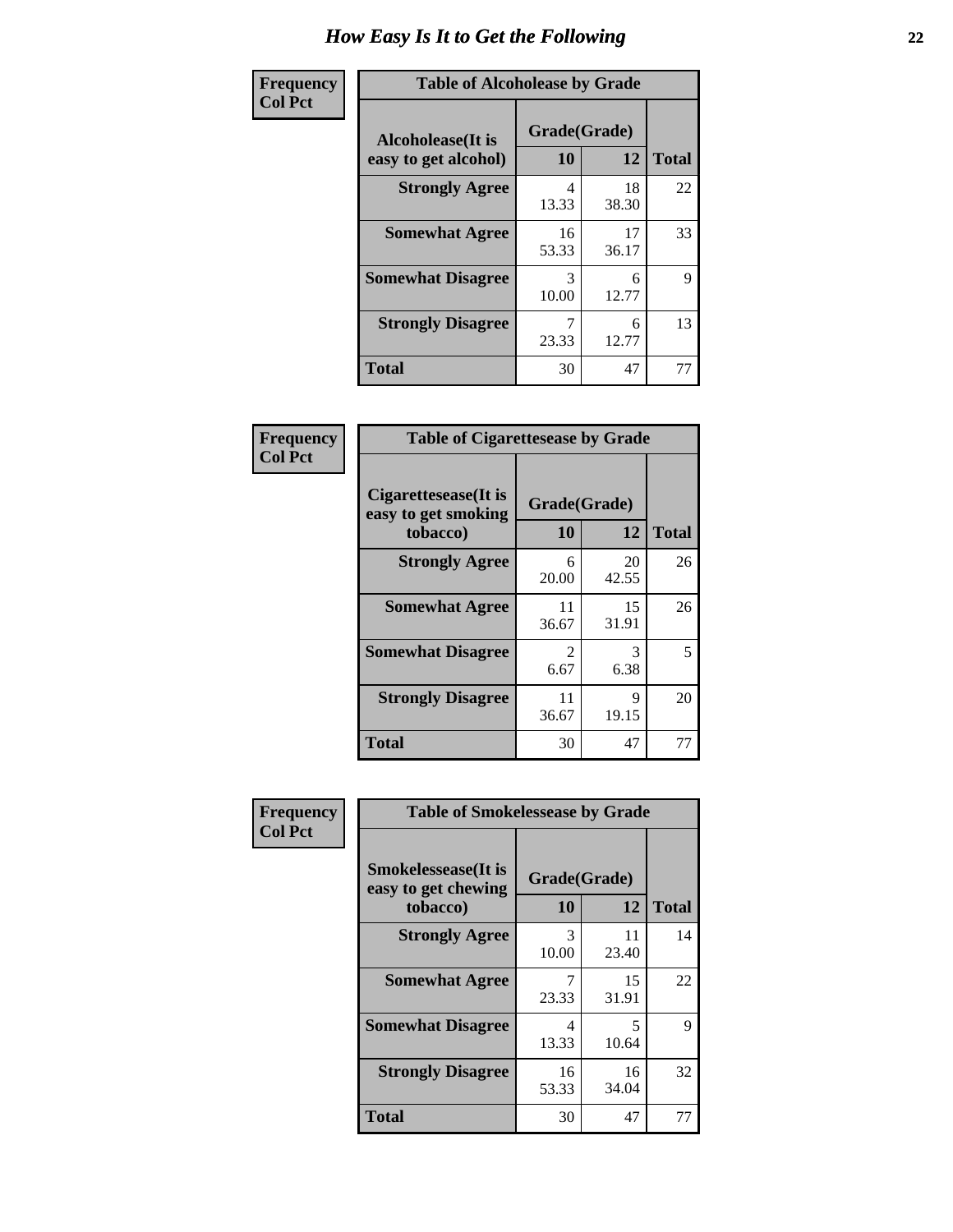| Frequency      | <b>Table of Marijuanaease by Grade</b>           |                        |                        |              |
|----------------|--------------------------------------------------|------------------------|------------------------|--------------|
| <b>Col Pct</b> | Marijuanaease(It is<br>easy to get<br>marijuana) | Grade(Grade)<br>10     | 12                     | <b>Total</b> |
|                | <b>Strongly Agree</b>                            | 8<br>26.67             | 23<br>48.94            | 31           |
|                | <b>Somewhat Agree</b>                            | 10<br>33.33            | 13<br>27.66            | 23           |
|                | <b>Somewhat Disagree</b>                         | $\mathfrak{D}$<br>6.67 | $\mathfrak{D}$<br>4.26 | 4            |
|                | <b>Strongly Disagree</b>                         | 10<br>33.33            | 9<br>19.15             | 19           |
|                | <b>Total</b>                                     | 30                     | 47                     | 77           |

| <b>Table of Cocaineease by Grade</b>              |                    |             |              |  |
|---------------------------------------------------|--------------------|-------------|--------------|--|
| <b>Cocaineease</b> (It is<br>easy to get cocaine) | Grade(Grade)<br>10 | 12          | <b>Total</b> |  |
| <b>Strongly Agree</b>                             | 5<br>16.67         | 12<br>25.53 | 17           |  |
| <b>Somewhat Agree</b>                             | 9<br>30.00         | 15<br>31.91 | 24           |  |
| <b>Somewhat Disagree</b>                          | 2<br>6.67          | 3<br>6.38   | 5            |  |
| <b>Strongly Disagree</b>                          | 14<br>46.67        | 17<br>36.17 | 31           |  |
| <b>Total</b>                                      | 30                 | 47          | 77           |  |

| Frequency      | <b>Table of Inhalantsease by Grade</b>                   |                           |             |              |
|----------------|----------------------------------------------------------|---------------------------|-------------|--------------|
| <b>Col Pct</b> | <b>Inhalantsease</b> (It is<br>easy to get<br>inhalants) | Grade(Grade)<br><b>10</b> | 12          | <b>Total</b> |
|                | <b>Strongly Agree</b>                                    | 6<br>20.00                | 13<br>27.66 | 19           |
|                | <b>Somewhat Agree</b>                                    | 4<br>13.33                | 10<br>21.28 | 14           |
|                | <b>Somewhat Disagree</b>                                 | 6<br>20.00                | 6<br>12.77  | 12           |
|                | <b>Strongly Disagree</b>                                 | 14<br>46.67               | 18<br>38.30 | 32           |
|                | <b>Total</b>                                             | 30                        | 47          | 77           |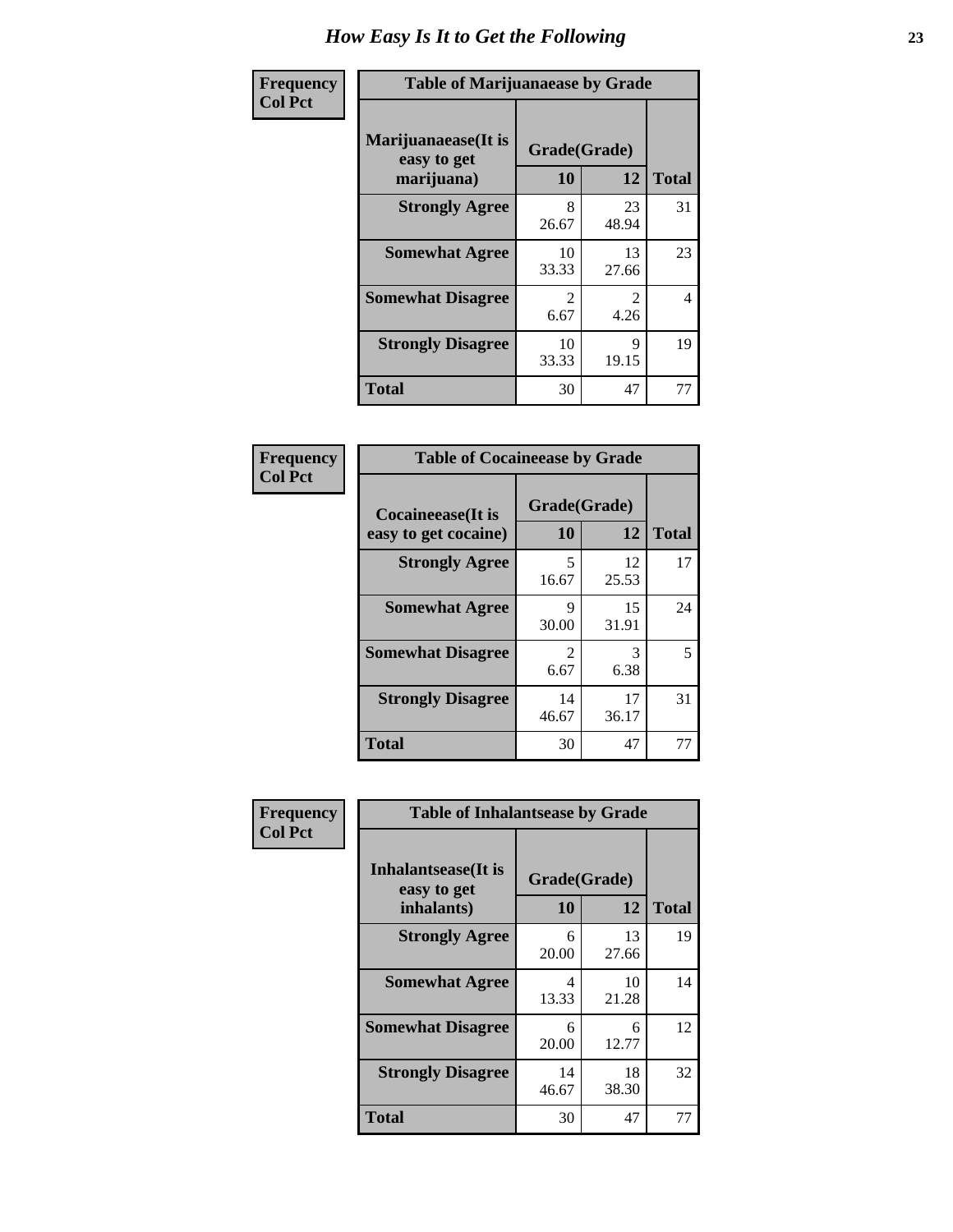| Frequency      | <b>Table of Steroidsease by Grade</b>               |                    |              |    |  |  |  |  |  |
|----------------|-----------------------------------------------------|--------------------|--------------|----|--|--|--|--|--|
| <b>Col Pct</b> | <b>Steroidsease</b> (It is<br>easy to get steroids) | Grade(Grade)<br>10 | <b>Total</b> |    |  |  |  |  |  |
|                | <b>Strongly Agree</b>                               | 0.00               | 8<br>17.02   | 8  |  |  |  |  |  |
|                | <b>Somewhat Agree</b>                               | 4<br>13.33         | 13<br>27.66  | 17 |  |  |  |  |  |
|                | <b>Somewhat Disagree</b>                            | 6<br>20.00         | 14.89        | 13 |  |  |  |  |  |
|                | <b>Strongly Disagree</b>                            | 20<br>66.67        | 19<br>40.43  | 39 |  |  |  |  |  |
|                | <b>Total</b>                                        | 30                 | 47           | 77 |  |  |  |  |  |

| Frequency      | <b>Table of Ecstasyease by Grade</b>              |                           |              |    |  |  |  |  |  |
|----------------|---------------------------------------------------|---------------------------|--------------|----|--|--|--|--|--|
| <b>Col Pct</b> | <b>Ecstasyease</b> (It is<br>easy to get ecstasy) | Grade(Grade)<br><b>10</b> | <b>Total</b> |    |  |  |  |  |  |
|                | <b>Strongly Agree</b>                             | 2<br>6.67                 | 8<br>17.02   | 10 |  |  |  |  |  |
|                | <b>Somewhat Agree</b>                             | 5<br>16.67                | 11<br>23.40  | 16 |  |  |  |  |  |
|                | <b>Somewhat Disagree</b>                          | 3<br>10.00                | 9<br>19.15   | 12 |  |  |  |  |  |
|                | <b>Strongly Disagree</b>                          | 20<br>66.67               | 19<br>40.43  | 39 |  |  |  |  |  |
|                | <b>Total</b>                                      | 30                        | 47           | 77 |  |  |  |  |  |

| Frequency      |                                       | <b>Table of Methease by Grade</b> |              |              |  |  |  |  |  |  |  |
|----------------|---------------------------------------|-----------------------------------|--------------|--------------|--|--|--|--|--|--|--|
| <b>Col Pct</b> | <b>Methease</b> (It is easy<br>to get |                                   | Grade(Grade) |              |  |  |  |  |  |  |  |
|                | methamphetamines)                     | 10                                | 12           | <b>Total</b> |  |  |  |  |  |  |  |
|                | <b>Strongly Agree</b>                 | 3<br>10.00                        | 8<br>17.02   | 11           |  |  |  |  |  |  |  |
|                | <b>Somewhat Agree</b>                 | 4<br>13.33                        | 6<br>12.77   | 10           |  |  |  |  |  |  |  |
|                | <b>Somewhat Disagree</b>              | $\mathfrak{D}$<br>6.67            | 9<br>19.15   | 11           |  |  |  |  |  |  |  |
|                | <b>Strongly Disagree</b>              | 21<br>70.00                       | 24<br>51.06  | 45           |  |  |  |  |  |  |  |
|                | Total                                 | 30                                | 47           | 77           |  |  |  |  |  |  |  |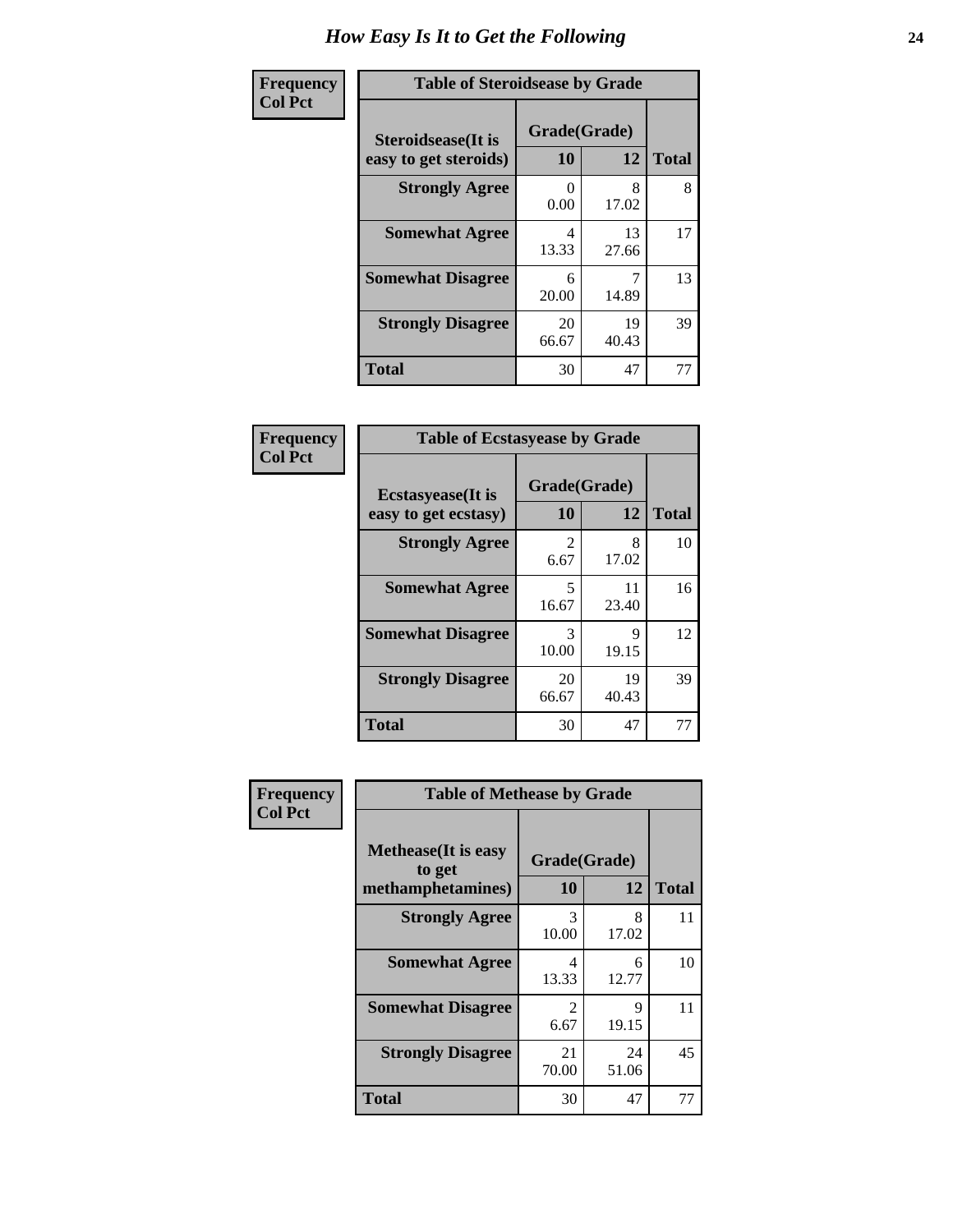| <b>Frequency</b> | <b>Table of Hallucinogensease by Grade</b>               |                                   |             |              |  |  |  |  |
|------------------|----------------------------------------------------------|-----------------------------------|-------------|--------------|--|--|--|--|
| <b>Col Pct</b>   | Hallucinogensease(It<br>is easy to get<br>hallucinogens) | Grade(Grade)<br>10                | 12          | <b>Total</b> |  |  |  |  |
|                  | <b>Strongly Agree</b>                                    | 3.33                              | 8<br>17.02  | 9            |  |  |  |  |
|                  | <b>Somewhat Agree</b>                                    | 4<br>13.33                        | 6<br>12.77  | 10           |  |  |  |  |
|                  | <b>Somewhat Disagree</b>                                 | $\overline{\phantom{0}}$<br>16.67 | 10<br>21.28 | 15           |  |  |  |  |
|                  | <b>Strongly Disagree</b>                                 | 20<br>66.67                       | 23<br>48.94 | 43           |  |  |  |  |
|                  | <b>Total</b>                                             | 30                                | 47          | 77           |  |  |  |  |

| Frequency<br>  Col Pct |
|------------------------|

| <b>Table of Prescriptionease by Grade</b>                                                |                                     |              |              |  |  |  |  |
|------------------------------------------------------------------------------------------|-------------------------------------|--------------|--------------|--|--|--|--|
| <b>Prescriptionease</b> (It<br>is easy to get<br>prescription drugs<br>not prescribed to |                                     | Grade(Grade) |              |  |  |  |  |
| me)                                                                                      | 10                                  | 12           | <b>Total</b> |  |  |  |  |
| <b>Strongly Agree</b>                                                                    | 6<br>20.00                          | 18<br>38.30  | 24           |  |  |  |  |
| <b>Somewhat Agree</b>                                                                    | 8<br>26.67                          | 5<br>10.64   | 13           |  |  |  |  |
| <b>Somewhat Disagree</b>                                                                 | $\mathcal{D}_{\mathcal{A}}$<br>6.67 | 5<br>10.64   | 7            |  |  |  |  |
| <b>Strongly Disagree</b>                                                                 | 14<br>46.67                         | 19<br>40.43  | 33           |  |  |  |  |
| Total                                                                                    | 30                                  | 47           | 77           |  |  |  |  |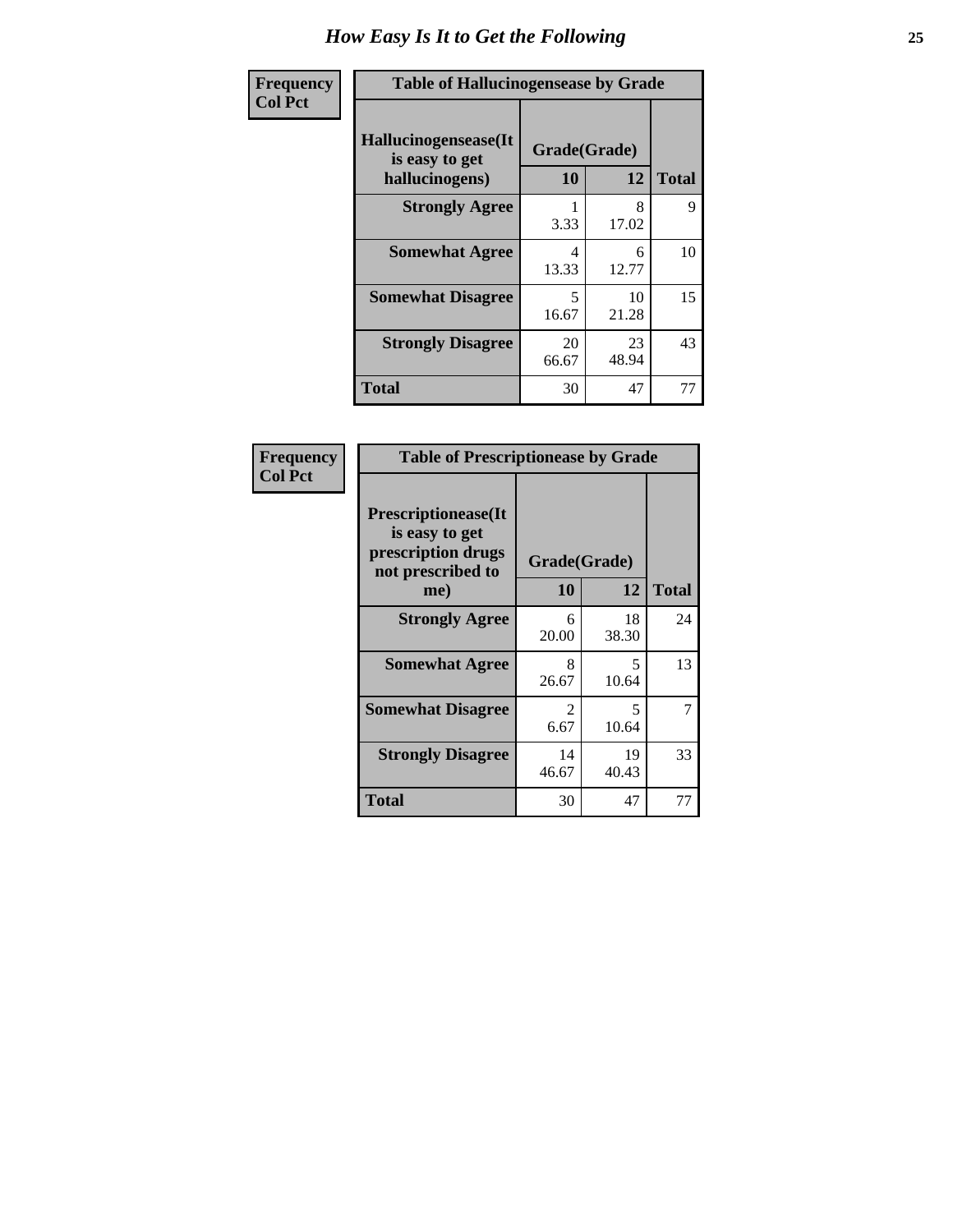#### *Age at Onset of Use* **26** *Results for "Age at Onset of Use" questions exclude students who said they did not use that substance*

| Frequency      | <b>Table of Grade by Alcoholinit</b>             |               |                |                  |            |                               |                      |                  |                  |              |               |
|----------------|--------------------------------------------------|---------------|----------------|------------------|------------|-------------------------------|----------------------|------------------|------------------|--------------|---------------|
| <b>Row Pct</b> | Alcoholinit (I started using alcohol when I was) |               |                |                  |            |                               |                      |                  |                  |              |               |
|                | Grade(Grade)   younger                           | 8 or          | <b>10</b>      | 12               | 13         | 14                            | 15                   | <b>16</b>        | 17               | <b>18 or</b> | older   Total |
|                | 10                                               | 6.25          | 3<br>18.75     | 2<br>12.50       | 3<br>18.75 | $\overline{4}$<br>25.00       | 12.50                | $\Omega$<br>0.00 | $\theta$<br>0.00 | 6.25         | 16            |
|                | 12                                               | 6<br>25.00    | 4.17           | $\Omega$<br>0.00 | 3<br>12.50 | 2<br>8.33                     | $\Omega$<br>$0.00\,$ | 8<br>33.33       | 2<br>8.33        | 2<br>8.33    | 24            |
|                | <b>Total</b>                                     | $\mathcal{I}$ | $\overline{4}$ | 2                | 6          | 6                             | 2                    | 8                | $\overline{2}$   | 3            | 40            |
|                |                                                  |               |                |                  |            | <b>Frequency Missing = 37</b> |                      |                  |                  |              |               |

| Frequency      | <b>Table of Grade by Cigarettesinit</b> |                  |                                                         |                         |                         |                |            |                       |              |  |
|----------------|-----------------------------------------|------------------|---------------------------------------------------------|-------------------------|-------------------------|----------------|------------|-----------------------|--------------|--|
| <b>Row Pct</b> |                                         |                  | Cigarettesinit(I started smoking tobacco when I<br>was) |                         |                         |                |            |                       |              |  |
|                | Grade(Grade)                            | 8 or<br>vounger  | <b>10</b>                                               | <b>13</b>               | 14                      | 15             | <b>16</b>  | <b>18 or</b><br>older | <b>Total</b> |  |
|                | 10                                      | $\Omega$<br>0.00 | 20.00                                                   | 20.00                   | 20.00                   | っ<br>40.00     | 0<br>0.00  | $\Omega$<br>0.00      | 5            |  |
|                | 12                                      | 9.09             | $\overline{c}$<br>18.18                                 | $\overline{c}$<br>18.18 | $\overline{2}$<br>18.18 | 0<br>0.00      | 3<br>27.27 | 9.09                  | 11           |  |
|                | <b>Total</b>                            | Ι.               | 3                                                       | 3                       | 3                       | $\overline{c}$ | 3          |                       | 16           |  |
|                |                                         |                  | Frequency Missing $= 61$                                |                         |                         |                |            |                       |              |  |

| Frequency      | <b>Table of Grade by Smokelessinit</b> |                                                              |       |                          |
|----------------|----------------------------------------|--------------------------------------------------------------|-------|--------------------------|
| <b>Row Pct</b> |                                        | Smokelessinit(I<br>started chewing<br>tobacco when I<br>was) |       |                          |
|                | Grade(Grade)                           | 9                                                            | 12    | <b>Total</b>             |
|                | 10                                     | 0                                                            | 0     |                          |
|                | 12                                     | 50.00                                                        | 50.00 | 2                        |
|                | <b>Total</b>                           |                                                              |       | $\overline{\mathcal{L}}$ |
|                |                                        | Frequency Missing $= 75$                                     |       |                          |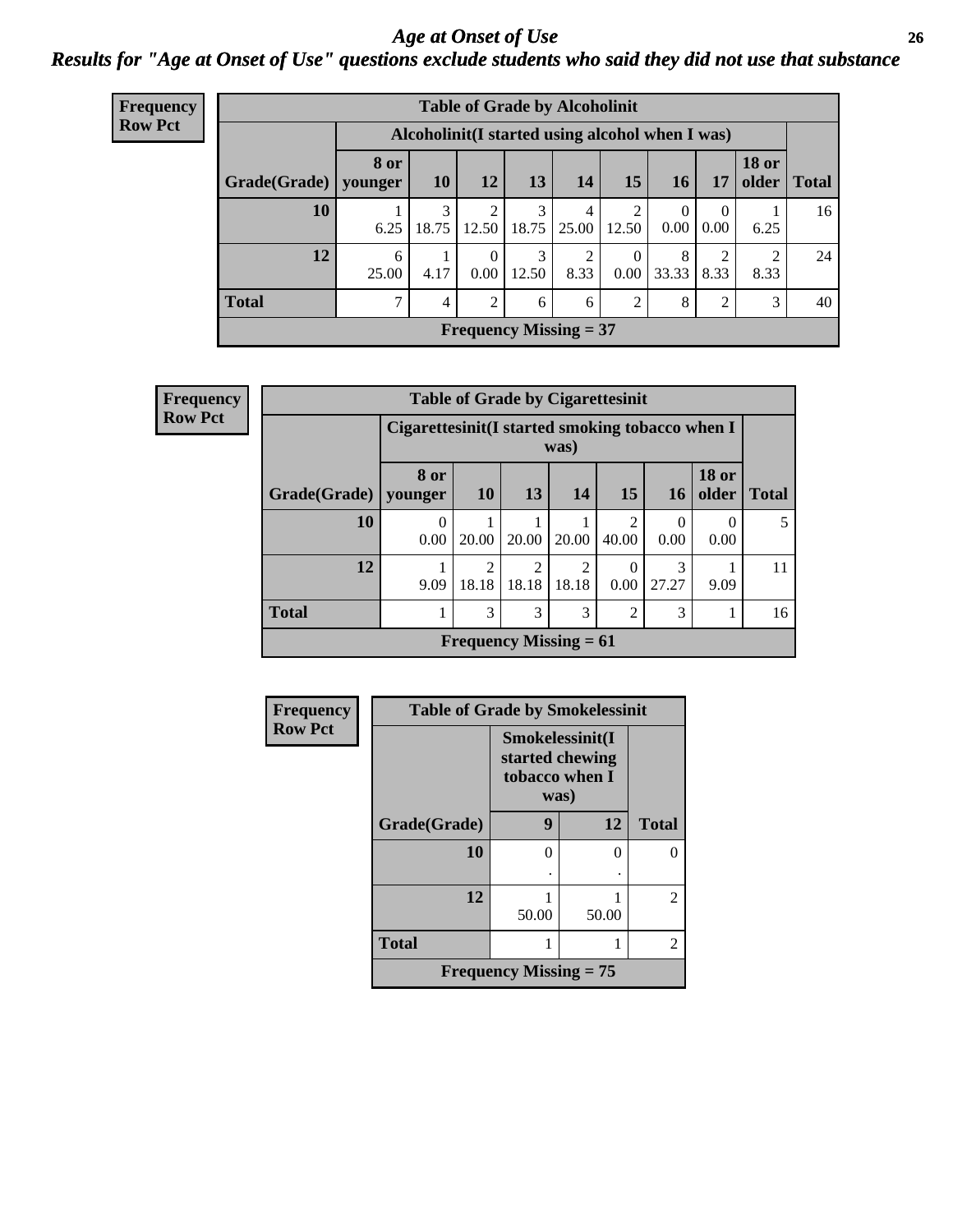#### *Age at Onset of Use* **27**

#### *Results for "Age at Onset of Use" questions exclude students who said they did not use that substance*

| <b>Frequency</b> |  |
|------------------|--|
| <b>Row Pct</b>   |  |

| <b>Table of Grade by Marijuanainit</b> |                         |                                                        |            |                  |                |                  |            |                       |              |
|----------------------------------------|-------------------------|--------------------------------------------------------|------------|------------------|----------------|------------------|------------|-----------------------|--------------|
|                                        |                         | Marijuanainit(I started using marijuana when I<br>was) |            |                  |                |                  |            |                       |              |
| Grade(Grade)                           | 11                      | 12                                                     | 13         | 14               | 15             | <b>16</b>        | 17         | <b>18 or</b><br>older | <b>Total</b> |
| 10                                     | $\theta$<br>0.00        | 33.33                                                  | 33.33      | $\Omega$<br>0.00 | 33.33          | $\theta$<br>0.00 | 0.00       | $\Omega$<br>0.00      | 3            |
| 12                                     | $\overline{2}$<br>14.29 | $\theta$<br>0.00                                       | 2<br>14.29 | 7.14             | 7.14           | 2<br>14.29       | 5<br>35.71 | 7.14                  | 14           |
| <b>Total</b>                           | $\overline{2}$          | 1                                                      | 3          | 1                | $\overline{2}$ | $\mathfrak{D}$   | 5          |                       | 17           |
| Frequency Missing $= 60$               |                         |                                                        |            |                  |                |                  |            |                       |              |

| <b>Frequency</b> | <b>Table of Grade by Cocaineinit</b> |                                                               |                  |        |                |  |  |  |  |
|------------------|--------------------------------------|---------------------------------------------------------------|------------------|--------|----------------|--|--|--|--|
| <b>Row Pct</b>   |                                      | <b>Cocaineinit</b> (I started<br>using cocaine when I<br>was) |                  |        |                |  |  |  |  |
|                  | Grade(Grade)   younger               | 8 or                                                          | 11               | 14     | <b>Total</b>   |  |  |  |  |
|                  | 10                                   | $\Omega$<br>0.00                                              | $\Omega$<br>0.00 | 100.00 |                |  |  |  |  |
|                  | 12                                   | 50.00                                                         | 50.00            | 0.00   | $\overline{2}$ |  |  |  |  |
|                  | <b>Total</b>                         |                                                               |                  | 1      | 3              |  |  |  |  |
|                  |                                      | <b>Frequency Missing <math>= 74</math></b>                    |                  |        |                |  |  |  |  |

| Frequency      | <b>Table of Grade by Inhalantsinit</b> |                                                                     |              |  |
|----------------|----------------------------------------|---------------------------------------------------------------------|--------------|--|
| <b>Row Pct</b> |                                        | Inhalantsinit(I<br>started using<br><i>inhalants</i><br>when I was) |              |  |
|                | Grade(Grade)                           | 8 or younger                                                        | <b>Total</b> |  |
|                | 10                                     | 0                                                                   |              |  |
|                | 12                                     | 100.00                                                              |              |  |
|                | <b>Total</b>                           |                                                                     |              |  |
|                |                                        | Frequency Missing $= 76$                                            |              |  |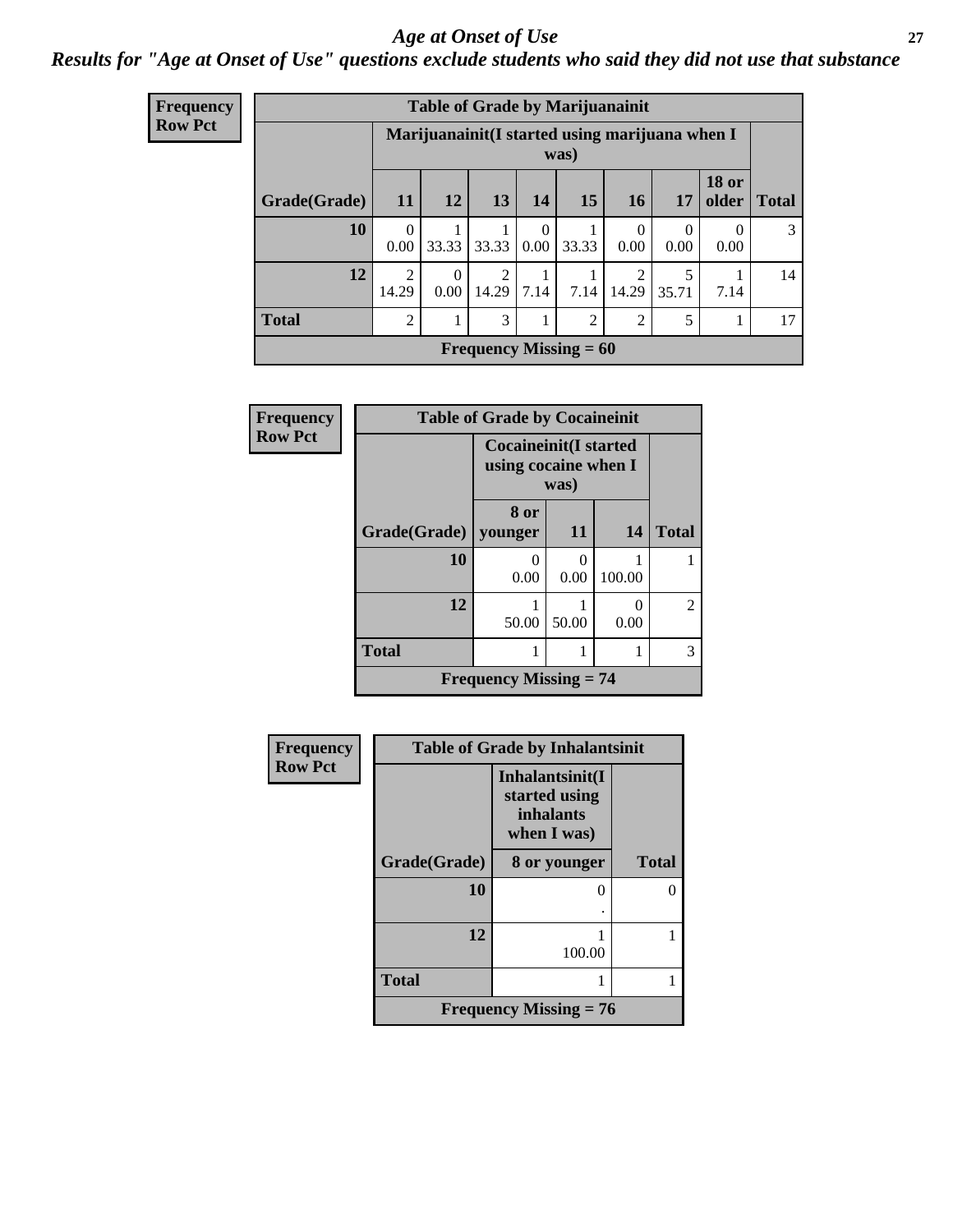#### *Age at Onset of Use* **28**

*Results for "Age at Onset of Use" questions exclude students who said they did not use that substance*

| Frequency      | <b>Table of Grade by Steroidsinit</b> |                                                            |              |  |
|----------------|---------------------------------------|------------------------------------------------------------|--------------|--|
| <b>Row Pct</b> |                                       | Steroidsinit(I<br>started using<br>steroids<br>when I was) |              |  |
|                | Grade(Grade)                          | 8 or younger                                               | <b>Total</b> |  |
|                | 10                                    | 0                                                          | 0            |  |
|                | 12                                    |                                                            |              |  |
|                |                                       | 100.00                                                     |              |  |
|                | <b>Total</b>                          |                                                            |              |  |
|                |                                       | <b>Frequency Missing = 76</b>                              |              |  |

| <b>Frequency</b> | <b>Table of Grade by Ecstasyinit</b> |                                                          |           |              |
|------------------|--------------------------------------|----------------------------------------------------------|-----------|--------------|
| <b>Row Pct</b>   |                                      | Ecstasyinit(I<br>started using<br>ecstasy when I<br>was) |           |              |
|                  | <b>Grade</b> (Grade)                 | 8 or<br>younger                                          | 15        | <b>Total</b> |
|                  | 10                                   | 0<br>0.00                                                | 100.00    |              |
|                  | 12                                   | 100.00                                                   | 0<br>0.00 |              |
|                  | <b>Total</b>                         |                                                          | 1         | 2            |
|                  |                                      | <b>Frequency Missing = 75</b>                            |           |              |

| Frequency      | <b>Table of Grade by Methinit</b> |                                                                       |              |  |
|----------------|-----------------------------------|-----------------------------------------------------------------------|--------------|--|
| <b>Row Pct</b> |                                   | <b>Methinit(I started</b><br>using<br>methamphetamines<br>when I was) |              |  |
|                | Grade(Grade)                      | 8 or younger                                                          | <b>Total</b> |  |
|                | 10                                |                                                                       |              |  |
|                | 12                                | 100.00                                                                |              |  |
|                | <b>Total</b>                      |                                                                       |              |  |
|                |                                   | <b>Frequency Missing = 76</b>                                         |              |  |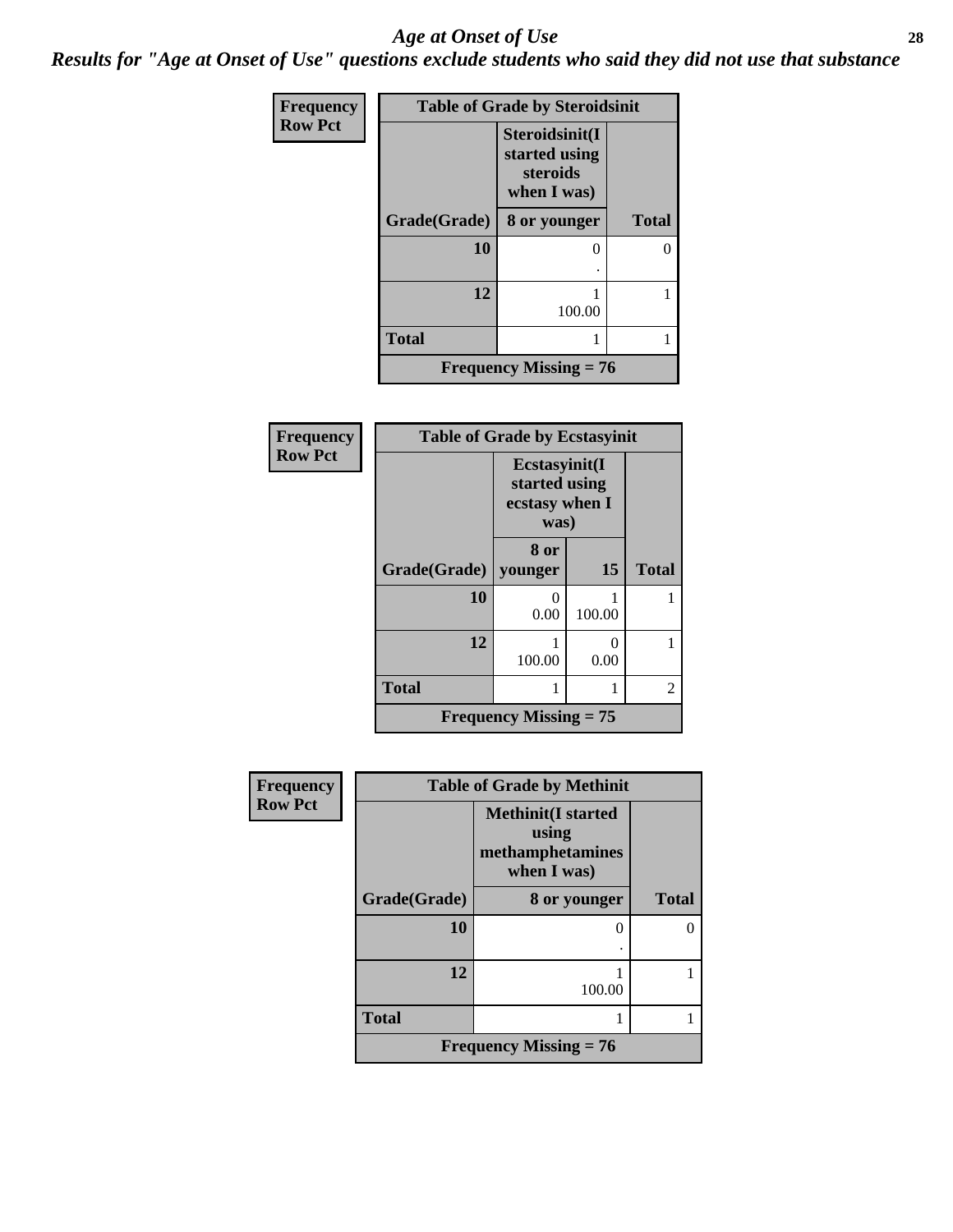#### *Age at Onset of Use* **29**

*Results for "Age at Onset of Use" questions exclude students who said they did not use that substance*

| <b>Frequency</b> | <b>Table of Grade by Hallucinogensinit</b> |                                                                      |           |                |  |
|------------------|--------------------------------------------|----------------------------------------------------------------------|-----------|----------------|--|
| <b>Row Pct</b>   |                                            | Hallucinogensinit(I<br>started using<br>hallucinogens when<br>I was) |           |                |  |
|                  | Grade(Grade)                               | 8 or<br>younger                                                      | <b>16</b> | <b>Total</b>   |  |
|                  | 10                                         | 0.00                                                                 | 100.00    |                |  |
|                  | 12                                         | 100.00                                                               | 0.00      |                |  |
|                  | <b>Total</b>                               |                                                                      |           | $\mathfrak{D}$ |  |
|                  |                                            | <b>Frequency Missing = 75</b>                                        |           |                |  |

| <b>Frequency</b> | <b>Table of Grade by Prescriptioninit</b> |                                                                                                  |                          |                |
|------------------|-------------------------------------------|--------------------------------------------------------------------------------------------------|--------------------------|----------------|
| <b>Row Pct</b>   |                                           | Prescriptioninit(I<br>started using<br>prescription drugs<br>not prescribed to<br>me when I was) |                          |                |
|                  | Grade(Grade)                              | 8 or<br>younger                                                                                  | 13                       | <b>Total</b>   |
|                  | 10                                        | 0.00                                                                                             | $\mathfrak{D}$<br>100.00 | $\overline{2}$ |
|                  | 12                                        | $\mathfrak{D}$<br>100.00                                                                         | 0<br>0.00                | 2              |
|                  | <b>Total</b>                              | $\overline{\mathcal{L}}$                                                                         | 2                        | 4              |
|                  |                                           | Frequency Missing $= 73$                                                                         |                          |                |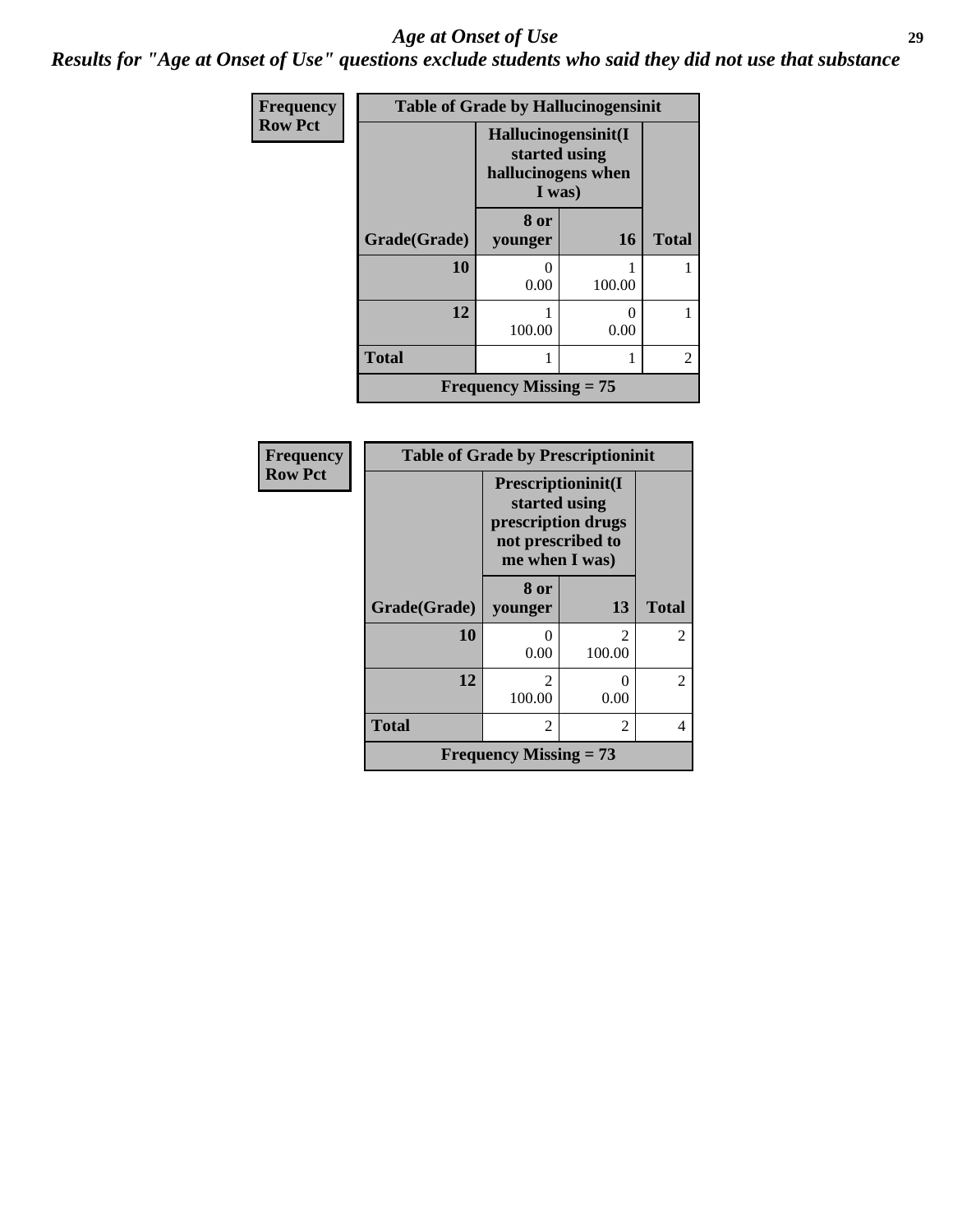| Frequency      | <b>Table of Alcoholharm by Grade</b>          |                        |                                   |              |
|----------------|-----------------------------------------------|------------------------|-----------------------------------|--------------|
| <b>Col Pct</b> | Alcoholharm(I<br>think alcohol is<br>harmful) | Grade(Grade)<br>10     | 12                                | <b>Total</b> |
|                | <b>Strongly Agree</b>                         | 12<br>40.00            | 19<br>40.43                       | 31           |
|                | <b>Somewhat Agree</b>                         | 13<br>43.33            | 16<br>34.04                       | 29           |
|                | <b>Somewhat Disagree</b>                      | $\mathfrak{D}$<br>6.67 | 14.89                             | 9            |
|                | <b>Strongly Disagree</b>                      | 3<br>10.00             | $\overline{\phantom{0}}$<br>10.64 | 8            |
|                | <b>Total</b>                                  | 30                     | 47                                | 77           |

| <b>Table of Cigarettesharm by Grade</b>                  |                        |             |              |  |
|----------------------------------------------------------|------------------------|-------------|--------------|--|
| Cigarettesharm(I<br>think smoking<br>tobacco is harmful) | Grade(Grade)<br>10     | 12          | <b>Total</b> |  |
| <b>Strongly Agree</b>                                    | 23<br>76.67            | 37<br>78.72 | 60           |  |
| <b>Somewhat Agree</b>                                    | 4<br>13.33             | 5<br>10.64  | 9            |  |
| <b>Somewhat Disagree</b>                                 | 1<br>3.33              | 4<br>8.51   | 5            |  |
| <b>Strongly Disagree</b>                                 | $\mathfrak{D}$<br>6.67 | 2.13        | 3            |  |
| <b>Total</b>                                             | 30                     | 47          | 77           |  |

| Frequency      | <b>Table of Smokelessharm by Grade</b>                  |                           |                       |              |
|----------------|---------------------------------------------------------|---------------------------|-----------------------|--------------|
| <b>Col Pct</b> | Smokelessharm(I<br>think chewing<br>tobacco is harmful) | Grade(Grade)<br><b>10</b> | 12                    | <b>Total</b> |
|                | <b>Strongly Agree</b>                                   | 22<br>73.33               | 34<br>72.34           | 56           |
|                | <b>Somewhat Agree</b>                                   | 5<br>16.67                | 9<br>19.15            | 14           |
|                | <b>Somewhat Disagree</b>                                | 0<br>0.00                 | 2<br>4.26             | 2            |
|                | <b>Strongly Disagree</b>                                | 3<br>10.00                | $\mathcal{L}$<br>4.26 | 5            |
|                | <b>Total</b>                                            | 30                        | 47                    | 77           |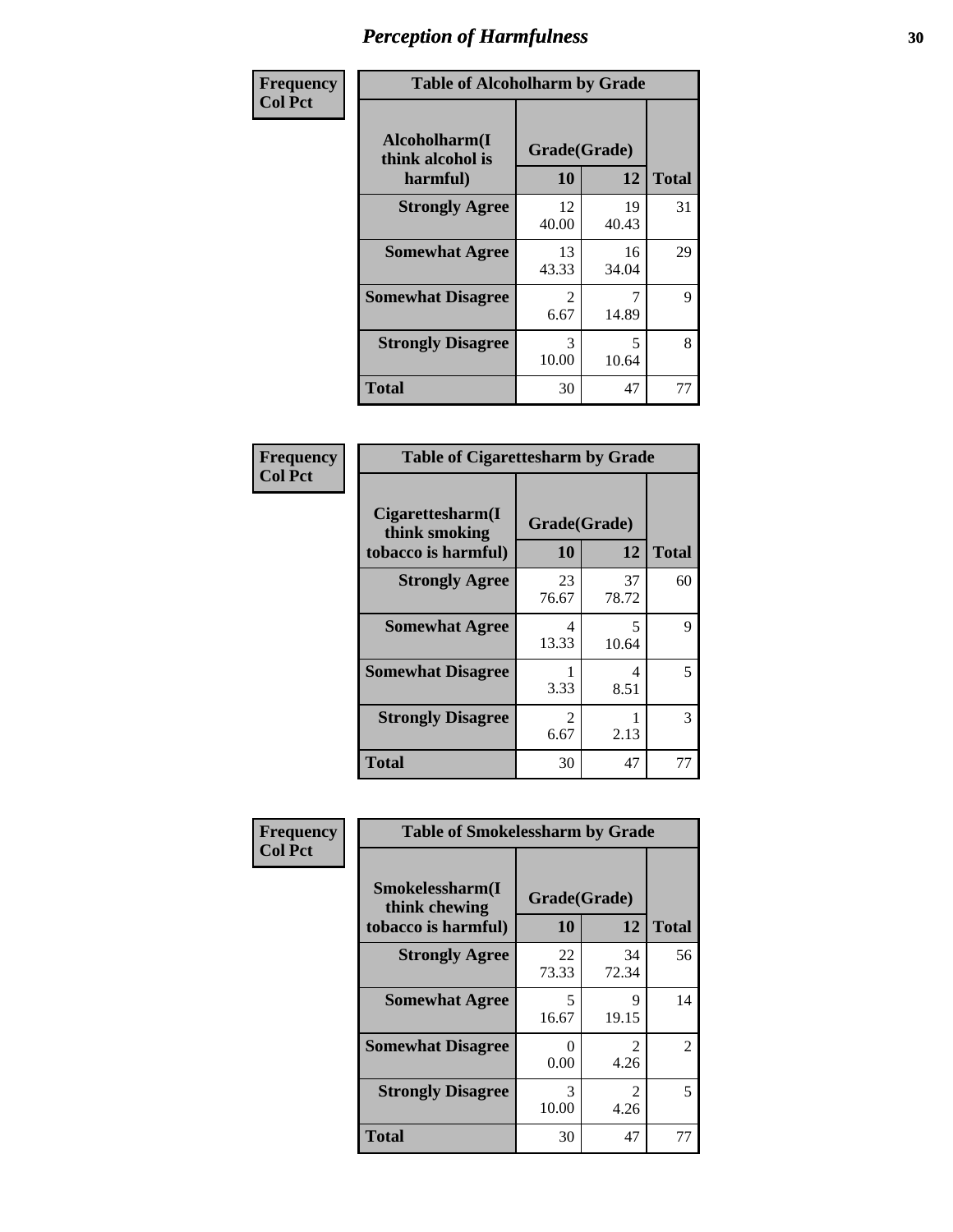| Frequency      | <b>Table of Marijuanaharm by Grade</b>            |                    |             |              |
|----------------|---------------------------------------------------|--------------------|-------------|--------------|
| <b>Col Pct</b> | Marijuanaharm(I<br>think marijuana is<br>harmful) | Grade(Grade)<br>10 | 12          | <b>Total</b> |
|                | <b>Strongly Agree</b>                             | 19<br>63.33        | 22<br>46.81 | 41           |
|                | <b>Somewhat Agree</b>                             | 4<br>13.33         | 10<br>21.28 | 14           |
|                | <b>Somewhat Disagree</b>                          | 3<br>10.00         | 9<br>19.15  | 12           |
|                | <b>Strongly Disagree</b>                          | 4<br>13.33         | 6<br>12.77  | 10           |
|                | <b>Total</b>                                      | 30                 | 47          | 77           |

| <b>Table of Cocaineharm by Grade</b> |              |             |              |  |
|--------------------------------------|--------------|-------------|--------------|--|
| Cocaineharm(I<br>think cocaine is    | Grade(Grade) |             |              |  |
| harmful)                             | 10           | 12          | <b>Total</b> |  |
| <b>Strongly Agree</b>                | 27<br>90.00  | 42<br>89.36 | 69           |  |
| <b>Somewhat Agree</b>                | 0.00         | 3<br>6.38   | 3            |  |
| <b>Strongly Disagree</b>             | 3<br>10.00   | 2<br>4.26   | 5            |  |
| <b>Total</b>                         | 30           | 47          | 77           |  |

| Frequency      | <b>Table of Inhalantsharm by Grade</b>              |                           |                        |              |
|----------------|-----------------------------------------------------|---------------------------|------------------------|--------------|
| <b>Col Pct</b> | Inhalantsharm(I)<br>think inhalants are<br>harmful) | Grade(Grade)<br>10        | 12                     | <b>Total</b> |
|                | <b>Strongly Agree</b>                               | 26<br>86.67               | 40<br>85.11            | 66           |
|                | <b>Somewhat Agree</b>                               | 3.33                      | 4<br>8.51              | 5            |
|                | <b>Somewhat Disagree</b>                            | $\mathbf{\Omega}$<br>0.00 | 2.13                   |              |
|                | <b>Strongly Disagree</b>                            | 3<br>10.00                | $\overline{2}$<br>4.26 | 5            |
|                | <b>Total</b>                                        | 30                        | 47                     | 77           |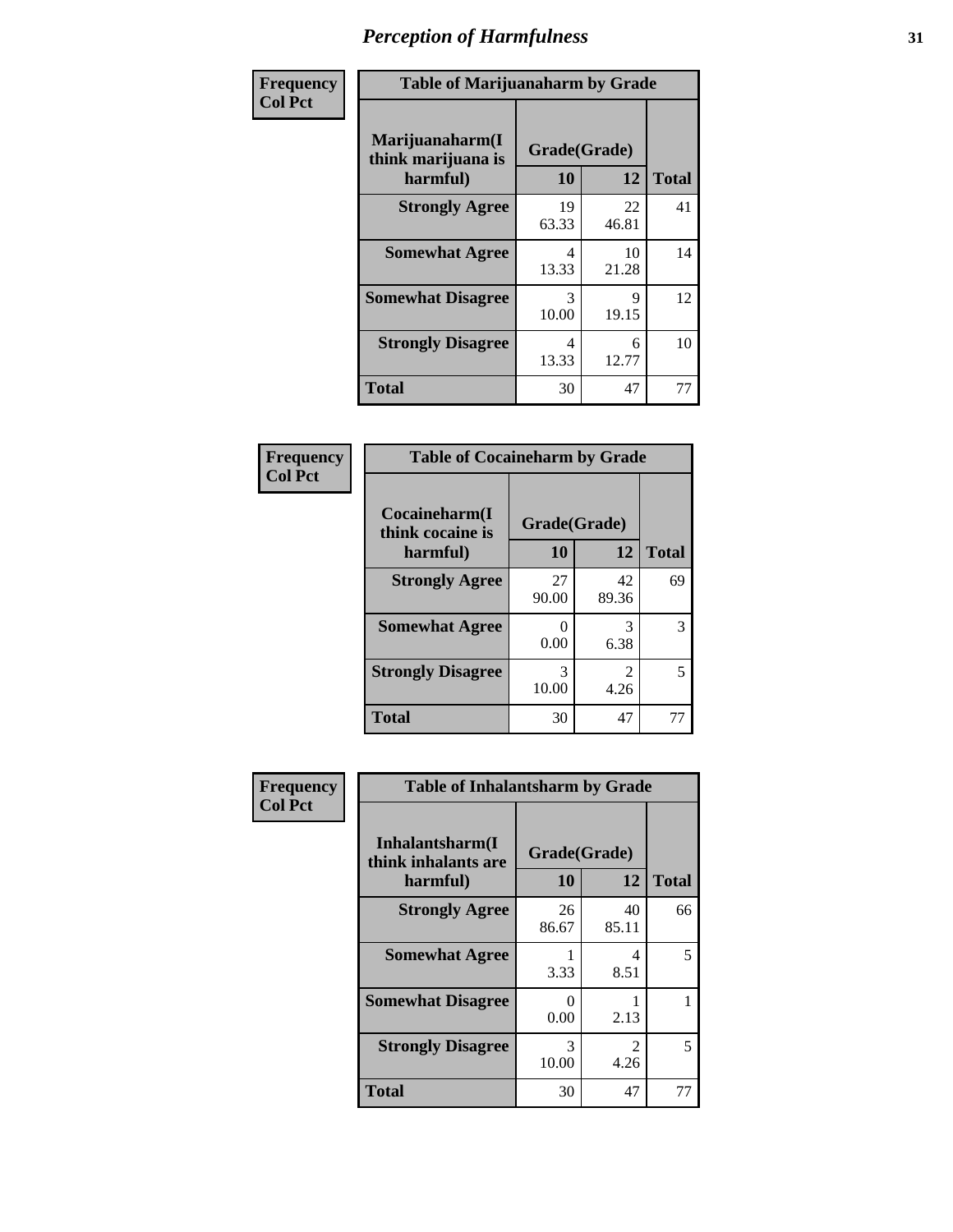| Frequency      | <b>Table of Steroidsharm by Grade</b>            |                        |                        |                |
|----------------|--------------------------------------------------|------------------------|------------------------|----------------|
| <b>Col Pct</b> | Steroidsharm(I<br>think steroids are<br>harmful) | Grade(Grade)<br>10     | 12                     | <b>Total</b>   |
|                | <b>Strongly Agree</b>                            | 25<br>83.33            | 34<br>72.34            | 59             |
|                | <b>Somewhat Agree</b>                            | $\mathfrak{D}$<br>6.67 | 9<br>19.15             | 11             |
|                | <b>Somewhat Disagree</b>                         | 0<br>0.00              | $\mathfrak{D}$<br>4.26 | $\overline{2}$ |
|                | <b>Strongly Disagree</b>                         | $\mathcal{R}$<br>10.00 | $\mathfrak{D}$<br>4.26 | 5              |
|                | <b>Total</b>                                     | 30                     | 47                     | 77             |

| <b>Table of Ecstasyharm by Grade</b>    |              |              |    |  |  |
|-----------------------------------------|--------------|--------------|----|--|--|
| $E$ cstasyharm $(I$<br>think ecstasy is | Grade(Grade) |              |    |  |  |
| harmful)                                | 10           | <b>Total</b> |    |  |  |
| <b>Strongly Agree</b>                   | 26<br>86.67  | 42<br>89.36  | 68 |  |  |
| <b>Somewhat Agree</b>                   | 3.33         | 2<br>4.26    | 3  |  |  |
| <b>Strongly Disagree</b>                | 3<br>10.00   | 3<br>6.38    | 6  |  |  |
| <b>Total</b>                            | 30           | 47           | 77 |  |  |

| Frequency      |                                              | <b>Table of Methharm by Grade</b> |             |                |  |
|----------------|----------------------------------------------|-----------------------------------|-------------|----------------|--|
| <b>Col Pct</b> | <b>Methharm</b> (I think<br>methamphetamines | Grade(Grade)                      |             |                |  |
|                | are harmful)                                 | 10                                | 12          | <b>Total</b>   |  |
|                | <b>Strongly Agree</b>                        | 27<br>90.00                       | 43<br>91.49 | 70             |  |
|                | <b>Somewhat Agree</b>                        | 0.00                              | 4.26        | $\overline{2}$ |  |
|                | <b>Strongly Disagree</b>                     | 3<br>10.00                        | 4.26        | 5              |  |
|                | Total                                        | 30                                | 47          | 77             |  |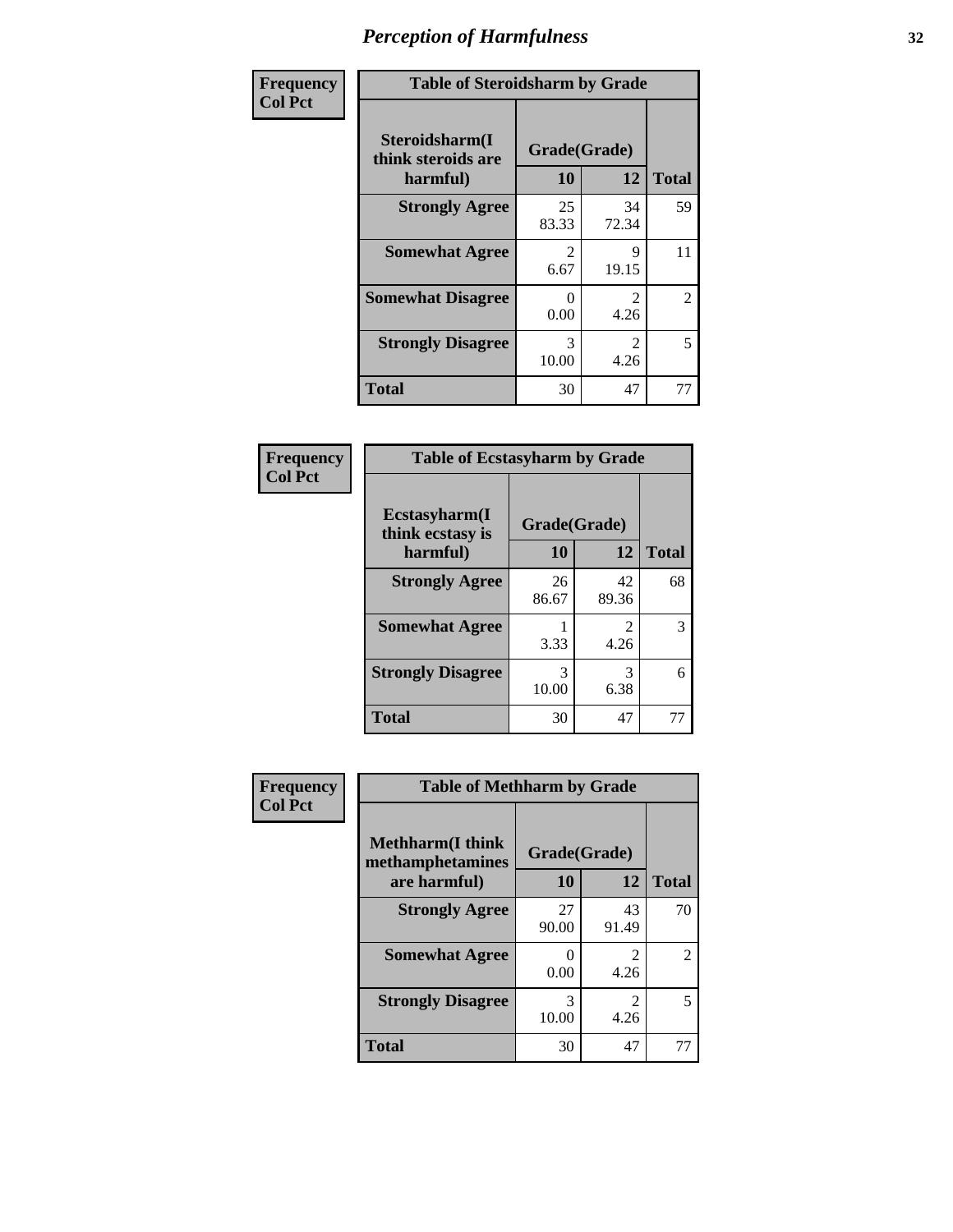| Frequency      | <b>Table of Hallucinogensharm by Grade</b>                 |                    |             |              |
|----------------|------------------------------------------------------------|--------------------|-------------|--------------|
| <b>Col Pct</b> | Hallucinogensharm(I<br>think hallucinogens<br>are harmful) | Grade(Grade)<br>10 | 12          | <b>Total</b> |
|                | <b>Strongly Agree</b>                                      | 26<br>86.67        | 42<br>89.36 | 68           |
|                | <b>Somewhat Agree</b>                                      | 3.33               | 2<br>4.26   | 3            |
|                | <b>Somewhat Disagree</b>                                   | 0<br>0.00          | 2.13        | 1            |
|                | <b>Strongly Disagree</b>                                   | 3<br>10.00         | 2<br>4.26   | 5            |
|                | <b>Total</b>                                               | 30                 | 47          | 77           |

| <b>Table of Prescriptionharm by Grade</b>                                                         |                    |             |              |  |  |
|---------------------------------------------------------------------------------------------------|--------------------|-------------|--------------|--|--|
| <b>Prescriptionharm(I)</b><br>think prescription<br>drugs not<br>prescribed to me<br>are harmful) | Grade(Grade)<br>10 | 12          | <b>Total</b> |  |  |
| <b>Strongly Agree</b>                                                                             | 22<br>73.33        | 35<br>74.47 | 57           |  |  |
| <b>Somewhat Agree</b>                                                                             | 3<br>10.00         | 5<br>10.64  | 8            |  |  |
| <b>Somewhat Disagree</b>                                                                          | 3.33               | 4<br>8.51   | 5            |  |  |
| <b>Strongly Disagree</b>                                                                          | 4<br>13.33         | 3<br>6.38   | 7            |  |  |
| Total                                                                                             | 30                 | 47          | 77           |  |  |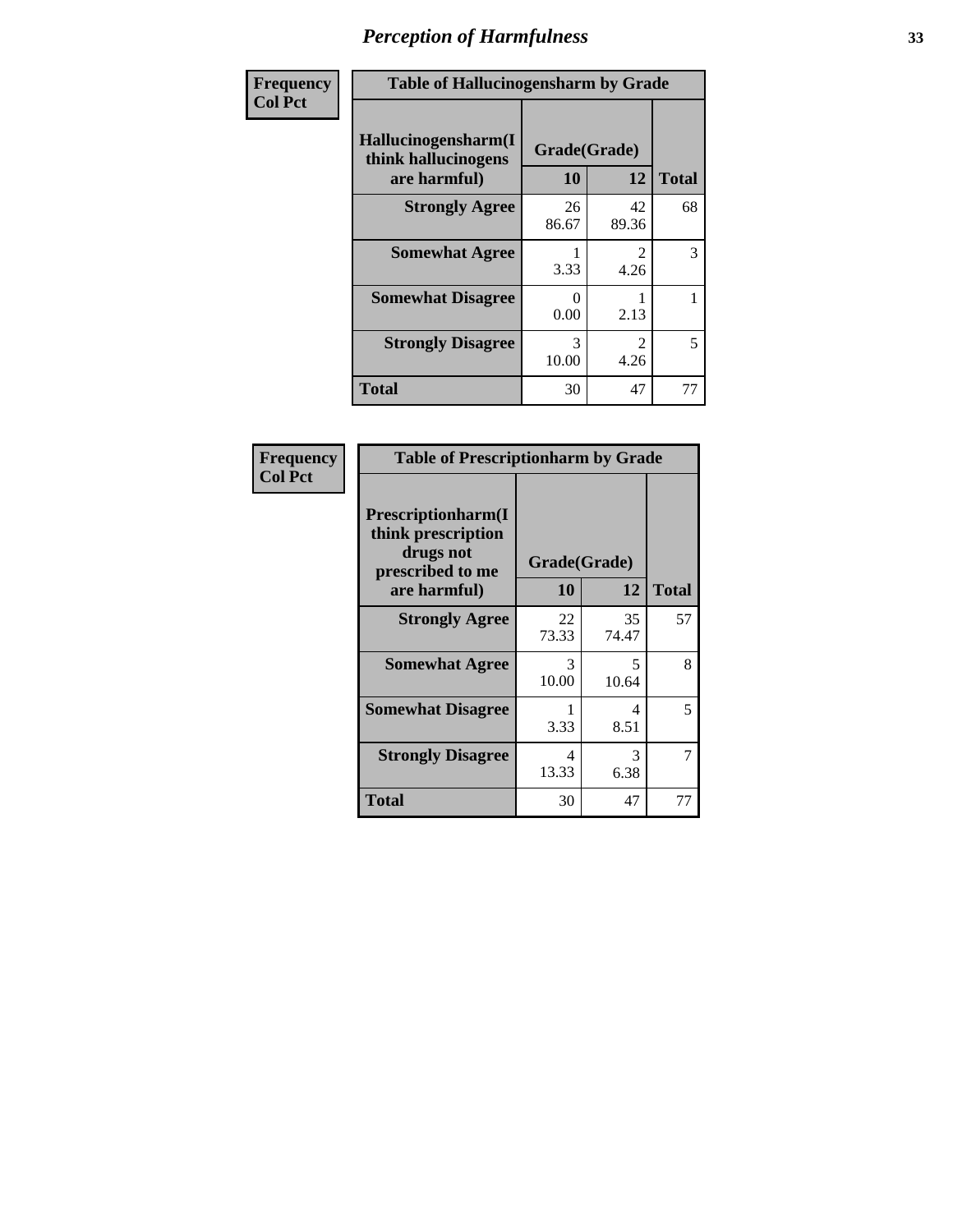### *Disapproval by Adults* **34**

| Frequency      | <b>Table of Alcoholadult by Grade</b>                                 |                    |             |              |
|----------------|-----------------------------------------------------------------------|--------------------|-------------|--------------|
| <b>Col Pct</b> | <b>Alcoholadult</b> (Adults<br>would disapprove if<br>I used alcohol) | Grade(Grade)<br>10 | 12          | <b>Total</b> |
|                | <b>Strongly Agree</b>                                                 | 12<br>40.00        | 23<br>48.94 | 35           |
|                | <b>Somewhat Agree</b>                                                 | 10<br>33.33        | 11<br>23.40 | 21           |
|                | <b>Somewhat Disagree</b>                                              | 5<br>16.67         | 8<br>17.02  | 13           |
|                | <b>Strongly Disagree</b>                                              | 3<br>10.00         | 5<br>10.64  | 8            |
|                | <b>Total</b>                                                          | 30                 | 47          | 77           |

| <b>Table of Tobaccoadult by Grade</b>                                 |                          |             |    |  |  |
|-----------------------------------------------------------------------|--------------------------|-------------|----|--|--|
| <b>Tobaccoadult</b> (Adults<br>would disapprove if<br>I used tobacco) | Grade(Grade)<br>10<br>12 |             |    |  |  |
| <b>Strongly Agree</b>                                                 | 21<br>70.00              | 28<br>59.57 | 49 |  |  |
| <b>Somewhat Agree</b>                                                 | 2<br>6.67                | 11<br>23.40 | 13 |  |  |
| <b>Somewhat Disagree</b>                                              | 3.33                     | 4<br>8.51   | 5  |  |  |
| <b>Strongly Disagree</b>                                              | 6<br>20.00               | 4<br>8.51   | 10 |  |  |
| <b>Total</b>                                                          | 30                       | 47          | 77 |  |  |

| Frequency      | <b>Table of Marijuanaadult by Grade</b>                           |                    |             |              |
|----------------|-------------------------------------------------------------------|--------------------|-------------|--------------|
| <b>Col Pct</b> | Marijuanaadult(Adults<br>would disapprove if I<br>used marijuana) | Grade(Grade)<br>10 | 12          | <b>Total</b> |
|                | <b>Strongly Agree</b>                                             | 22<br>73.33        | 30<br>63.83 | 52           |
|                | <b>Somewhat Agree</b>                                             | 3.33               | 9<br>19.15  | 10           |
|                | <b>Somewhat Disagree</b>                                          | 3.33               | 5<br>10.64  | 6            |
|                | <b>Strongly Disagree</b>                                          | 6<br>20.00         | 3<br>6.38   | 9            |
|                | <b>Total</b>                                                      | 30                 | 47          | 77           |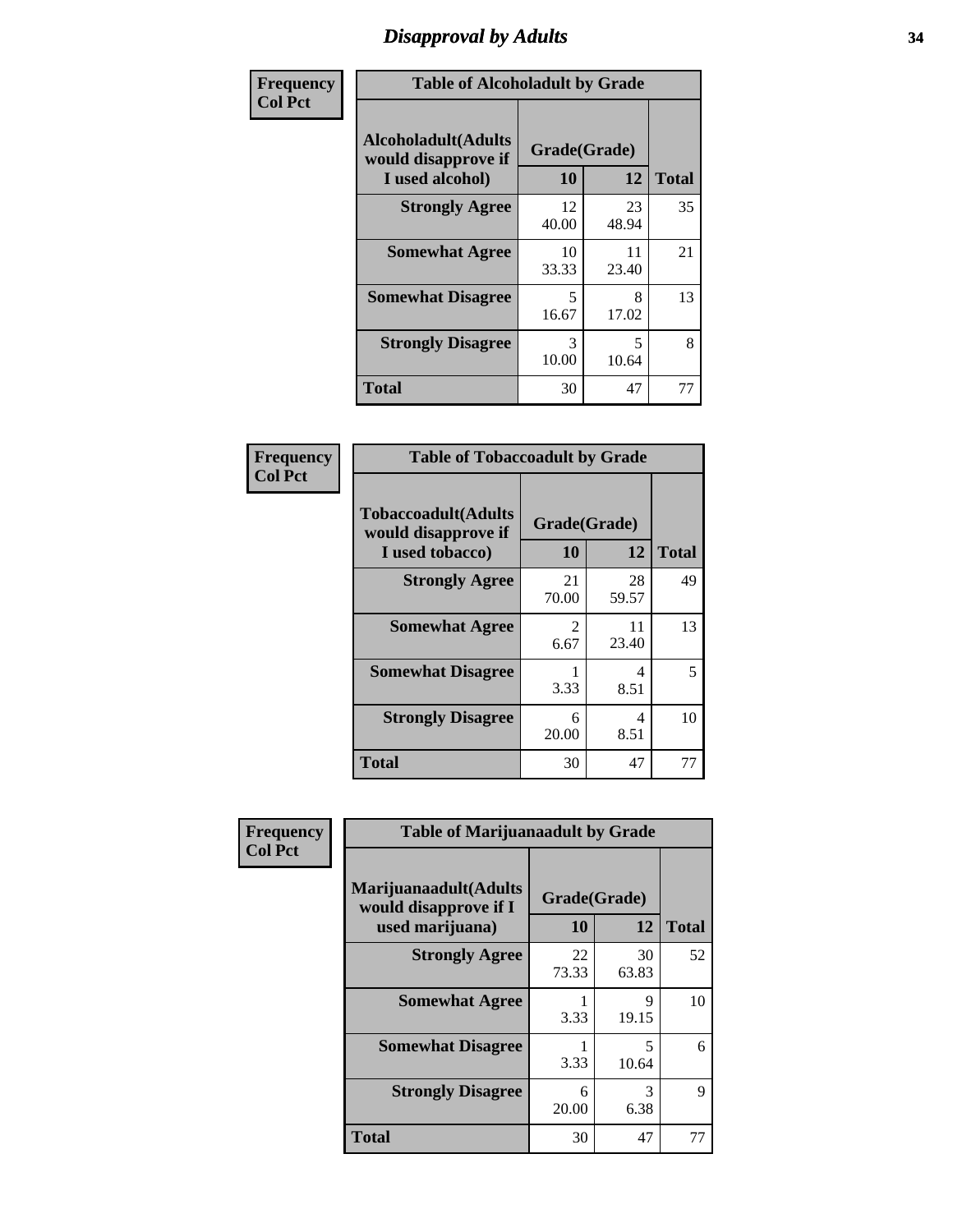### *Disapproval by Adults* **35**

| <b>Frequency</b> | <b>Table of Otherdrugadult by Grade</b>                                     |                      |             |                |
|------------------|-----------------------------------------------------------------------------|----------------------|-------------|----------------|
| <b>Col Pct</b>   | <b>Otherdrugadult</b> (Adults<br>would disapprove if I<br>used other drugs) | Grade(Grade)<br>10   | 12          | <b>Total</b>   |
|                  | <b>Strongly Agree</b>                                                       | 24<br>80.00          | 38<br>80.85 | 62             |
|                  | <b>Somewhat Agree</b>                                                       | $\mathbf{0}$<br>0.00 | 4<br>8.51   | $\overline{4}$ |
|                  | <b>Somewhat Disagree</b>                                                    | 0<br>0.00            | 2.13        |                |
|                  | <b>Strongly Disagree</b>                                                    | 6<br>20.00           | 4<br>8.51   | 10             |
|                  | <b>Total</b>                                                                | 30                   | 47          | 77             |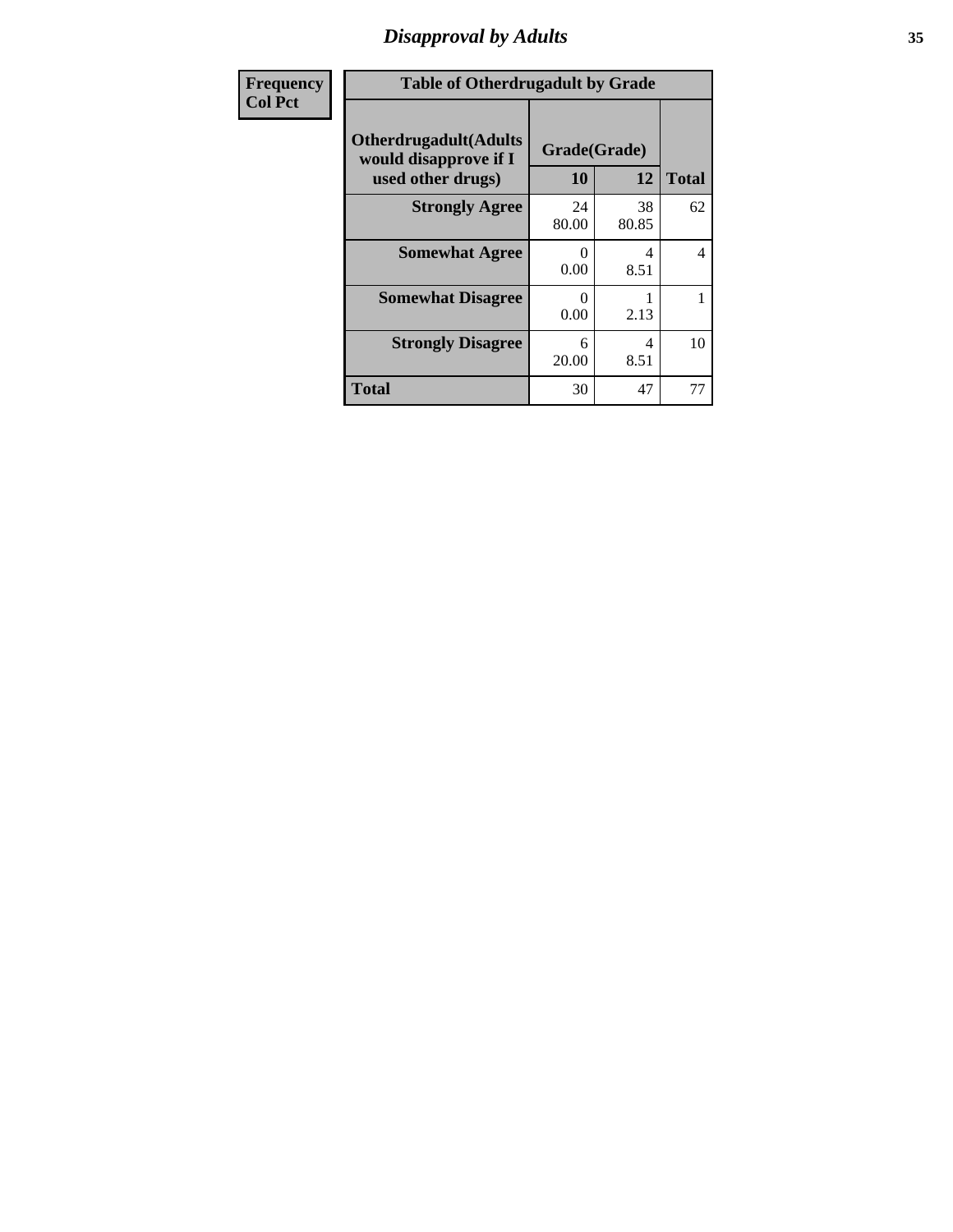### *Disapproval by Peers* **36**

| Frequency      | <b>Table of Alcoholpeer by Grade</b>                    |              |             |              |
|----------------|---------------------------------------------------------|--------------|-------------|--------------|
| <b>Col Pct</b> | Alcoholpeer(My<br>friends would<br>disapprove if I used | Grade(Grade) |             |              |
|                | alcohol)                                                | 10           | 12          | <b>Total</b> |
|                | <b>Strongly Agree</b>                                   | 7<br>23.33   | 8<br>17.02  | 15           |
|                | <b>Somewhat Agree</b>                                   | 8<br>26.67   | 8<br>17.02  | 16           |
|                | <b>Somewhat Disagree</b>                                | 7<br>23.33   | 18<br>38.30 | 25           |
|                | <b>Strongly Disagree</b>                                | 8<br>26.67   | 13<br>27.66 | 21           |
|                | Total                                                   | 30           | 47          | 77           |

| Frequency      | <b>Table of Tobaccopeer by Grade</b>                                |                    |             |              |
|----------------|---------------------------------------------------------------------|--------------------|-------------|--------------|
| <b>Col Pct</b> | Tobaccopeer(My<br>friends would<br>disapprove if I used<br>tobacco) | Grade(Grade)<br>10 | 12          | <b>Total</b> |
|                | <b>Strongly Agree</b>                                               | 16<br>53.33        | 16<br>34.04 | 32           |
|                | <b>Somewhat Agree</b>                                               | 3<br>10.00         | 11<br>23.40 | 14           |
|                | <b>Somewhat Disagree</b>                                            | 4<br>13.33         | 10<br>21.28 | 14           |
|                | <b>Strongly Disagree</b>                                            | 7<br>23.33         | 10<br>21.28 | 17           |
|                | Total                                                               | 30                 | 47          | 77           |

| Frequency      | <b>Table of Marijuanapeer by Grade</b>                    |              |             |              |
|----------------|-----------------------------------------------------------|--------------|-------------|--------------|
| <b>Col Pct</b> | Marijuanapeer(My<br>friends would<br>disapprove if I used | Grade(Grade) |             |              |
|                | marijuana)                                                | 10           | 12          | <b>Total</b> |
|                | <b>Strongly Agree</b>                                     | 16<br>53.33  | 16<br>34.04 | 32           |
|                | <b>Somewhat Agree</b>                                     | 2<br>6.67    | 6<br>12.77  | 8            |
|                | <b>Somewhat Disagree</b>                                  | 4<br>13.33   | 13<br>27.66 | 17           |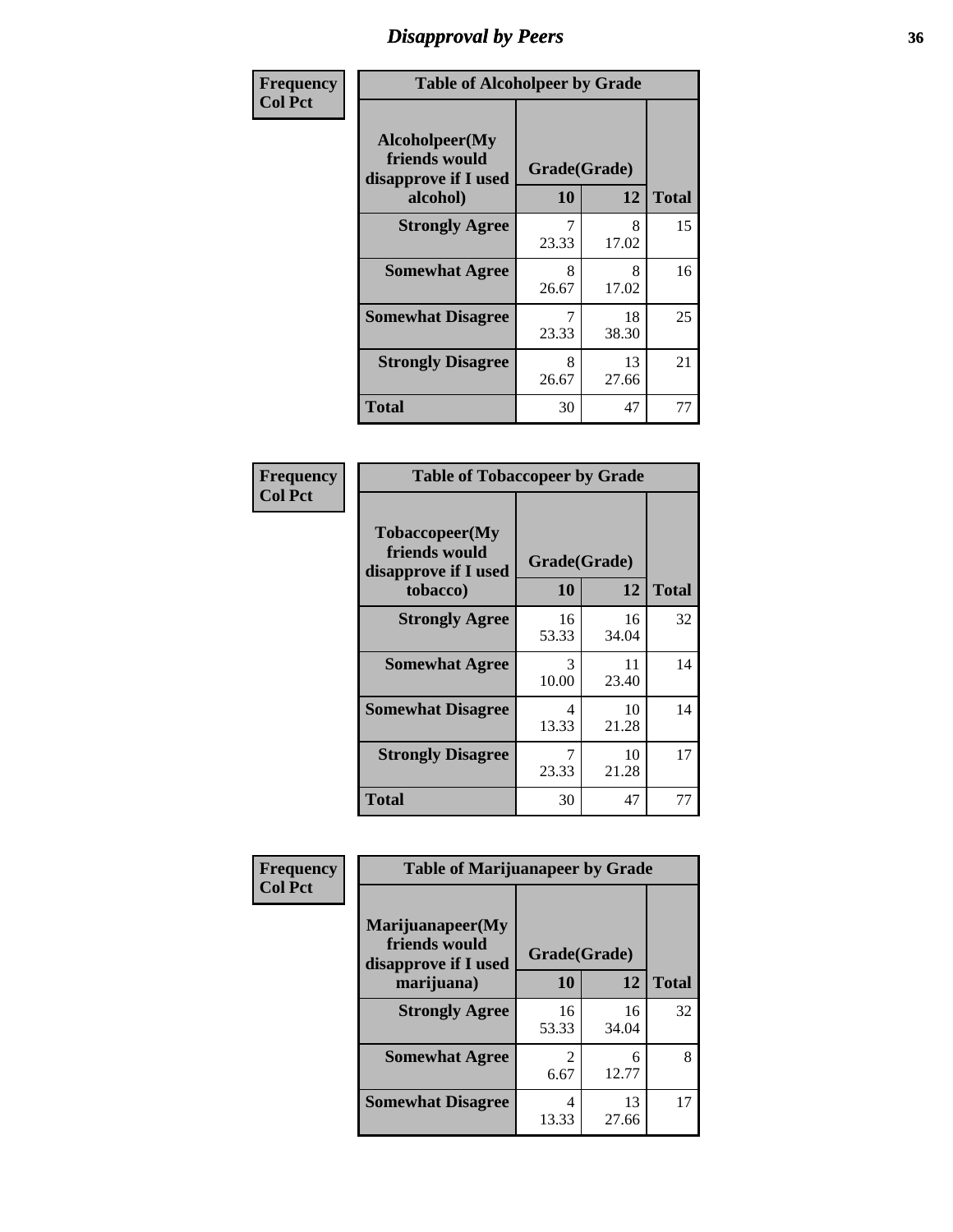# *Disapproval by Peers* **37**

| Frequency<br><b>Col Pct</b> | <b>Table of Marijuanapeer by Grade</b>                                  |                    |             |              |
|-----------------------------|-------------------------------------------------------------------------|--------------------|-------------|--------------|
|                             | Marijuanapeer(My<br>friends would<br>disapprove if I used<br>marijuana) | Grade(Grade)<br>10 | 12          | <b>Total</b> |
|                             | <b>Strongly Disagree</b>                                                | 8<br>26.67         | 12<br>25.53 | 20           |
|                             | Total                                                                   | 30                 | 47          |              |

| Frequency      |                                                                           | <b>Table of Otherdrugpeer by Grade</b> |             |              |  |
|----------------|---------------------------------------------------------------------------|----------------------------------------|-------------|--------------|--|
| <b>Col Pct</b> | Otherdrugpeer(My<br>friends would<br>disapprove if I used<br>other drugs) | Grade(Grade)<br>10                     | 12          | <b>Total</b> |  |
|                | <b>Strongly Agree</b>                                                     | 22<br>73.33                            | 30<br>63.83 | 52           |  |
|                | <b>Somewhat Agree</b>                                                     | 3.33                                   | 4<br>8.51   | 5            |  |
|                | <b>Somewhat Disagree</b>                                                  | 3.33                                   | 5<br>10.64  | 6            |  |
|                | <b>Strongly Disagree</b>                                                  | 6<br>20.00                             | 8<br>17.02  | 14           |  |
|                | <b>Total</b>                                                              | 30                                     | 47          | 77           |  |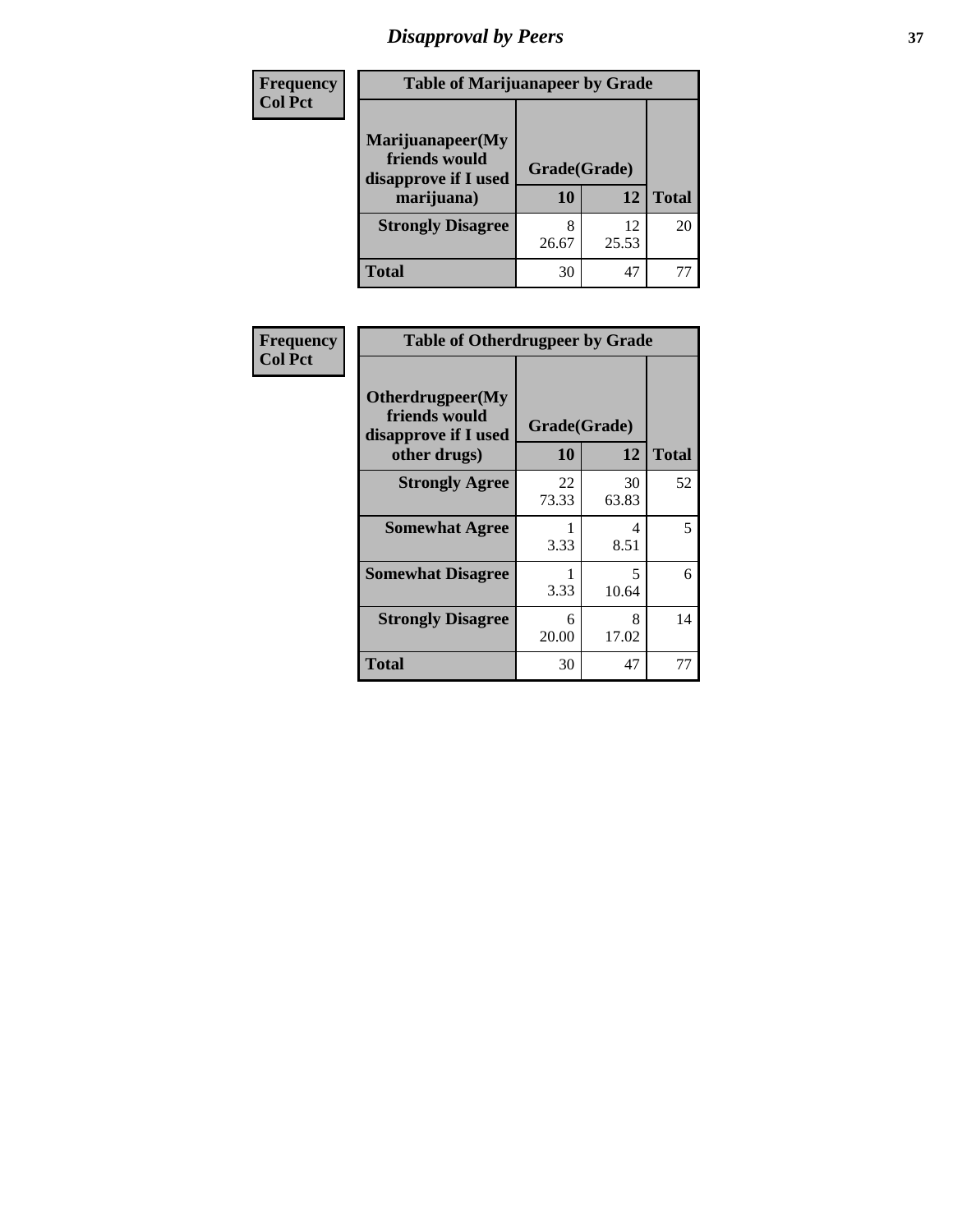| Frequency<br><b>Col Pct</b> | <b>Table of Alcohollocation1 by Grade</b> |              |             |              |
|-----------------------------|-------------------------------------------|--------------|-------------|--------------|
|                             | <b>Alcohollocation1(Places</b>            | Grade(Grade) |             |              |
|                             | <b>Friends Use Alcohol)</b>               | 10           | 12          | <b>Total</b> |
|                             |                                           | 18<br>60.00  | 31<br>65.96 | 49           |
|                             | Do Not Use                                | 12<br>40.00  | 16<br>34.04 | 28           |
|                             | <b>Total</b>                              | 30           | 47          | 77           |

| Frequency      | <b>Table of Alcohollocation2 by Grade</b>                     |                    |             |              |
|----------------|---------------------------------------------------------------|--------------------|-------------|--------------|
| <b>Col Pct</b> | <b>Alcohollocation2(Places</b><br><b>Friends Use Alcohol)</b> | Grade(Grade)<br>10 | 12          | <b>Total</b> |
|                |                                                               |                    |             |              |
|                |                                                               | 15<br>50.00        | 26<br>55.32 | 41           |
|                | Home                                                          | 15<br>50.00        | 21<br>44.68 | 36           |
|                | <b>Total</b>                                                  | 30                 | 47          | 77           |

| Frequency<br><b>Col Pct</b> | <b>Table of Alcohollocation 3 by Grade</b>                    |                    |             |                |
|-----------------------------|---------------------------------------------------------------|--------------------|-------------|----------------|
|                             | <b>Alcohollocation3(Places</b><br><b>Friends Use Alcohol)</b> | Grade(Grade)<br>10 | 12          | <b>Total</b>   |
|                             |                                                               | 29<br>96.67        | 46<br>97.87 | 75             |
|                             | <b>School</b>                                                 | 3.33               | 2.13        | $\mathfrak{D}$ |
|                             | <b>Total</b>                                                  | 30                 | 47          | 77             |

| <b>Frequency</b> | <b>Table of Alcohollocation4 by Grade</b> |              |             |              |
|------------------|-------------------------------------------|--------------|-------------|--------------|
| <b>Col Pct</b>   | <b>Alcohollocation4(Places</b>            | Grade(Grade) |             |              |
|                  | <b>Friends Use Alcohol)</b>               | 10           | 12          | <b>Total</b> |
|                  |                                           | 23<br>76.67  | 39<br>82.98 | 62           |
|                  | Car                                       | 23.33        | 8<br>17.02  | 15           |
|                  | <b>Total</b>                              | 30           | 47          | 77           |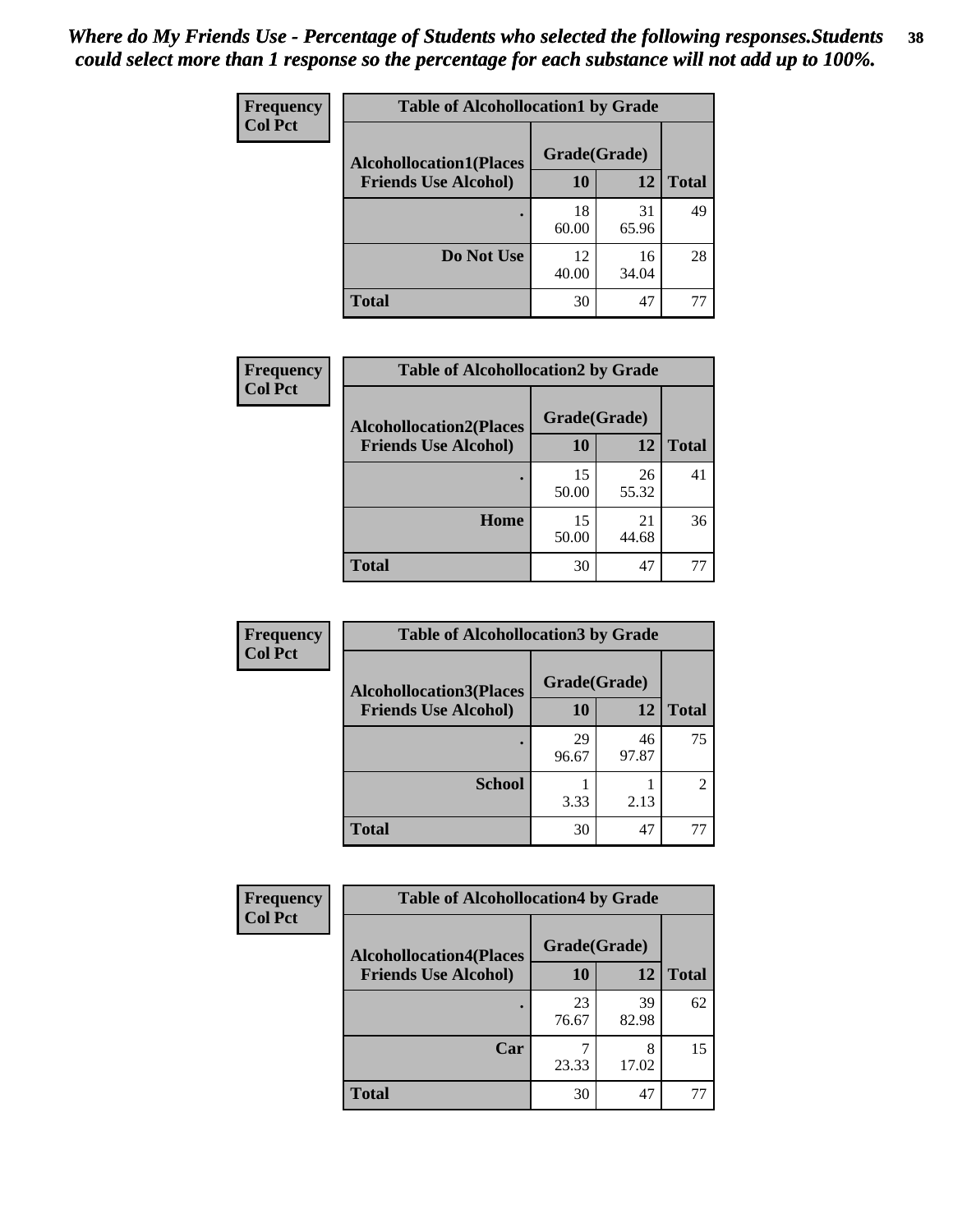| Frequency<br><b>Col Pct</b> | <b>Table of Alcohollocation5 by Grade</b> |              |             |              |  |
|-----------------------------|-------------------------------------------|--------------|-------------|--------------|--|
|                             | <b>Alcohollocation5(Places</b>            | Grade(Grade) |             |              |  |
|                             | <b>Friends Use Alcohol)</b>               | 10           | <b>12</b>   | <b>Total</b> |  |
|                             |                                           | 19<br>63.33  | 27<br>57.45 | 46           |  |
|                             | <b>Friend's House</b>                     | 11<br>36.67  | 20<br>42.55 | 31           |  |
|                             | <b>Total</b>                              | 30           | 47          | 77           |  |

| <b>Frequency</b> | <b>Table of Alcohollocation6 by Grade</b> |              |             |              |
|------------------|-------------------------------------------|--------------|-------------|--------------|
| <b>Col Pct</b>   | <b>Alcohollocation6(Places</b>            | Grade(Grade) |             |              |
|                  | <b>Friends Use Alcohol)</b>               | 10           | 12          | <b>Total</b> |
|                  |                                           | 18<br>60.00  | 24<br>51.06 | 42           |
|                  | <b>Other</b>                              | 12<br>40.00  | 23<br>48.94 | 35           |
|                  | <b>Total</b>                              | 30           | 47          | 77           |

| <b>Frequency</b> | <b>Table of Tobaccolocation1 by Grade</b> |              |             |              |
|------------------|-------------------------------------------|--------------|-------------|--------------|
| <b>Col Pct</b>   | <b>Tobaccolocation1(Places</b>            | Grade(Grade) |             |              |
|                  | <b>Friends Use Tobacco)</b>               | 10           | 12          | <b>Total</b> |
|                  |                                           | Q<br>30.00   | 19<br>40.43 | 28           |
|                  | Do Not Use                                | 21<br>70.00  | 28<br>59.57 | 49           |
|                  | <b>Total</b>                              | 30           | 47          | 77           |

| Frequency      | <b>Table of Tobaccolocation2 by Grade</b> |              |             |              |
|----------------|-------------------------------------------|--------------|-------------|--------------|
| <b>Col Pct</b> | <b>Tobaccolocation2(Places</b>            | Grade(Grade) |             |              |
|                | <b>Friends Use Tobacco)</b>               | 10           | 12          | <b>Total</b> |
|                |                                           | 23<br>76.67  | 31<br>65.96 | 54           |
|                | Home                                      | 23.33        | 16<br>34.04 | 23           |
|                | <b>Total</b>                              | 30           | 47          | 77           |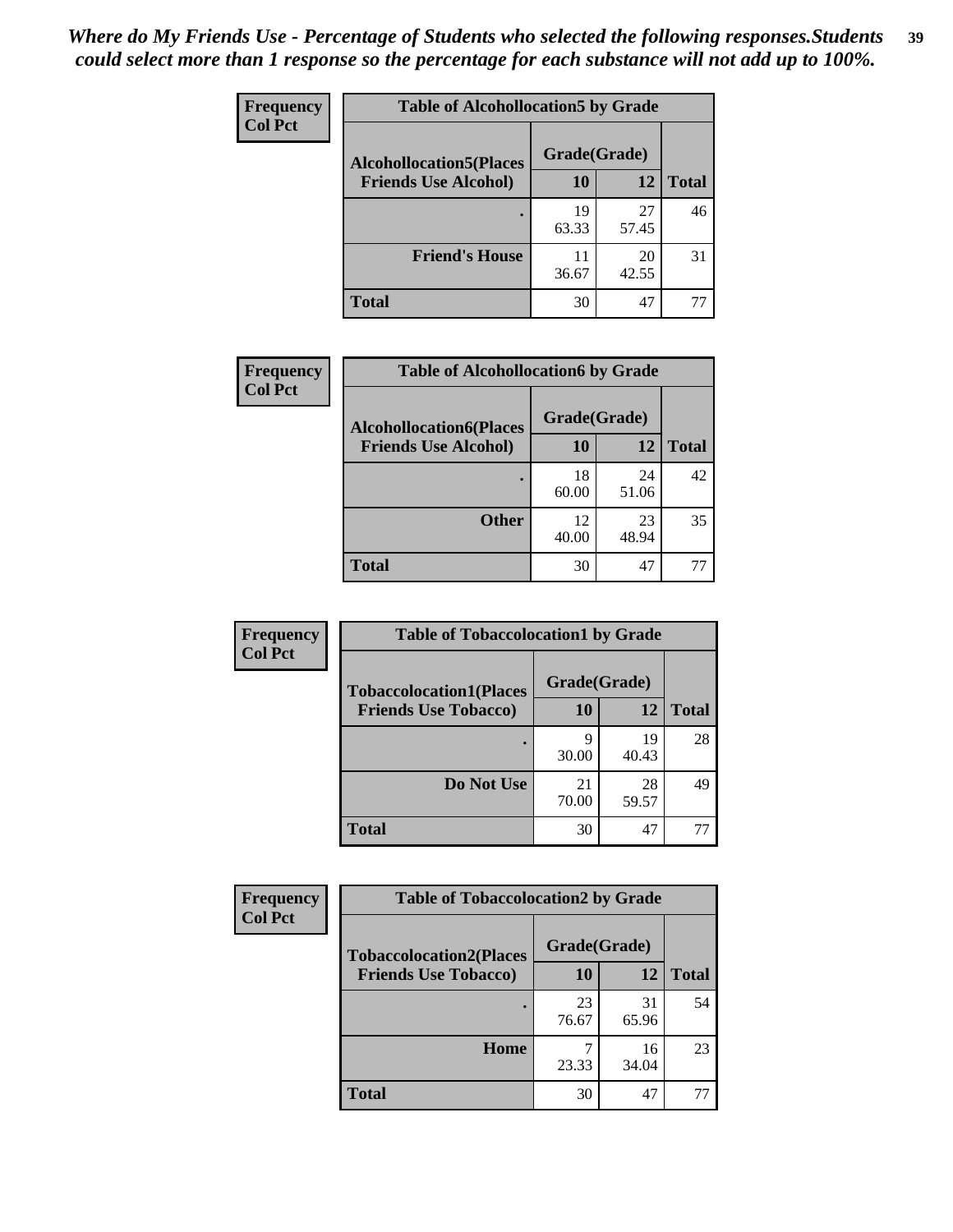| Frequency      | <b>Table of Tobaccolocation 3 by Grade</b> |              |                        |              |
|----------------|--------------------------------------------|--------------|------------------------|--------------|
| <b>Col Pct</b> | <b>Tobaccolocation3(Places</b>             | Grade(Grade) |                        |              |
|                | <b>Friends Use Tobacco)</b>                | 10           | <b>12</b>              | <b>Total</b> |
|                |                                            | 29<br>96.67  | 43<br>91.49            | 72           |
|                | <b>School</b>                              | 3.33         | $\overline{4}$<br>8.51 | 5            |
|                | <b>Total</b>                               | 30           | 47                     | 77           |

| Frequency<br><b>Col Pct</b> | <b>Table of Tobaccolocation4 by Grade</b> |              |             |              |  |  |
|-----------------------------|-------------------------------------------|--------------|-------------|--------------|--|--|
|                             | <b>Tobaccolocation4(Places</b>            | Grade(Grade) |             |              |  |  |
|                             | <b>Friends Use Tobacco)</b>               | 10           | 12          | <b>Total</b> |  |  |
|                             |                                           | 26<br>86.67  | 32<br>68.09 | 58           |  |  |
|                             | Car                                       | 4<br>13.33   | 15<br>31.91 | 19           |  |  |
|                             | <b>Total</b>                              | 30           | 47          | 77           |  |  |

| <b>Frequency</b> | <b>Table of Tobaccolocation5 by Grade</b> |              |             |              |
|------------------|-------------------------------------------|--------------|-------------|--------------|
| <b>Col Pct</b>   | <b>Tobaccolocation5(Places</b>            | Grade(Grade) |             |              |
|                  | <b>Friends Use Tobacco)</b>               | 10           | 12          | <b>Total</b> |
|                  |                                           | 25<br>83.33  | 31<br>65.96 | 56           |
|                  | <b>Friend's House</b>                     | 16.67        | 16<br>34.04 | 21           |
|                  | Total                                     | 30           | 47          | 77           |

| <b>Frequency</b> | <b>Table of Tobaccolocation6 by Grade</b> |              |             |              |  |
|------------------|-------------------------------------------|--------------|-------------|--------------|--|
| <b>Col Pct</b>   | <b>Tobaccolocation6(Places</b>            | Grade(Grade) |             |              |  |
|                  | <b>Friends Use Tobacco)</b>               | 10           | 12          | <b>Total</b> |  |
|                  |                                           | 22<br>73.33  | 34<br>72.34 | 56           |  |
|                  | <b>Other</b>                              | 8<br>26.67   | 13<br>27.66 | 21           |  |
|                  | <b>Total</b>                              | 30           | 47          | 77           |  |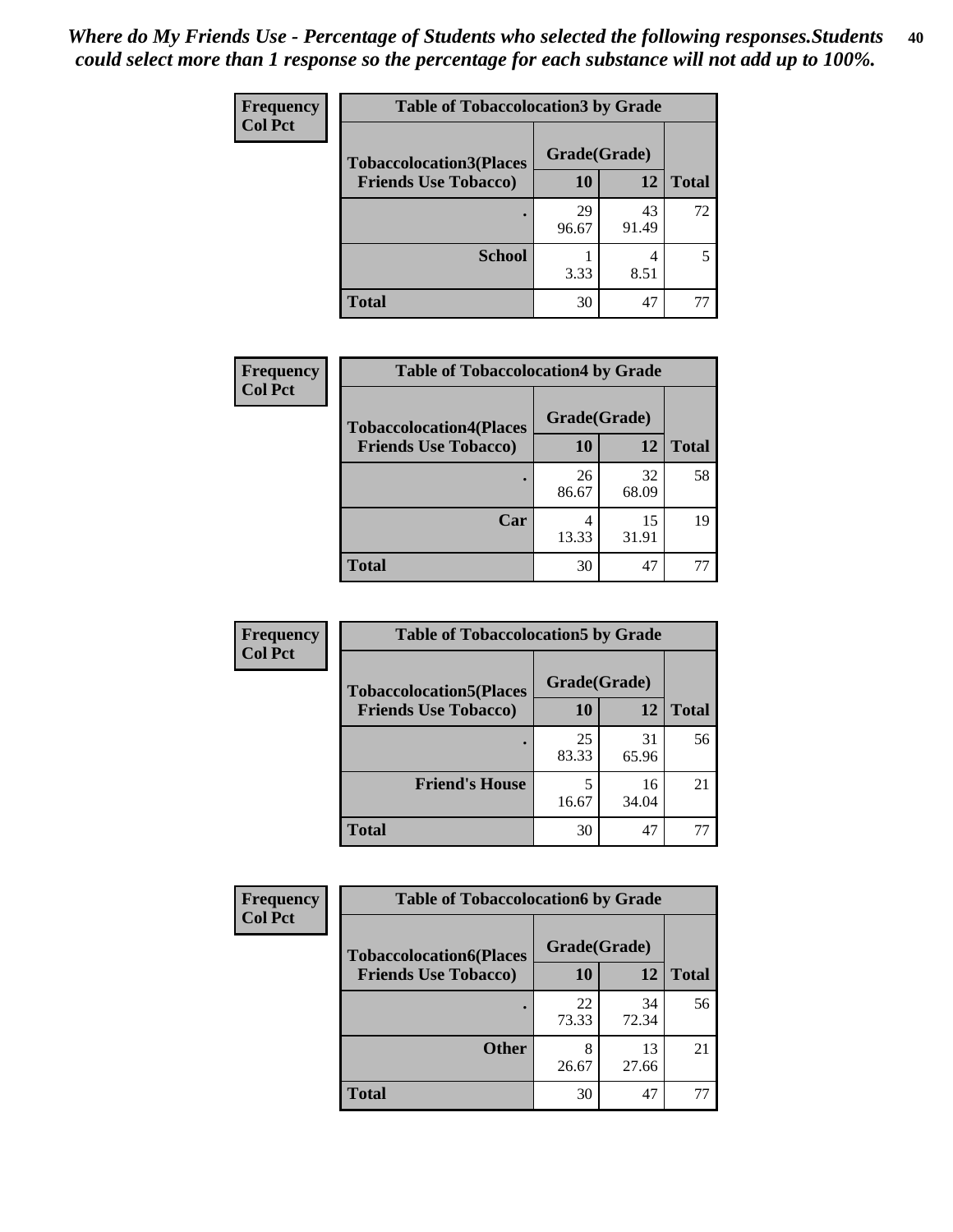| <b>Frequency</b>                                                                     | <b>Table of Marijuanalocation1 by Grade</b> |              |              |    |  |
|--------------------------------------------------------------------------------------|---------------------------------------------|--------------|--------------|----|--|
| <b>Col Pct</b><br><b>Marijuanalocation1(Places</b><br><b>Friends Use Marijuana</b> ) |                                             | Grade(Grade) |              |    |  |
|                                                                                      | <b>10</b>                                   | 12           | <b>Total</b> |    |  |
|                                                                                      |                                             | 12<br>40.00  | 21<br>44.68  | 33 |  |
|                                                                                      | Do Not Use                                  | 18<br>60.00  | 26<br>55.32  | 44 |  |
|                                                                                      | <b>Total</b>                                | 30           | 47           |    |  |

| <b>Frequency</b><br><b>Col Pct</b> | <b>Table of Marijuanalocation2 by Grade</b>                        |                    |             |              |
|------------------------------------|--------------------------------------------------------------------|--------------------|-------------|--------------|
|                                    | <b>Marijuanalocation2(Places</b><br><b>Friends Use Marijuana</b> ) | Grade(Grade)<br>10 | 12          | <b>Total</b> |
|                                    |                                                                    | 17<br>56.67        | 32<br>68.09 | 49           |
|                                    | Home                                                               | 13<br>43.33        | 15<br>31.91 | 28           |
|                                    | <b>Total</b>                                                       | 30                 | 47          | 77           |

| <b>Frequency</b><br><b>Col Pct</b> | <b>Table of Marijuanalocation3 by Grade</b> |              |       |       |
|------------------------------------|---------------------------------------------|--------------|-------|-------|
|                                    | <b>Marijuanalocation3(Places</b>            | Grade(Grade) |       |       |
|                                    | <b>Friends Use Marijuana</b> )              | 10           | 12    | Total |
|                                    |                                             | 29           | 42    | 71    |
|                                    |                                             | 96.67        | 89.36 |       |
|                                    | <b>School</b>                               |              |       | 6     |
|                                    |                                             | 3.33         | 10.64 |       |
|                                    | <b>Total</b>                                | 30           | 47    | 77    |

| Frequency      | <b>Table of Marijuanalocation4 by Grade</b> |              |             |              |  |
|----------------|---------------------------------------------|--------------|-------------|--------------|--|
| <b>Col Pct</b> | <b>Marijuanalocation4(Places</b>            | Grade(Grade) |             |              |  |
|                | <b>Friends Use Marijuana</b> )              | <b>10</b>    | 12          | <b>Total</b> |  |
|                |                                             | 23<br>76.67  | 31<br>65.96 | 54           |  |
|                | Car                                         | 23.33        | 16<br>34.04 | 23           |  |
|                | <b>Total</b>                                | 30           | 47          |              |  |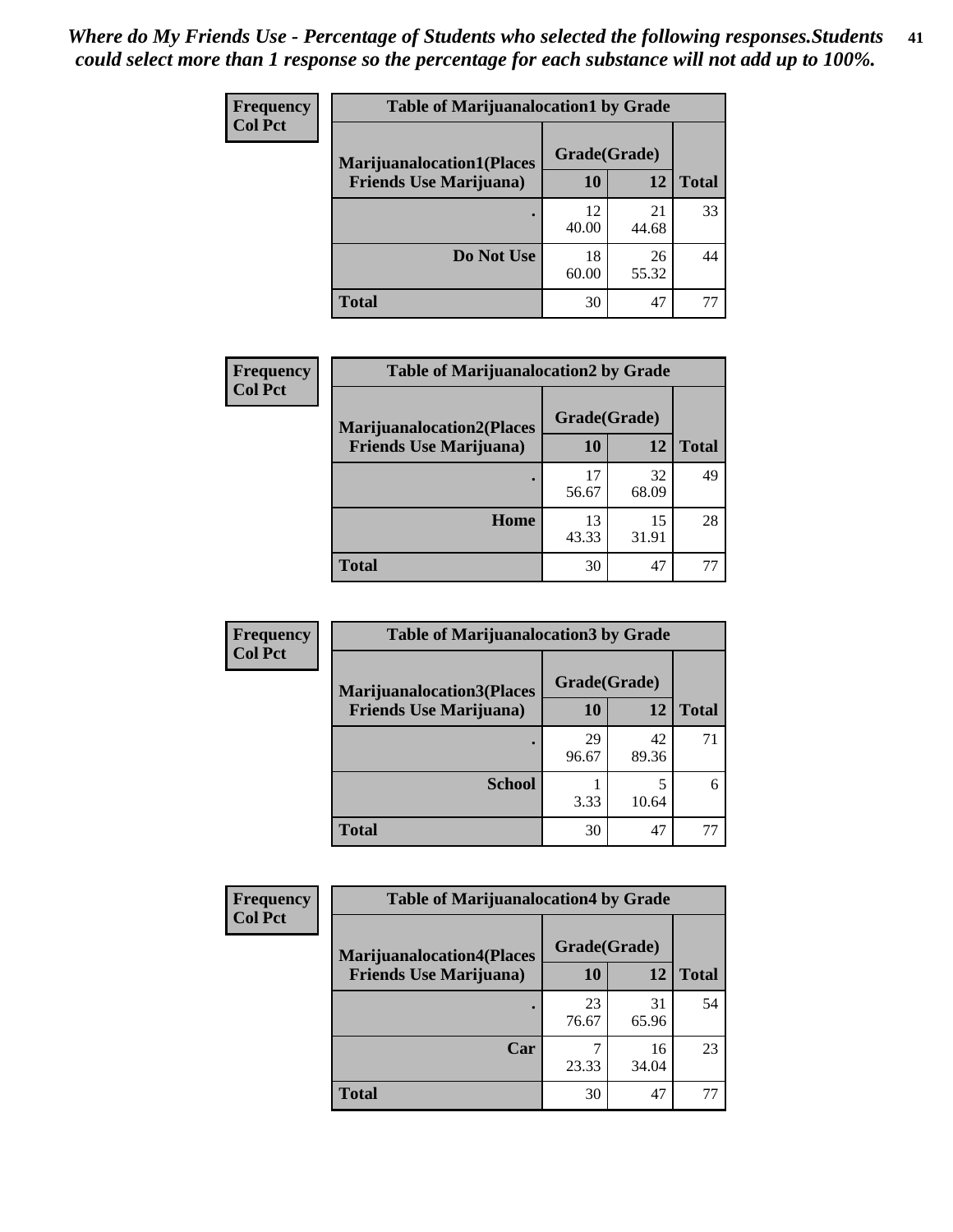| <b>Frequency</b> | <b>Table of Marijuanalocation5 by Grade</b>                         |              |             |              |  |
|------------------|---------------------------------------------------------------------|--------------|-------------|--------------|--|
| <b>Col Pct</b>   | <b>Marijuanalocation5</b> (Places<br><b>Friends Use Marijuana</b> ) | Grade(Grade) |             |              |  |
|                  |                                                                     | 10           | 12          | <b>Total</b> |  |
|                  |                                                                     | 20<br>66.67  | 29<br>61.70 | 49           |  |
|                  | <b>Friend's House</b>                                               | 10<br>33.33  | 18<br>38.30 | 28           |  |
|                  | <b>Total</b>                                                        | 30           | 47          |              |  |

| <b>Frequency</b> | <b>Table of Marijuanalocation6 by Grade</b> |                    |             |              |
|------------------|---------------------------------------------|--------------------|-------------|--------------|
| <b>Col Pct</b>   | <b>Marijuanalocation6(Places</b>            | Grade(Grade)<br>10 | 12          |              |
|                  | <b>Friends Use Marijuana</b> )              |                    |             | <b>Total</b> |
|                  |                                             | 20<br>66.67        | 30<br>63.83 | 50           |
|                  |                                             |                    |             |              |
|                  | <b>Other</b>                                | 10<br>33.33        | 17<br>36.17 | 27           |
|                  | <b>Total</b>                                | 30                 | 47          | 77           |

| <b>Frequency</b> | <b>Table of Otherdruglocation1 by Grade</b>                          |              |             |              |
|------------------|----------------------------------------------------------------------|--------------|-------------|--------------|
| <b>Col Pct</b>   | <b>Otherdruglocation1(Places</b><br><b>Friends Use Other Illegal</b> | Grade(Grade) |             |              |
|                  | Drugs)                                                               | 10           | 12          | <b>Total</b> |
|                  |                                                                      | 23.33        | 3<br>6.38   | 10           |
|                  | Do Not Use                                                           | 23<br>76.67  | 44<br>93.62 | 67           |
|                  | <b>Total</b>                                                         | 30           | 47          | 77           |

| Frequency      | <b>Table of Otherdruglocation2 by Grade</b>                          |              |             |              |
|----------------|----------------------------------------------------------------------|--------------|-------------|--------------|
| <b>Col Pct</b> | <b>Otherdruglocation2(Places</b><br><b>Friends Use Other Illegal</b> | Grade(Grade) |             |              |
|                | Drugs)                                                               | 10           | 12          | <b>Total</b> |
|                |                                                                      | 27<br>90.00  | 45<br>95.74 | 72           |
|                | Home                                                                 | 3<br>10.00   | 2<br>4.26   | 5            |
|                | Total                                                                | 30           | 47          | 77           |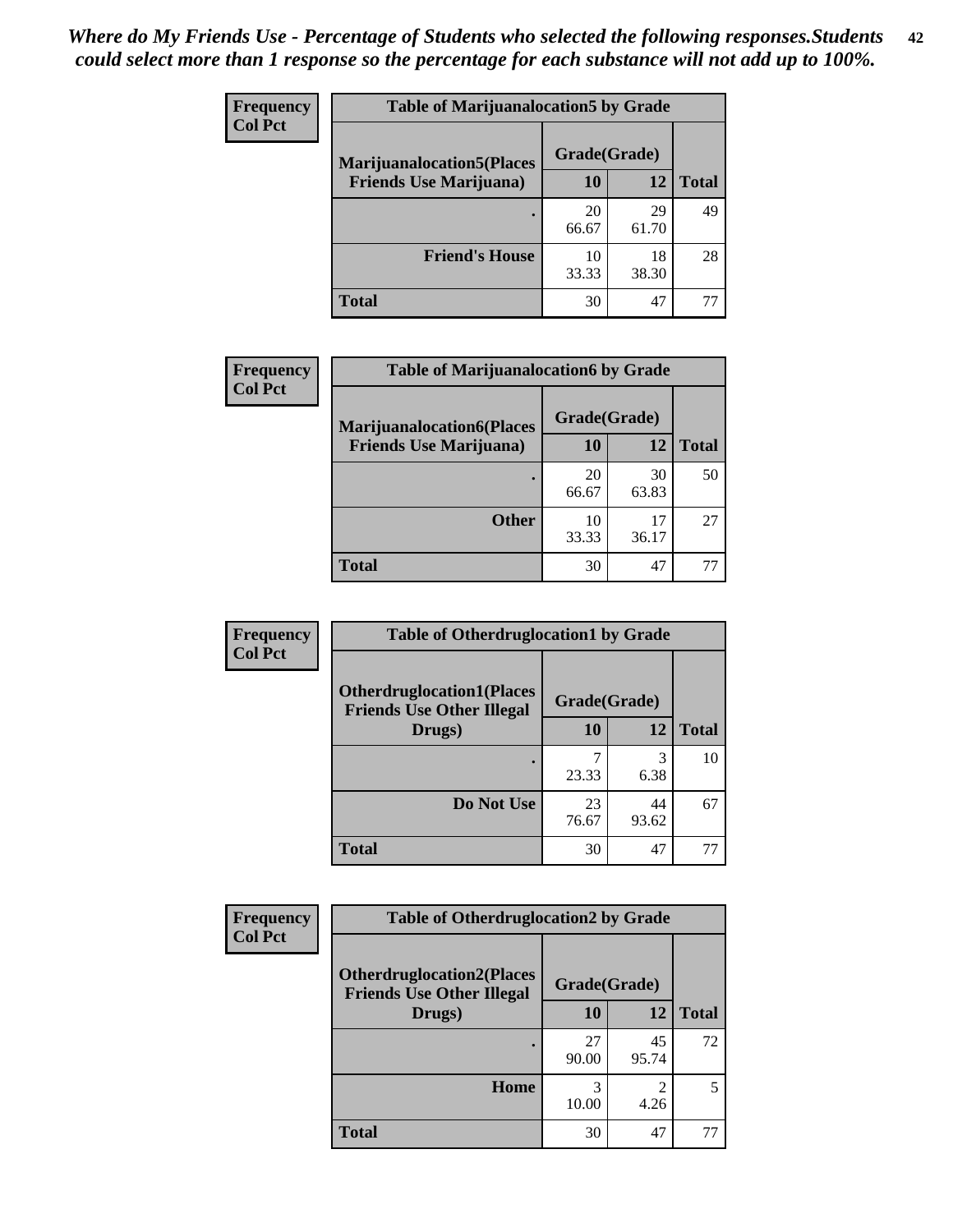| <b>Frequency</b> | <b>Table of Otherdruglocation3 by Grade</b>                          |              |             |              |
|------------------|----------------------------------------------------------------------|--------------|-------------|--------------|
| <b>Col Pct</b>   | <b>Otherdruglocation3(Places</b><br><b>Friends Use Other Illegal</b> | Grade(Grade) |             |              |
|                  | Drugs)                                                               | 10           | 12          | <b>Total</b> |
|                  |                                                                      | 30<br>100.00 | 46<br>97.87 | 76           |
|                  | <b>School</b>                                                        | 0.00         | 2.13        |              |
|                  | <b>Total</b>                                                         | 30           | 47          |              |

| <b>Frequency</b> | <b>Table of Otherdruglocation4 by Grade</b>                          |              |             |              |
|------------------|----------------------------------------------------------------------|--------------|-------------|--------------|
| <b>Col Pct</b>   | <b>Otherdruglocation4(Places</b><br><b>Friends Use Other Illegal</b> | Grade(Grade) |             |              |
|                  | Drugs)                                                               | 10           | 12          | <b>Total</b> |
|                  |                                                                      | 28<br>93.33  | 45<br>95.74 | 73           |
|                  | Car                                                                  | 2<br>6.67    | 2<br>4.26   |              |
|                  | <b>Total</b>                                                         | 30           | 47          |              |

| <b>Frequency</b> | <b>Table of Otherdruglocation5 by Grade</b>                          |              |                        |              |
|------------------|----------------------------------------------------------------------|--------------|------------------------|--------------|
| <b>Col Pct</b>   | <b>Otherdruglocation5(Places</b><br><b>Friends Use Other Illegal</b> | Grade(Grade) |                        |              |
|                  | Drugs)                                                               | 10           | 12                     | <b>Total</b> |
|                  |                                                                      | 26<br>86.67  | 45<br>95.74            | 71           |
|                  | <b>Friend's House</b>                                                | 13.33        | $\mathfrak{D}$<br>4.26 | 6            |
|                  | <b>Total</b>                                                         | 30           | 47                     | 77           |

| <b>Frequency</b> | <b>Table of Otherdruglocation6 by Grade</b>                          |              |             |              |
|------------------|----------------------------------------------------------------------|--------------|-------------|--------------|
| <b>Col Pct</b>   | <b>Otherdruglocation6(Places</b><br><b>Friends Use Other Illegal</b> | Grade(Grade) |             |              |
|                  | Drugs)                                                               | 10           | 12          | <b>Total</b> |
|                  |                                                                      | 23<br>76.67  | 44<br>93.62 | 67           |
|                  | <b>Other</b>                                                         | 23.33        | 3<br>6.38   | 10           |
|                  | <b>Total</b>                                                         | 30           | 47          | 77           |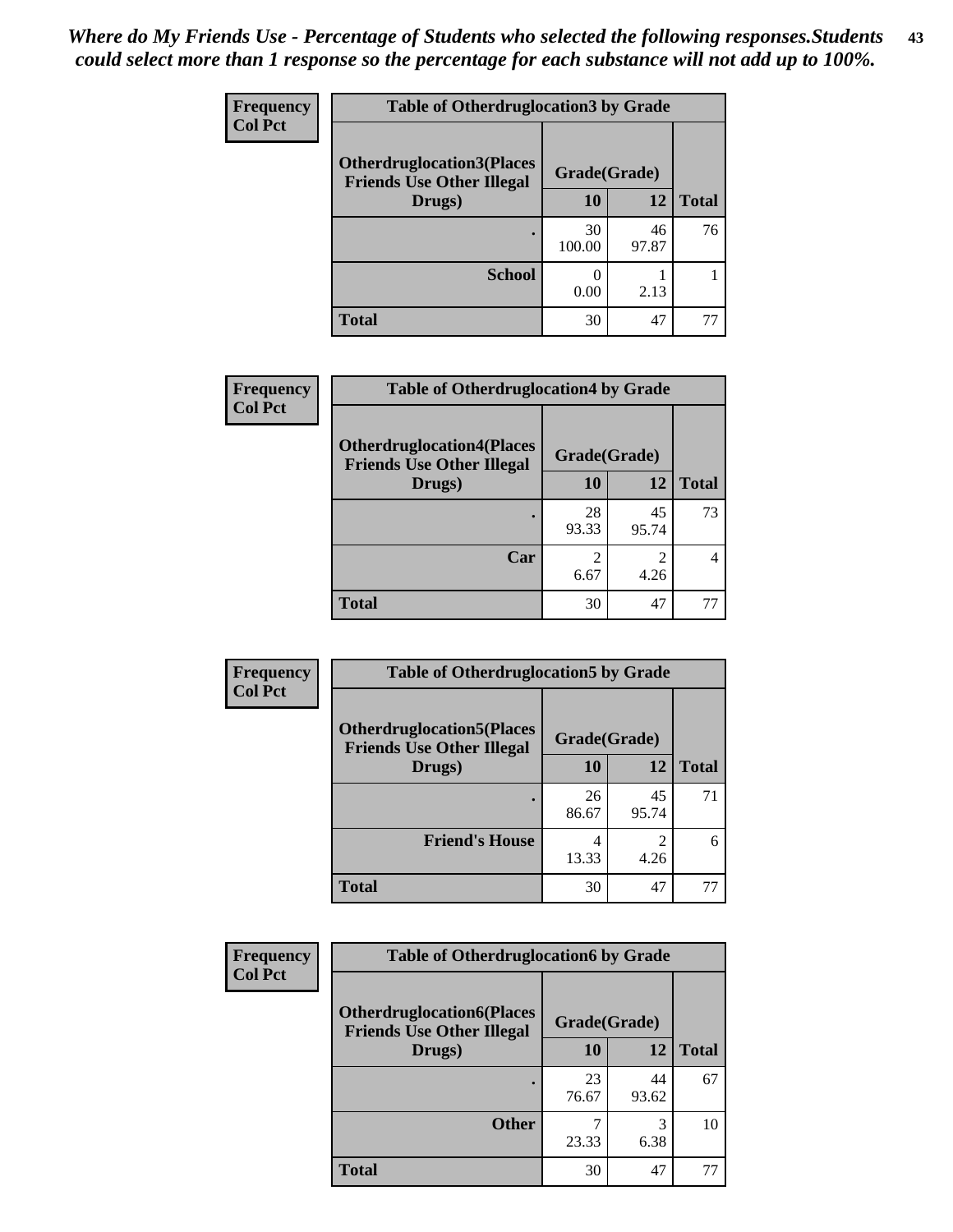| Frequency      | <b>Table of Alcoholtime1 by Grade</b>           |              |             |              |
|----------------|-------------------------------------------------|--------------|-------------|--------------|
| <b>Col Pct</b> | <b>Alcoholtime1(Times</b><br><b>Friends Use</b> | Grade(Grade) |             |              |
|                | Alcohol)                                        | 10           | 12          | <b>Total</b> |
|                |                                                 | 18<br>60.00  | 33<br>70.21 | 51           |
|                | Do Not Use                                      | 12<br>40.00  | 14<br>29.79 | 26           |
|                | <b>Total</b>                                    | 30           | 47          | 77           |

| Frequency      | <b>Table of Alcoholtime2 by Grade</b>           |              |             |              |
|----------------|-------------------------------------------------|--------------|-------------|--------------|
| <b>Col Pct</b> | <b>Alcoholtime2(Times</b><br><b>Friends Use</b> | Grade(Grade) |             |              |
|                | Alcohol)                                        | 10           | 12          | <b>Total</b> |
|                |                                                 | 28<br>93.33  | 43<br>91.49 | 71           |
|                | <b>On Way to School</b>                         | 6.67         | 4<br>8.51   | 6            |
|                | <b>Total</b>                                    | 30           | 47          | 77           |

| Frequency<br><b>Col Pct</b> | <b>Table of Alcoholtime3 by Grade</b>           |              |                                     |              |  |
|-----------------------------|-------------------------------------------------|--------------|-------------------------------------|--------------|--|
|                             | <b>Alcoholtime3(Times</b><br><b>Friends Use</b> | Grade(Grade) |                                     |              |  |
|                             | <b>Alcohol</b> )                                | 10           | 12                                  | <b>Total</b> |  |
|                             |                                                 | 29<br>96.67  | 45<br>95.74                         | 74           |  |
|                             | <b>During School</b>                            | 3.33         | $\mathcal{D}_{\mathcal{A}}$<br>4.26 | 3            |  |
|                             | <b>Total</b>                                    | 30           | 47                                  | 77           |  |

| Frequency<br><b>Col Pct</b> | <b>Table of Alcoholtime4 by Grade</b> |              |             |              |  |
|-----------------------------|---------------------------------------|--------------|-------------|--------------|--|
|                             | <b>Alcoholtime4(Times</b>             | Grade(Grade) |             |              |  |
|                             | <b>Friends Use Alcohol)</b>           | 10           | 12          | <b>Total</b> |  |
|                             |                                       | 29<br>96.67  | 43<br>91.49 | 72           |  |
|                             | <b>On Way Home From School</b>        | 3.33         | 4<br>8.51   |              |  |
|                             | <b>Total</b>                          | 30           | 47          |              |  |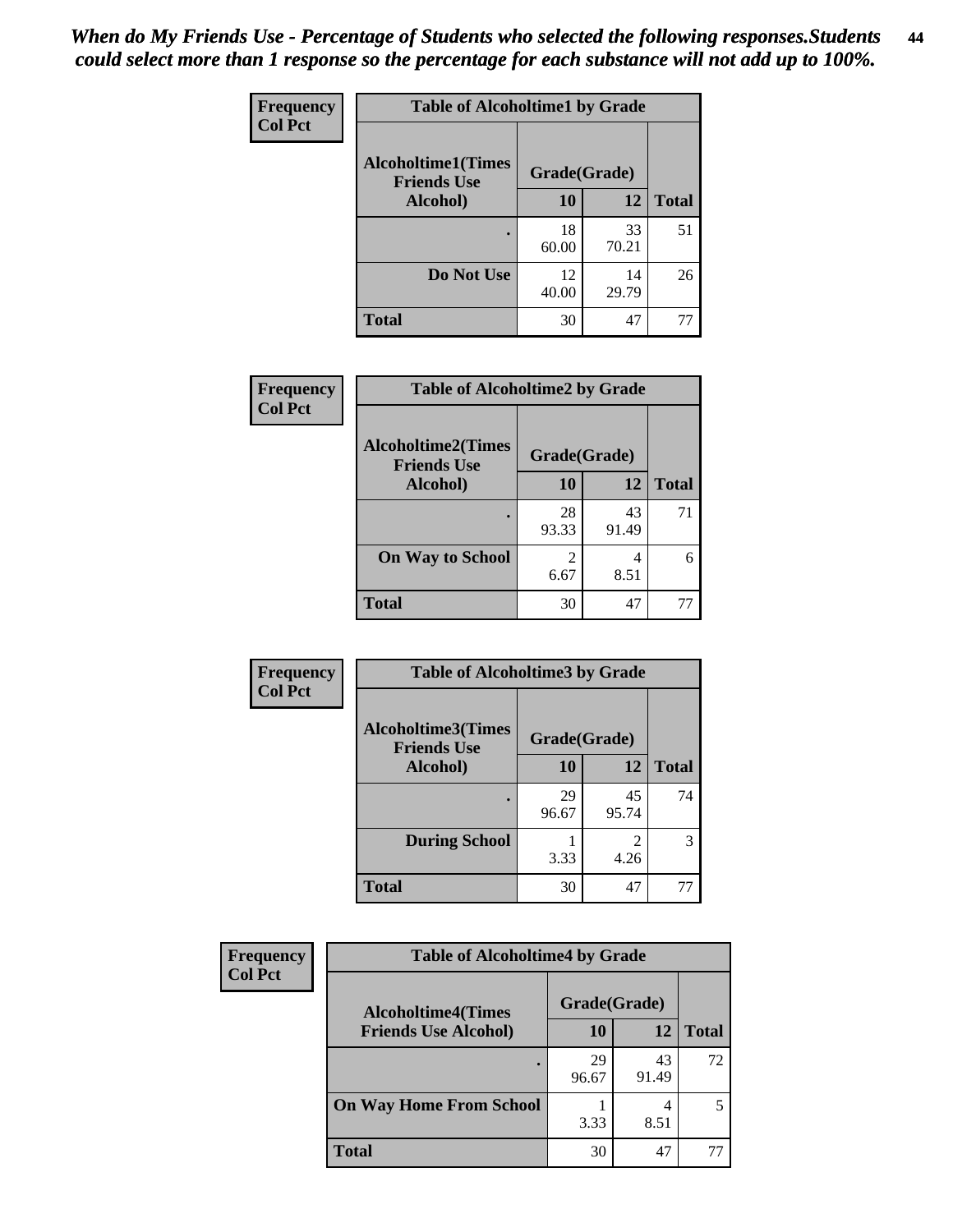*When do My Friends Use - Percentage of Students who selected the following responses.Students could select more than 1 response so the percentage for each substance will not add up to 100%.* **45**

| Frequency      | <b>Table of Alcoholtime5 by Grade</b>           |              |             |              |
|----------------|-------------------------------------------------|--------------|-------------|--------------|
| <b>Col Pct</b> | <b>Alcoholtime5(Times</b><br><b>Friends Use</b> | Grade(Grade) |             |              |
|                | Alcohol)                                        | 10           | 12          | <b>Total</b> |
|                |                                                 | 26<br>86.67  | 34<br>72.34 | 60           |
|                | <b>Weeknights</b>                               | 4<br>13.33   | 13<br>27.66 | 17           |
|                | <b>Total</b>                                    | 30           | 47          | 77           |

| <b>Frequency</b> | <b>Table of Alcoholtime6 by Grade</b>           |              |             |              |  |  |
|------------------|-------------------------------------------------|--------------|-------------|--------------|--|--|
| <b>Col Pct</b>   | <b>Alcoholtime6(Times</b><br><b>Friends Use</b> | Grade(Grade) |             |              |  |  |
|                  | Alcohol)                                        | 10           | 12          | <b>Total</b> |  |  |
|                  |                                                 | 10<br>33.33  | 13<br>27.66 | 23           |  |  |
|                  | Weekends                                        | 20<br>66.67  | 34<br>72.34 | 54           |  |  |
|                  | <b>Total</b>                                    | 30           | 47          | 77           |  |  |

| Frequency      | <b>Table of Tobaccotime1 by Grade</b>           |              |             |              |
|----------------|-------------------------------------------------|--------------|-------------|--------------|
| <b>Col Pct</b> | <b>Tobaccotime1(Times</b><br><b>Friends Use</b> | Grade(Grade) |             |              |
|                | <b>Tobacco</b> )                                | 10           | 12          | <b>Total</b> |
|                | $\bullet$                                       | Q<br>30.00   | 19<br>40.43 | 28           |
|                | Do Not Use                                      | 21<br>70.00  | 28<br>59.57 | 49           |
|                | <b>Total</b>                                    | 30           | 47          | 77           |

| <b>Frequency</b> | <b>Table of Tobaccotime2 by Grade</b>           |              |             |              |
|------------------|-------------------------------------------------|--------------|-------------|--------------|
| <b>Col Pct</b>   | <b>Tobaccotime2(Times</b><br><b>Friends Use</b> | Grade(Grade) |             |              |
|                  | <b>Tobacco</b> )                                | 10           | 12          | <b>Total</b> |
|                  |                                                 | 27<br>90.00  | 39<br>82.98 | 66           |
|                  | <b>On Way to School</b>                         | 3<br>10.00   | 8<br>17.02  | 11           |
|                  | <b>Total</b>                                    | 30           | 47          | 77           |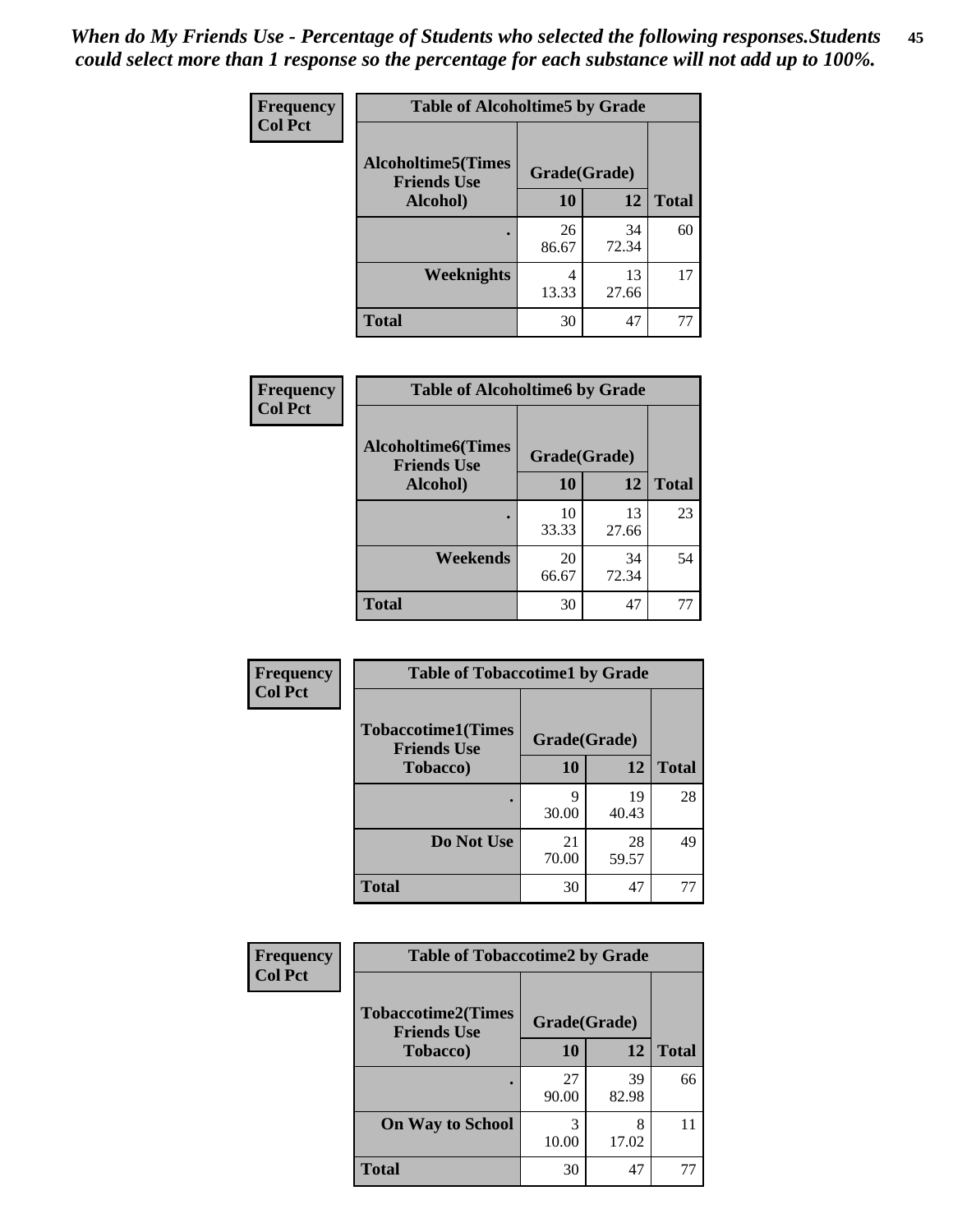| <b>Frequency</b> | <b>Table of Tobaccotime3 by Grade</b>           |              |             |              |
|------------------|-------------------------------------------------|--------------|-------------|--------------|
| <b>Col Pct</b>   | <b>Tobaccotime3(Times</b><br><b>Friends Use</b> | Grade(Grade) |             |              |
|                  | <b>Tobacco</b> )                                | 10           | 12          | <b>Total</b> |
|                  |                                                 | 29<br>96.67  | 43<br>91.49 | 72           |
|                  | <b>During School</b>                            | 3.33         | 4<br>8.51   | 5            |
|                  | <b>Total</b>                                    | 30           | 47          | 77           |

| Frequency<br><b>Col Pct</b> | <b>Table of Tobaccotime4 by Grade</b> |              |             |              |  |
|-----------------------------|---------------------------------------|--------------|-------------|--------------|--|
|                             | <b>Tobaccotime4(Times</b>             | Grade(Grade) |             |              |  |
|                             | <b>Friends Use Tobacco)</b>           | 10           | 12          | <b>Total</b> |  |
|                             |                                       | 29<br>96.67  | 43<br>91.49 | 72           |  |
|                             | <b>On Way Home From School</b>        | 3.33         | 8.51        |              |  |
|                             | <b>Total</b>                          | 30           | 47          |              |  |

| <b>Frequency</b> | <b>Table of Tobaccotime5 by Grade</b>           |              |             |              |
|------------------|-------------------------------------------------|--------------|-------------|--------------|
| <b>Col Pct</b>   | <b>Tobaccotime5(Times</b><br><b>Friends Use</b> | Grade(Grade) |             |              |
|                  | <b>Tobacco</b> )                                | 10           | 12          | <b>Total</b> |
|                  |                                                 | 24<br>80.00  | 30<br>63.83 | 54           |
|                  | Weeknights                                      | 6<br>20.00   | 17<br>36.17 | 23           |
|                  | <b>Total</b>                                    | 30           | 47          | 77           |

| Frequency<br><b>Col Pct</b> | <b>Table of Tobaccotime6 by Grade</b>           |              |             |              |
|-----------------------------|-------------------------------------------------|--------------|-------------|--------------|
|                             | <b>Tobaccotime6(Times</b><br><b>Friends Use</b> | Grade(Grade) |             |              |
|                             | <b>Tobacco</b> )                                | <b>10</b>    | 12          | <b>Total</b> |
|                             | ٠                                               | 20<br>66.67  | 29<br>61.70 | 49           |
|                             | Weekends                                        | 10<br>33.33  | 18<br>38.30 | 28           |
|                             | <b>Total</b>                                    | 30           | 47          | 77           |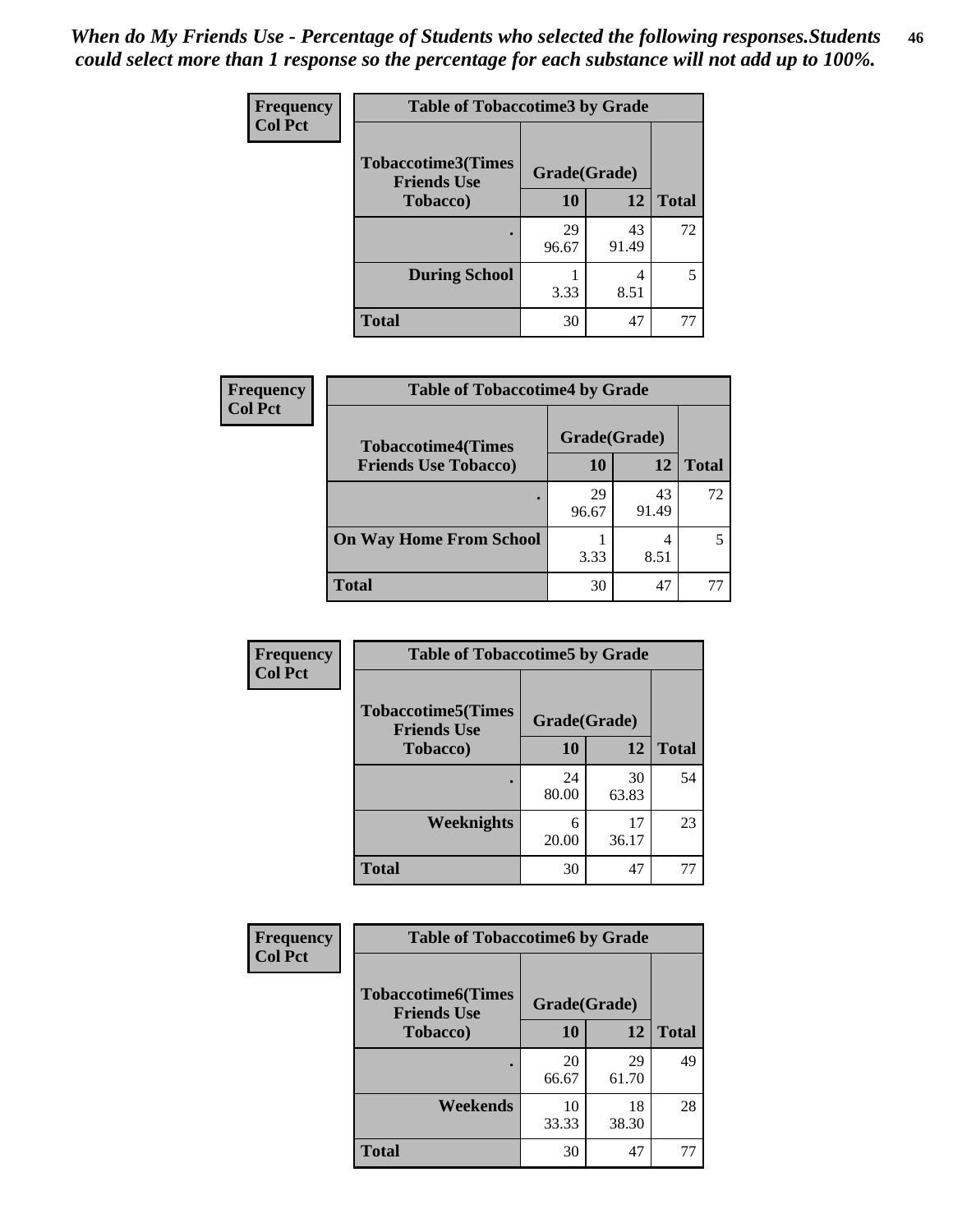| <b>Frequency</b><br><b>Col Pct</b> |                                                   | <b>Table of Marijuanatime1 by Grade</b> |             |              |  |
|------------------------------------|---------------------------------------------------|-----------------------------------------|-------------|--------------|--|
|                                    | <b>Marijuanatime1(Times</b><br><b>Friends Use</b> | Grade(Grade)                            |             |              |  |
|                                    | Marijuana)                                        | 10                                      | 12          | <b>Total</b> |  |
|                                    |                                                   | 13<br>43.33                             | 24<br>51.06 | 37           |  |
|                                    | Do Not Use                                        | 17<br>56.67                             | 23<br>48.94 | 40           |  |
|                                    | <b>Total</b>                                      | 30                                      | 47          | 77           |  |

| Frequency      | <b>Table of Marijuanatime2 by Grade</b>    |              |             |              |
|----------------|--------------------------------------------|--------------|-------------|--------------|
| <b>Col Pct</b> | Marijuanatime2(Times<br><b>Friends Use</b> | Grade(Grade) |             |              |
|                | Marijuana)                                 | 10           | 12          | <b>Total</b> |
|                | ٠                                          | 25<br>83.33  | 37<br>78.72 | 62           |
|                | <b>On Way to School</b>                    | 5<br>16.67   | 10<br>21.28 | 15           |
|                | <b>Total</b>                               | 30           | 47          | 77           |

| Frequency      | <b>Table of Marijuanatime3 by Grade</b>    |              |             |              |  |
|----------------|--------------------------------------------|--------------|-------------|--------------|--|
| <b>Col Pct</b> | Marijuanatime3(Times<br><b>Friends Use</b> | Grade(Grade) |             |              |  |
|                | Marijuana)                                 | 10           | 12          | <b>Total</b> |  |
|                |                                            | 29<br>96.67  | 44<br>93.62 | 73           |  |
|                | <b>During School</b>                       | 3.33         | 3<br>6.38   | 4            |  |
|                | <b>Total</b>                               | 30           | 47          | 77           |  |

| <b>Frequency</b><br><b>Col Pct</b> | <b>Table of Marijuanatime4 by Grade</b> |              |             |              |
|------------------------------------|-----------------------------------------|--------------|-------------|--------------|
|                                    | <b>Marijuanatime4(Times</b>             | Grade(Grade) |             |              |
|                                    | <b>Friends Use Marijuana</b> )          | 10           | 12          | <b>Total</b> |
|                                    |                                         | 23<br>76.67  | 37<br>78.72 | 60           |
|                                    | <b>On Way Home From School</b>          | 23.33        | 10<br>21.28 | 17           |
|                                    | <b>Total</b>                            | 30           | 47          |              |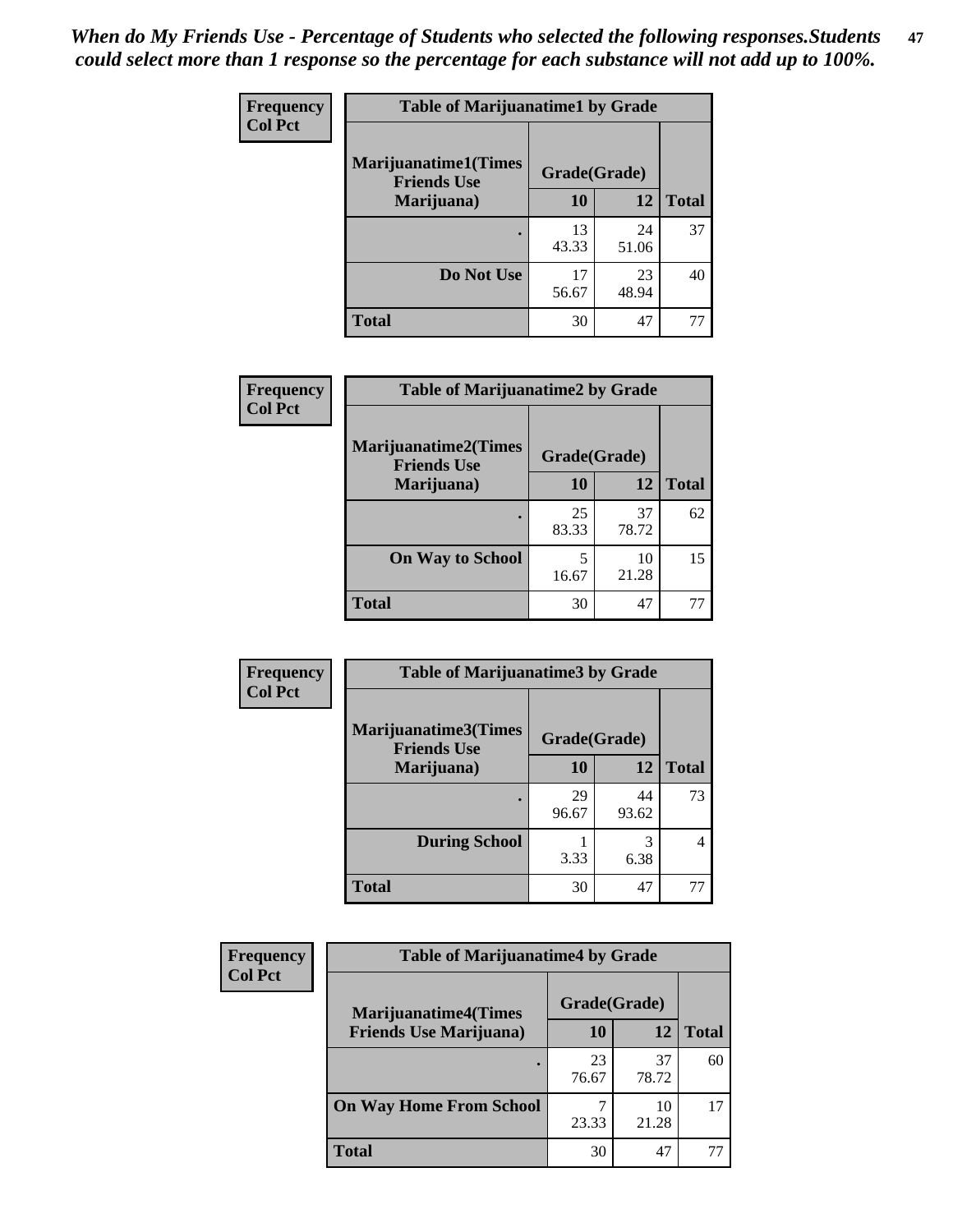| Frequency      | <b>Table of Marijuanatime5 by Grade</b>            |              |             |              |
|----------------|----------------------------------------------------|--------------|-------------|--------------|
| <b>Col Pct</b> | <b>Marijuanatime5</b> (Times<br><b>Friends Use</b> | Grade(Grade) |             |              |
|                | Marijuana)                                         | 10           | 12          | <b>Total</b> |
|                |                                                    | 18<br>60.00  | 27<br>57.45 | 45           |
|                | Weeknights                                         | 12<br>40.00  | 20<br>42.55 | 32           |
|                | <b>Total</b>                                       | 30           | 47          | 77           |

| Frequency      | <b>Table of Marijuanatime6 by Grade</b>           |              |             |              |
|----------------|---------------------------------------------------|--------------|-------------|--------------|
| <b>Col Pct</b> | <b>Marijuanatime6(Times</b><br><b>Friends Use</b> | Grade(Grade) |             |              |
|                | Marijuana)                                        | 10           | 12          | <b>Total</b> |
|                |                                                   | 16<br>53.33  | 24<br>51.06 | 40           |
|                | Weekends                                          | 14<br>46.67  | 23<br>48.94 | 37           |
|                | <b>Total</b>                                      | 30           | 47          | 77           |

| <b>Frequency</b> | <b>Table of Otherdrugtime1 by Grade</b>                  |              |             |              |  |
|------------------|----------------------------------------------------------|--------------|-------------|--------------|--|
| <b>Col Pct</b>   | <b>Otherdrugtime1</b> (Times<br><b>Friends Use Other</b> | Grade(Grade) |             |              |  |
|                  | <b>Illegal Drugs</b> )                                   | 10           | 12          | <b>Total</b> |  |
|                  |                                                          | 23.33        | 5<br>10.64  | 12           |  |
|                  | Do Not Use                                               | 23<br>76.67  | 42<br>89.36 | 65           |  |
|                  | <b>Total</b>                                             | 30           | 47          | 77           |  |

| <b>Frequency</b> | <b>Table of Otherdrugtime2 by Grade</b>                 |              |             |              |
|------------------|---------------------------------------------------------|--------------|-------------|--------------|
| <b>Col Pct</b>   | <b>Otherdrugtime2(Times</b><br><b>Friends Use Other</b> | Grade(Grade) |             |              |
|                  | <b>Illegal Drugs</b> )                                  | 10           | 12          | <b>Total</b> |
|                  |                                                         | 29<br>96.67  | 45<br>95.74 | 74           |
|                  | <b>On Way to School</b>                                 | 3.33         | 2<br>4.26   | 3            |
|                  | <b>Total</b>                                            | 30           | 47          | 77           |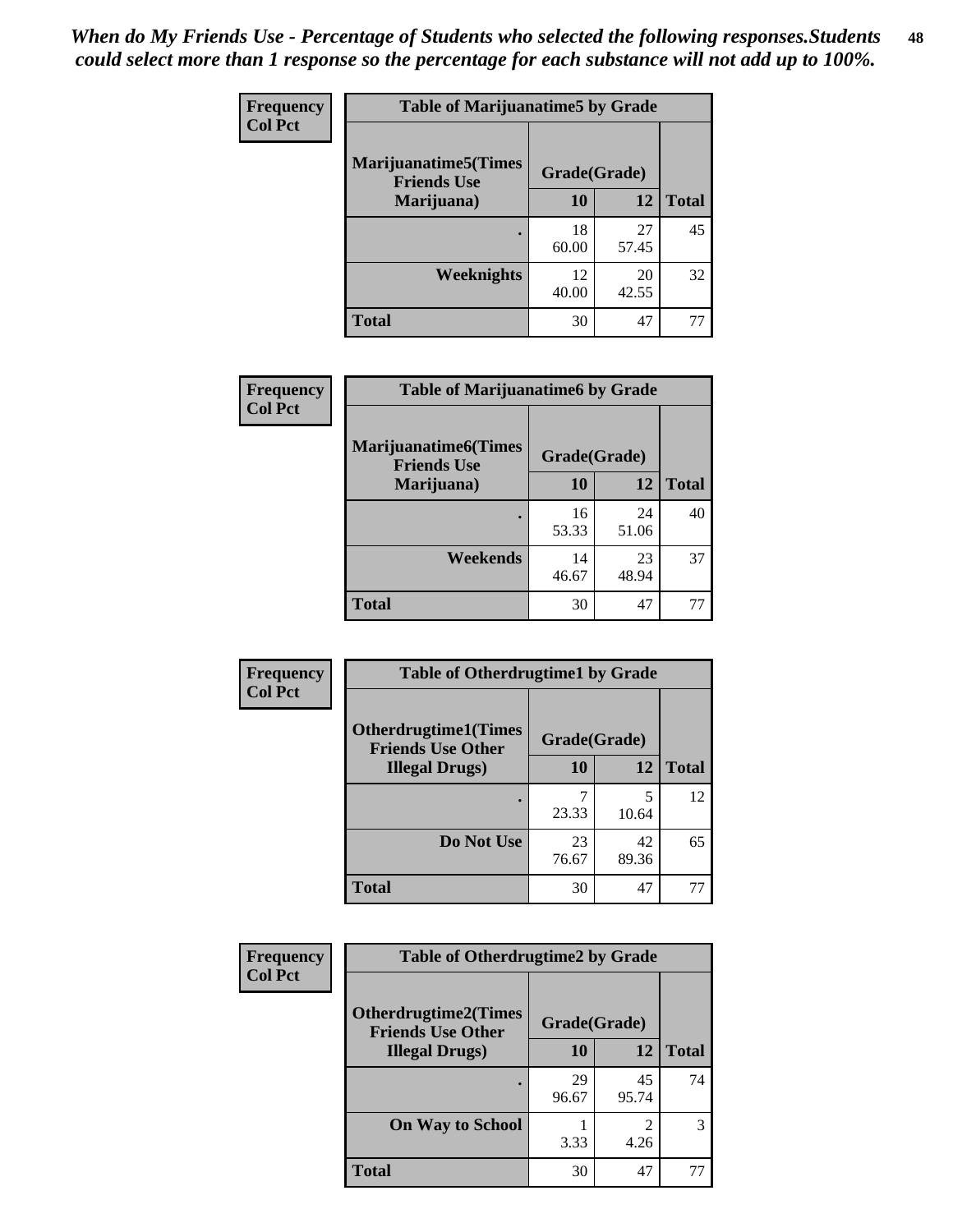| <b>Frequency</b> | <b>Table of Otherdrugtime3 by Grade</b> |                                          |             |              |  |
|------------------|-----------------------------------------|------------------------------------------|-------------|--------------|--|
| <b>Col Pct</b>   | Otherdrugtime3(Times                    | Grade(Grade)<br><b>Friends Use Other</b> |             |              |  |
|                  | <b>Illegal Drugs</b> )                  | 10                                       | 12          | <b>Total</b> |  |
|                  |                                         | 30<br>100.00                             | 46<br>97.87 | 76           |  |
|                  | <b>During School</b>                    | 0.00                                     | 2.13        |              |  |
|                  | <b>Total</b>                            | 30                                       | 47          | 77           |  |

| Frequency      | <b>Table of Otherdrugtime4 by Grade</b>                         |                        |             |              |
|----------------|-----------------------------------------------------------------|------------------------|-------------|--------------|
| <b>Col Pct</b> | <b>Otherdrugtime4(Times</b><br><b>Friends Use Other Illegal</b> | Grade(Grade)           |             |              |
|                | Drugs)                                                          | 10                     | 12          | <b>Total</b> |
|                | $\bullet$                                                       | 28<br>93.33            | 45<br>95.74 | 73           |
|                | <b>On Way Home From School</b>                                  | $\mathfrak{D}$<br>6.67 | 4.26        |              |
|                | <b>Total</b>                                                    | 30                     | 47          | 77           |

| <b>Frequency</b> | <b>Table of Otherdrugtime5 by Grade</b>                  |              |             |              |  |  |
|------------------|----------------------------------------------------------|--------------|-------------|--------------|--|--|
| <b>Col Pct</b>   | <b>Otherdrugtime5</b> (Times<br><b>Friends Use Other</b> | Grade(Grade) |             |              |  |  |
|                  | <b>Illegal Drugs</b> )                                   | 10           | 12          | <b>Total</b> |  |  |
|                  |                                                          | 25<br>83.33  | 42<br>89.36 | 67           |  |  |
|                  | Weeknights                                               | 5<br>16.67   | 5<br>10.64  | 10           |  |  |
|                  | <b>Total</b>                                             | 30           | 47          | 77           |  |  |

| <b>Frequency</b> | <b>Table of Otherdrugtime6 by Grade</b>                 |              |             |              |  |  |
|------------------|---------------------------------------------------------|--------------|-------------|--------------|--|--|
| <b>Col Pct</b>   | <b>Otherdrugtime6(Times</b><br><b>Friends Use Other</b> | Grade(Grade) |             |              |  |  |
|                  | <b>Illegal Drugs</b> )                                  | 10           | 12          | <b>Total</b> |  |  |
|                  |                                                         | 23<br>76.67  | 43<br>91.49 | 66           |  |  |
|                  | Weekends                                                | 23.33        | 4<br>8.51   | 11           |  |  |
|                  | <b>Total</b>                                            | 30           | 47          | 77           |  |  |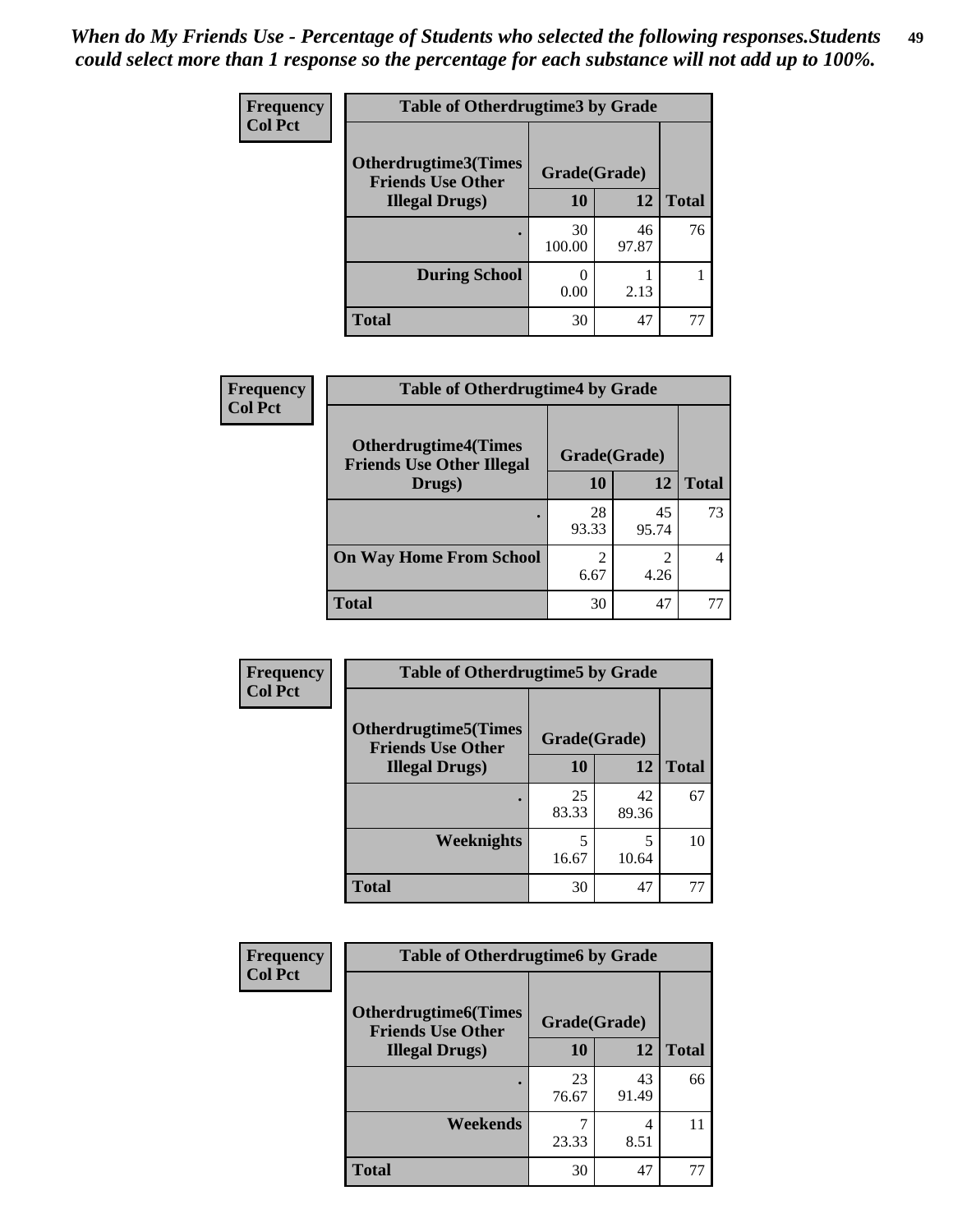| Frequency      | <b>Table of Educationalcohol by Grade</b>                                                                  |              |             |              |  |
|----------------|------------------------------------------------------------------------------------------------------------|--------------|-------------|--------------|--|
| <b>Col Pct</b> | Educationalcohol(I<br>have been taught<br>about alcohol,<br>tobacco,<br>and other drugs<br>within the last | Grade(Grade) |             |              |  |
|                | year at school)                                                                                            | 10           | 12          | <b>Total</b> |  |
|                | Yes                                                                                                        | 28<br>93.33  | 29<br>61.70 | 57           |  |
|                | N <sub>0</sub>                                                                                             | 2<br>6.67    | 18<br>38.30 | 20           |  |
|                | <b>Total</b>                                                                                               | 30           | 47          | 77           |  |

| Frequency      | <b>Table of Eversmoked by Grade</b> |              |             |              |  |  |
|----------------|-------------------------------------|--------------|-------------|--------------|--|--|
| <b>Col Pct</b> | Eversmoked(I<br>have smoked         | Grade(Grade) |             |              |  |  |
|                | a cigarette)                        | <b>10</b>    | 12          | <b>Total</b> |  |  |
|                | Yes                                 | 12<br>40.00  | 17<br>36.17 | 29           |  |  |
|                | N <sub>0</sub>                      | 18<br>60.00  | 30<br>63.83 | 48           |  |  |
|                | Total                               | 30           | 47          | 77           |  |  |

| Frequency      | <b>Table of Drovedrinking by Grade</b>                                                                              |                    |              |    |  |  |
|----------------|---------------------------------------------------------------------------------------------------------------------|--------------------|--------------|----|--|--|
| <b>Col Pct</b> | Drovedrinking(In<br>the past 30 days I<br>have driven a car<br>or other vehicle<br>while I was<br>drinking alcohol) | Grade(Grade)<br>10 | <b>Total</b> |    |  |  |
|                | <b>Yes</b>                                                                                                          | O<br>0.00          | 3<br>6.38    | 3  |  |  |
|                | N <sub>0</sub>                                                                                                      | 30<br>100.00       | 44<br>93.62  | 74 |  |  |
|                | <b>Total</b>                                                                                                        | 30                 | 47           | 77 |  |  |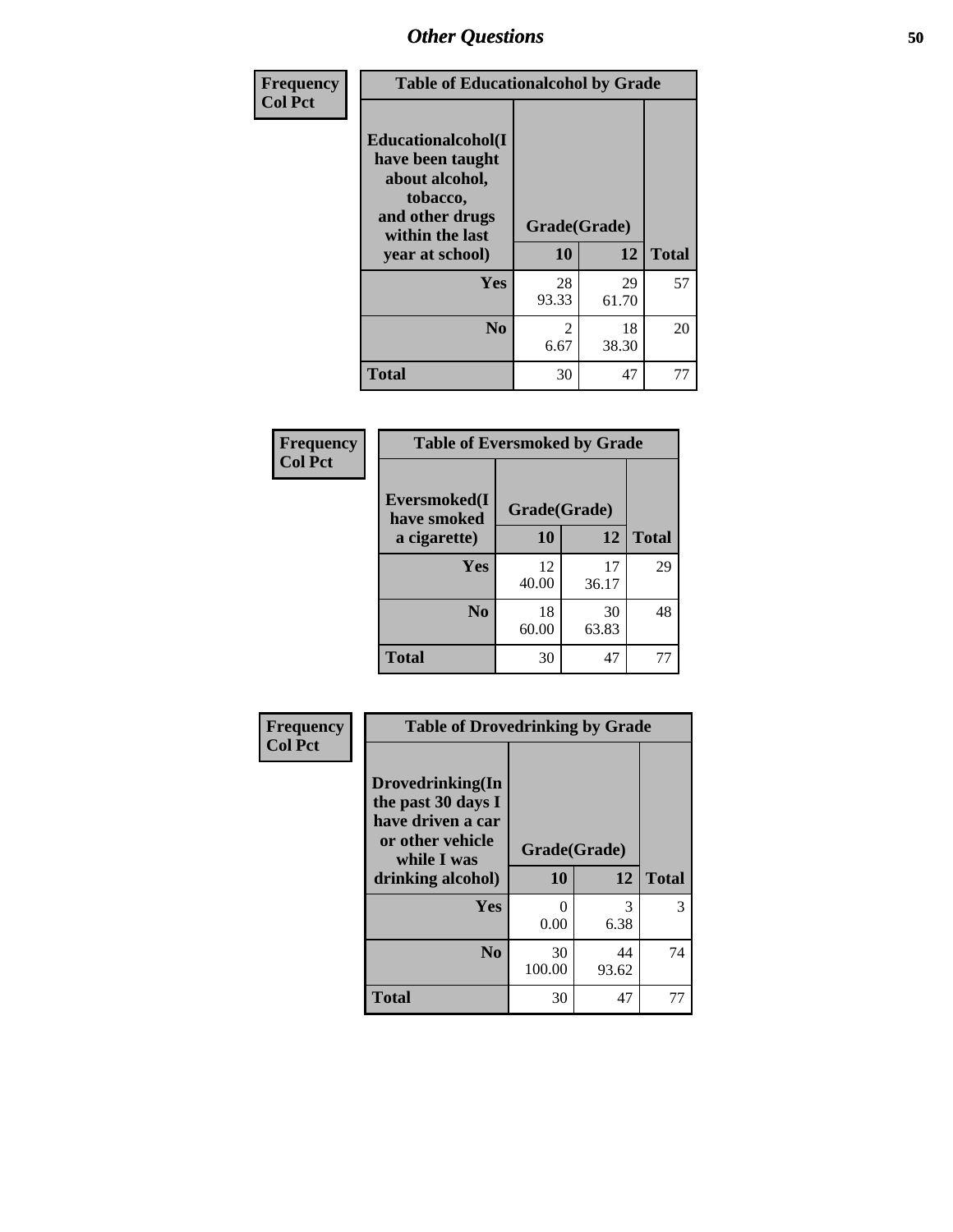| Frequency      | <b>Table of Rodedrinking by Grade</b>                                                                      |              |             |              |  |  |
|----------------|------------------------------------------------------------------------------------------------------------|--------------|-------------|--------------|--|--|
| <b>Col Pct</b> | Rodedrinking(In<br>the past 30 days<br>I have ridden in<br>a car with a<br>driver who had<br>been drinking | Grade(Grade) |             |              |  |  |
|                | alcohol)                                                                                                   | 10           | 12          | <b>Total</b> |  |  |
|                | <b>Yes</b>                                                                                                 | 23.33        | 12<br>25.53 | 19           |  |  |
|                | N <sub>0</sub>                                                                                             | 23<br>76.67  | 35<br>74.47 | 58           |  |  |
|                | <b>Total</b>                                                                                               | 30           | 47          | 77           |  |  |

#### **Frequency Col Pct**

| <b>Table of Drugsschool by Grade</b>                                                                                      |              |             |              |  |  |  |
|---------------------------------------------------------------------------------------------------------------------------|--------------|-------------|--------------|--|--|--|
| <b>Drugsschool</b> (During<br>the past 12 months,<br>I have been offered,<br>sold,<br>or given illegal<br>drugs on school | Grade(Grade) |             |              |  |  |  |
|                                                                                                                           |              |             |              |  |  |  |
| property)                                                                                                                 | 10           | 12          | <b>Total</b> |  |  |  |
| Yes                                                                                                                       | 0<br>0.00    | 5<br>10.64  | 5            |  |  |  |
| N <sub>0</sub>                                                                                                            | 30<br>100.00 | 42<br>89.36 | 72           |  |  |  |

| Frequency      | <b>Table of Helpbullied by Grade</b>                                   |                        |                                   |                |  |  |  |
|----------------|------------------------------------------------------------------------|------------------------|-----------------------------------|----------------|--|--|--|
| <b>Col Pct</b> | $Helpb$ ullied $(I$<br>would help<br>someone who was<br>being bullied) | Grade(Grade)<br>10     | <b>Total</b>                      |                |  |  |  |
|                | <b>Strongly Agree</b>                                                  | 10                     | 12<br>22                          | 32             |  |  |  |
|                |                                                                        | 33.33                  | 46.81                             |                |  |  |  |
|                | <b>Somewhat Agree</b>                                                  | 16<br>53.33            | 20<br>42.55                       | 36             |  |  |  |
|                | <b>Somewhat Disagree</b>                                               | $\mathfrak{D}$<br>6.67 | $\overline{\phantom{0}}$<br>10.64 |                |  |  |  |
|                | <b>Strongly Disagree</b>                                               | 2<br>6.67              | 0<br>0.00                         | $\overline{2}$ |  |  |  |
|                | <b>Total</b>                                                           | 30                     | 47                                | 77             |  |  |  |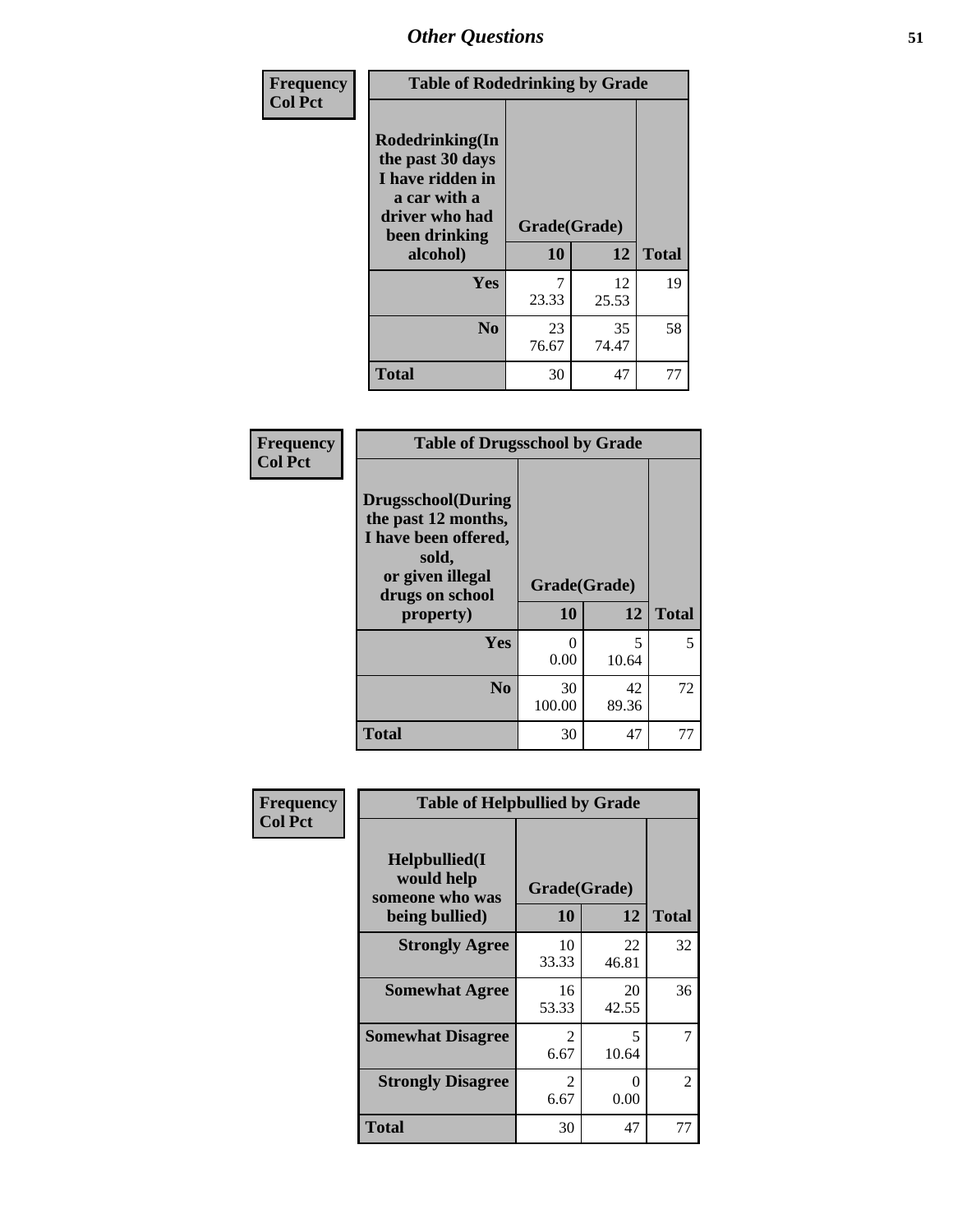| Frequency      | <b>Table of Grade by Bingedrinking</b> |                         |                  |                   |                                                                                        |                               |                               |                          |              |
|----------------|----------------------------------------|-------------------------|------------------|-------------------|----------------------------------------------------------------------------------------|-------------------------------|-------------------------------|--------------------------|--------------|
| <b>Row Pct</b> |                                        |                         |                  | last 30 days)     | Bingedrinking(I have drunk five or more<br>drinks of alcohol at one sitting during the |                               |                               |                          |              |
|                | Grade(Grade)                           | $\bf{0}$<br><b>Days</b> | $1$ or<br>days   | 3 to<br>5<br>days | <b>6 to</b><br>9<br>days                                                               | <b>10</b><br>to<br>19<br>days | <b>20</b><br>to<br>29<br>days | <b>All</b><br>30<br>days | <b>Total</b> |
|                | <b>10</b>                              | 27<br>90.00             | $\Omega$<br>0.00 | 3.33              | ∩<br>0.00                                                                              | 0<br>0.00                     | 3.33                          | 3.33                     | 30           |
|                | 12                                     | 39<br>82.98             | 2.13             | 2<br>4.26         | 2.13                                                                                   | 3<br>6.38                     | 0<br>0.00                     | 2.13                     | 47           |
|                | <b>Total</b>                           | 66                      |                  | 3                 |                                                                                        | 3                             |                               | $\overline{c}$           | 77           |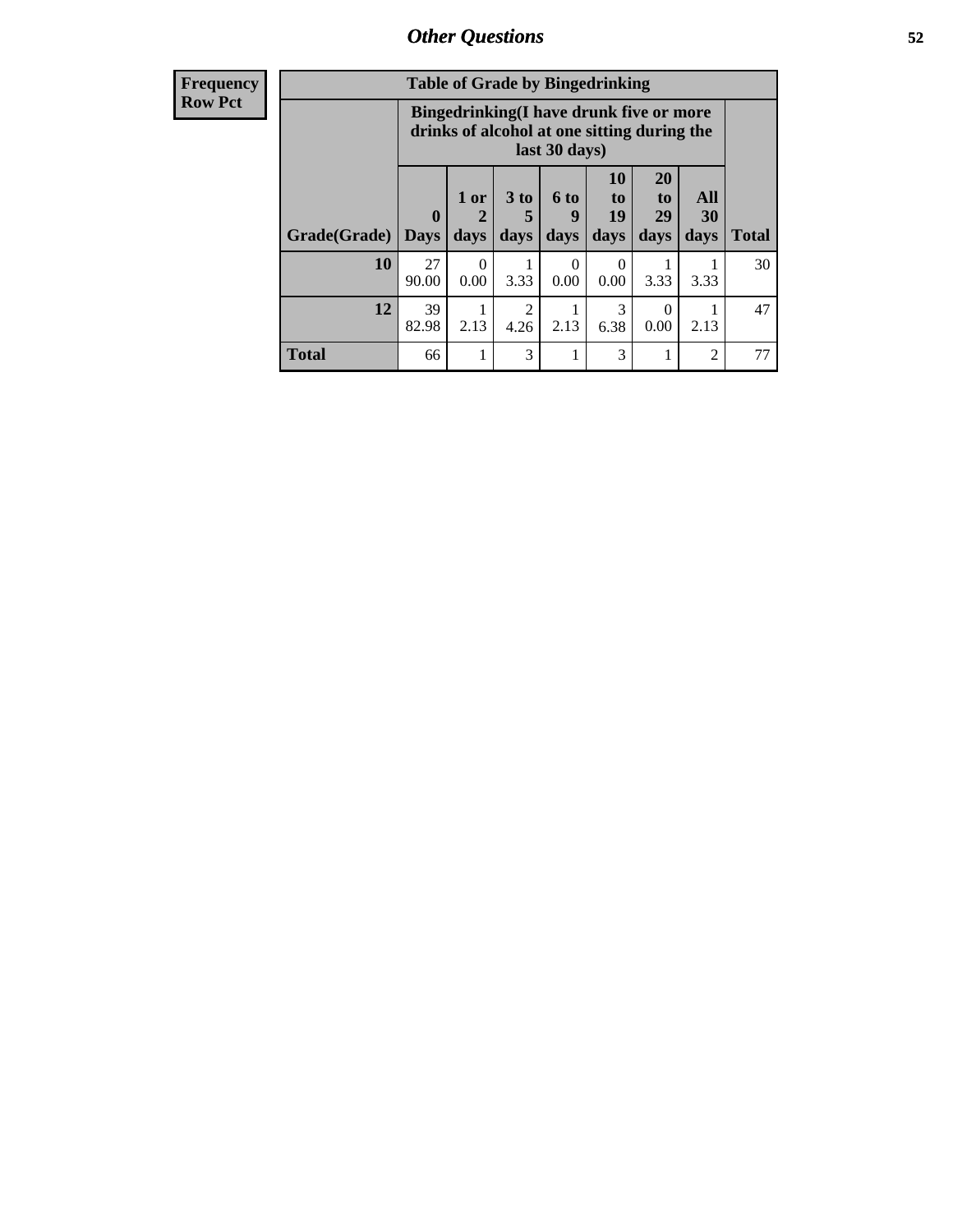### *Nutrition* **53**

| Frequency |
|-----------|
| Row Pct   |

| <b>Table of Grade by Dairy</b> |                          |                                                                 |                             |                                    |              |  |  |
|--------------------------------|--------------------------|-----------------------------------------------------------------|-----------------------------|------------------------------------|--------------|--|--|
|                                |                          | Dairy (I eat at least 3 servings of dairy<br>products each day) |                             |                                    |              |  |  |
| Grade(Grade)                   | <b>Strongly</b><br>Agree | <b>Somewhat</b><br>Agree                                        | <b>Somewhat</b><br>Disagree | <b>Strongly</b><br><b>Disagree</b> | <b>Total</b> |  |  |
| 10                             | 10<br>33.33              | 13<br>43.33                                                     | 2<br>6.67                   | 5<br>16.67                         | 30           |  |  |
| 12                             | 12<br>25.53              | 25<br>53.19                                                     | 8<br>17.02                  | $\mathfrak{D}$<br>4.26             | 47           |  |  |
| <b>Total</b>                   | 22                       | 38                                                              | 10                          |                                    |              |  |  |

| <b>Frequency</b> |  |
|------------------|--|
| <b>Row Pct</b>   |  |

| 'V | <b>Table of Grade by Fruitveg</b> |                          |                                                                          |                             |                                    |              |  |
|----|-----------------------------------|--------------------------|--------------------------------------------------------------------------|-----------------------------|------------------------------------|--------------|--|
|    |                                   |                          | Fruitveg(I eat at least 5 servings of fruits<br>and vegetables each day) |                             |                                    |              |  |
|    | Grade(Grade)                      | <b>Strongly</b><br>Agree | Somewhat  <br>Agree                                                      | <b>Somewhat</b><br>Disagree | <b>Strongly</b><br><b>Disagree</b> | <b>Total</b> |  |
|    | <b>10</b>                         | 16.67                    | 10<br>33.33                                                              | 30.00                       | 6<br>20.00                         | 30           |  |
|    | 12                                | 10.64                    | 16<br>34.04                                                              | 20<br>42.55                 | 6<br>12.77                         | 47           |  |
|    | <b>Total</b>                      | 10                       | 26                                                                       | 29                          | 12                                 | 77           |  |

| <b>Frequency</b><br><b>Table of Grade by Cafeteriahealthy</b> |              |                          |                                                                       |                                      |                                    |              |  |  |
|---------------------------------------------------------------|--------------|--------------------------|-----------------------------------------------------------------------|--------------------------------------|------------------------------------|--------------|--|--|
| <b>Row Pct</b>                                                |              |                          | Cafeteriahealthy (School meals in my<br>school cafeteria are healthy) |                                      |                                    |              |  |  |
|                                                               | Grade(Grade) | <b>Strongly</b><br>Agree | Agree                                                                 | Somewhat Somewhat<br><b>Disagree</b> | <b>Strongly</b><br><b>Disagree</b> | <b>Total</b> |  |  |
|                                                               | 10           | 16.67                    | 11<br>36.67                                                           | 26.67                                | 6<br>20.00                         | 30           |  |  |
|                                                               | 12           | 6<br>12.77               | 24<br>51.06                                                           | 14.89                                | 10<br>21.28                        | 47           |  |  |
|                                                               | Total        | 11                       | 35                                                                    | 15                                   | 16                                 |              |  |  |

| <b>Frequency</b> |
|------------------|
| <b>Row Pct</b>   |

| <b>Table of Grade by Cafeterianutrition</b> |                          |                                                                                           |                                               |                                    |              |  |  |
|---------------------------------------------|--------------------------|-------------------------------------------------------------------------------------------|-----------------------------------------------|------------------------------------|--------------|--|--|
|                                             |                          | <b>Cafeterianutrition</b> (Facts about nutrition<br>are available in my school cafeteria) |                                               |                                    |              |  |  |
| Grade(Grade)                                | <b>Strongly</b><br>Agree | Agree                                                                                     | <b>Somewhat   Somewhat</b><br><b>Disagree</b> | <b>Strongly</b><br><b>Disagree</b> | <b>Total</b> |  |  |
| 10                                          | 23.33                    | 14<br>46.67                                                                               | 4<br>13.33                                    | 5<br>16.67                         | 30           |  |  |
| 12                                          | 16<br>34.04              | 19<br>40.43                                                                               | 10<br>21.28                                   | $\mathfrak{D}$<br>4.26             | 47           |  |  |
| Total                                       | 23                       | 33                                                                                        | 14                                            | 7                                  |              |  |  |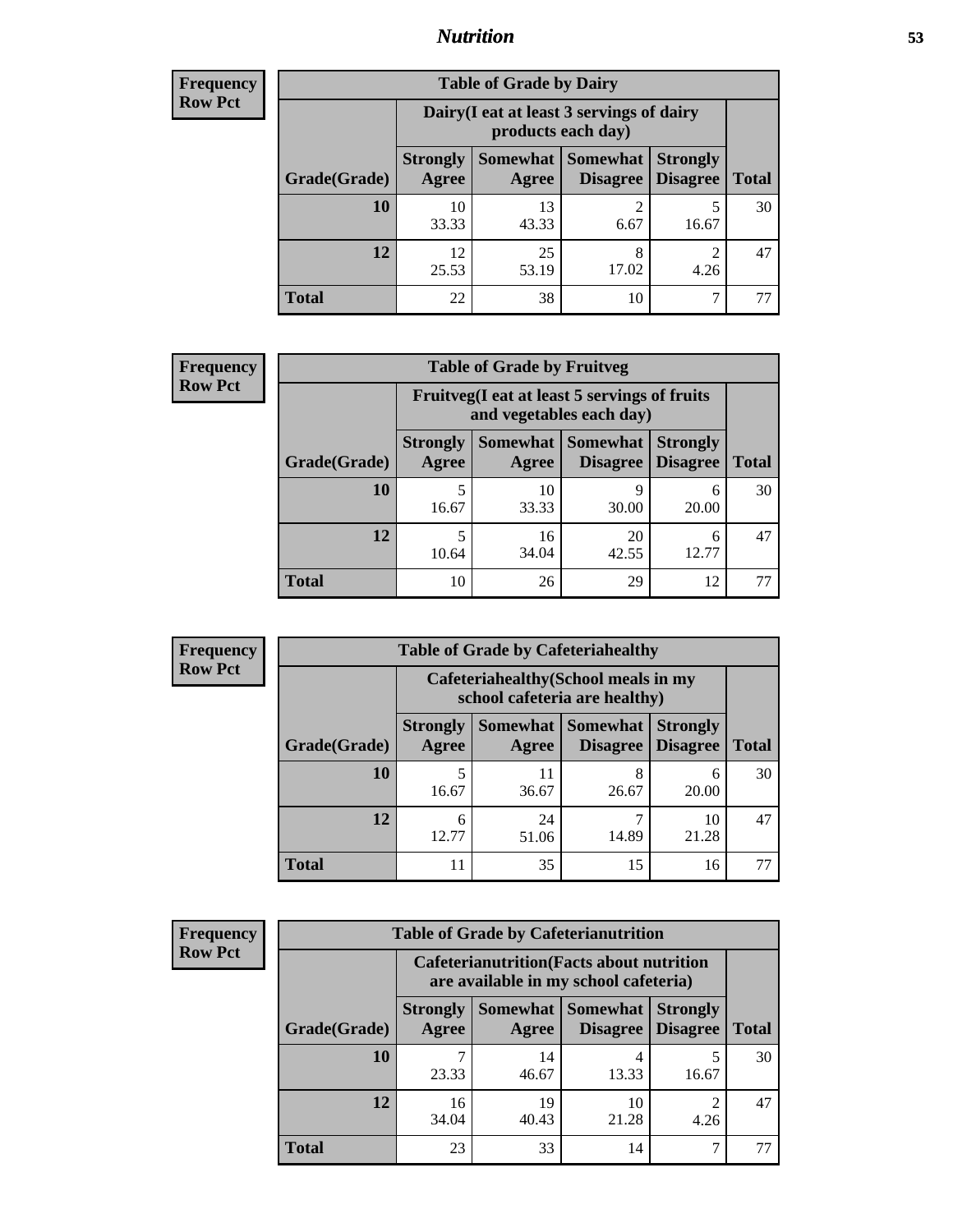### *Nutrition* **54**

| Frequency |
|-----------|
| Row Pct   |

| <b>Table of Grade by Schoollunch</b> |                                                                                                                                      |                                                                 |           |            |    |  |  |
|--------------------------------------|--------------------------------------------------------------------------------------------------------------------------------------|-----------------------------------------------------------------|-----------|------------|----|--|--|
|                                      |                                                                                                                                      | Schoollunch(I eat school lunch three or<br>more times per week) |           |            |    |  |  |
| Grade(Grade)                         | <b>Strongly</b><br>Somewhat  <br><b>Somewhat</b><br><b>Strongly</b><br><b>Disagree</b><br>Agree<br>Disagree<br><b>Total</b><br>Agree |                                                                 |           |            |    |  |  |
| 10                                   | 19<br>63.33                                                                                                                          | 6<br>20.00                                                      | 3.33      | 4<br>13.33 | 30 |  |  |
| 12                                   | 34<br>72.34                                                                                                                          | 10.64                                                           | 4<br>8.51 | 4<br>8.51  | 47 |  |  |
| <b>Total</b>                         | 53                                                                                                                                   | 11                                                              | 5         | 8          |    |  |  |

| <b>Frequency</b> |  |
|------------------|--|
| <b>Row Pct</b>   |  |

| <b>Table of Grade by Foodchoices</b> |                          |                                                                     |                                        |                                    |              |  |
|--------------------------------------|--------------------------|---------------------------------------------------------------------|----------------------------------------|------------------------------------|--------------|--|
|                                      |                          | Foodchoices (I make healthy food choices in<br>my school cafeteria) |                                        |                                    |              |  |
| Grade(Grade)                         | <b>Strongly</b><br>Agree | Agree                                                               | <b>Somewhat   Somewhat</b><br>Disagree | <b>Strongly</b><br><b>Disagree</b> | <b>Total</b> |  |
| 10                                   | 8<br>26.67               | 13<br>43.33                                                         | 10.00                                  | 6<br>20.00                         | 30           |  |
| 12                                   | 18<br>38.30              | 20<br>42.55                                                         | 10.64                                  | 4<br>8.51                          | 47           |  |
| <b>Total</b>                         | 26                       | 33                                                                  | 8                                      | 10                                 |              |  |

| Frequency      | <b>Table of Grade by Wholewheat</b> |                                                                                                             |             |                                   |                                    |              |  |  |  |
|----------------|-------------------------------------|-------------------------------------------------------------------------------------------------------------|-------------|-----------------------------------|------------------------------------|--------------|--|--|--|
| <b>Row Pct</b> |                                     | Wholewheat (There are whole wheat and<br>multigrain breads and cereals available in<br>my school cafeteria) |             |                                   |                                    |              |  |  |  |
|                | Grade(Grade)                        | <b>Strongly</b><br>Agree                                                                                    | Agree       | Somewhat   Somewhat  <br>Disagree | <b>Strongly</b><br><b>Disagree</b> | <b>Total</b> |  |  |  |
|                | <b>10</b>                           | 12<br>40.00                                                                                                 | 12<br>40.00 | 6.67                              | 4<br>13.33                         | 30           |  |  |  |
|                | 12                                  | 23<br>48.94                                                                                                 | 13<br>27.66 | 10.64                             | 6<br>12.77                         | 47           |  |  |  |
|                | <b>Total</b>                        | 35                                                                                                          | 25          |                                   | 10                                 |              |  |  |  |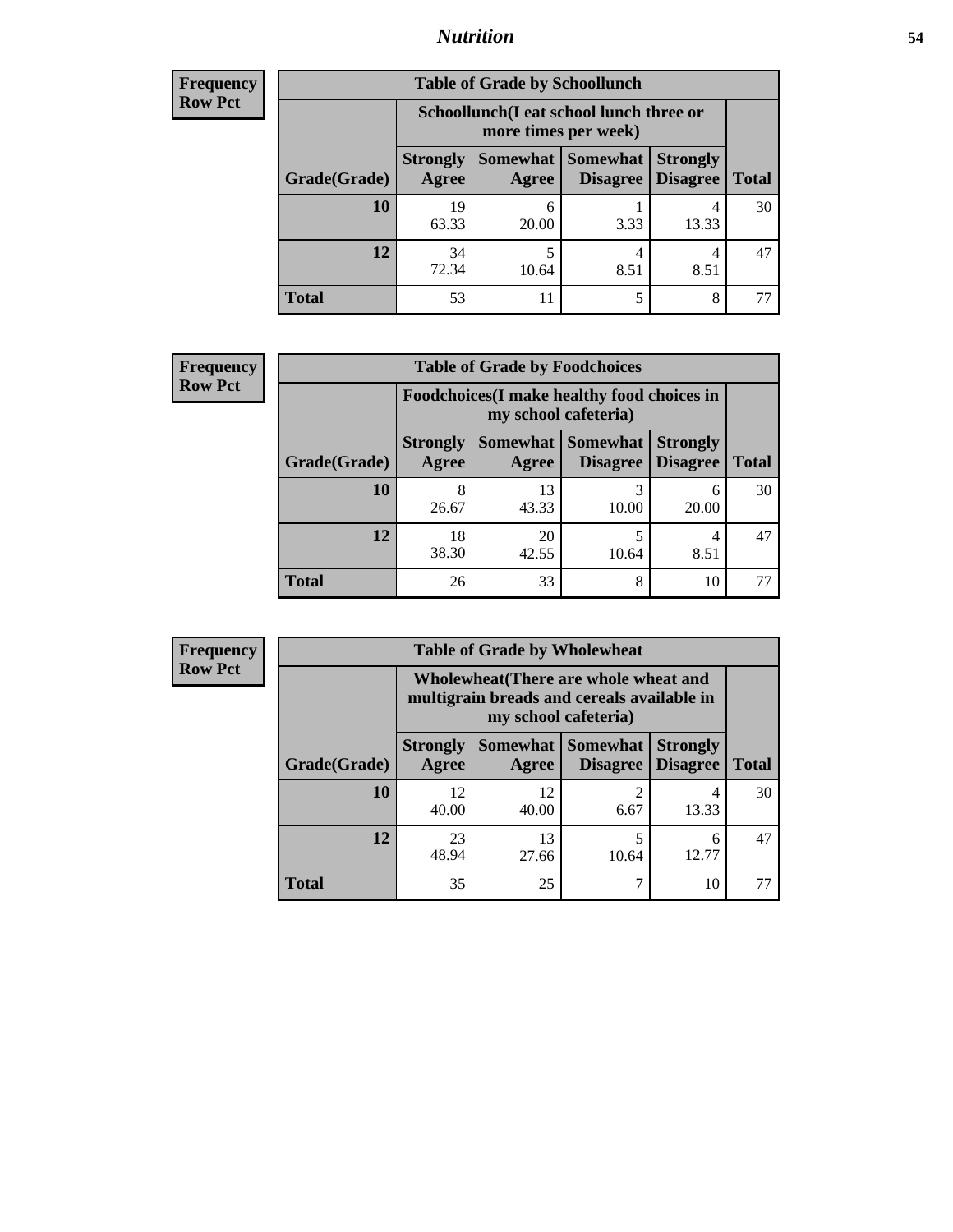### *Nutrition* **55**

**Frequency Row Pct**

| <b>Table of Grade by Healthyvending</b> |                                                                                                                                               |                          |                                    |                                    |              |  |  |
|-----------------------------------------|-----------------------------------------------------------------------------------------------------------------------------------------------|--------------------------|------------------------------------|------------------------------------|--------------|--|--|
|                                         | Healthyvending (If only healthy snacks and<br>beverages were available in the vending<br>machines during the school day,<br>I would buy them) |                          |                                    |                                    |              |  |  |
| Grade(Grade)                            | <b>Strongly</b><br>Agree                                                                                                                      | <b>Somewhat</b><br>Agree | <b>Somewhat</b><br><b>Disagree</b> | <b>Strongly</b><br><b>Disagree</b> | <b>Total</b> |  |  |
| 10                                      | 10<br>33.33                                                                                                                                   | 23.33                    | 5<br>16.67                         | 8<br>26.67                         | 30           |  |  |
| 12                                      | 22<br>46.81                                                                                                                                   | 10<br>21.28              | 4<br>8.51                          | 11<br>23.40                        | 47           |  |  |
| Total                                   | 32                                                                                                                                            | 17                       | 9                                  | 19                                 |              |  |  |

**Frequency Row Pct**

| <b>Table of Grade by Schoolbreakfast</b> |                                                                                                                                        |             |                   |                                        |              |  |  |
|------------------------------------------|----------------------------------------------------------------------------------------------------------------------------------------|-------------|-------------------|----------------------------------------|--------------|--|--|
|                                          | Schoolbreakfast(If breakfast were<br>available at school,<br>but outside the cafeteria,<br>I would eat breakfast at school more often) |             |                   |                                        |              |  |  |
| Grade(Grade)                             | <b>Strongly</b><br>Agree                                                                                                               | Agree       | Somewhat Somewhat | <b>Strongly</b><br>Disagree   Disagree | <b>Total</b> |  |  |
| 10                                       | 16<br>53.33                                                                                                                            | Q<br>30.00  | 2<br>6.67         | 3<br>10.00                             | 30           |  |  |
| 12                                       | 24<br>51.06                                                                                                                            | 13<br>27.66 | 2<br>4.26         | 8<br>17.02                             | 47           |  |  |
| <b>Total</b>                             | 40                                                                                                                                     | 22          | 4                 | 11                                     | 77           |  |  |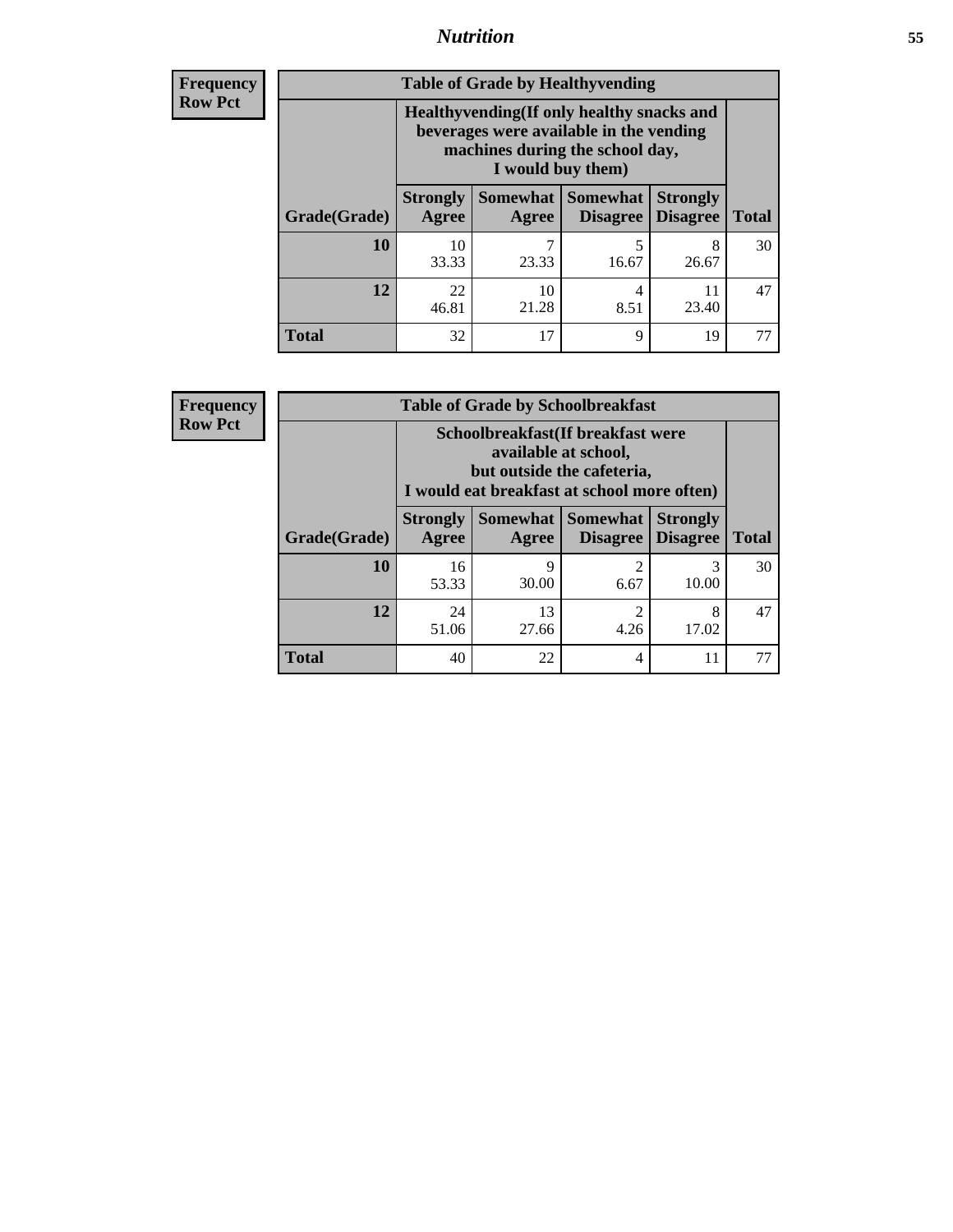| Frequency      | <b>Table of Educationaids by Grade</b>                                                                    |                    |              |    |  |
|----------------|-----------------------------------------------------------------------------------------------------------|--------------------|--------------|----|--|
| <b>Col Pct</b> | <b>Educationaids</b> (I<br>have been<br>taught about<br><b>HIV/AIDS</b> at<br>school in the<br>past year) | Grade(Grade)<br>10 | <b>Total</b> |    |  |
|                | <b>Yes</b>                                                                                                | 30<br>100.00       | 37<br>78.72  | 67 |  |
|                | N <sub>0</sub>                                                                                            | 0<br>0.00          | 10<br>21.28  | 10 |  |
|                | <b>Total</b>                                                                                              | 30                 | 47           | 77 |  |

| Frequency      | <b>Table of Educationcharacter by Grade</b>                                                  |              |             |              |  |  |
|----------------|----------------------------------------------------------------------------------------------|--------------|-------------|--------------|--|--|
| <b>Col Pct</b> | <b>Educationcharacter(I)</b><br>have been taught<br>about character<br>education in the past | Grade(Grade) |             |              |  |  |
|                | year at school)                                                                              | <b>10</b>    | 12          | <b>Total</b> |  |  |
|                | Yes                                                                                          | 28<br>93.33  | 31<br>65.96 | 59           |  |  |
|                | N <sub>0</sub>                                                                               | 2<br>6.67    | 16<br>34.04 | 18           |  |  |
|                | <b>Total</b>                                                                                 | 30           | 47          | 77           |  |  |

| Frequency      | <b>Table of Gradcoach1 by Grade</b>              |              |             |              |
|----------------|--------------------------------------------------|--------------|-------------|--------------|
| <b>Col Pct</b> | Gradcoach1(I<br>know who my<br><b>Graduation</b> | Grade(Grade) |             |              |
|                | Coach is)                                        | 10           | 12          | <b>Total</b> |
|                | Yes                                              | 14<br>46.67  | 29<br>61.70 | 43           |
|                | N <sub>0</sub>                                   | 16<br>53.33  | 18<br>38.30 | 34           |
|                | <b>Total</b>                                     | 30           | 47          | 77           |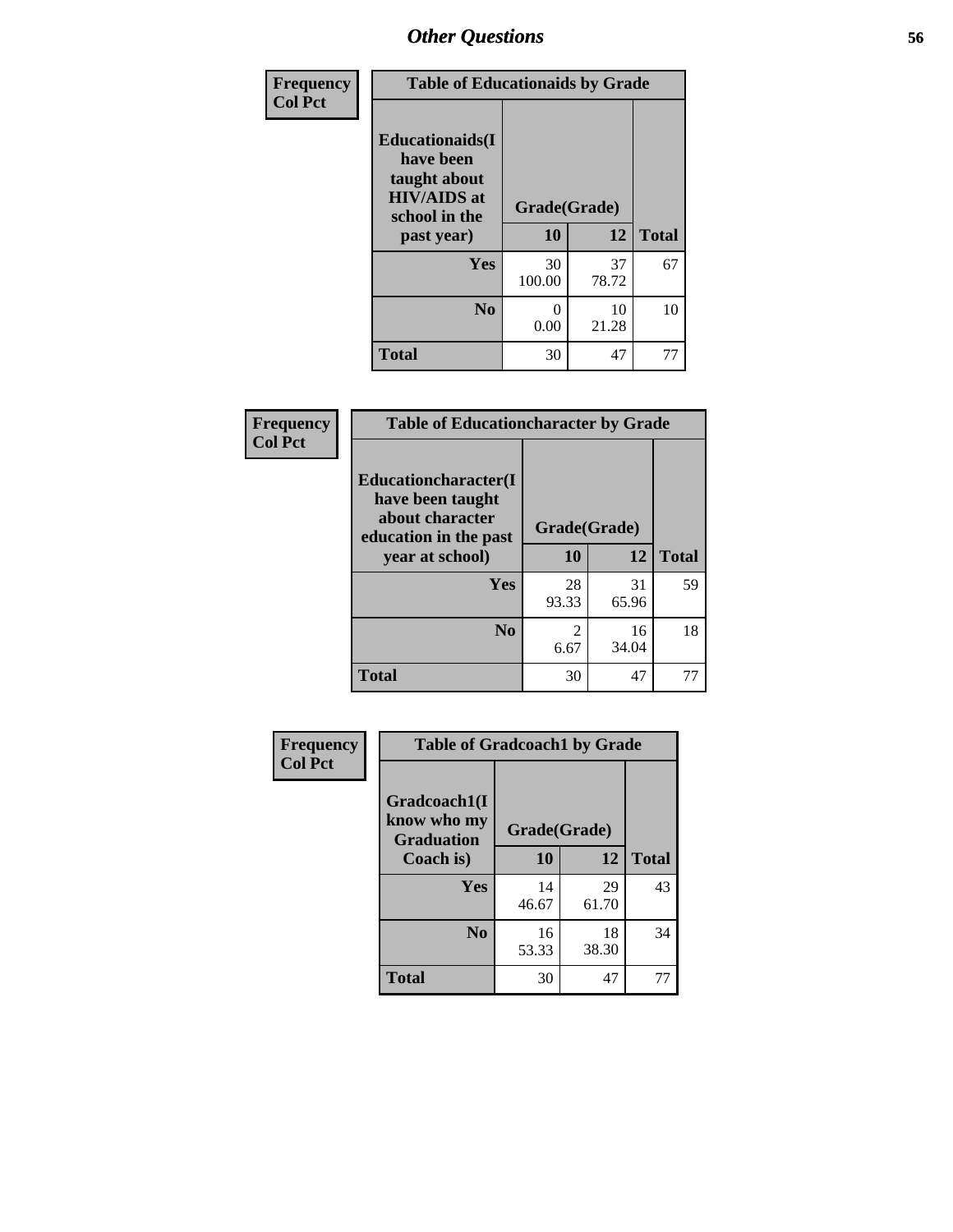| Frequency      | <b>Table of Gradcoach2 by Grade</b>  |              |             |              |
|----------------|--------------------------------------|--------------|-------------|--------------|
| <b>Col Pct</b> | Gradcoach2(I<br>have<br>contacted my |              |             |              |
|                | <b>Graduation</b><br>Coach)          | Grade(Grade) |             |              |
|                |                                      | 10           | 12          | <b>Total</b> |
|                | Yes                                  | 6<br>20.00   | 14<br>29.79 | 20           |
|                | N <sub>0</sub>                       | 24<br>80.00  | 33<br>70.21 | 57           |
|                | <b>Total</b>                         | 30           | 47          | 77           |

| Frequency<br><b>Col Pct</b> | <b>Table of Gradcoach3 by Grade</b>                                         |              |             |              |
|-----------------------------|-----------------------------------------------------------------------------|--------------|-------------|--------------|
|                             | Gradcoach3(I<br>have received<br>assistance<br>from my<br><b>Graduation</b> | Grade(Grade) |             |              |
|                             | Coach)                                                                      | 10           | 12          | <b>Total</b> |
|                             | Yes                                                                         | 4<br>13.33   | 12<br>25.53 | 16           |
|                             | N <sub>0</sub>                                                              | 10<br>33.33  | 17<br>36.17 | 27           |
|                             | Don't know                                                                  | 16<br>53.33  | 18<br>38.30 | 34           |
|                             | <b>Total</b>                                                                | 30           | 47          | 77           |

| Frequency<br><b>Col Pct</b> | <b>Table of Selfharm by Grade</b>                                                                                                                                                      |                    |             |              |
|-----------------------------|----------------------------------------------------------------------------------------------------------------------------------------------------------------------------------------|--------------------|-------------|--------------|
|                             | <b>Selfharm</b> (During<br>the past 12<br>months,<br>I harmed myself<br>on purpose<br><b>Suicideconsider</b><br>During the past<br>12 months,<br>I seriously<br>considered<br>suicide) | Grade(Grade)<br>10 | 12          | <b>Total</b> |
|                             | Yes                                                                                                                                                                                    | 3<br>10.00         | 4<br>8.51   |              |
|                             | N <sub>0</sub>                                                                                                                                                                         | 27<br>90.00        | 43<br>91.49 | 70           |
|                             | Total                                                                                                                                                                                  | 30                 | 47          | 77           |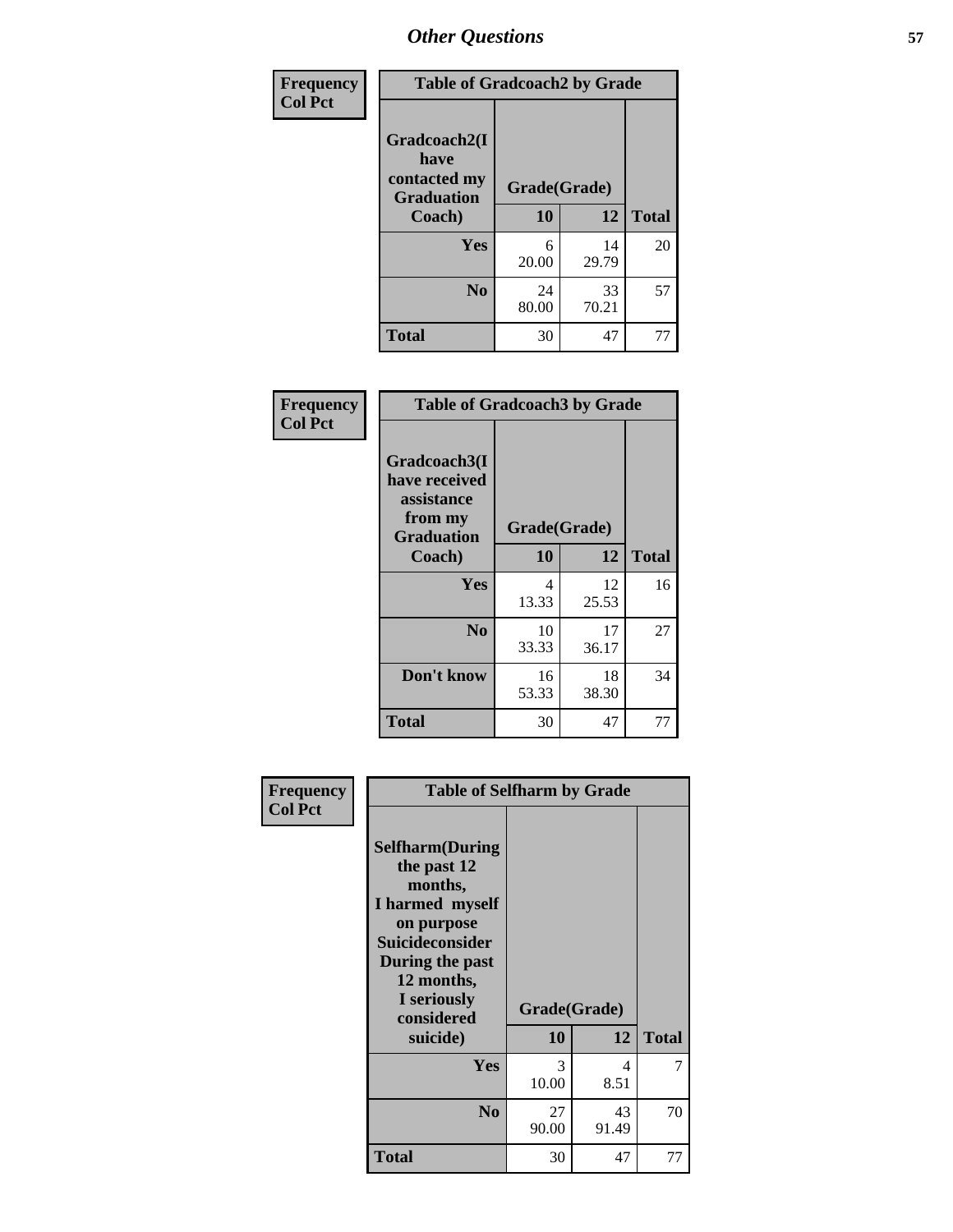| <b>Frequency</b> | <b>Table of Suicideconsider by Grade</b> |              |             |              |  |
|------------------|------------------------------------------|--------------|-------------|--------------|--|
| <b>Col Pct</b>   |                                          | Grade(Grade) |             |              |  |
|                  | Suicideconsider                          | <b>10</b>    | 12          | <b>Total</b> |  |
|                  | Yes                                      | 3.33         | 3<br>6.38   | 4            |  |
|                  | N <sub>0</sub>                           | 29<br>96.67  | 44<br>93.62 | 73           |  |
|                  | <b>Total</b>                             | 30           | 47          |              |  |

| Frequency      | <b>Table of Suicideattempt by Grade</b>              |              |             |                |
|----------------|------------------------------------------------------|--------------|-------------|----------------|
| <b>Col Pct</b> | Suicideattempt(I<br>have attempted<br>suicide in the | Grade(Grade) |             |                |
|                | last year)                                           | 10           | 12          | <b>Total</b>   |
|                | Yes                                                  | 3.33         | 2.13        | $\overline{2}$ |
|                | $\bf No$                                             | 29<br>96.67  | 46<br>97.87 | 75             |
|                | <b>Total</b>                                         | 30           | 47          | 77             |

| Frequency      | <b>Table of Instantmessaged by Grade</b>               |              |             |              |  |  |
|----------------|--------------------------------------------------------|--------------|-------------|--------------|--|--|
| <b>Col Pct</b> | Instantmessaged(I<br>have instant<br>messaged people I | Grade(Grade) |             |              |  |  |
|                | do not even know)                                      | 10           | 12          | <b>Total</b> |  |  |
|                | Yes                                                    | 10<br>33.33  | 16<br>34.04 | 26           |  |  |
|                | N <sub>0</sub>                                         | 20<br>66.67  | 31<br>65.96 | 51           |  |  |
|                | <b>Total</b>                                           | 30           | 47          | 77           |  |  |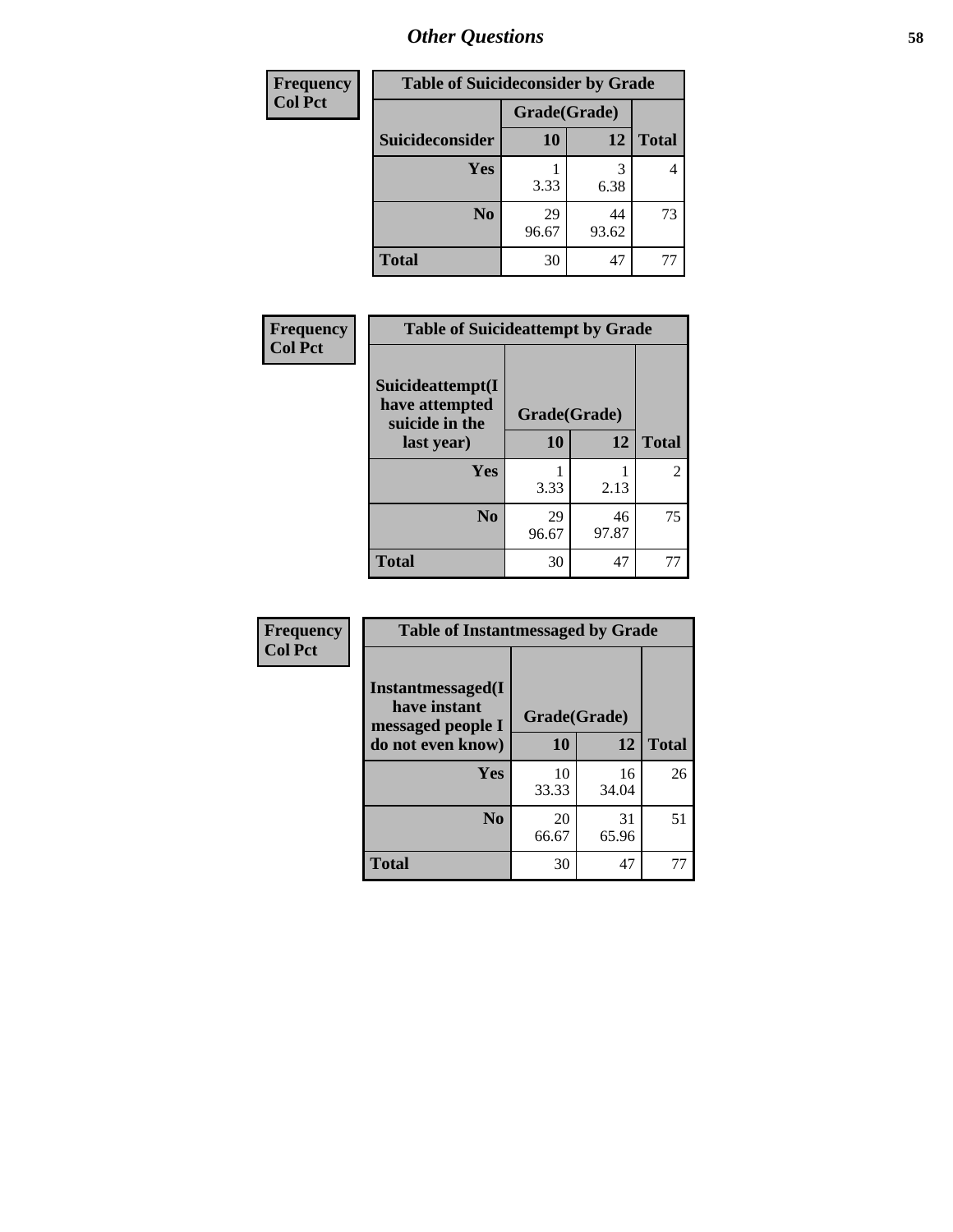| Frequency      | <b>Table of Getsalong by Grade</b>                          |              |                        |              |  |
|----------------|-------------------------------------------------------------|--------------|------------------------|--------------|--|
| <b>Col Pct</b> | <b>Getsalong</b> (I get<br>along with other<br>students and | Grade(Grade) |                        |              |  |
|                | adults)                                                     | 10           | 12                     | <b>Total</b> |  |
|                | <b>Strongly Agree</b>                                       | 18<br>60.00  | 33<br>70.21            | 51           |  |
|                | <b>Somewhat Agree</b>                                       | 10<br>33.33  | 8<br>17.02             | 18           |  |
|                | <b>Somewhat Disagree</b>                                    | 3.33         | 4<br>8.51              | 5            |  |
|                | <b>Strongly Disagree</b>                                    | 3.33         | $\mathfrak{D}$<br>4.26 | 3            |  |
|                | <b>Total</b>                                                | 30           | 47                     | 77           |  |

| Frequency      | <b>Table of Safehome by Grade</b> |                        |                           |              |
|----------------|-----------------------------------|------------------------|---------------------------|--------------|
| <b>Col Pct</b> | Safehome(I feel<br>safe at home)  | Grade(Grade)<br>10     | 12                        | <b>Total</b> |
|                | <b>Strongly Agree</b>             | 23<br>76.67            | 32<br>68.09               | 55           |
|                | <b>Somewhat Agree</b>             | 4<br>13.33             | 13<br>27.66               | 17           |
|                | <b>Somewhat Disagree</b>          | $\overline{2}$<br>6.67 | $\mathbf{\Omega}$<br>0.00 | 2            |
|                | <b>Strongly Disagree</b>          | 3.33                   | $\mathcal{L}$<br>4.26     | 3            |
|                | <b>Total</b>                      | 30                     | 47                        | 77           |

| Frequency      | <b>Table of Adulttalk by Grade</b>                                                  |              |             |              |  |
|----------------|-------------------------------------------------------------------------------------|--------------|-------------|--------------|--|
| <b>Col Pct</b> | <b>Adulttalk(I</b><br>know an<br>adult at<br>school that<br>I can talk<br>with if I | Grade(Grade) |             |              |  |
|                | need help)                                                                          | 10           | 12          | <b>Total</b> |  |
|                | <b>Yes</b>                                                                          | 25<br>83.33  | 36<br>76.60 | 61           |  |
|                | N <sub>0</sub>                                                                      | 5<br>16.67   | 11<br>23.40 | 16           |  |
|                | <b>Total</b>                                                                        | 30           | 47          | 77           |  |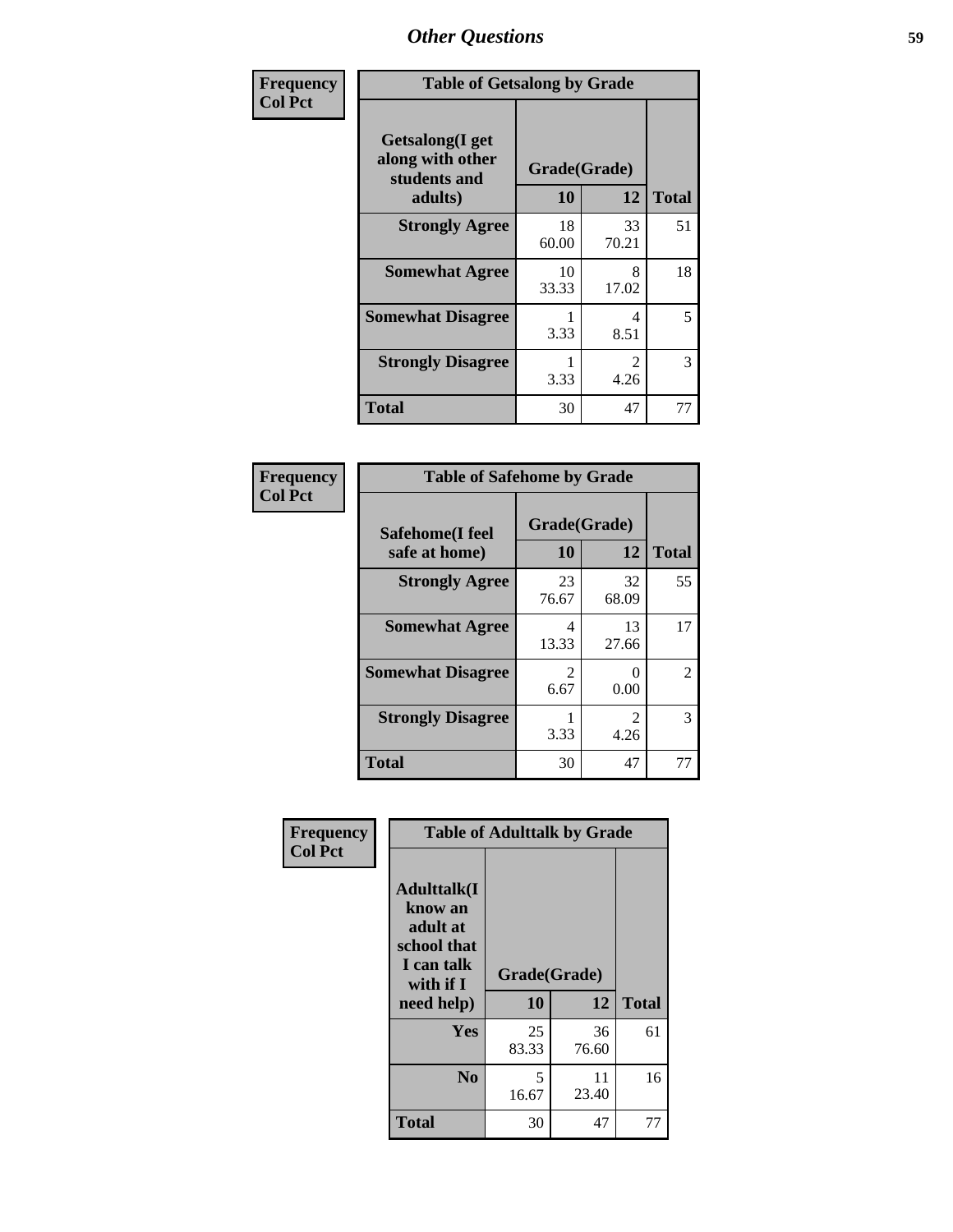**Frequency Row Pct**

r

| <b>Table of Grade by Tvtime</b> |            |                                                                                        |           |             |             |                       |              |  |
|---------------------------------|------------|----------------------------------------------------------------------------------------|-----------|-------------|-------------|-----------------------|--------------|--|
|                                 |            | Tvtime(On an average school day,<br>how much unsupervised time do I spend watching TV) |           |             |             |                       |              |  |
|                                 |            | <b>Less that</b><br>$2 - 3$<br>$4 - 5$<br>$6+$                                         |           |             |             |                       |              |  |
| Grade(Grade)   None             |            | hour/day                                                                               | hour/day  | hours/day   | hours/day   | hours/day             | <b>Total</b> |  |
| 10                              | 3<br>10.00 | 4<br>13.33                                                                             | 13.33     | h<br>20.00  | 12<br>40.00 | 3.33                  | 30           |  |
| 12                              | ⇁<br>14.89 | 4<br>8.51                                                                              | 3<br>6.38 | 20<br>42.55 | 14.89       | <sub>0</sub><br>12.77 | 47           |  |
| <b>Total</b>                    | 10         | 8                                                                                      |           | 26          | 19          |                       | 77           |  |

**Frequency Row Pct**

| <b>Table of Grade by Computertime</b> |                      |                                                                                                                               |       |       |       |            |    |  |
|---------------------------------------|----------------------|-------------------------------------------------------------------------------------------------------------------------------|-------|-------|-------|------------|----|--|
|                                       |                      | Computertime (On an average school day,<br>how much unsupervised time do I spend on the computer)                             |       |       |       |            |    |  |
| Grade(Grade)                          | None                 | <b>Less that</b><br>$2 - 3$<br>$4 - 5$<br>$6+$<br>hour/day<br>hours/day<br>hour/day<br>hours/day<br>hours/day<br><b>Total</b> |       |       |       |            |    |  |
| 10                                    | $\mathbf Q$<br>30.00 | 6<br>20.00                                                                                                                    | 16.67 | 20.00 | 13.33 | 0.00       | 30 |  |
| 12                                    | 11<br>23.40          | 8<br>17.02                                                                                                                    | 17.02 | 17.02 | 12.77 | h<br>12.77 | 47 |  |
| <b>Total</b>                          | 20                   | 14                                                                                                                            | 13    | 14    | 10    | 6          |    |  |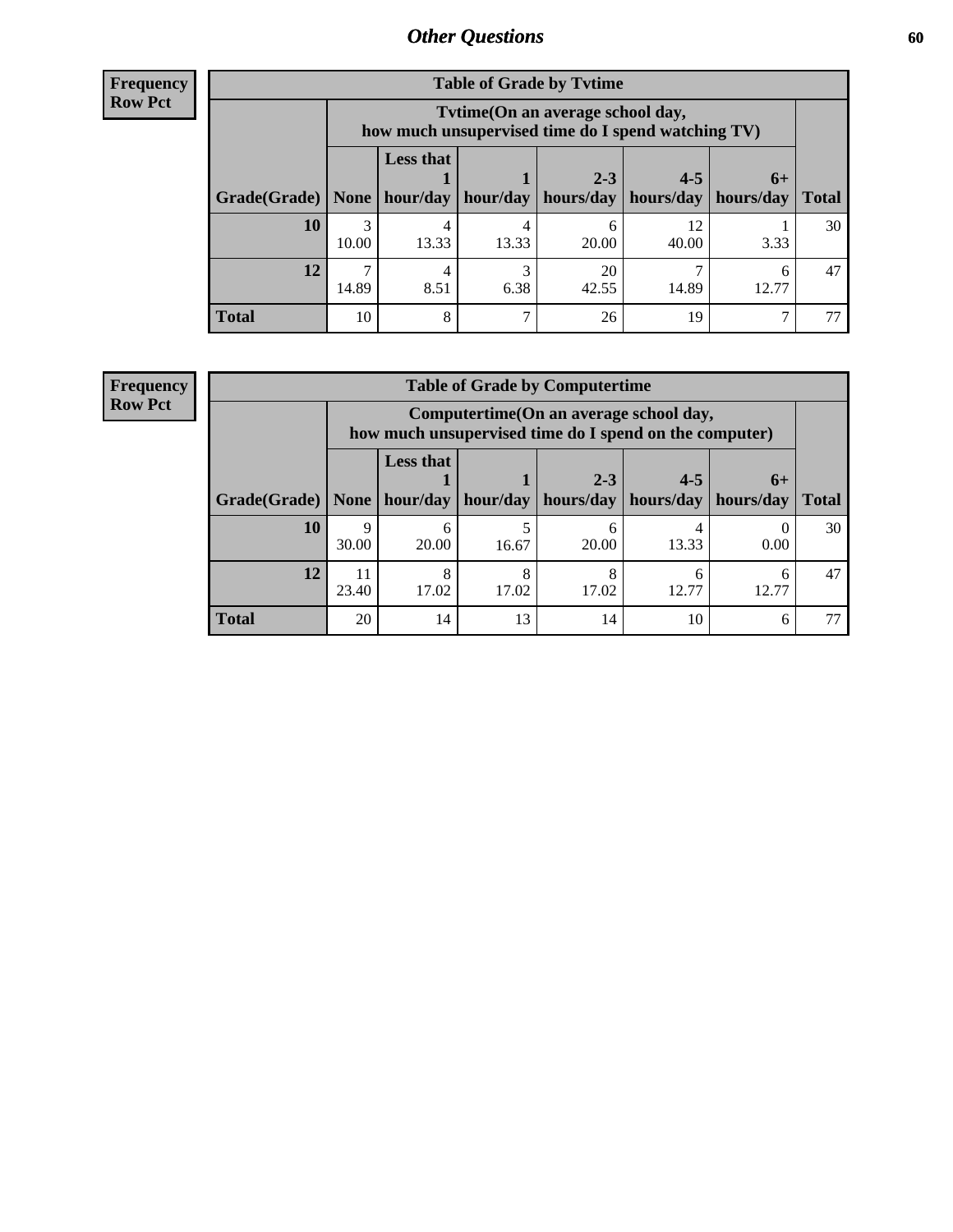### *Questions about Driving Laws* **61** *Driving Questions were asked only of high school students.*

| <b>Frequency</b> |
|------------------|
| <b>Row Pct</b>   |

| <b>Table of Grade by License1</b> |                                     |                                                                                                                                           |      |               |               |              |  |  |  |  |
|-----------------------------------|-------------------------------------|-------------------------------------------------------------------------------------------------------------------------------------------|------|---------------|---------------|--------------|--|--|--|--|
|                                   |                                     | License1(During the first 6 months of driving<br>with a provisional license,<br>the only passengers who can ride with the<br>driver are:) |      |               |               |              |  |  |  |  |
| Grade(Grade)                      | <b>Parent or</b><br><b>Guardian</b> | Family<br><b>Members Friends</b>                                                                                                          |      | <b>Anyone</b> | Don't<br>Know | <b>Total</b> |  |  |  |  |
| 10                                | 12<br>40.00                         | 9<br>30.00                                                                                                                                | 0.00 | 3<br>10.00    | 6<br>20.00    | 30           |  |  |  |  |
| 12                                | 25<br>53.19                         | 10<br>21.28                                                                                                                               | 2.13 | 6<br>12.77    | 5<br>10.64    | 47           |  |  |  |  |
| <b>Total</b>                      | 37                                  | 19                                                                                                                                        |      | 9             | 11            |              |  |  |  |  |

| <b>Frequency</b> |              | <b>Table of Grade by License2</b> |                  |                  |                                                                                                          |                      |              |
|------------------|--------------|-----------------------------------|------------------|------------------|----------------------------------------------------------------------------------------------------------|----------------------|--------------|
| <b>Row Pct</b>   |              |                                   |                  |                  | License2(17 yr old drivers with a<br>provisional driver's license cannot<br>drive between the hours of:) |                      |              |
|                  | Grade(Grade) | <b>Midnight</b><br>to 6am         | 1am<br>to<br>5am | 1am<br>to<br>6am | N <sub>0</sub><br>curfew<br>for $17$<br>year<br>olds                                                     | Don't<br><b>Know</b> | <b>Total</b> |
|                  | 10           | 18<br>60.00                       | $\Omega$<br>0.00 | 3.33             | $\Omega$<br>0.00                                                                                         | 11<br>36.67          | 30           |
|                  | 12           | 31<br>65.96                       | 6<br>12.77       | 3<br>6.38        | 2.13                                                                                                     | 6<br>12.77           | 47           |
|                  | <b>Total</b> | 49                                | 6                | 4                |                                                                                                          | 17                   | 77           |

| <b>Frequency</b> |                                                                                           | <b>Table of Grade by License3</b> |             |       |       |       |               |              |
|------------------|-------------------------------------------------------------------------------------------|-----------------------------------|-------------|-------|-------|-------|---------------|--------------|
| <b>Row Pct</b>   | License3(For drivers under the age of $21$ ,<br>what level of alcohol is considered DUI?) |                                   |             |       |       |       |               |              |
|                  | Grade(Grade)                                                                              | Any<br><b>Amount</b>              | 0.02        | 0.04  | 0.06  | 0.08  | Don't<br>know | <b>Total</b> |
|                  | 10                                                                                        | 3<br>10.00                        | 23.33       | 16.67 | 0.00  | 10.00 | 12<br>40.00   | 30           |
|                  | 12                                                                                        | 14.89                             | 11<br>23.40 | 14.89 | 14.89 | 6.38  | 12<br>25.53   | 47           |
|                  | Total                                                                                     | 10                                | 18          | 12    |       | 6     | 24            | 77           |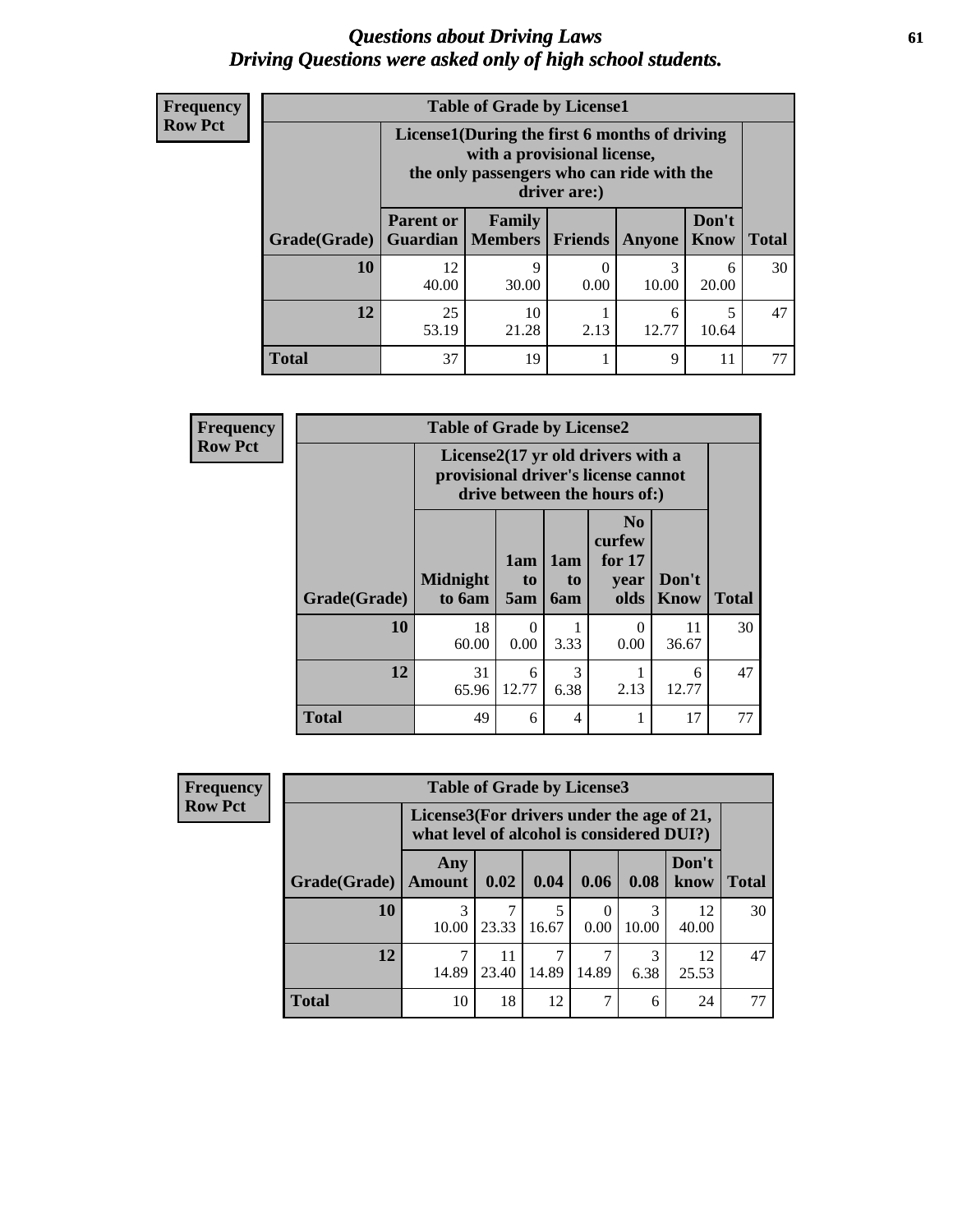### *Questions about Driving Laws* **62** *Driving Questions were asked only of high school students.*

**Frequency Row Pct**

| <b>Table of Grade by License4</b> |             |                                                                                                                                                        |           |                        |            |             |    |  |
|-----------------------------------|-------------|--------------------------------------------------------------------------------------------------------------------------------------------------------|-----------|------------------------|------------|-------------|----|--|
|                                   |             | License4(A driver under 21 automatically<br>loses his/her license if caught exceeding the<br>posted speet limit by:)                                   |           |                        |            |             |    |  |
| Grade(Grade)                      | mph         | Can't<br>lose<br><b>Depends</b><br>license<br>$15+$<br>$35+$<br>$25+$<br>Don't<br>for<br>on<br><b>Total</b><br>mph<br>speeding<br>know<br>mph<br>judge |           |                        |            |             |    |  |
| 10                                | 6<br>20.00  | 3<br>10.00                                                                                                                                             | 3.33      | $\overline{2}$<br>6.67 | 3<br>10.00 | 15<br>50.00 | 30 |  |
| 12                                | 10<br>21.28 | 8<br>17.02                                                                                                                                             | 4<br>8.51 | 5<br>10.64             | 5<br>10.64 | 15<br>31.91 | 47 |  |
| <b>Total</b>                      | 16          | 11                                                                                                                                                     | 5         | 7                      | 8          | 30          | 77 |  |

| Frequency      | <b>Table of Grade by License5</b> |                                                                                                                                                             |                |               |              |
|----------------|-----------------------------------|-------------------------------------------------------------------------------------------------------------------------------------------------------------|----------------|---------------|--------------|
| <b>Row Pct</b> |                                   | License5(A)<br>Georgia teenager<br>with family<br>connections or a<br>good lawyer can<br>break a teen<br>driving law and<br>keep their driver's<br>license) |                |               |              |
|                | Grade(Grade)                      | Yes                                                                                                                                                         | N <sub>0</sub> | Don't<br>know | <b>Total</b> |
|                | 10                                | $\mathcal{F}$<br>10.00                                                                                                                                      | 16<br>53.33    | 11<br>36.67   | 30           |
|                | 12                                | 3<br>6.38                                                                                                                                                   | 30<br>63.83    | 14<br>29.79   | 47           |
|                | Total                             | 6                                                                                                                                                           | 46             | 25            | 77           |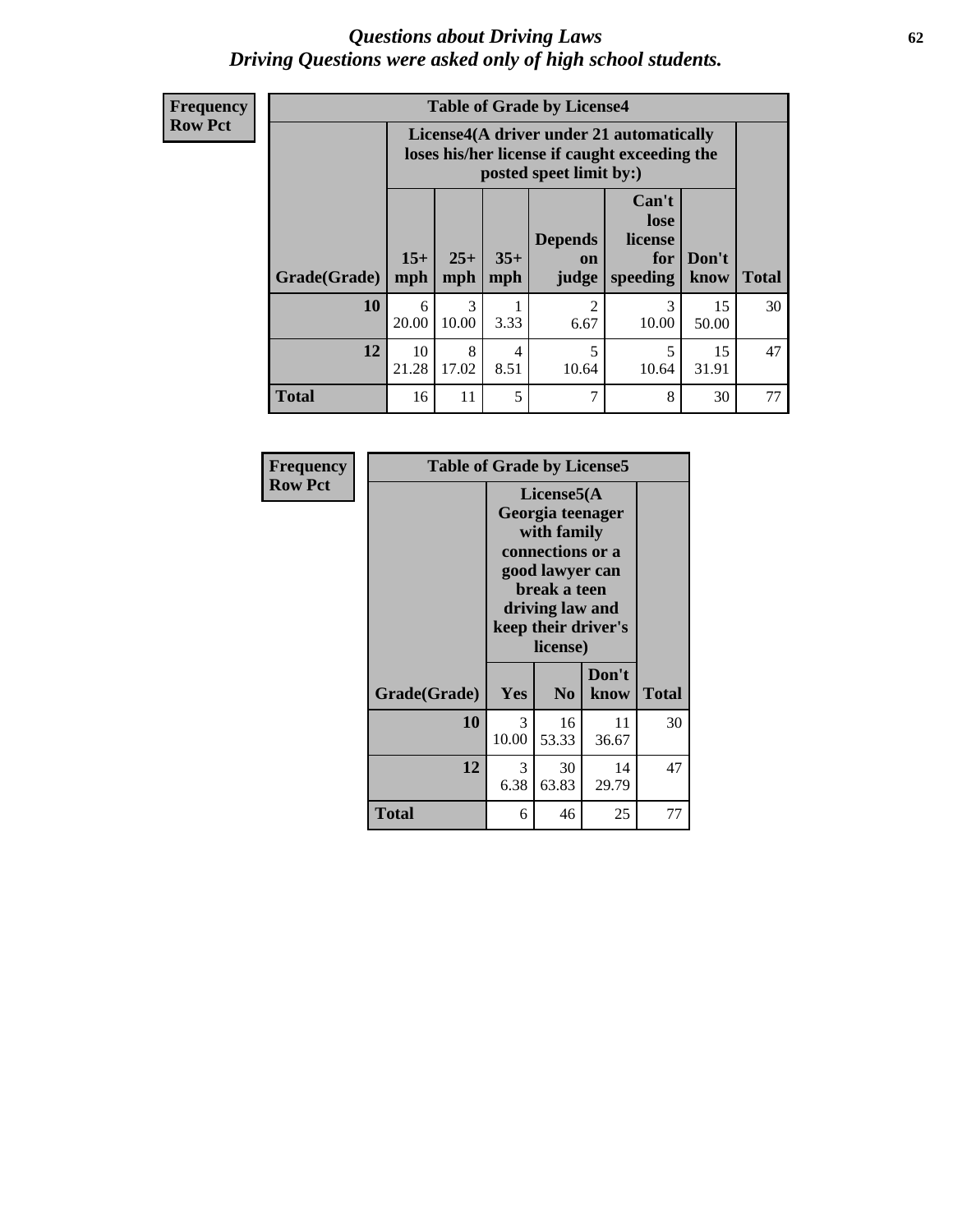### *Questions about Driving Laws* **63** *Driving Questions were asked only of high school students.*

| <b>Frequency</b> | <b>Table of Grade by License6</b> |                                                                                                                                                 |                |               |              |  |  |
|------------------|-----------------------------------|-------------------------------------------------------------------------------------------------------------------------------------------------|----------------|---------------|--------------|--|--|
| <b>Row Pct</b>   |                                   | License <sub>6</sub> (I know a<br>friend or<br>classmate that<br>broke a teen<br>driving law,<br>but was allowed to<br>keep his/her<br>license) |                |               |              |  |  |
|                  | Grade(Grade)                      | Yes                                                                                                                                             | N <sub>0</sub> | Don't<br>know | <b>Total</b> |  |  |
|                  | 10                                | 1<br>3.33                                                                                                                                       | 23<br>76.67    | 6<br>20.00    | 30           |  |  |
|                  | 12                                | 10<br>21.28                                                                                                                                     | 25<br>53.19    | 12<br>25.53   | 47           |  |  |
|                  | <b>Total</b>                      | 11                                                                                                                                              | 48             | 18            | 77           |  |  |

| <b>Frequency</b> |              |                                                                             | <b>Table of Grade by License7</b>                                                             |                                                   |                        |              |
|------------------|--------------|-----------------------------------------------------------------------------|-----------------------------------------------------------------------------------------------|---------------------------------------------------|------------------------|--------------|
| <b>Row Pct</b>   |              |                                                                             | License7(A student under the age of 18 cam loser<br>his/her driving privileges if he or she:) |                                                   |                        |              |
|                  | Grade(Grade) | <b>Have</b><br>more than<br>10<br>unexcused<br>absences<br>per school<br>yr | Drop out<br>without<br>graduating                                                             | <b>Bring</b><br>alcohol/drugs/weapon<br>to school | All of<br>the<br>above | <b>Total</b> |
|                  | 10           | 5<br>16.67                                                                  | 2<br>6.67                                                                                     | 0<br>0.00                                         | 23<br>76.67            | 30           |
|                  | 12           | 3<br>6.38                                                                   | 3<br>6.38                                                                                     | 2.13                                              | 40<br>85.11            | 47           |
|                  | <b>Total</b> | 8                                                                           | 5                                                                                             |                                                   | 63                     | 77           |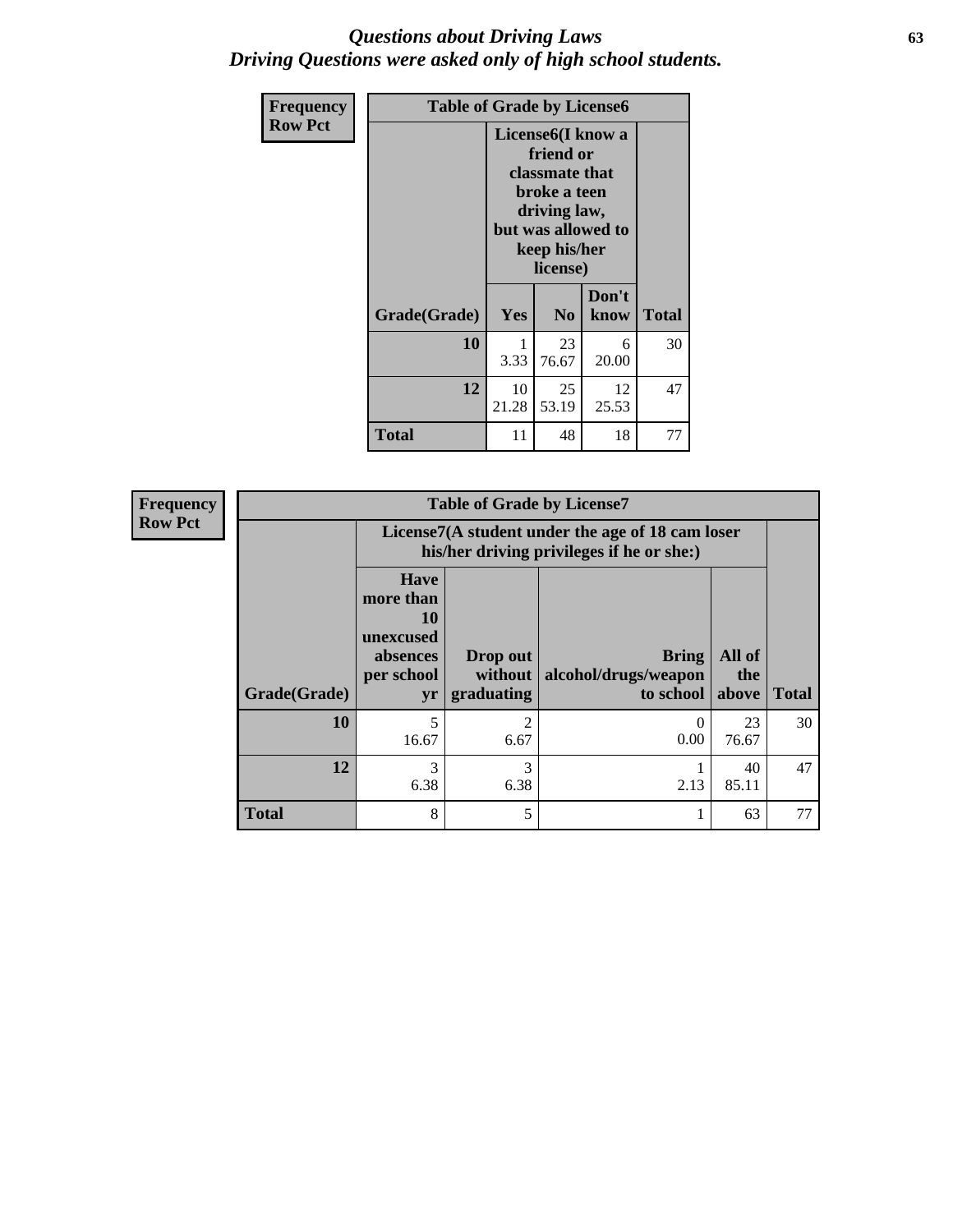## *Select Results by Gender* **64**

| Frequency<br><b>Col Pct</b> | <b>Table of SchoolClimate2 by Gender</b> |                |                                     |                |  |  |  |
|-----------------------------|------------------------------------------|----------------|-------------------------------------|----------------|--|--|--|
|                             | SchoolClimate2(I<br>feel successful at   | Gender(Gender) |                                     |                |  |  |  |
|                             | school)                                  | <b>Female</b>  | <b>Male</b>                         | <b>Total</b>   |  |  |  |
|                             | <b>Strongly Agree</b>                    | 23<br>63.89    | 24<br>58.54                         | 47             |  |  |  |
|                             | <b>Somewhat Agree</b>                    | 13<br>36.11    | 15<br>36.59                         | 28             |  |  |  |
|                             | <b>Somewhat Disagree</b>                 | 0<br>0.00      | $\mathcal{D}_{\mathcal{L}}$<br>4.88 | $\overline{2}$ |  |  |  |
|                             | <b>Total</b>                             | 36             | 41                                  | 77             |  |  |  |

| <b>Frequency</b> | <b>Table of SchoolClimate6 by Gender</b>                 |                          |             |              |  |  |  |  |
|------------------|----------------------------------------------------------|--------------------------|-------------|--------------|--|--|--|--|
| <b>Col Pct</b>   | <b>SchoolClimate6(Teachers</b><br>treat me with respect) | Gender(Gender)<br>Female | <b>Male</b> | <b>Total</b> |  |  |  |  |
|                  | <b>Strongly Agree</b>                                    | 17<br>47.22              | 14<br>34.15 | 31           |  |  |  |  |
|                  | <b>Somewhat Agree</b>                                    | 13<br>36.11              | 23<br>56.10 | 36           |  |  |  |  |
|                  | <b>Somewhat Disagree</b>                                 | 2.78                     | 3<br>7.32   | 4            |  |  |  |  |
|                  | <b>Strongly Disagree</b>                                 | 5<br>13.89               | 2.44        | 6            |  |  |  |  |
|                  | <b>Total</b>                                             | 36                       | 41          | 77           |  |  |  |  |

| Frequency<br><b>Col Pct</b> | <b>Table of SchoolClimate8 by Gender</b>                                             |                                 |             |              |  |  |  |
|-----------------------------|--------------------------------------------------------------------------------------|---------------------------------|-------------|--------------|--|--|--|
|                             | <b>SchoolClimate8(Students</b><br>are frequently<br>recognized for good<br>behavior) | Gender(Gender)<br><b>Female</b> | <b>Male</b> | <b>Total</b> |  |  |  |
|                             | <b>Strongly Agree</b>                                                                | $\overline{4}$<br>11.11         | 9<br>21.95  | 13           |  |  |  |
|                             | <b>Somewhat Agree</b>                                                                | 16<br>44.44                     | 14<br>34.15 | 30           |  |  |  |
|                             | <b>Somewhat Disagree</b>                                                             | 10<br>27.78                     | 10<br>24.39 | 20           |  |  |  |
|                             | <b>Strongly Disagree</b>                                                             | 6<br>16.67                      | 8<br>19.51  | 14           |  |  |  |
|                             | Total                                                                                | 36                              | 41          | 77           |  |  |  |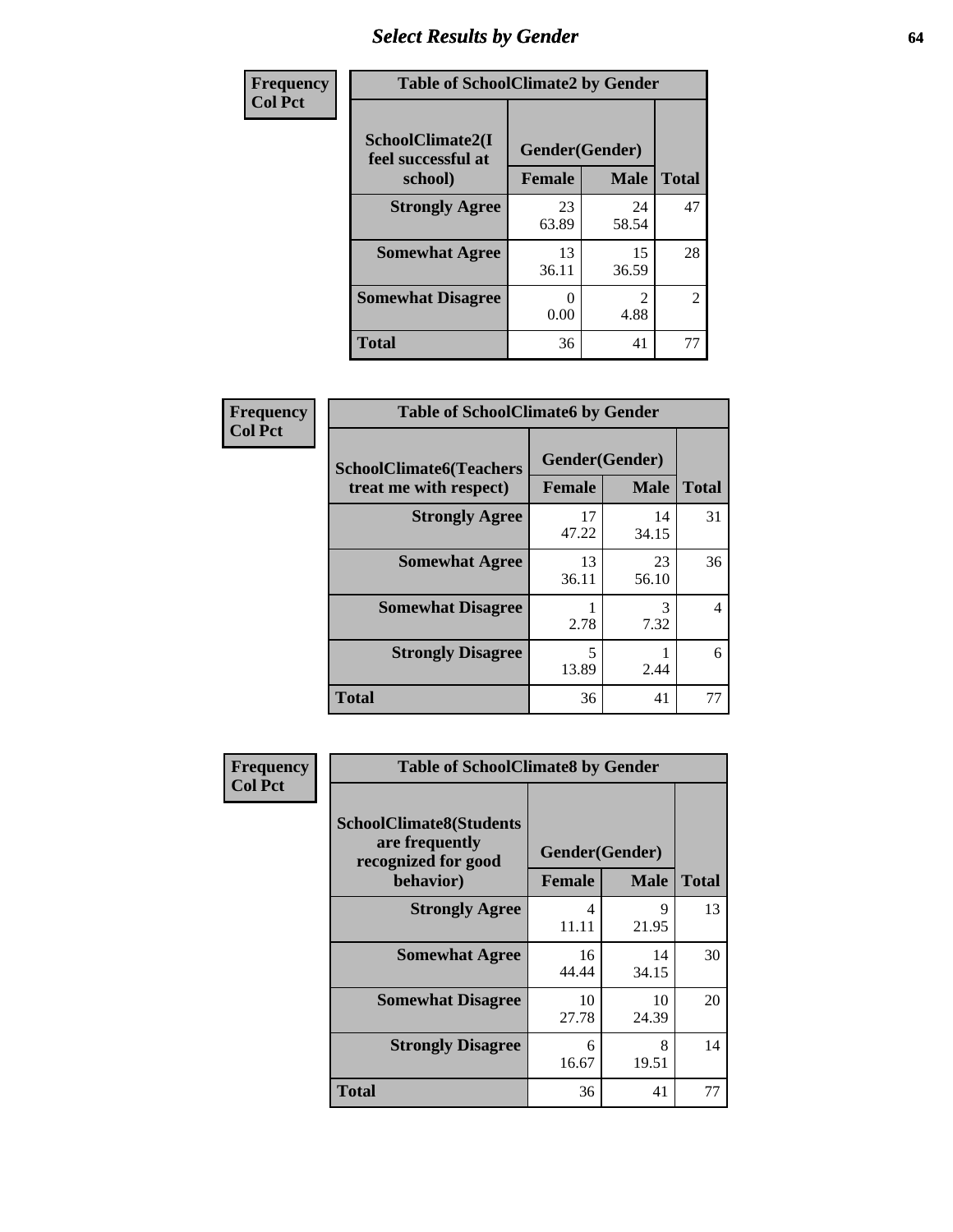## *Select Results by Gender* **65**

| <b>Frequency</b> | <b>Table of Gender by Dropout</b> |                                                                        |                |              |
|------------------|-----------------------------------|------------------------------------------------------------------------|----------------|--------------|
| <b>Row Pct</b>   |                                   | Dropout(I<br>have<br>thought<br>about<br>dropping<br>out of<br>school) |                |              |
|                  | Gender(Gender)                    | Yes                                                                    | N <sub>0</sub> | <b>Total</b> |
|                  | <b>Female</b>                     | 13<br>36.11                                                            | 23<br>63.89    | 36           |
|                  | <b>Male</b>                       | 17<br>41.46                                                            | 24<br>58.54    | 41           |
|                  | <b>Total</b>                      | 30                                                                     | 47             | 77           |

| Frequency      | <b>Table of Gender by Dropoutreason</b> |                                                                                |              |                                 |              |              |
|----------------|-----------------------------------------|--------------------------------------------------------------------------------|--------------|---------------------------------|--------------|--------------|
| <b>Row Pct</b> |                                         | Dropoutreason (If I dropped out<br>the reason would most likely<br><b>be</b> ) |              |                                 |              |              |
|                | <b>Gender</b> (Gender)                  | Won't<br>Drop<br>out                                                           | <b>Bored</b> | <b>Family</b><br><b>Reasons</b> | <b>Other</b> | <b>Total</b> |
|                | <b>Female</b>                           | 20<br>55.56                                                                    | 19.44        | 3<br>8.33                       | 6<br>16.67   | 36           |
|                | <b>Male</b>                             | 24<br>58.54                                                                    | 8<br>19.51   | $\mathfrak{D}$<br>4.88          | 17.07        | 41           |
|                | <b>Total</b>                            | 44                                                                             | 15           | 5                               | 13           | 77           |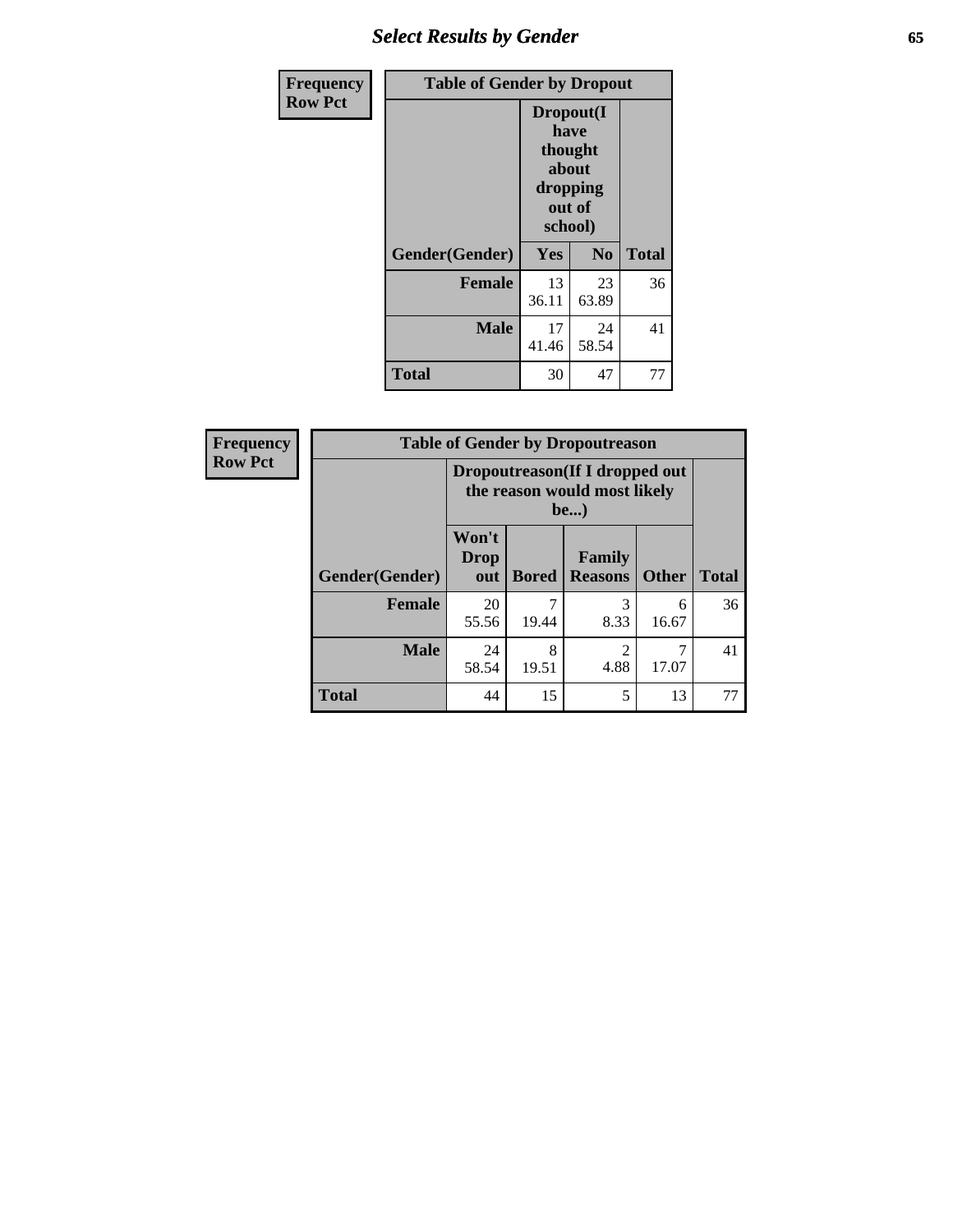*School Safety* **66**

| Frequency      | <b>Table of Gender by Bullied2</b> |                        |                 |              |
|----------------|------------------------------------|------------------------|-----------------|--------------|
| <b>Row Pct</b> |                                    |                        | <b>Bullied2</b> |              |
|                | Gender(Gender)                     | Yes                    | N <sub>0</sub>  | <b>Total</b> |
|                | <b>Female</b>                      | 6<br>16.67             | 30<br>83.33     | 36           |
|                | <b>Male</b>                        | $\mathfrak{D}$<br>4.88 | 39<br>95.12     | 41           |
|                | <b>Total</b>                       | 8                      | 69              |              |

| Frequency      | <b>Table of Gender by Bulliedothers2</b> |                       |                |              |
|----------------|------------------------------------------|-----------------------|----------------|--------------|
| <b>Row Pct</b> |                                          | <b>Bulliedothers2</b> |                |              |
|                | Gender(Gender)                           | <b>Yes</b>            | N <sub>0</sub> | <b>Total</b> |
|                | <b>Female</b>                            | Q<br>25.00            | 27<br>75.00    | 36           |
|                | <b>Male</b>                              | 2.44                  | 40<br>97.56    | 41           |
|                | <b>Total</b>                             | 10                    | 67             | 77           |

| <b>Frequency</b> | <b>Table of Gender by Weaponschool2</b> |                      |                |              |
|------------------|-----------------------------------------|----------------------|----------------|--------------|
| <b>Row Pct</b>   |                                         | <b>Weaponschool2</b> |                |              |
|                  | Gender(Gender)                          | Yes                  | N <sub>0</sub> | <b>Total</b> |
|                  | <b>Female</b>                           | 2.78                 | 35<br>97.22    | 36           |
|                  | <b>Male</b>                             | 0.00                 | 41<br>100.00   | 41           |
|                  | <b>Total</b>                            |                      | 76             |              |

| Frequency      | <b>Table of Gender by Absentunsafe2</b> |                |              |  |
|----------------|-----------------------------------------|----------------|--------------|--|
| <b>Row Pct</b> |                                         | Absentunsafe2  |              |  |
|                | Gender(Gender)                          | N <sub>0</sub> | <b>Total</b> |  |
|                | <b>Female</b>                           | 36<br>100.00   | 36           |  |
|                | <b>Male</b>                             | 41<br>100.00   | 41           |  |
|                | <b>Total</b>                            | 77             |              |  |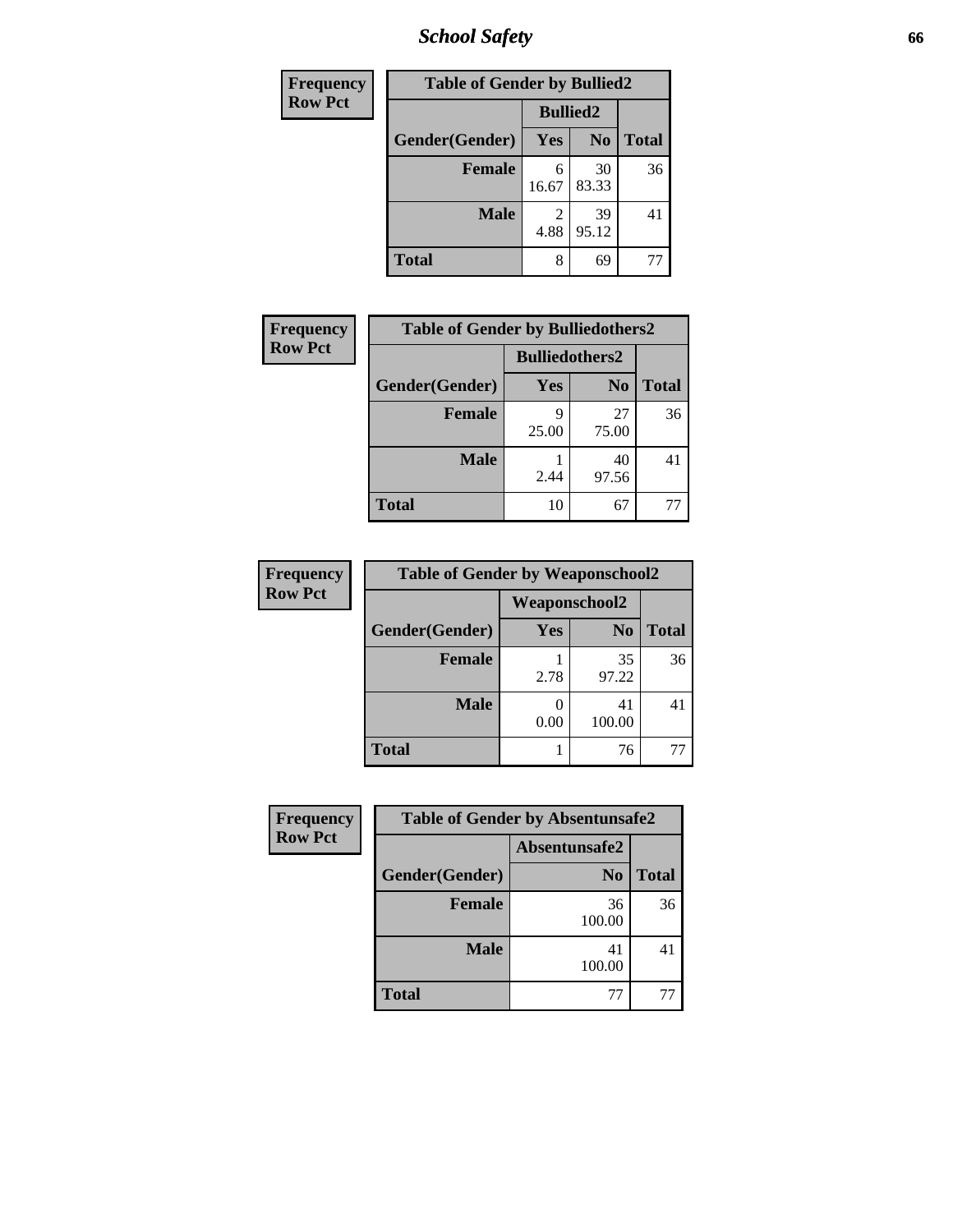*School Safety* **67**

| Frequency      | <b>Table of Gender by Gangself</b> |                                                                                                |                |              |
|----------------|------------------------------------|------------------------------------------------------------------------------------------------|----------------|--------------|
| <b>Row Pct</b> |                                    | Gangself(I<br>have<br>participated<br>in illegal gang<br>activities in<br>the past 30<br>days) |                |              |
|                | Gender(Gender)                     | Yes                                                                                            | N <sub>0</sub> | <b>Total</b> |
|                | <b>Female</b>                      | 1<br>2.78                                                                                      | 35<br>97.22    | 36           |
|                | <b>Male</b>                        | 2<br>4.88                                                                                      | 39<br>95.12    | 41           |
|                | <b>Total</b>                       | 3                                                                                              | 74             | 77           |

| Frequency      | <b>Table of Gender by Gangpeers</b> |                                                                                                                             |                |              |
|----------------|-------------------------------------|-----------------------------------------------------------------------------------------------------------------------------|----------------|--------------|
| <b>Row Pct</b> |                                     | <b>Gangpeers</b> (I<br>have friends<br>who have<br>participated<br>in illegal gang<br>activities in<br>the past 30<br>days) |                |              |
|                | Gender(Gender)                      | Yes                                                                                                                         | N <sub>0</sub> | <b>Total</b> |
|                | <b>Female</b>                       | 9<br>25.00                                                                                                                  | 27<br>75.00    | 36           |
|                | <b>Male</b>                         | 8<br>19.51                                                                                                                  | 33<br>80.49    | 41           |
|                | <b>Total</b>                        | 17                                                                                                                          | 60             | 77           |

| <b>Frequency</b> | <b>Table of Gender by Pickedon2</b> |             |                |              |
|------------------|-------------------------------------|-------------|----------------|--------------|
| <b>Row Pct</b>   |                                     |             | Pickedon2      |              |
|                  | Gender(Gender)                      | Yes         | N <sub>o</sub> | <b>Total</b> |
|                  | <b>Female</b>                       | 14<br>38.89 | 22<br>61.11    | 36           |
|                  | <b>Male</b>                         | 10<br>24.39 | 31<br>75.61    | 41           |
|                  | <b>Total</b>                        | 24          | 53             | 77           |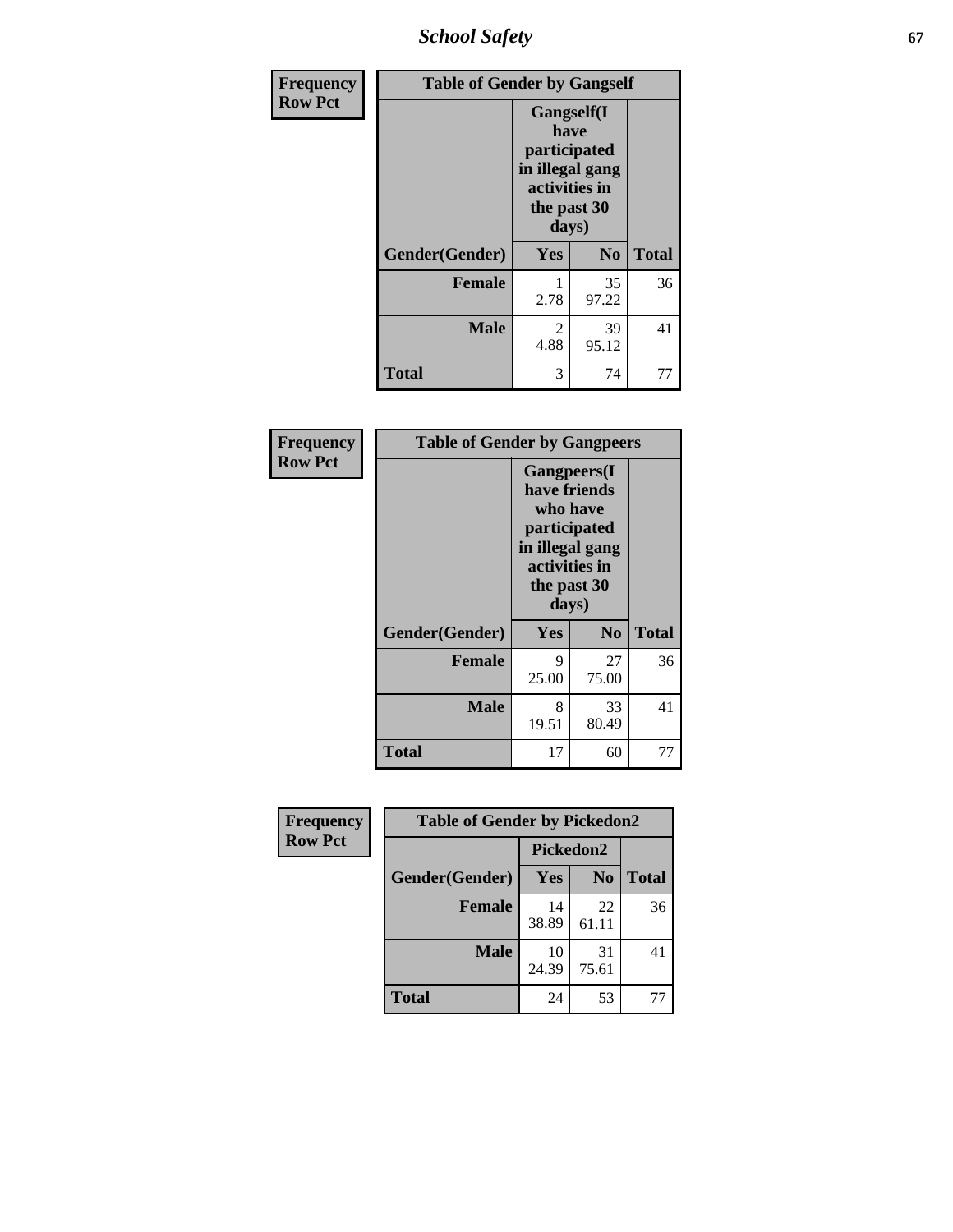*School Safety* **68**

| Frequency      | <b>Table of Gender by Safeschool2</b> |             |                |              |
|----------------|---------------------------------------|-------------|----------------|--------------|
| <b>Row Pct</b> |                                       | Safeschool2 |                |              |
|                | Gender(Gender)                        | Yes         | N <sub>0</sub> | <b>Total</b> |
|                | <b>Female</b>                         | 27<br>75.00 | q<br>25.00     | 36           |
|                | <b>Male</b>                           | 34<br>82.93 | 17.07          | 41           |
|                | <b>Total</b>                          | 61          | 16             |              |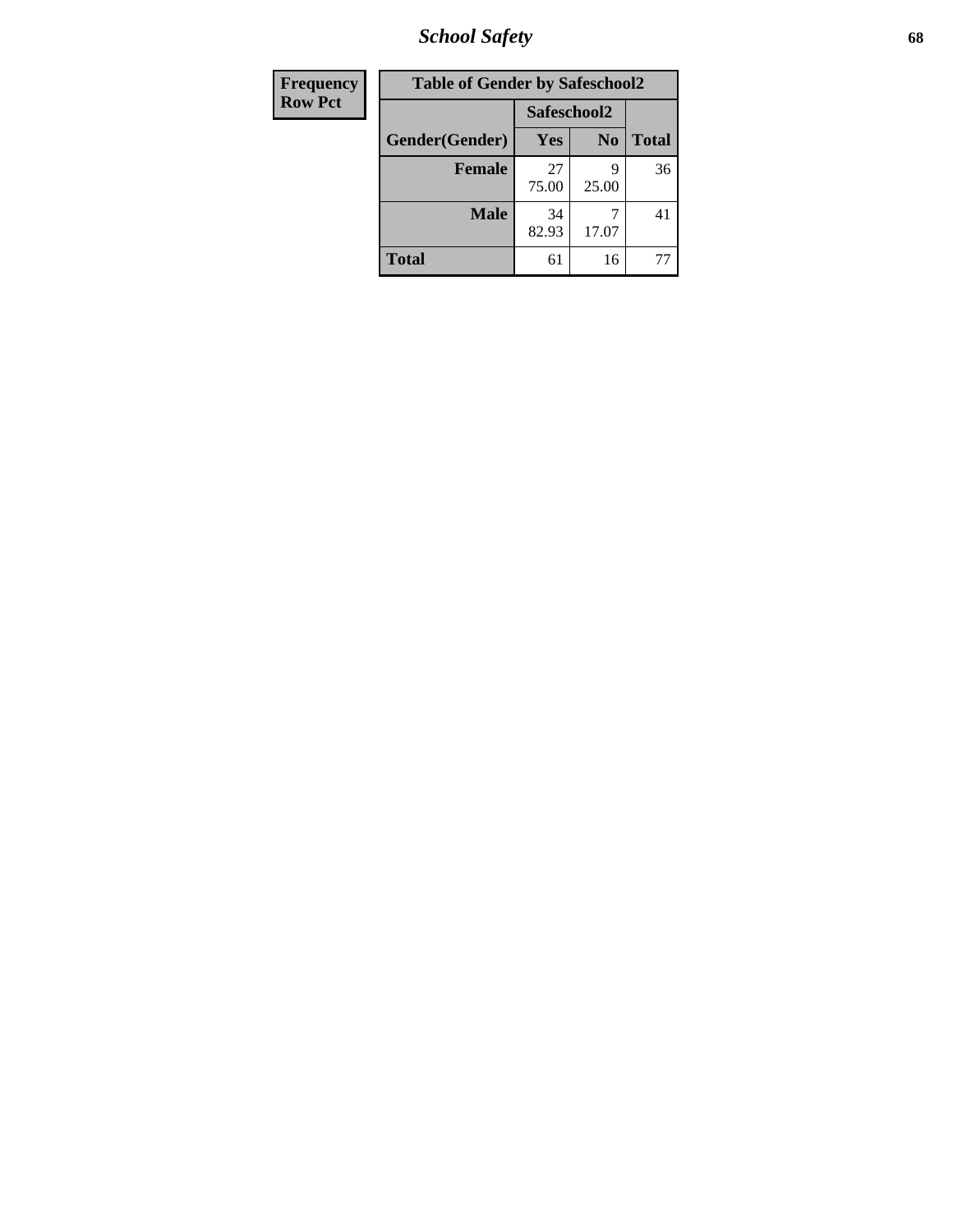# *Incidence of Drug Use* 69

| <b>Frequency</b> | <b>Table of Gender by AlcoholAlt</b> |                                          |                |              |
|------------------|--------------------------------------|------------------------------------------|----------------|--------------|
| <b>Row Pct</b>   |                                      | AlcoholAlt(Alcohol<br>use, past 30 days) |                |              |
|                  | Gender(Gender)                       | <b>Yes</b>                               | N <sub>0</sub> | <b>Total</b> |
|                  | <b>Female</b>                        | 9<br>25.00                               | 27<br>75.00    | 36           |
|                  | <b>Male</b>                          | 17<br>41.46                              | 24<br>58.54    | 41           |
|                  | <b>Total</b>                         | 26                                       | 51             | 77           |

| Frequency      | <b>Table of Gender by TobaccoAny</b> |                    |                    |              |  |
|----------------|--------------------------------------|--------------------|--------------------|--------------|--|
| <b>Row Pct</b> |                                      | use, past 30 days) | TobaccoAny(Tobacco |              |  |
|                | Gender(Gender)                       | Yes                | N <sub>0</sub>     | <b>Total</b> |  |
|                | <b>Female</b>                        | 13.89              | 31<br>86.11        | 36           |  |
|                | <b>Male</b>                          | 2<br>4.88          | 39<br>95.12        | 41           |  |
|                | <b>Total</b>                         | ┑                  | 70                 |              |  |

| <b>Frequency</b> | <b>Table of Gender by MarijuanaAlt</b> |                                              |                |              |
|------------------|----------------------------------------|----------------------------------------------|----------------|--------------|
| <b>Row Pct</b>   |                                        | MarijuanaAlt(Marijuana<br>use, past 30 days) |                |              |
|                  | Gender(Gender)                         | <b>Yes</b>                                   | N <sub>0</sub> | <b>Total</b> |
|                  | Female                                 | 2<br>5.56                                    | 34<br>94.44    | 36           |
|                  | <b>Male</b>                            | 10<br>24.39                                  | 31<br>75.61    | 41           |
|                  | <b>Total</b>                           | 12                                           | 65             |              |

| <b>Frequency</b> | <b>Table of Gender by OtherDrugAny</b> |                                                      |                |              |
|------------------|----------------------------------------|------------------------------------------------------|----------------|--------------|
| <b>Row Pct</b>   |                                        | <b>OtherDrugAny(Other</b><br>drug use, past 30 days) |                |              |
|                  | Gender(Gender)                         | <b>Yes</b>                                           | N <sub>0</sub> | <b>Total</b> |
|                  | <b>Female</b>                          | 2.78                                                 | 35<br>97.22    | 36           |
|                  | <b>Male</b>                            | 2.44                                                 | 40<br>97.56    | 41           |
|                  | <b>Total</b>                           | $\overline{2}$                                       | 75             | 77           |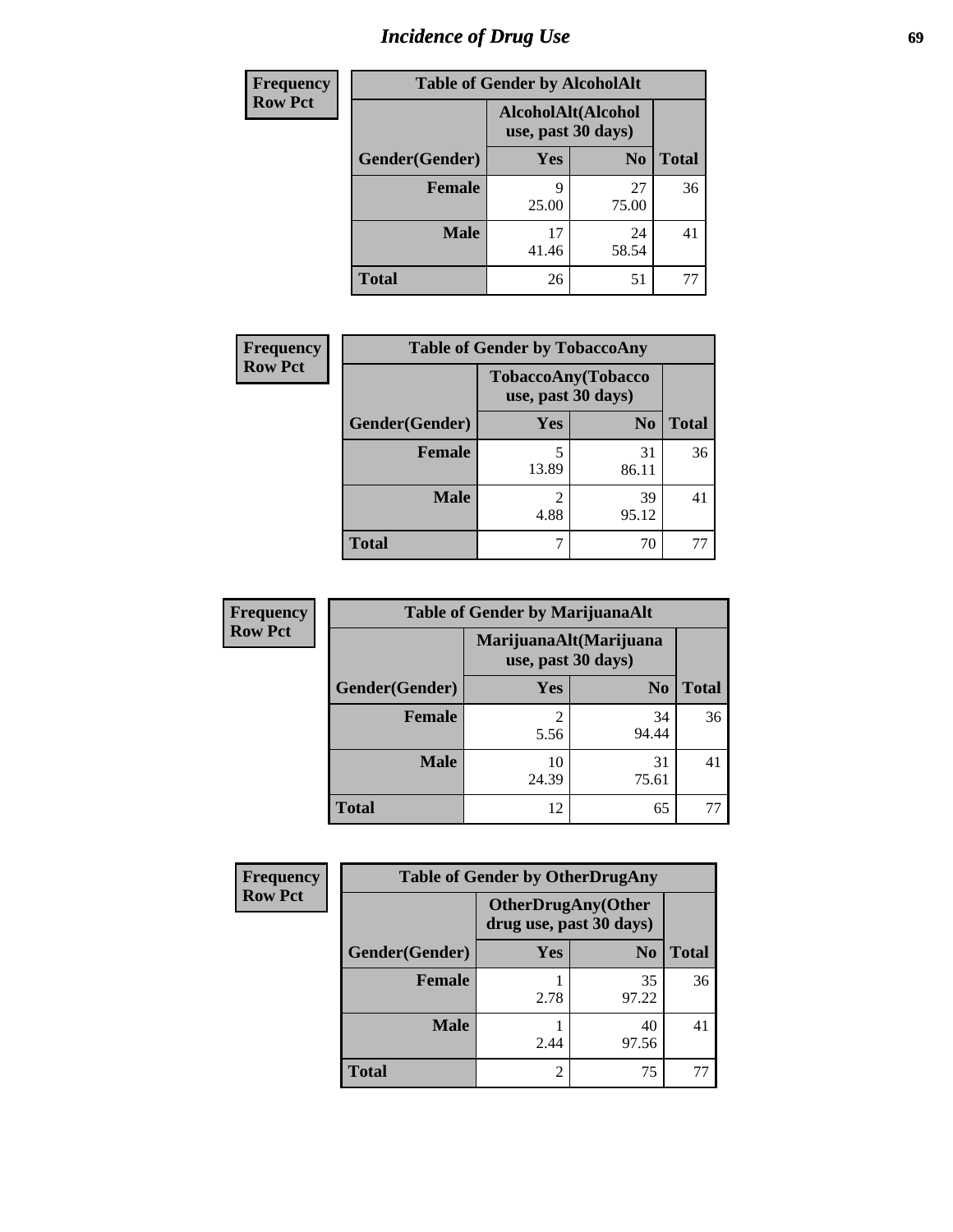### *Average Age at Onset of Use* 70 *Results for "Average Age at Onset of Use" questions exclude students who said they did not use that substance*

#### **Gender=Female**

| <b>Variable</b>    | Label                                                              | <b>Mean</b> |
|--------------------|--------------------------------------------------------------------|-------------|
| Alcoholinit2       | I started using alcohol when I was                                 | 13.11       |
| Cigarettesinit2    | I started smoking tobacco when I was                               | 13.17       |
| Smokelessinit2     | I started chewing tobacco when I was                               |             |
| Marijuanainit2     | I started using marijuana when I was                               | 15.80       |
| Cocaineinit2       | I started using cocaine when I was                                 |             |
| Inhalantsinit2     | I started using inhalants when I was                               |             |
| Steroidsinit2      | I started using steroids when I was                                |             |
| Ecstasyinit2       | I started using ecstasy when I was                                 |             |
| Methinit2          | I started using methamphetamines when I was                        |             |
| Hallucinogensinit2 | I started using hallucinogens when I was                           |             |
| Prescriptioninit2  | I started using prescription drugs not prescribed to me when I was | 13.00       |

#### **Gender=Male**

| <b>Variable</b>                 | Label                                                              | <b>Mean</b> |
|---------------------------------|--------------------------------------------------------------------|-------------|
| Alcoholinit2                    | I started using alcohol when I was                                 | 13.27       |
| Cigarettesinit2                 | I started smoking tobacco when I was                               | 13.60       |
| Smokelessinit2                  | I started chewing tobacco when I was                               | 10.50       |
| Marijuanainit2                  | I started using marijuana when I was                               | 14.42       |
| Cocaineinit2                    | I started using cocaine when I was                                 | 11.00       |
| Inhalantsinit2                  | I started using inhalants when I was                               | 8.00        |
| Steroidsinit2                   | I started using steroids when I was                                | 8.00        |
| Ecstasyinit2                    | I started using ecstasy when I was                                 | 11.50       |
| Methinit2                       | I started using methamphetamines when I was                        | 8.00        |
| Hallucinogensinit2              | I started using hallucinogens when I was                           | 12.00       |
| Prescription in it <sub>2</sub> | I started using prescription drugs not prescribed to me when I was | 9.67        |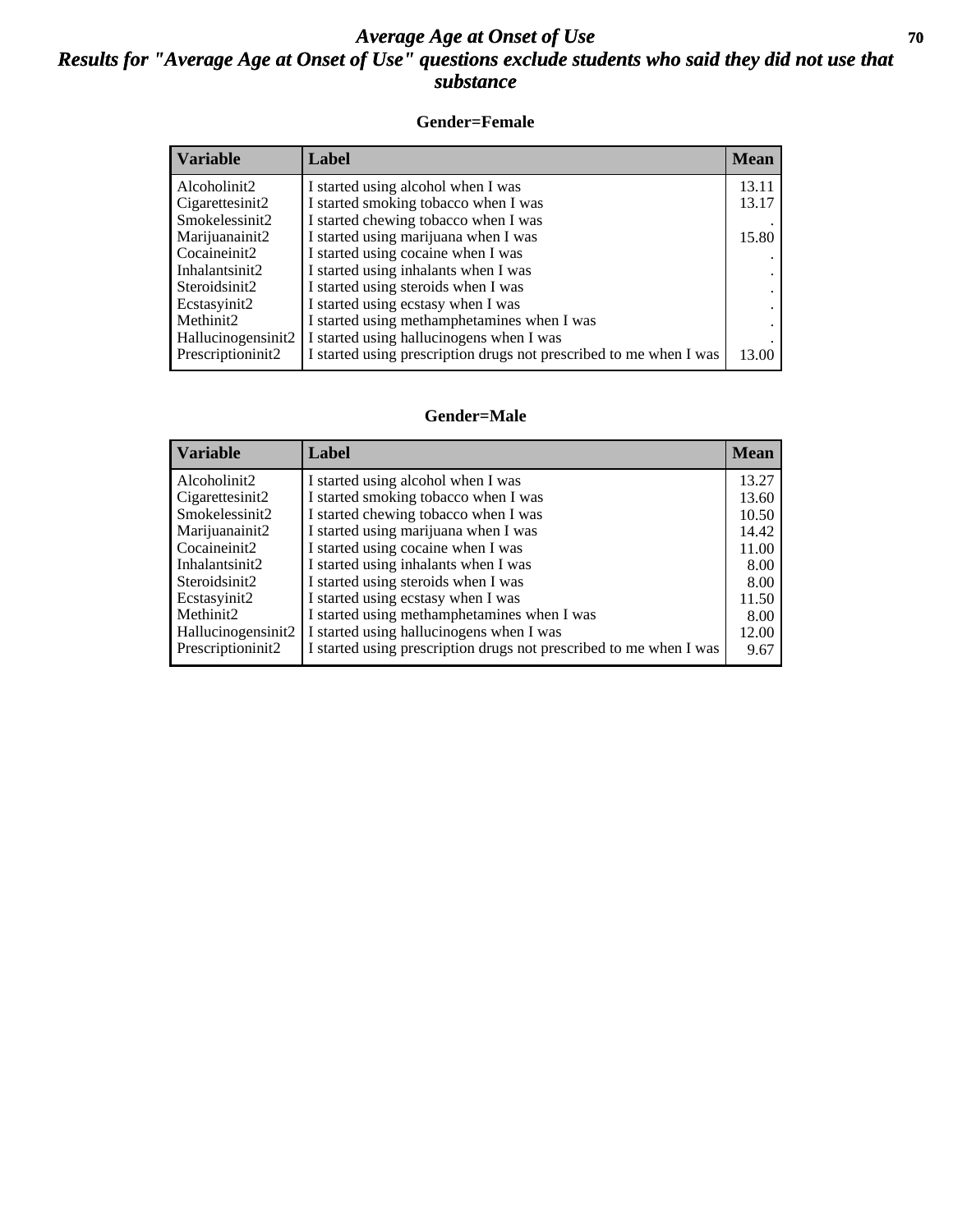# *I Think These Drugs are Harmful* **71**

| <b>Frequency</b> | <b>Table of Gender by Alcoholharmdich</b> |                                                   |                |              |
|------------------|-------------------------------------------|---------------------------------------------------|----------------|--------------|
| <b>Row Pct</b>   |                                           | Alcoholharmdich(I<br>think alcohol is<br>harmful) |                |              |
|                  | Gender(Gender)                            | <b>Yes</b>                                        | N <sub>0</sub> | <b>Total</b> |
|                  | <b>Female</b>                             | 26<br>72.22                                       | 10<br>27.78    | 36           |
|                  | <b>Male</b>                               | 34<br>82.93                                       | 7<br>17.07     | 41           |
|                  | <b>Total</b>                              | 60                                                | 17             | 77           |

| Frequency      | <b>Table of Gender by Tobaccoharmdich</b> |                  |                               |              |
|----------------|-------------------------------------------|------------------|-------------------------------|--------------|
| <b>Row Pct</b> |                                           | think tobacco is | Tobaccoharmdich(I<br>harmful) |              |
|                | Gender(Gender)                            | Yes              | N <sub>0</sub>                | <b>Total</b> |
|                | <b>Female</b>                             | 33<br>91.67      | 3<br>8.33                     | 36           |
|                | <b>Male</b>                               | 38<br>92.68      | 3<br>7.32                     | 41           |
|                | <b>Total</b>                              | 71               | 6                             |              |

| Frequency      | <b>Table of Gender by Marijuanaharmdich</b> |                                |                     |              |
|----------------|---------------------------------------------|--------------------------------|---------------------|--------------|
| <b>Row Pct</b> |                                             | think marijuana is<br>harmful) | Marijuanaharmdich(I |              |
|                | Gender(Gender)                              | <b>Yes</b>                     | N <sub>0</sub>      | <b>Total</b> |
|                | <b>Female</b>                               | 26<br>72.22                    | 10<br>27.78         | 36           |
|                | <b>Male</b>                                 | 29<br>70.73                    | 12<br>29.27         | 41           |
|                | <b>Total</b>                                | 55                             | 22                  | 77           |

| Frequency      | <b>Table of Gender by Otherdrugharmdich</b> |                                   |                     |              |
|----------------|---------------------------------------------|-----------------------------------|---------------------|--------------|
| <b>Row Pct</b> |                                             | think other drugs are<br>harmful) | Otherdrugharmdich(I |              |
|                | Gender(Gender)                              | <b>Yes</b>                        | N <sub>0</sub>      | <b>Total</b> |
|                | <b>Female</b>                               | 33<br>91.67                       | 3<br>8.33           | 36           |
|                | <b>Male</b>                                 | 39<br>95.12                       | 2<br>4.88           | 41           |
|                | <b>Total</b>                                | 72                                | 5                   | 77           |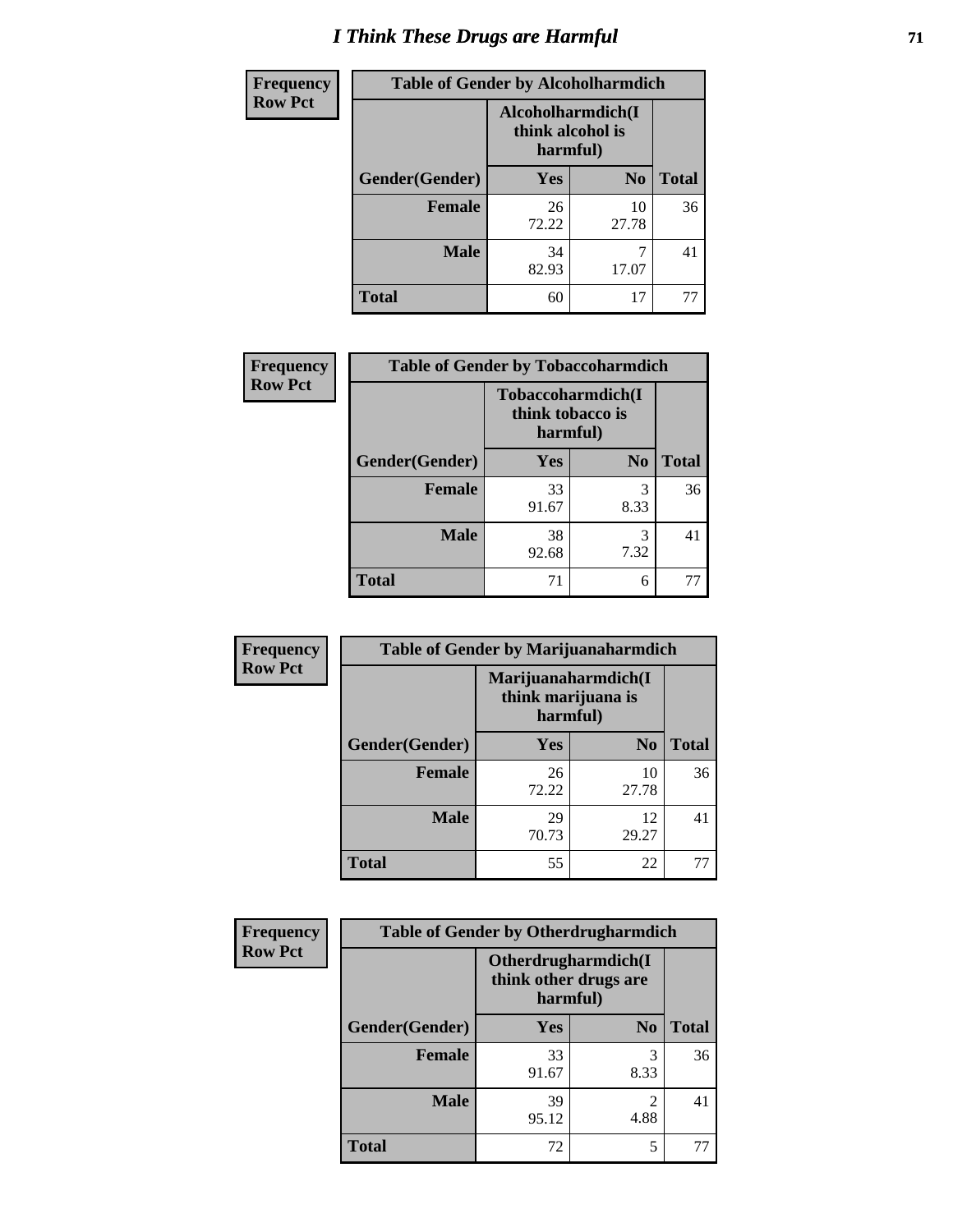| <b>Frequency</b> | <b>Table of Gender by Alcohollocation1</b> |                                                               |             |              |
|------------------|--------------------------------------------|---------------------------------------------------------------|-------------|--------------|
| <b>Row Pct</b>   |                                            | <b>Alcohollocation1(Places</b><br><b>Friends Use Alcohol)</b> |             |              |
|                  | Gender(Gender)                             |                                                               | Do Not Use  | <b>Total</b> |
|                  | <b>Female</b>                              | 22<br>61.11                                                   | 14<br>38.89 | 36           |
|                  | <b>Male</b>                                | 27<br>65.85                                                   | 14<br>34.15 | 41           |
|                  | Total                                      | 49                                                            | 28          |              |

| <b>Frequency</b> | <b>Table of Gender by Alcohollocation2</b> |             |                                                               |              |
|------------------|--------------------------------------------|-------------|---------------------------------------------------------------|--------------|
| <b>Row Pct</b>   |                                            |             | <b>Alcohollocation2(Places</b><br><b>Friends Use Alcohol)</b> |              |
|                  | Gender(Gender)                             |             | Home                                                          | <b>Total</b> |
|                  | <b>Female</b>                              | 22<br>61.11 | 14<br>38.89                                                   | 36           |
|                  | <b>Male</b>                                | 19<br>46.34 | 22<br>53.66                                                   | 41           |
|                  | <b>Total</b>                               | 41          | 36                                                            |              |

| Frequency      | <b>Table of Gender by Alcohollocation3</b> |                                                               |                |              |
|----------------|--------------------------------------------|---------------------------------------------------------------|----------------|--------------|
| <b>Row Pct</b> |                                            | <b>Alcohollocation3(Places</b><br><b>Friends Use Alcohol)</b> |                |              |
|                | Gender(Gender)                             |                                                               | <b>School</b>  | <b>Total</b> |
|                | <b>Female</b>                              | 36<br>100.00                                                  | 0.00           | 36           |
|                | <b>Male</b>                                | 39<br>95.12                                                   | 2<br>4.88      | 41           |
|                | <b>Total</b>                               | 75                                                            | $\mathfrak{D}$ | 77           |

| Frequency      | <b>Table of Gender by Alcohollocation4</b> |                                                               |            |              |
|----------------|--------------------------------------------|---------------------------------------------------------------|------------|--------------|
| <b>Row Pct</b> |                                            | <b>Alcohollocation4(Places</b><br><b>Friends Use Alcohol)</b> |            |              |
|                | Gender(Gender)                             |                                                               | Car        | <b>Total</b> |
|                | <b>Female</b>                              | 30<br>83.33                                                   | 6<br>16.67 | 36           |
|                | <b>Male</b>                                | 32<br>78.05                                                   | q<br>21.95 | 41           |
|                | <b>Total</b>                               | 62                                                            | 15         |              |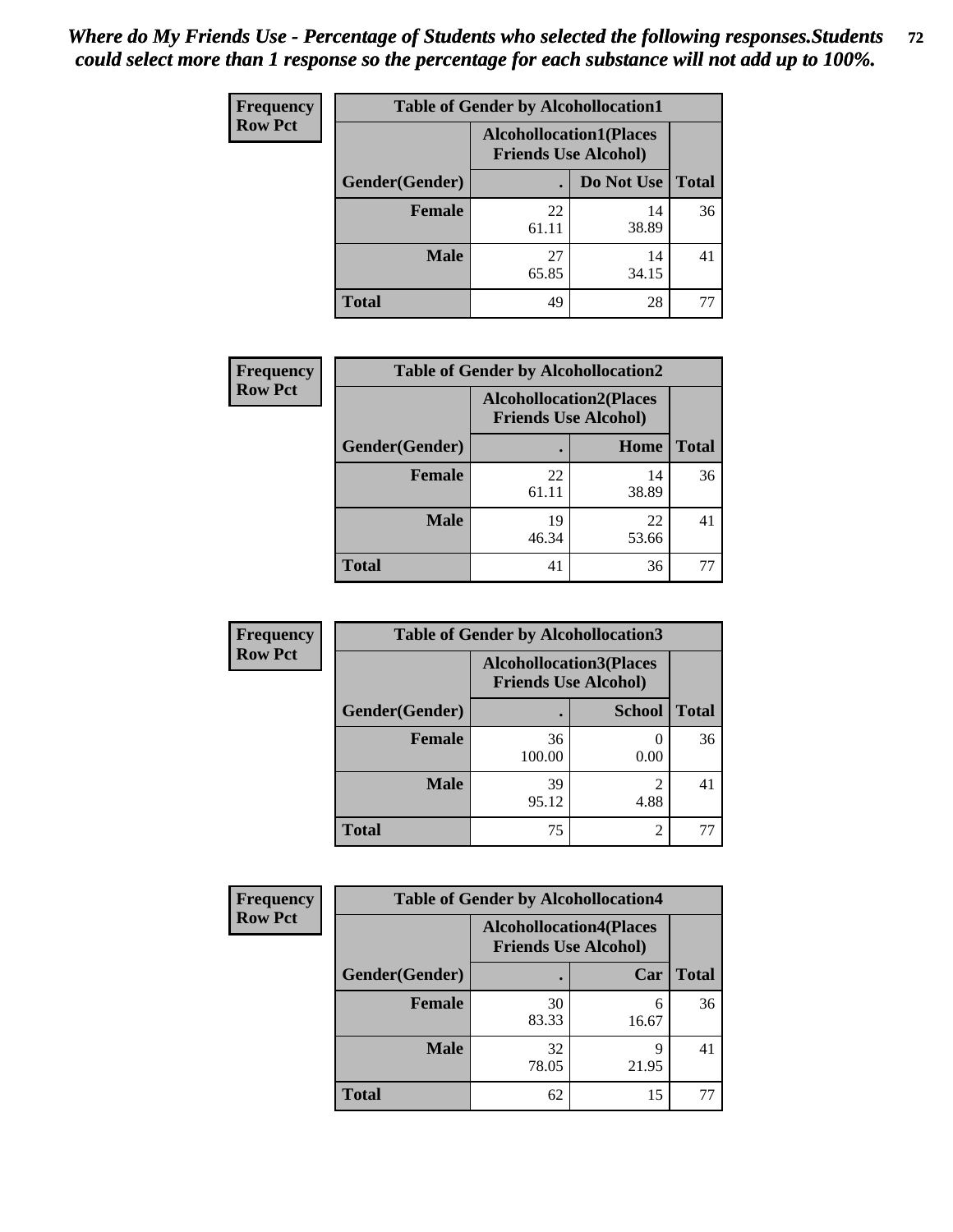| <b>Frequency</b> | <b>Table of Gender by Alcohollocation5</b> |                                                                |                                 |              |
|------------------|--------------------------------------------|----------------------------------------------------------------|---------------------------------|--------------|
| <b>Row Pct</b>   |                                            | <b>Alcohollocation5</b> (Places<br><b>Friends Use Alcohol)</b> |                                 |              |
|                  | Gender(Gender)                             | $\bullet$                                                      | <b>Friend's</b><br><b>House</b> | <b>Total</b> |
|                  | <b>Female</b>                              | 22<br>61.11                                                    | 14<br>38.89                     | 36           |
|                  | <b>Male</b>                                | 24<br>58.54                                                    | 17<br>41.46                     | 41           |
|                  | <b>Total</b>                               | 46                                                             | 31                              | 77           |

| Frequency      | <b>Table of Gender by Alcohollocation6</b> |                                                               |              |              |
|----------------|--------------------------------------------|---------------------------------------------------------------|--------------|--------------|
| <b>Row Pct</b> |                                            | <b>Alcohollocation6(Places</b><br><b>Friends Use Alcohol)</b> |              |              |
|                | Gender(Gender)                             |                                                               | <b>Other</b> | <b>Total</b> |
|                | Female                                     | 18<br>50.00                                                   | 18<br>50.00  | 36           |
|                | <b>Male</b>                                | 24<br>58.54                                                   | 17<br>41.46  | 41           |
|                | <b>Total</b>                               | 42                                                            | 35           |              |

| Frequency      | <b>Table of Gender by Tobaccolocation1</b> |                                                               |             |              |  |
|----------------|--------------------------------------------|---------------------------------------------------------------|-------------|--------------|--|
| <b>Row Pct</b> |                                            | <b>Tobaccolocation1(Places</b><br><b>Friends Use Tobacco)</b> |             |              |  |
|                | Gender(Gender)                             |                                                               | Do Not Use  | <b>Total</b> |  |
|                | Female                                     | 10<br>27.78                                                   | 26<br>72.22 | 36           |  |
|                | <b>Male</b>                                | 18<br>43.90                                                   | 23<br>56.10 | 41           |  |
|                | <b>Total</b>                               | 28                                                            | 49          | 77           |  |

| <b>Frequency</b> | <b>Table of Gender by Tobaccolocation2</b> |                                                               |             |              |
|------------------|--------------------------------------------|---------------------------------------------------------------|-------------|--------------|
| <b>Row Pct</b>   |                                            | <b>Tobaccolocation2(Places</b><br><b>Friends Use Tobacco)</b> |             |              |
|                  | Gender(Gender)                             |                                                               | Home        | <b>Total</b> |
|                  | Female                                     | 28<br>77.78                                                   | 8<br>22.22  | 36           |
|                  | <b>Male</b>                                | 26<br>63.41                                                   | 15<br>36.59 | 41           |
|                  | <b>Total</b>                               | 54                                                            | 23          | 77           |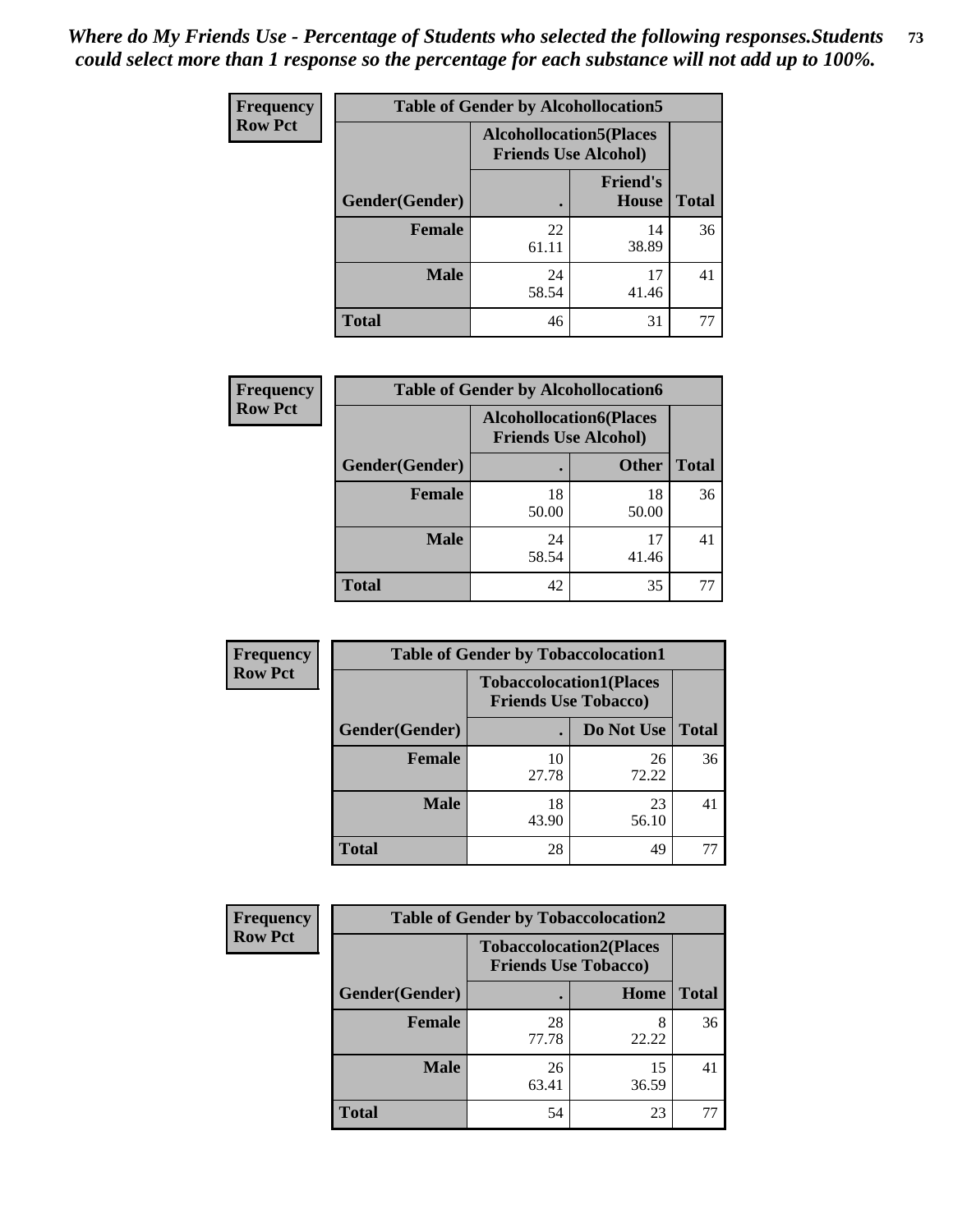| <b>Frequency</b> | <b>Table of Gender by Tobaccolocation3</b> |             |                                                               |              |
|------------------|--------------------------------------------|-------------|---------------------------------------------------------------|--------------|
| <b>Row Pct</b>   |                                            |             | <b>Tobaccolocation3(Places</b><br><b>Friends Use Tobacco)</b> |              |
|                  | Gender(Gender)                             |             | <b>School</b>                                                 | <b>Total</b> |
|                  | <b>Female</b>                              | 34<br>94.44 | 5.56                                                          | 36           |
|                  | <b>Male</b>                                | 38<br>92.68 | 3<br>7.32                                                     | 41           |
|                  | <b>Total</b>                               | 72          |                                                               |              |

| <b>Frequency</b> | <b>Table of Gender by Tobaccolocation4</b> |                                                               |             |              |
|------------------|--------------------------------------------|---------------------------------------------------------------|-------------|--------------|
| <b>Row Pct</b>   |                                            | <b>Tobaccolocation4(Places</b><br><b>Friends Use Tobacco)</b> |             |              |
|                  | Gender(Gender)                             |                                                               | Car         | <b>Total</b> |
|                  | <b>Female</b>                              | 30<br>83.33                                                   | 6<br>16.67  | 36           |
|                  | <b>Male</b>                                | 28<br>68.29                                                   | 13<br>31.71 | 41           |
|                  | <b>Total</b>                               | 58                                                            | 19          |              |

| <b>Frequency</b> | <b>Table of Gender by Tobaccolocation5</b> |                                                               |                          |              |
|------------------|--------------------------------------------|---------------------------------------------------------------|--------------------------|--------------|
| <b>Row Pct</b>   |                                            | <b>Tobaccolocation5(Places</b><br><b>Friends Use Tobacco)</b> |                          |              |
|                  | Gender(Gender)                             |                                                               | <b>Friend's</b><br>House | <b>Total</b> |
|                  | <b>Female</b>                              | 29<br>80.56                                                   | 19.44                    | 36           |
|                  | <b>Male</b>                                | 27<br>65.85                                                   | 14<br>34.15              | 41           |
|                  | <b>Total</b>                               | 56                                                            | 21                       | 77           |

| <b>Frequency</b> | <b>Table of Gender by Tobaccolocation6</b> |                                                               |              |              |
|------------------|--------------------------------------------|---------------------------------------------------------------|--------------|--------------|
| <b>Row Pct</b>   |                                            | <b>Tobaccolocation6(Places</b><br><b>Friends Use Tobacco)</b> |              |              |
|                  | Gender(Gender)                             |                                                               | <b>Other</b> | <b>Total</b> |
|                  | Female                                     | 28<br>77.78                                                   | 8<br>22.22   | 36           |
|                  | <b>Male</b>                                | 28<br>68.29                                                   | 13<br>31.71  | 41           |
|                  | <b>Total</b>                               | 56                                                            | 21           | 77           |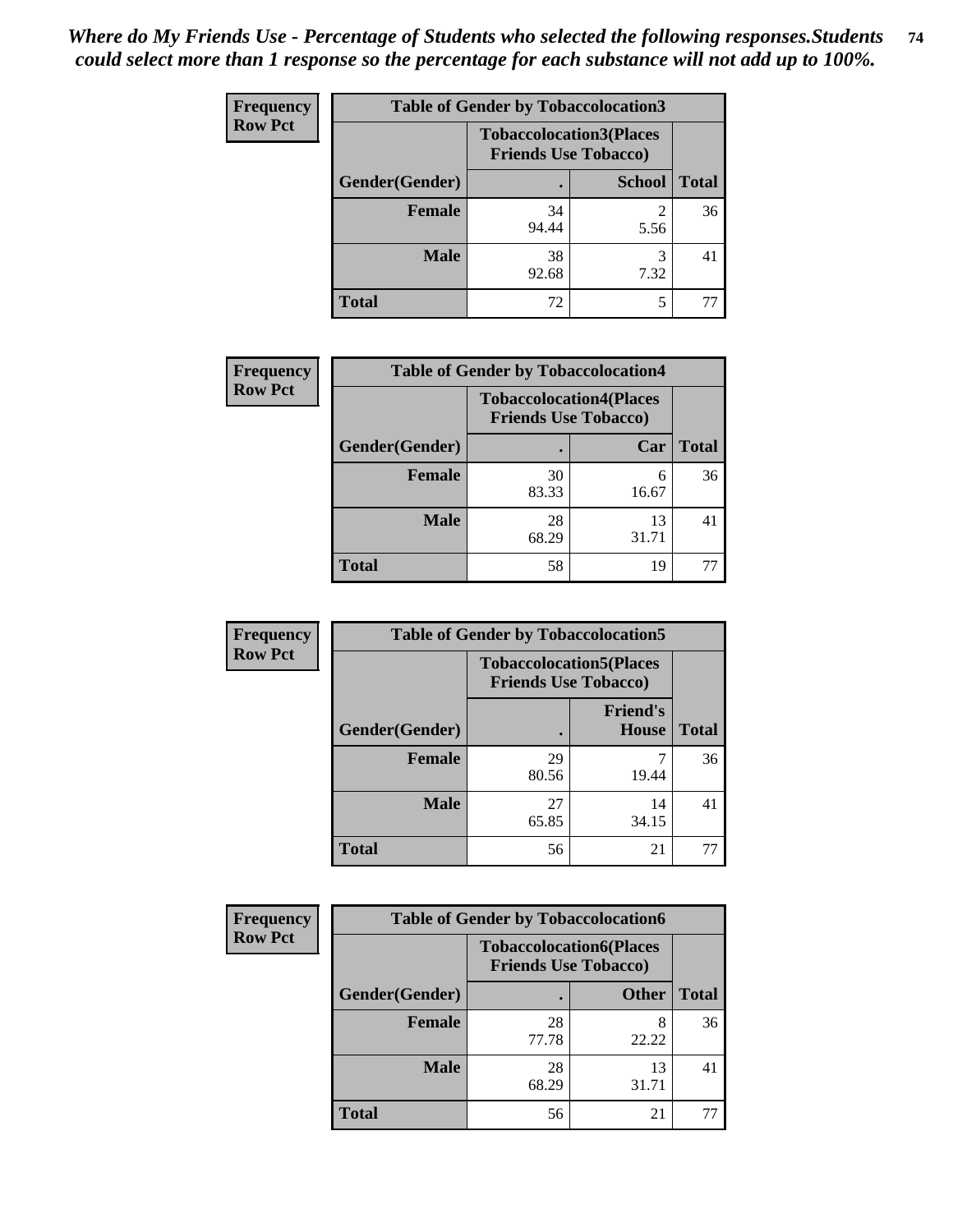| <b>Frequency</b> | <b>Table of Gender by Marijuanalocation1</b> |                                                                    |             |              |  |
|------------------|----------------------------------------------|--------------------------------------------------------------------|-------------|--------------|--|
| <b>Row Pct</b>   |                                              | <b>Marijuanalocation1(Places</b><br><b>Friends Use Marijuana</b> ) |             |              |  |
|                  | Gender(Gender)                               |                                                                    | Do Not Use  | <b>Total</b> |  |
|                  | <b>Female</b>                                | 12<br>33.33                                                        | 24<br>66.67 | 36           |  |
|                  | <b>Male</b>                                  | 21<br>51.22                                                        | 20<br>48.78 | 41           |  |
|                  | <b>Total</b>                                 | 33                                                                 | 44          |              |  |

| <b>Frequency</b> | <b>Table of Gender by Marijuanalocation2</b> |             |                                                                    |              |
|------------------|----------------------------------------------|-------------|--------------------------------------------------------------------|--------------|
| <b>Row Pct</b>   |                                              |             | <b>Marijuanalocation2(Places</b><br><b>Friends Use Marijuana</b> ) |              |
|                  | Gender(Gender)                               |             | Home                                                               | <b>Total</b> |
|                  | <b>Female</b>                                | 23<br>63.89 | 13<br>36.11                                                        | 36           |
|                  | <b>Male</b>                                  | 26<br>63.41 | 15<br>36.59                                                        | 41           |
|                  | <b>Total</b>                                 | 49          | 28                                                                 |              |

| Frequency      | <b>Table of Gender by Marijuanalocation3</b> |                                |                                  |              |
|----------------|----------------------------------------------|--------------------------------|----------------------------------|--------------|
| <b>Row Pct</b> |                                              | <b>Friends Use Marijuana</b> ) | <b>Marijuanalocation3(Places</b> |              |
|                | Gender(Gender)                               |                                | <b>School</b>                    | <b>Total</b> |
|                | Female                                       | 34<br>94.44                    | 5.56                             | 36           |
|                | <b>Male</b>                                  | 37<br>90.24                    | 4<br>9.76                        | 41           |
|                | <b>Total</b>                                 | 71                             | 6                                |              |

| <b>Frequency</b> | <b>Table of Gender by Marijuanalocation4</b> |                                                                    |             |              |
|------------------|----------------------------------------------|--------------------------------------------------------------------|-------------|--------------|
| <b>Row Pct</b>   |                                              | <b>Marijuanalocation4(Places</b><br><b>Friends Use Marijuana</b> ) |             |              |
|                  | Gender(Gender)                               |                                                                    | Car         | <b>Total</b> |
|                  | Female                                       | 29<br>80.56                                                        | 19.44       | 36           |
|                  | <b>Male</b>                                  | 25<br>60.98                                                        | 16<br>39.02 | 41           |
|                  | <b>Total</b>                                 | 54                                                                 | 23          |              |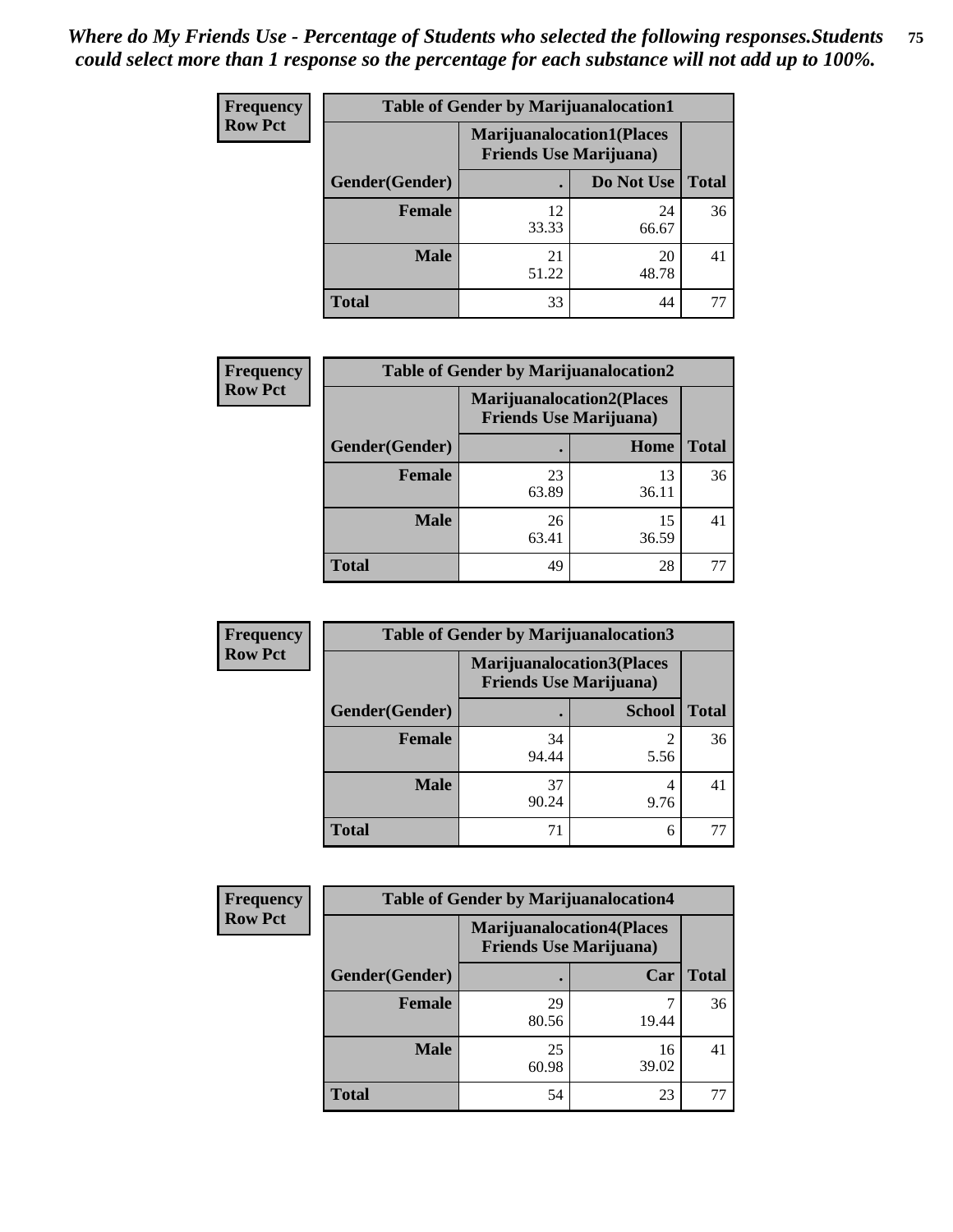| Frequency      | <b>Table of Gender by Marijuanalocation5</b> |                                                                     |                                 |              |
|----------------|----------------------------------------------|---------------------------------------------------------------------|---------------------------------|--------------|
| <b>Row Pct</b> |                                              | <b>Marijuanalocation5</b> (Places<br><b>Friends Use Marijuana</b> ) |                                 |              |
|                | Gender(Gender)                               |                                                                     | <b>Friend's</b><br><b>House</b> | <b>Total</b> |
|                | Female                                       | 25<br>69.44                                                         | 11<br>30.56                     | 36           |
|                | <b>Male</b>                                  | 24<br>58.54                                                         | 17<br>41.46                     | 41           |
|                | <b>Total</b>                                 | 49                                                                  | 28                              | 77           |

| <b>Frequency</b> | <b>Table of Gender by Marijuanalocation6</b> |                                |                                  |              |  |
|------------------|----------------------------------------------|--------------------------------|----------------------------------|--------------|--|
| <b>Row Pct</b>   |                                              | <b>Friends Use Marijuana</b> ) | <b>Marijuanalocation6(Places</b> |              |  |
|                  | <b>Gender</b> (Gender)                       |                                | <b>Other</b>                     | <b>Total</b> |  |
|                  | <b>Female</b>                                | 27<br>75.00                    | 9<br>25.00                       | 36           |  |
|                  | <b>Male</b>                                  | 23<br>56.10                    | 18<br>43.90                      | 4ì           |  |
|                  | <b>Total</b>                                 | 50                             | 27                               |              |  |

| <b>Frequency</b> | <b>Table of Gender by Otherdruglocation1</b> |                                                                                |             |              |
|------------------|----------------------------------------------|--------------------------------------------------------------------------------|-------------|--------------|
| <b>Row Pct</b>   |                                              | <b>Otherdruglocation1(Places</b><br><b>Friends Use Other Illegal</b><br>Drugs) |             |              |
|                  | Gender(Gender)                               |                                                                                | Do Not Use  | <b>Total</b> |
|                  | <b>Female</b>                                | 13.89                                                                          | 31<br>86.11 | 36           |
|                  | <b>Male</b>                                  | 12.20                                                                          | 36<br>87.80 | 41           |
|                  | <b>Total</b>                                 | 10                                                                             | 67          | 77           |

| Frequency      | <b>Table of Gender by Otherdruglocation2</b> |                                                                                |      |              |
|----------------|----------------------------------------------|--------------------------------------------------------------------------------|------|--------------|
| <b>Row Pct</b> |                                              | <b>Otherdruglocation2(Places</b><br><b>Friends Use Other Illegal</b><br>Drugs) |      |              |
|                | Gender(Gender)                               |                                                                                | Home | <b>Total</b> |
|                | Female                                       | 34<br>94.44                                                                    | 5.56 | 36           |
|                | <b>Male</b>                                  | 38<br>92.68                                                                    | 7.32 | 41           |
|                | <b>Total</b>                                 | 72                                                                             | 5    | 77           |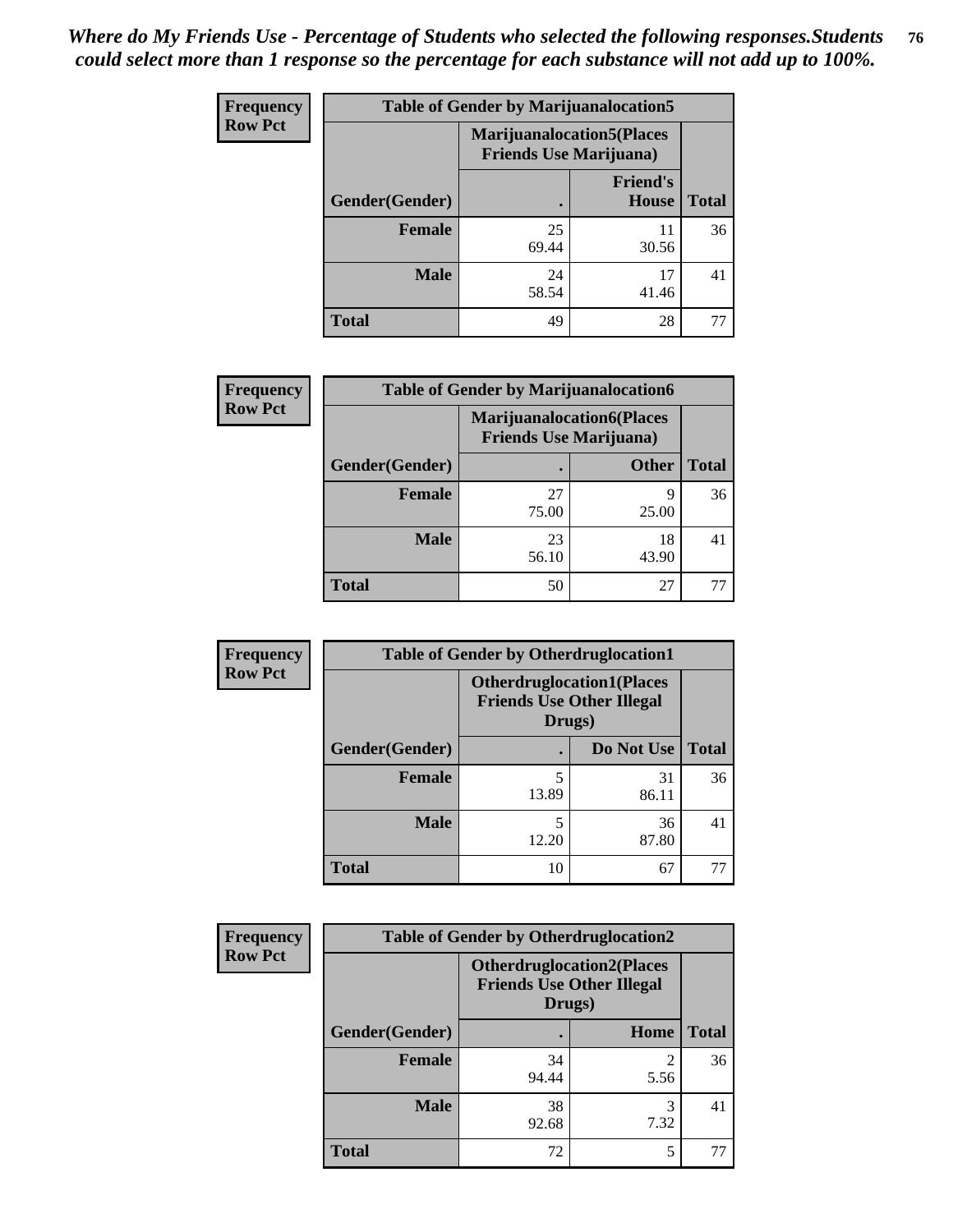| Frequency      | <b>Table of Gender by Otherdruglocation3</b> |                                                                                |               |              |
|----------------|----------------------------------------------|--------------------------------------------------------------------------------|---------------|--------------|
| <b>Row Pct</b> |                                              | <b>Otherdruglocation3(Places</b><br><b>Friends Use Other Illegal</b><br>Drugs) |               |              |
|                | Gender(Gender)                               |                                                                                | <b>School</b> | <b>Total</b> |
|                | Female                                       | 36<br>100.00                                                                   | 0.00          | 36           |
|                | <b>Male</b>                                  | 40<br>97.56                                                                    | 2.44          | 41           |
|                | <b>Total</b>                                 | 76                                                                             |               | 77           |

| Frequency      | <b>Table of Gender by Otherdruglocation4</b> |                                            |                                  |              |
|----------------|----------------------------------------------|--------------------------------------------|----------------------------------|--------------|
| <b>Row Pct</b> |                                              | <b>Friends Use Other Illegal</b><br>Drugs) | <b>Otherdruglocation4(Places</b> |              |
|                | Gender(Gender)                               |                                            | Car                              | <b>Total</b> |
|                | <b>Female</b>                                | 36<br>100.00                               | 0.00                             | 36           |
|                | <b>Male</b>                                  | 37<br>90.24                                | 4<br>9.76                        | 41           |
|                | <b>Total</b>                                 | 73                                         | 4                                |              |

| Frequency      | <b>Table of Gender by Otherdruglocation5</b> |             |                                                                                |              |
|----------------|----------------------------------------------|-------------|--------------------------------------------------------------------------------|--------------|
| <b>Row Pct</b> |                                              |             | <b>Otherdruglocation5(Places</b><br><b>Friends Use Other Illegal</b><br>Drugs) |              |
|                | Gender(Gender)                               |             | <b>Friend's</b><br><b>House</b>                                                | <b>Total</b> |
|                | <b>Female</b>                                | 34<br>94.44 | 2<br>5.56                                                                      | 36           |
|                | <b>Male</b>                                  | 37<br>90.24 | 4<br>9.76                                                                      | 41           |
|                | <b>Total</b>                                 | 71          | 6                                                                              | 77           |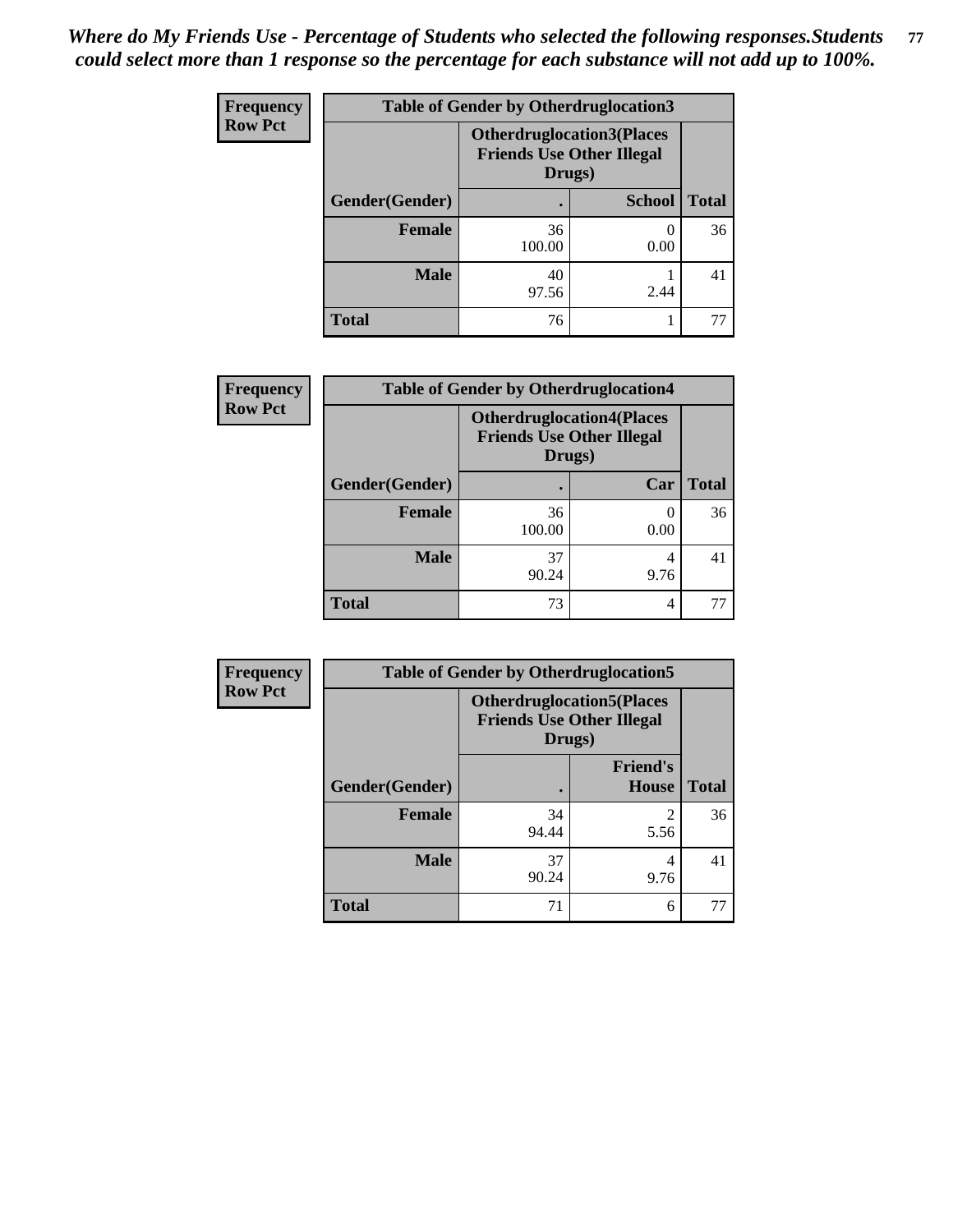| <b>Frequency</b> | <b>Table of Gender by Otherdruglocation6</b> |                                            |                                  |              |
|------------------|----------------------------------------------|--------------------------------------------|----------------------------------|--------------|
| <b>Row Pct</b>   |                                              | <b>Friends Use Other Illegal</b><br>Drugs) | <b>Otherdruglocation6(Places</b> |              |
|                  | Gender(Gender)                               |                                            | <b>Other</b>                     | <b>Total</b> |
|                  | <b>Female</b>                                | 31<br>86.11                                | 13.89                            | 36           |
|                  | <b>Male</b>                                  | 36<br>87.80                                | 12.20                            | 41           |
|                  | <b>Total</b>                                 | 67                                         | 10                               | 77           |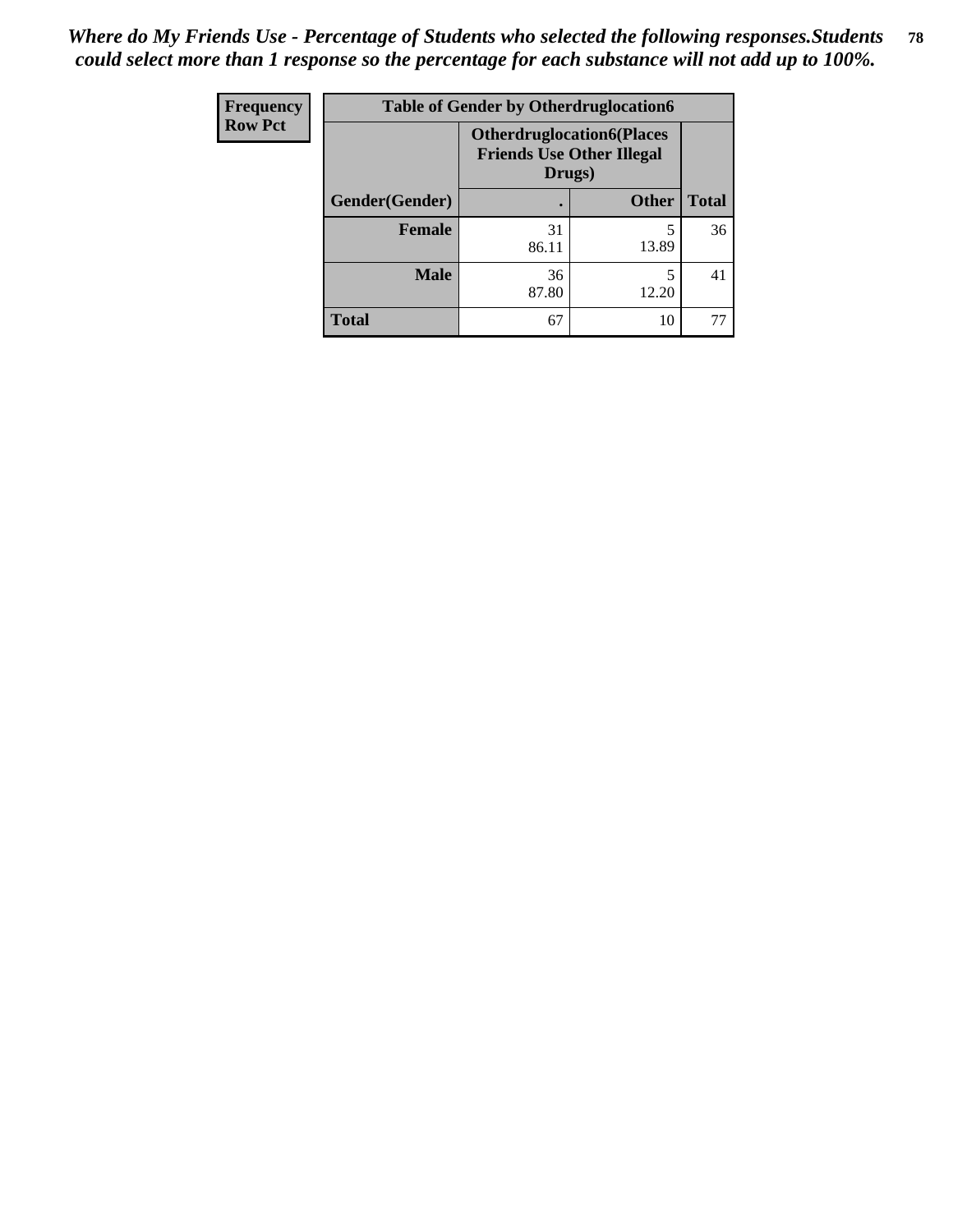| <b>Frequency</b> | <b>Table of Gender by Alcoholtime1</b> |                                                          |                      |              |
|------------------|----------------------------------------|----------------------------------------------------------|----------------------|--------------|
| <b>Row Pct</b>   |                                        | <b>Alcoholtime1(Times</b><br><b>Friends Use Alcohol)</b> |                      |              |
|                  | Gender(Gender)                         | $\bullet$                                                | Do Not<br><b>Use</b> | <b>Total</b> |
|                  | <b>Female</b>                          | 22<br>61.11                                              | 14<br>38.89          | 36           |
|                  | <b>Male</b>                            | 29<br>70.73                                              | 12<br>29.27          | 41           |
|                  | <b>Total</b>                           | 51                                                       | 26                   | 77           |

| <b>Frequency</b> | <b>Table of Gender by Alcoholtime2</b> |                                                          |                            |              |
|------------------|----------------------------------------|----------------------------------------------------------|----------------------------|--------------|
| <b>Row Pct</b>   |                                        | <b>Alcoholtime2(Times</b><br><b>Friends Use Alcohol)</b> |                            |              |
|                  | Gender(Gender)                         |                                                          | <b>On Way</b><br>to School | <b>Total</b> |
|                  | <b>Female</b>                          | 36<br>100.00                                             | 0<br>0.00                  | 36           |
|                  | <b>Male</b>                            | 35<br>85.37                                              | 6<br>14.63                 | 41           |
|                  | <b>Total</b>                           | 71                                                       | 6                          | 77           |

| <b>Frequency</b> | <b>Table of Gender by Alcoholtime3</b> |                                                          |                                  |              |
|------------------|----------------------------------------|----------------------------------------------------------|----------------------------------|--------------|
| <b>Row Pct</b>   |                                        | <b>Alcoholtime3(Times</b><br><b>Friends Use Alcohol)</b> |                                  |              |
|                  | Gender(Gender)                         |                                                          | <b>During</b><br><b>School</b>   | <b>Total</b> |
|                  | Female                                 | 35<br>97.22                                              | 2.78                             | 36           |
|                  | <b>Male</b>                            | 39<br>95.12                                              | $\overline{\mathcal{L}}$<br>4.88 | 41           |
|                  | <b>Total</b>                           | 74                                                       | 3                                | 77           |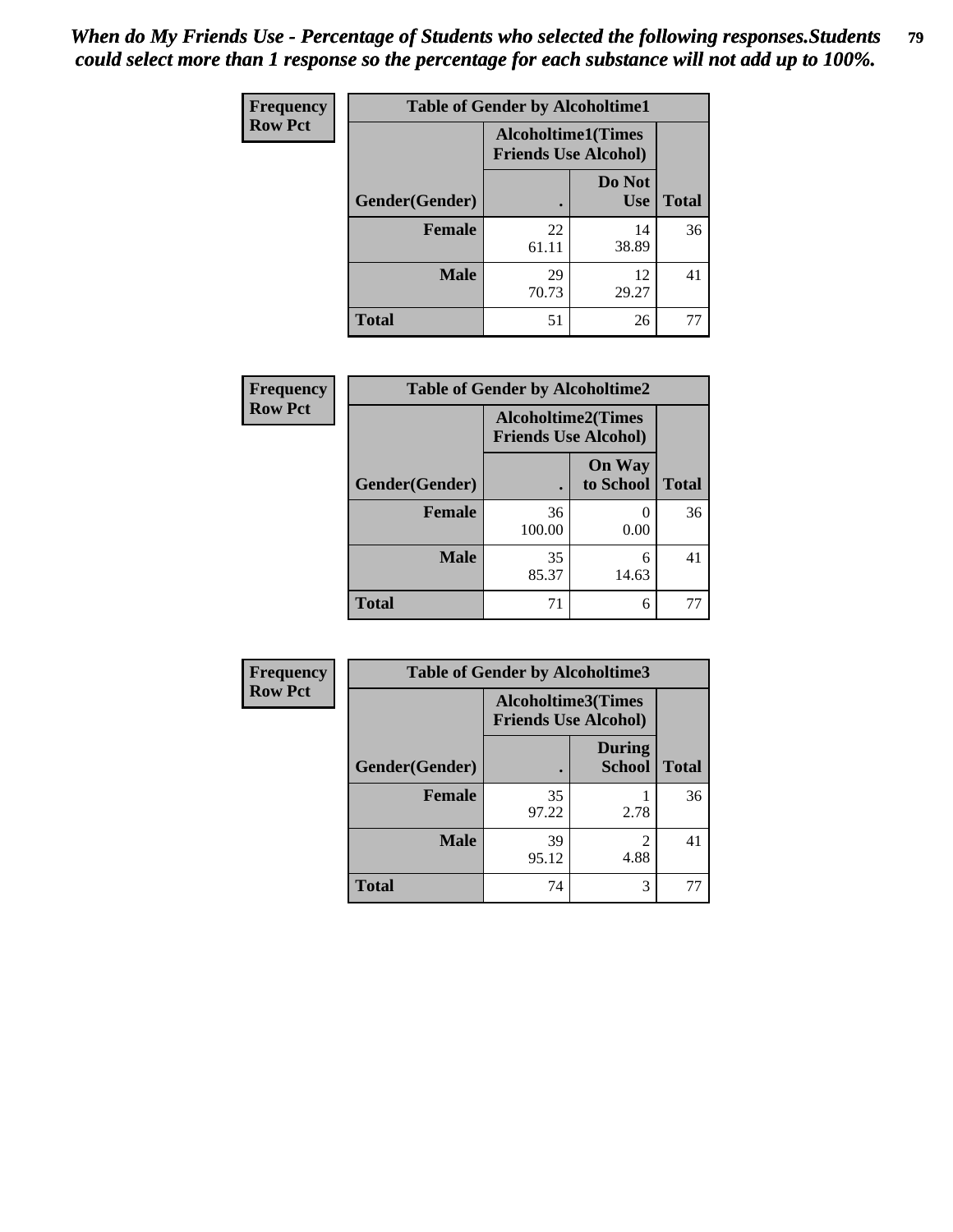*When do My Friends Use - Percentage of Students who selected the following responses.Students could select more than 1 response so the percentage for each substance will not add up to 100%.* **80**

| <b>Frequency</b> | <b>Table of Gender by Alcoholtime4</b> |                                                          |                                                |              |
|------------------|----------------------------------------|----------------------------------------------------------|------------------------------------------------|--------------|
| <b>Row Pct</b>   |                                        | <b>Alcoholtime4(Times</b><br><b>Friends Use Alcohol)</b> |                                                |              |
|                  | Gender(Gender)                         |                                                          | <b>On Way</b><br>Home<br>From<br><b>School</b> | <b>Total</b> |
|                  | <b>Female</b>                          | 35<br>97.22                                              | 2.78                                           | 36           |
|                  | <b>Male</b>                            | 37<br>90.24                                              | 4<br>9.76                                      | 41           |
|                  | <b>Total</b>                           | 72                                                       | 5                                              | 77           |

| <b>Frequency</b> | <b>Table of Gender by Alcoholtime5</b> |                                                   |                   |              |  |
|------------------|----------------------------------------|---------------------------------------------------|-------------------|--------------|--|
| <b>Row Pct</b>   |                                        | Alcoholtime5(Times<br><b>Friends Use Alcohol)</b> |                   |              |  |
|                  | Gender(Gender)                         |                                                   | <b>Weeknights</b> | <b>Total</b> |  |
|                  | <b>Female</b>                          | 31<br>86.11                                       | 5<br>13.89        | 36           |  |
|                  | <b>Male</b>                            | 29<br>70.73                                       | 12<br>29.27       | 41           |  |
|                  | <b>Total</b>                           | 60                                                | 17                | 77           |  |

| <b>Frequency</b> | <b>Table of Gender by Alcoholtime6</b> |                                                           |             |              |
|------------------|----------------------------------------|-----------------------------------------------------------|-------------|--------------|
| <b>Row Pct</b>   |                                        | <b>Alcoholtime6</b> (Times<br><b>Friends Use Alcohol)</b> |             |              |
|                  | Gender(Gender)                         |                                                           | Weekends    | <b>Total</b> |
|                  | <b>Female</b>                          | 12<br>33.33                                               | 24<br>66.67 | 36           |
|                  | <b>Male</b>                            | 11<br>26.83                                               | 30<br>73.17 | 41           |
|                  | <b>Total</b>                           | 23                                                        | 54          | 77           |

| Frequency      | <b>Table of Gender by Tobaccotime1</b> |                                                          |                      |              |
|----------------|----------------------------------------|----------------------------------------------------------|----------------------|--------------|
| <b>Row Pct</b> |                                        | <b>Tobaccotime1(Times</b><br><b>Friends Use Tobacco)</b> |                      |              |
|                | Gender(Gender)                         |                                                          | Do Not<br><b>Use</b> | <b>Total</b> |
|                | <b>Female</b>                          | 9<br>25.00                                               | 27<br>75.00          | 36           |
|                | <b>Male</b>                            | 19<br>46.34                                              | 22<br>53.66          | 41           |
|                | <b>Total</b>                           | 28                                                       | 49                   | 77           |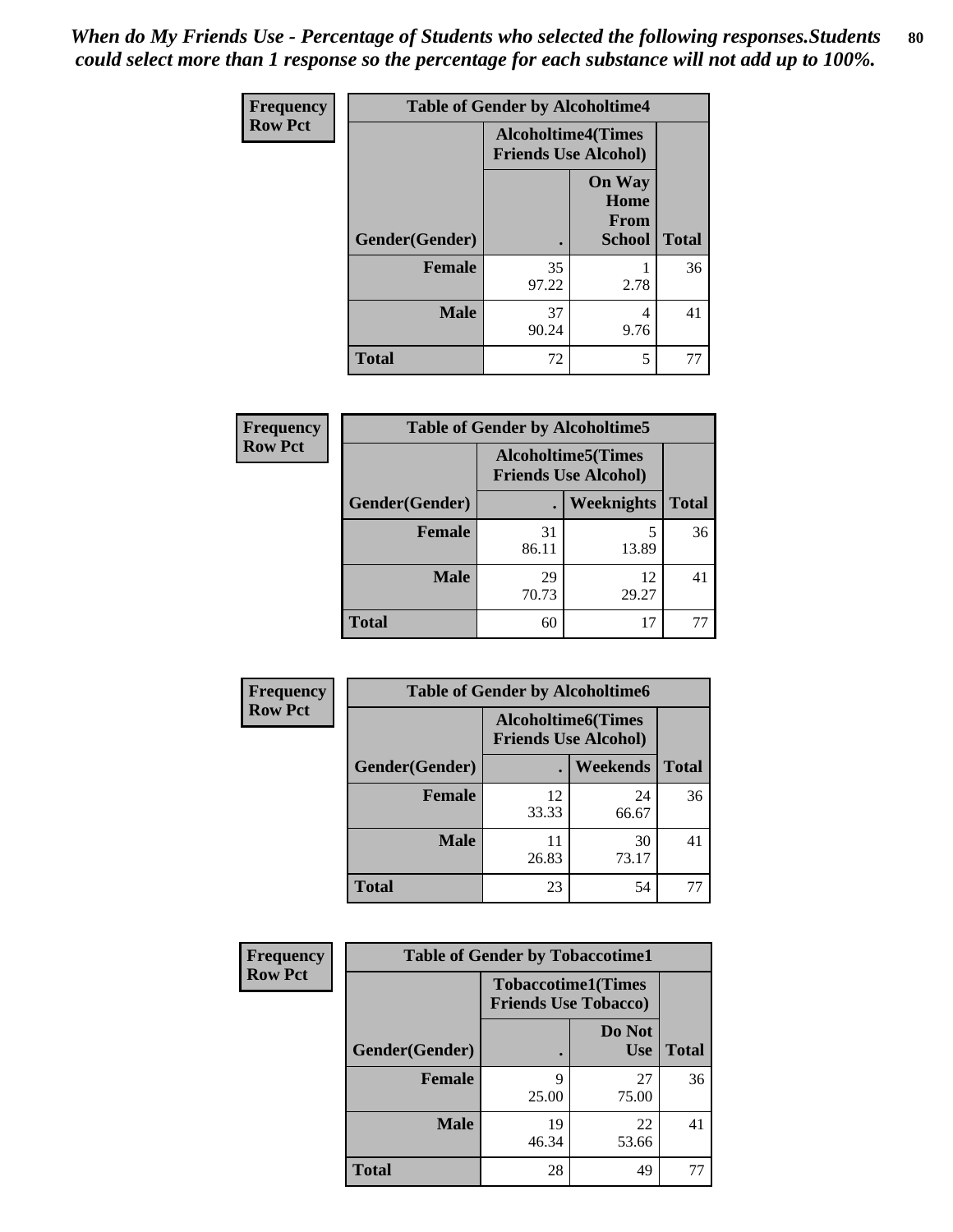| <b>Frequency</b> | <b>Table of Gender by Tobaccotime2</b> |                                                          |                            |              |
|------------------|----------------------------------------|----------------------------------------------------------|----------------------------|--------------|
| <b>Row Pct</b>   |                                        | <b>Tobaccotime2(Times</b><br><b>Friends Use Tobacco)</b> |                            |              |
|                  | Gender(Gender)                         | $\bullet$                                                | <b>On Way</b><br>to School | <b>Total</b> |
|                  | Female                                 | 33<br>91.67                                              | 3<br>8.33                  | 36           |
|                  | <b>Male</b>                            | 33<br>80.49                                              | 8<br>19.51                 | 41           |
|                  | <b>Total</b>                           | 66                                                       | 11                         | 77           |

| Frequency      | <b>Table of Gender by Tobaccotime3</b> |                             |                                |              |
|----------------|----------------------------------------|-----------------------------|--------------------------------|--------------|
| <b>Row Pct</b> |                                        | <b>Friends Use Tobacco)</b> | <b>Tobaccotime3(Times</b>      |              |
|                | Gender(Gender)                         |                             | <b>During</b><br><b>School</b> | <b>Total</b> |
|                | Female                                 | 34<br>94.44                 | 2<br>5.56                      | 36           |
|                | <b>Male</b>                            | 38<br>92.68                 | 7.32                           | 41           |
|                | <b>Total</b>                           | 72                          | 5                              |              |

| Frequency      | <b>Table of Gender by Tobaccotime4</b> |                                                          |                                                |              |
|----------------|----------------------------------------|----------------------------------------------------------|------------------------------------------------|--------------|
| <b>Row Pct</b> |                                        | <b>Tobaccotime4(Times</b><br><b>Friends Use Tobacco)</b> |                                                |              |
|                | Gender(Gender)                         |                                                          | <b>On Way</b><br>Home<br>From<br><b>School</b> | <b>Total</b> |
|                | <b>Female</b>                          | 35<br>97.22                                              | 2.78                                           | 36           |
|                | <b>Male</b>                            | 37<br>90.24                                              | 4<br>9.76                                      | 41           |
|                | <b>Total</b>                           | 72                                                       | 5                                              | 77           |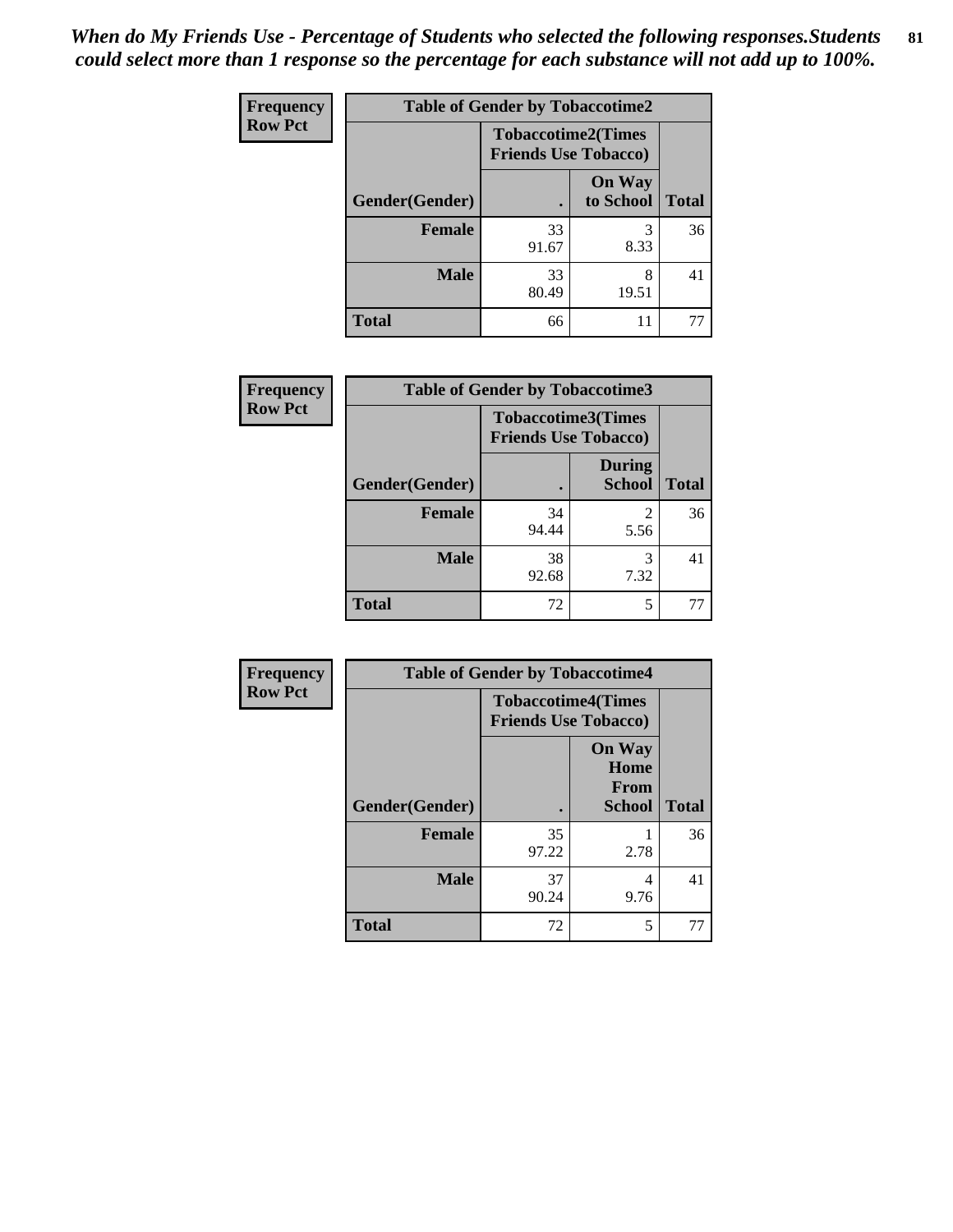| <b>Frequency</b> | <b>Table of Gender by Tobaccotime5</b> |                                                           |             |              |  |
|------------------|----------------------------------------|-----------------------------------------------------------|-------------|--------------|--|
| <b>Row Pct</b>   |                                        | <b>Tobaccotime5</b> (Times<br><b>Friends Use Tobacco)</b> |             |              |  |
|                  | Gender(Gender)                         |                                                           | Weeknights  | <b>Total</b> |  |
|                  | <b>Female</b>                          | 30<br>83.33                                               | 6<br>16.67  | 36           |  |
|                  | <b>Male</b>                            | 24<br>58.54                                               | 17<br>41.46 | 41           |  |
|                  | Total                                  | 54                                                        | 23          | 77           |  |

| Frequency      | <b>Table of Gender by Tobaccotime6</b> |                                                          |                 |              |
|----------------|----------------------------------------|----------------------------------------------------------|-----------------|--------------|
| <b>Row Pct</b> |                                        | <b>Tobaccotime6(Times</b><br><b>Friends Use Tobacco)</b> |                 |              |
|                | Gender(Gender)                         |                                                          | <b>Weekends</b> | <b>Total</b> |
|                | <b>Female</b>                          | 27<br>75.00                                              | q<br>25.00      | 36           |
|                | <b>Male</b>                            | 22<br>53.66                                              | 19<br>46.34     | 41           |
|                | <b>Total</b>                           | 49                                                       | 28              | 77           |

| <b>Frequency</b> | <b>Table of Gender by Marijuanatime1</b> |                                |                             |              |
|------------------|------------------------------------------|--------------------------------|-----------------------------|--------------|
| <b>Row Pct</b>   |                                          | <b>Friends Use Marijuana</b> ) | <b>Marijuanatime1(Times</b> |              |
|                  | Gender(Gender)                           |                                | Do Not Use                  | <b>Total</b> |
|                  | <b>Female</b>                            | 14<br>38.89                    | 22<br>61.11                 | 36           |
|                  | <b>Male</b>                              | 23<br>56.10                    | 18<br>43.90                 | 41           |
|                  | <b>Total</b>                             | 37                             | 40                          | 77           |

| <b>Frequency</b> | <b>Table of Gender by Marijuanatime2</b> |                                                        |                            |              |
|------------------|------------------------------------------|--------------------------------------------------------|----------------------------|--------------|
| <b>Row Pct</b>   |                                          | Marijuanatime2(Times<br><b>Friends Use Marijuana</b> ) |                            |              |
|                  | Gender(Gender)                           |                                                        | On Way to<br><b>School</b> | <b>Total</b> |
|                  | Female                                   | 30<br>83.33                                            | 6<br>16.67                 | 36           |
|                  | <b>Male</b>                              | 32<br>78.05                                            | 9<br>21.95                 | 41           |
|                  | <b>Total</b>                             | 62                                                     | 15                         | 77           |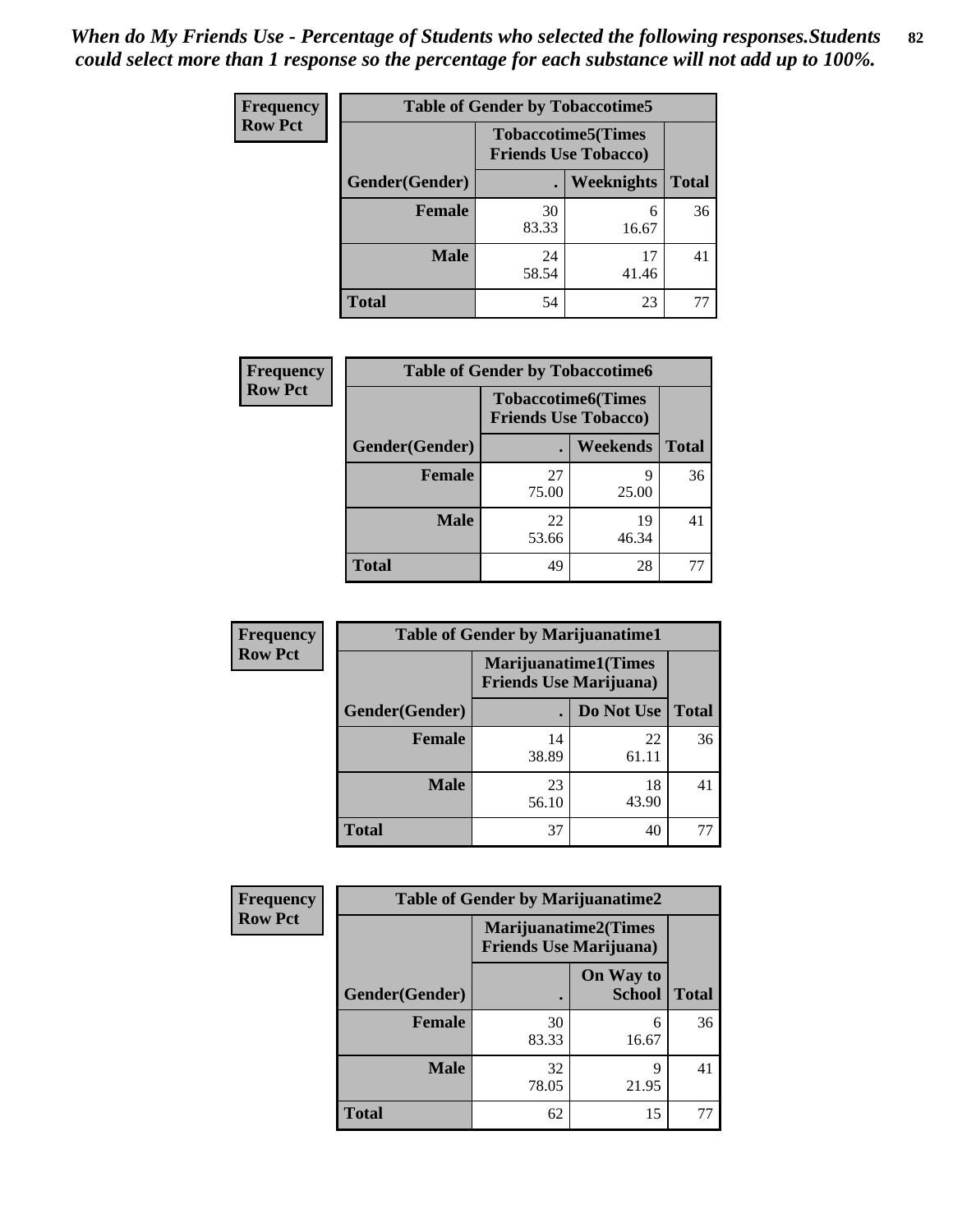*When do My Friends Use - Percentage of Students who selected the following responses.Students could select more than 1 response so the percentage for each substance will not add up to 100%.* **83**

| <b>Frequency</b> | Table of Gender by Marijuanatime3 |                                                        |                                |              |
|------------------|-----------------------------------|--------------------------------------------------------|--------------------------------|--------------|
| <b>Row Pct</b>   |                                   | Marijuanatime3(Times<br><b>Friends Use Marijuana</b> ) |                                |              |
|                  | Gender(Gender)                    |                                                        | <b>During</b><br><b>School</b> | <b>Total</b> |
|                  | <b>Female</b>                     | 35<br>97.22                                            | 2.78                           | 36           |
|                  | <b>Male</b>                       | 38<br>92.68                                            | 7.32                           | 41           |
|                  | <b>Total</b>                      | 73                                                     | 4                              | 77           |

| Frequency      | <b>Table of Gender by Marijuanatime4</b> |                                                               |                                                |              |
|----------------|------------------------------------------|---------------------------------------------------------------|------------------------------------------------|--------------|
| <b>Row Pct</b> |                                          | <b>Marijuanatime4(Times</b><br><b>Friends Use Marijuana</b> ) |                                                |              |
|                | Gender(Gender)                           |                                                               | <b>On Way</b><br>Home<br>From<br><b>School</b> | <b>Total</b> |
|                | <b>Female</b>                            | 29<br>80.56                                                   | 19.44                                          | 36           |
|                | <b>Male</b>                              | 31<br>75.61                                                   | 10<br>24.39                                    | 41           |
|                | <b>Total</b>                             | 60                                                            | 17                                             | 77           |

| Frequency      | <b>Table of Gender by Marijuanatime5</b> |                                                                |             |              |
|----------------|------------------------------------------|----------------------------------------------------------------|-------------|--------------|
| <b>Row Pct</b> |                                          | <b>Marijuanatime5</b> (Times<br><b>Friends Use Marijuana</b> ) |             |              |
|                | Gender(Gender)                           | ٠                                                              | Weeknights  | <b>Total</b> |
|                | <b>Female</b>                            | 24<br>66.67                                                    | 12<br>33.33 | 36           |
|                | <b>Male</b>                              | 21<br>51.22                                                    | 20<br>48.78 | 41           |
|                | <b>Total</b>                             | 45                                                             | 32          | 77           |

| Frequency      | <b>Table of Gender by Marijuanatime6</b> |                                                               |                 |              |
|----------------|------------------------------------------|---------------------------------------------------------------|-----------------|--------------|
| <b>Row Pct</b> |                                          | <b>Marijuanatime6(Times</b><br><b>Friends Use Marijuana</b> ) |                 |              |
|                | Gender(Gender)                           |                                                               | <b>Weekends</b> | <b>Total</b> |
|                | <b>Female</b>                            | 22<br>61.11                                                   | 14<br>38.89     | 36           |
|                | <b>Male</b>                              | 18<br>43.90                                                   | 23<br>56.10     | 41           |
|                | <b>Total</b>                             | 40                                                            | 37              | 77           |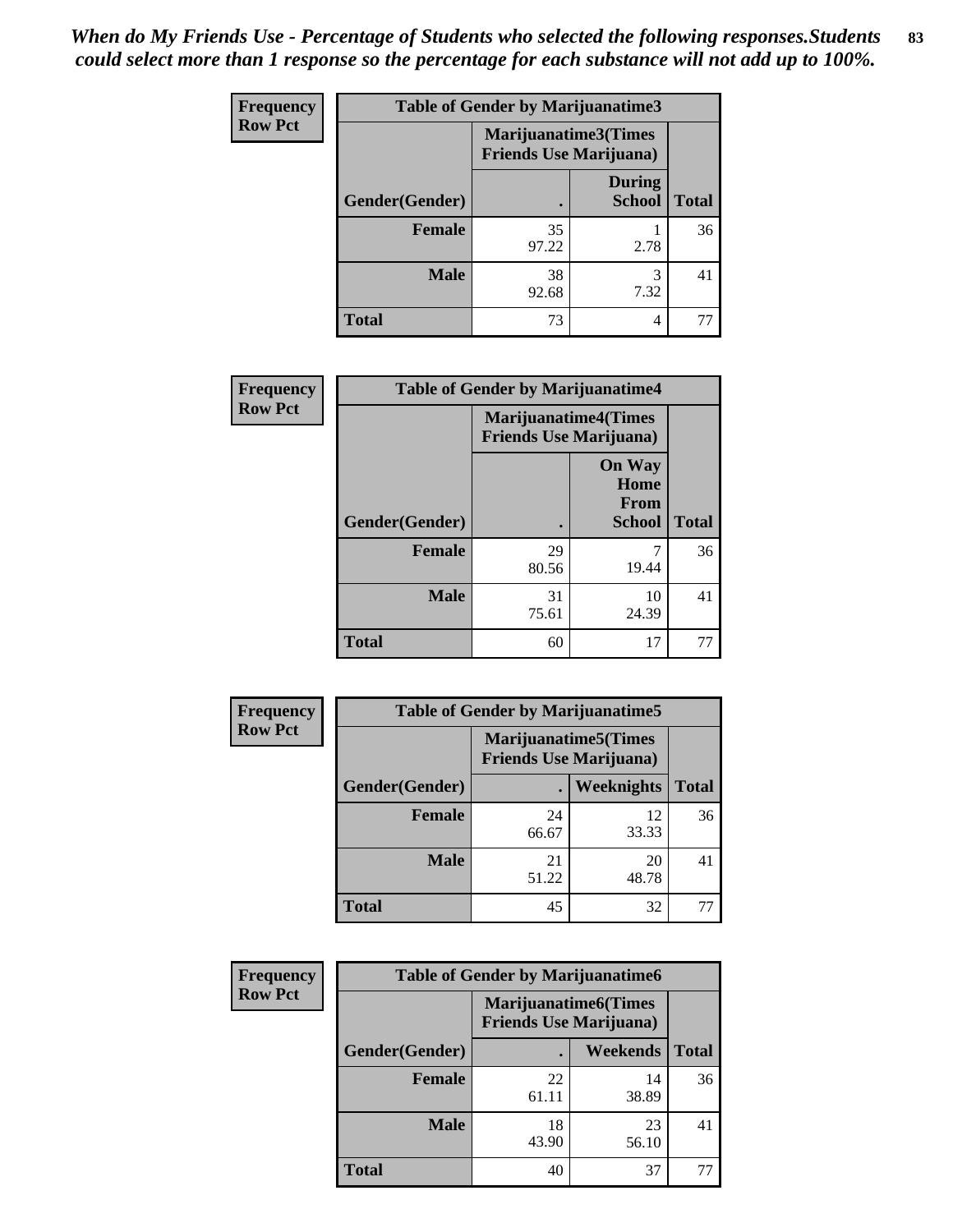| <b>Frequency</b> | <b>Table of Gender by Otherdrugtime1</b> |                                                                                   |             |              |
|------------------|------------------------------------------|-----------------------------------------------------------------------------------|-------------|--------------|
| <b>Row Pct</b>   |                                          | <b>Otherdrugtime1(Times</b><br><b>Friends Use Other</b><br><b>Illegal Drugs</b> ) |             |              |
|                  | Gender(Gender)                           |                                                                                   | Do Not Use  | <b>Total</b> |
|                  | <b>Female</b>                            | 6<br>16.67                                                                        | 30<br>83.33 | 36           |
|                  | <b>Male</b>                              | 6<br>14.63                                                                        | 35<br>85.37 | 41           |
|                  | <b>Total</b>                             | 12                                                                                | 65          | 77           |

| <b>Frequency</b> | <b>Table of Gender by Otherdrugtime2</b> |                                                                                   |                                     |              |  |
|------------------|------------------------------------------|-----------------------------------------------------------------------------------|-------------------------------------|--------------|--|
| <b>Row Pct</b>   |                                          | <b>Otherdrugtime2(Times</b><br><b>Friends Use Other</b><br><b>Illegal Drugs</b> ) |                                     |              |  |
|                  | Gender(Gender)                           |                                                                                   | On Way to<br><b>School</b>          | <b>Total</b> |  |
|                  | <b>Female</b>                            | 35<br>97.22                                                                       | 2.78                                | 36           |  |
|                  | <b>Male</b>                              | 39<br>95.12                                                                       | $\mathcal{D}_{\mathcal{A}}$<br>4.88 | 41           |  |
|                  | <b>Total</b>                             | 74                                                                                | 3                                   | 77           |  |

| <b>Frequency</b> | Table of Gender by Otherdrugtime3 |                                                                            |                                |              |
|------------------|-----------------------------------|----------------------------------------------------------------------------|--------------------------------|--------------|
| <b>Row Pct</b>   |                                   | Otherdrugtime3(Times<br><b>Friends Use Other</b><br><b>Illegal Drugs</b> ) |                                |              |
|                  | Gender(Gender)                    | $\bullet$                                                                  | <b>During</b><br><b>School</b> | <b>Total</b> |
|                  | <b>Female</b>                     | 36<br>100.00                                                               | 0<br>0.00                      | 36           |
|                  | <b>Male</b>                       | 40<br>97.56                                                                | 2.44                           | 41           |
|                  | <b>Total</b>                      | 76                                                                         |                                | 77           |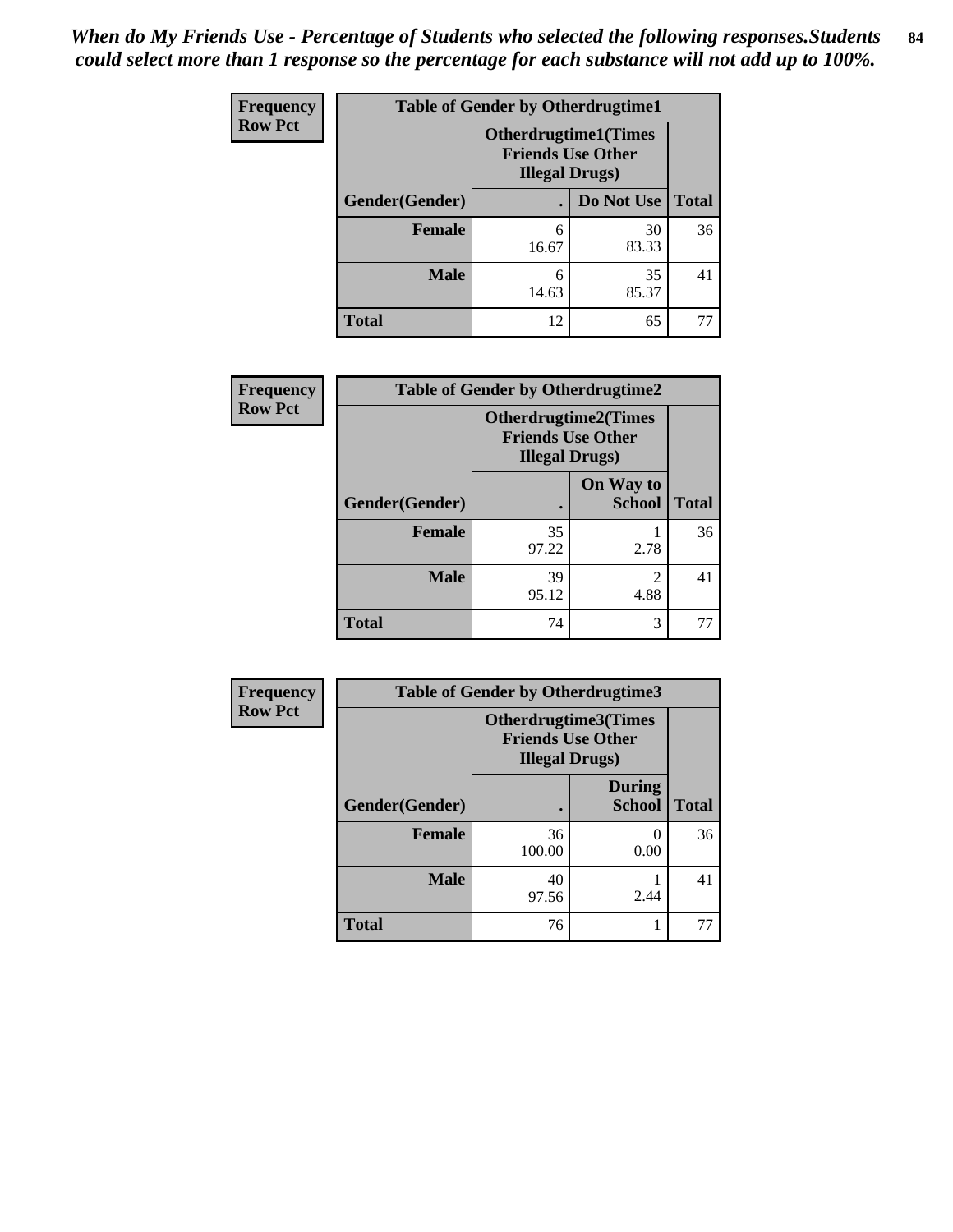*When do My Friends Use - Percentage of Students who selected the following responses.Students could select more than 1 response so the percentage for each substance will not add up to 100%.* **85**

| Frequency      |                | <b>Table of Gender by Otherdrugtime4</b>                                          |                                                |              |
|----------------|----------------|-----------------------------------------------------------------------------------|------------------------------------------------|--------------|
| <b>Row Pct</b> |                | <b>Otherdrugtime4(Times</b><br><b>Friends Use Other</b><br><b>Illegal Drugs</b> ) |                                                |              |
|                | Gender(Gender) |                                                                                   | <b>On Way</b><br>Home<br>From<br><b>School</b> | <b>Total</b> |
|                | <b>Female</b>  | 33<br>91.67                                                                       | 3<br>8.33                                      | 36           |
|                | <b>Male</b>    | 40<br>97.56                                                                       | 2.44                                           | 41           |
|                | <b>Total</b>   | 73                                                                                | 4                                              | 77           |

| <b>Frequency</b> | <b>Table of Gender by Otherdrugtime5</b> |                                                                                    |            |              |
|------------------|------------------------------------------|------------------------------------------------------------------------------------|------------|--------------|
| <b>Row Pct</b>   |                                          | <b>Otherdrugtime5</b> (Times<br><b>Friends Use Other</b><br><b>Illegal Drugs</b> ) |            |              |
|                  | Gender(Gender)                           | ٠                                                                                  | Weeknights | <b>Total</b> |
|                  | Female                                   | 32<br>88.89                                                                        | 4<br>11.11 | 36           |
|                  | <b>Male</b>                              | 35<br>85.37                                                                        | 6<br>14.63 | 41           |
|                  | <b>Total</b>                             | 67                                                                                 | 10         | 77           |

| <b>Frequency</b> | <b>Table of Gender by Otherdrugtime6</b> |                                                                                   |            |              |
|------------------|------------------------------------------|-----------------------------------------------------------------------------------|------------|--------------|
| <b>Row Pct</b>   |                                          | <b>Otherdrugtime6(Times</b><br><b>Friends Use Other</b><br><b>Illegal Drugs</b> ) |            |              |
|                  | Gender(Gender)                           |                                                                                   | Weekends   | <b>Total</b> |
|                  | <b>Female</b>                            | 31<br>86.11                                                                       | 5<br>13.89 | 36           |
|                  | <b>Male</b>                              | 35<br>85.37                                                                       | 6<br>14.63 | 41           |
|                  | <b>Total</b>                             | 66                                                                                | 11         | 77           |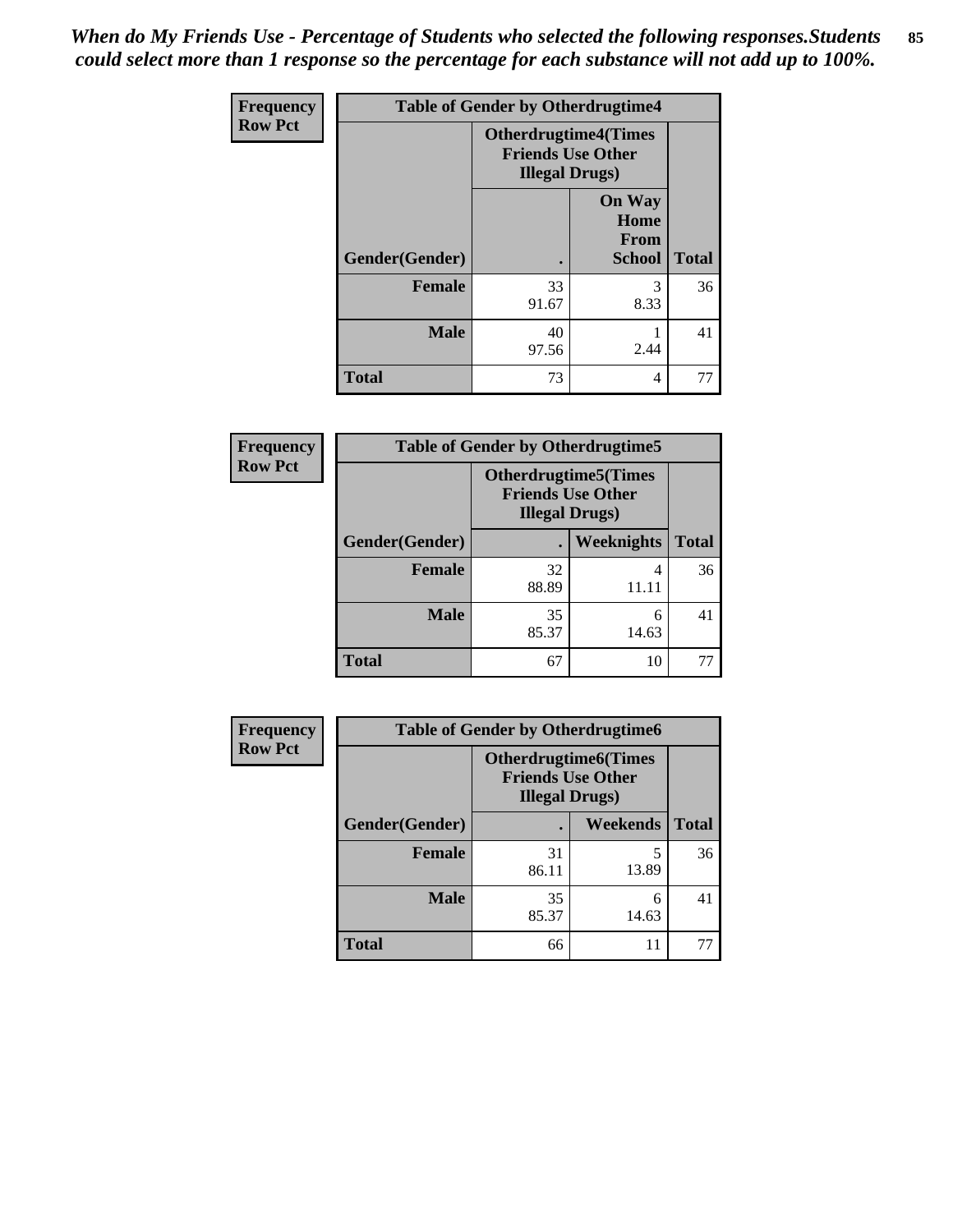# *Other Questions* **86**

| <b>Frequency</b> | <b>Table of Gender by Educationalcohol</b> |                                                                                                                                       |                |              |  |
|------------------|--------------------------------------------|---------------------------------------------------------------------------------------------------------------------------------------|----------------|--------------|--|
| <b>Row Pct</b>   |                                            | <b>Educationalcohol</b> (I<br>have been taught<br>about alcohol,<br>tobacco,<br>and other drugs<br>within the last year<br>at school) |                |              |  |
|                  | Gender(Gender)                             | Yes                                                                                                                                   | N <sub>0</sub> | <b>Total</b> |  |
|                  | <b>Female</b>                              | 23<br>63.89                                                                                                                           | 13<br>36.11    | 36           |  |
|                  | <b>Male</b>                                | 34<br>82.93                                                                                                                           | 7<br>17.07     | 41           |  |
|                  | <b>Total</b>                               | 57                                                                                                                                    | 20             | 77           |  |

| Frequency      | <b>Table of Gender by Rodedrinking</b> |                                                                                                                     |                |              |  |
|----------------|----------------------------------------|---------------------------------------------------------------------------------------------------------------------|----------------|--------------|--|
| <b>Row Pct</b> |                                        | Rodedrinking(In<br>the past 30 days I<br>have ridden in a<br>car with a driver<br>who had been<br>drinking alcohol) |                |              |  |
|                | Gender(Gender)                         | Yes                                                                                                                 | N <sub>0</sub> | <b>Total</b> |  |
|                | <b>Female</b>                          | 8<br>22.22                                                                                                          | 28<br>77.78    | 36           |  |
|                | <b>Male</b>                            | 11<br>26.83                                                                                                         | 30<br>73.17    | 41           |  |
|                | <b>Total</b>                           | 19                                                                                                                  | 58             | 77           |  |

| Frequency      |                | <b>Table of Gender by Drugsschool</b>                                                                                               |                |              |
|----------------|----------------|-------------------------------------------------------------------------------------------------------------------------------------|----------------|--------------|
| <b>Row Pct</b> |                | <b>Drugsschool</b> (During<br>the past 12 months,<br>I have been offered,<br>sold,<br>or given illegal drugs<br>on school property) |                |              |
|                | Gender(Gender) | <b>Yes</b>                                                                                                                          | N <sub>0</sub> | <b>Total</b> |
|                | <b>Female</b>  | $\overline{2}$<br>5.56                                                                                                              | 34<br>94.44    | 36           |
|                | <b>Male</b>    | 3<br>7.32                                                                                                                           | 38<br>92.68    | 41           |
|                | <b>Total</b>   | 5                                                                                                                                   | 72             |              |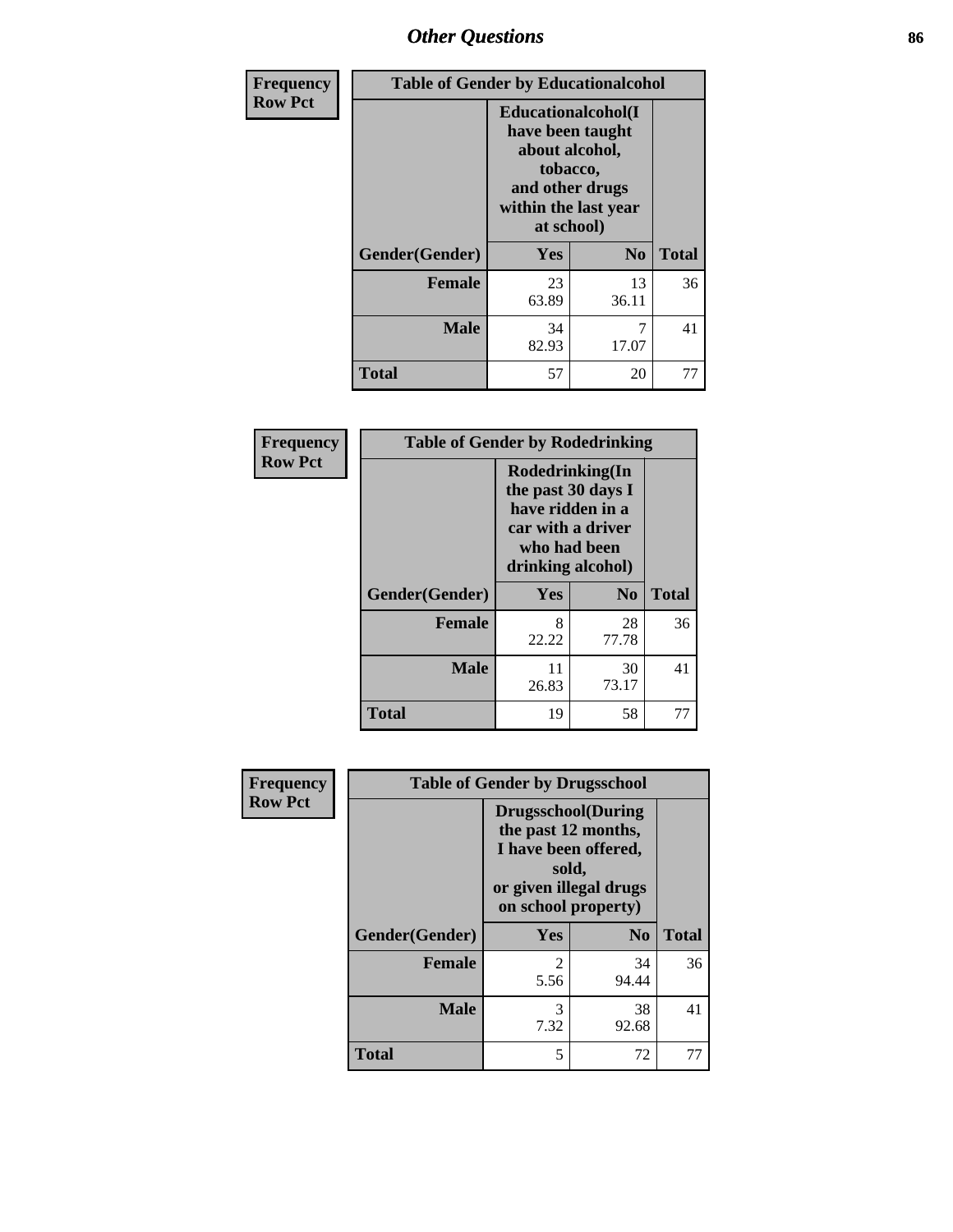# *Other Questions* **87**

**Frequency Row Pct**

| <b>Table of Gender by Bingedrinking</b> |                                                                                                                |           |                  |           |                |                       |                        |              |
|-----------------------------------------|----------------------------------------------------------------------------------------------------------------|-----------|------------------|-----------|----------------|-----------------------|------------------------|--------------|
|                                         | <b>Bingedrinking(I have drunk five or more</b><br>drinks of alcohol at one sitting during the<br>last 30 days) |           |                  |           |                |                       |                        |              |
|                                         | $\mathbf 0$                                                                                                    | 1 or      | 3 to<br>5        | 6 to<br>q | 10<br>to<br>19 | <b>20</b><br>to<br>29 | All<br><b>30</b>       |              |
| <b>Gender</b> (Gender)   Days           |                                                                                                                | days      | days             | days      | days           | days                  | days                   | <b>Total</b> |
| <b>Female</b>                           | 31<br>86.11                                                                                                    | 0<br>0.00 | $\Omega$<br>0.00 | 0<br>0.00 | 3<br>8.33      | 0<br>0.00             | $\mathfrak{D}$<br>5.56 | 36           |
| <b>Male</b>                             | 35<br>85.37                                                                                                    | 2.44      | 3<br>7.32        | 2.44      | 0<br>0.00      | 2.44                  | $\theta$<br>0.00       | 41           |

| Frequency      | <b>Table of Gender by Educationaids</b> |                                                                                                 |                |              |
|----------------|-----------------------------------------|-------------------------------------------------------------------------------------------------|----------------|--------------|
| <b>Row Pct</b> |                                         | <b>Educationaids</b> (I<br>have been taught<br>about HIV/AIDS<br>at school in the<br>past year) |                |              |
|                | Gender(Gender)                          | Yes                                                                                             | N <sub>0</sub> | <b>Total</b> |
|                | <b>Female</b>                           | 30<br>83.33                                                                                     | 6<br>16.67     | 36           |
|                | <b>Male</b>                             | 37<br>90.24                                                                                     | 4<br>9.76      | 41           |
|                | <b>Total</b>                            | 67                                                                                              | 10             | 77           |

| <b>Frequency</b> | <b>Table of Gender by Suicideconsider</b> |                 |                |              |
|------------------|-------------------------------------------|-----------------|----------------|--------------|
| <b>Row Pct</b>   |                                           | Suicideconsider |                |              |
|                  | Gender(Gender)                            | Yes             | N <sub>0</sub> | <b>Total</b> |
|                  | Female                                    | 8.33            | 33<br>91.67    | 36           |
|                  | <b>Male</b>                               | 2.44            | 40<br>97.56    | 41           |
|                  | <b>Total</b>                              | 4               | 73             |              |